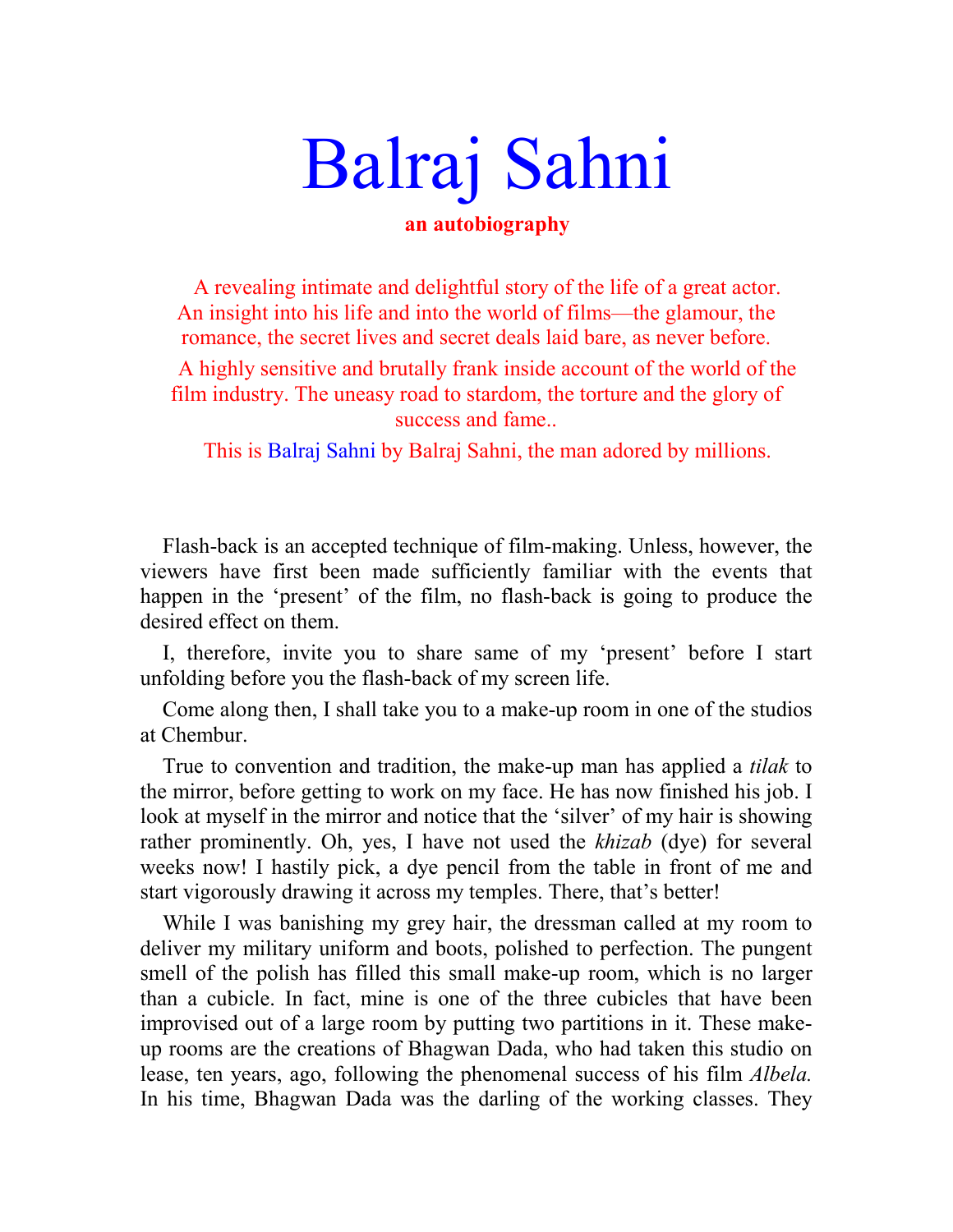used to go wild over his pranks. He was truly their *Bhagwan,* and I had personal experience of the great esteem he was held in by his countless admirers. I had once heard a taxi-driver tell his companion, 'Let him just say, he wants my motor *gadi,* I'll step down and hand over the keys to him!' Both Raj Kapoor and Dilip Kumar are no doubt much more popular than he is, but they do not enjoy the kind of popularity amongst the poorer classes that Bhagwan Dada does. He never fails to evoke an instant response from them, when he appears on the screen as an unsophisticated, happy-go-lucky simpleton. Indeed they see in him their own image and what endears him to them all the more is that he, a fellow-member of the proletariat, should go and make a beauty like Geeta Bali fall in love with him!

Hindi films have always been divided into three main categories: the social, the religious and the 'stunt'. And it is well-nigh impossible for an artiste to 'migrate' from the one to the other. Since Dada métiers had till then been 'stunt' films, he produced *Albela* himself. Its financial success enabled him <sup>to</sup> take this studio on lease. Though the lease has now expired, the present owner of the studio, a lady has maintained this room in the condition it was to show her great regard for Bhagwan Dada. But the studio itself has fallen on evil days. One of its two floors has been let out to a factory, where television sets are being- assembled.

As a special gesture to me, the keys of this room have been 'borrowed' from Bhagwan Dada, since the other two rooms have been allotted to Nirupa Roy and Lalita Pawar each. You see, two male stars can manage to share a make-up room but two female stars simply cannot bring themselves to do so—especially if they happen to be" ex-heroines!

Every film star is going to be applied the tag 'ex' some day. How, then, could Geeta Bali escape this fate? It is as well that she is no more now. I had seen her suffer the pangs of anguish in the evening of her film career, when the shadows of approaching oblivion were rapidly gathering around her. As luck would have it, we were then sharing the title roles in a couple of films. Once at the M & T Studio (which is now a factory), I happened to hear her complain bitterly to her saheli, 'All I get now as .my hero is that blackface Balraj!'

Apparently, the memory of an incident of a few years ago was still fresh in her mind. She was then at the peak of her career, a queen whose word was law. She had threatened to turn down the heroine's role in a film—whose story incidentally she had liked very much—just because she had heard that the producer was thinking of signing me for the male lead! Needless to say,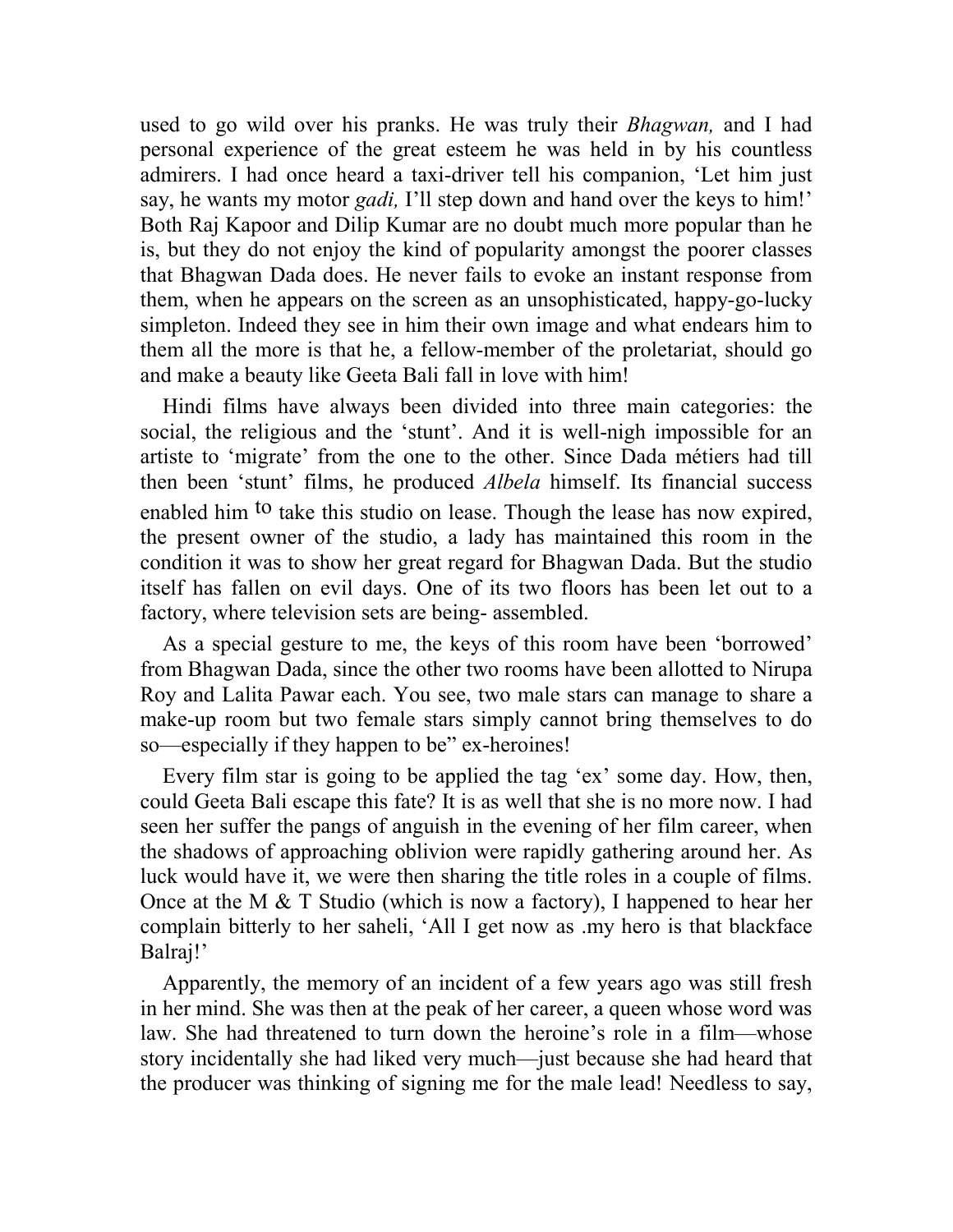the director eventually made the producer realize the folly of losing the services of so glamorous a star.

Although Bhagwan Dada has now almost retired from films, he keeps this make-up room locked. He has probably a sentimental attachment to this room.

Indeed every make-up room in a studio brings to an artist's mind a host of memories of bygone days. An artiste does not leave merely the imprint of his face on the mirror hung on its wall. The mirror captures the reflection of his soul too!

We showmen live in a world of our own, a world so weird and strange. We make people laugh or cry with us and thereby transport them to the magic world-of fantasy and make-believe. In the process we ourselves become part of that world, which brings added joy to our admirers.

The more streamlined the car of a film star, the higher he rises in his fans esteem. Indeed, the pleasure a fan derives from looking at his favourite star's car is more intense than the pleasure he might get from looking at his own car!

No star, big or small, can resist the temptation of scanning the pages of a film magazine to see if his own photograph adorns one of them. For him, 'the front page news' in a newspaper is always the advertisement of his own film. The satisfaction he gets from seeing his name prominently displayed in a film-advertisement is tremendous. For an actor, that is the acme of happiness.

Nothing pleases a film star more than an artificial thing, made beautiful. His values of beauty are distorted like those reflections you see in curved mirrors. But these 'beautiful objects' fade away one day and when that happens, he becomes sad and disillusioned. He comes down to earth from his world of fantasy. More often than not, life by then has become a nightmare for him. He no longer finds himself the cynosure of admiring eyes, an experience which used to be the very elixir of his life. Death might be preferable to such a life!

What a galaxy of stars must have confided their innermost secrets to the mirror here in this make-up room! I cherish fond memories of the days when this room was newly built. How beautiful it looked then! I distinctly remember a little informal party in this very room, as if it had happened only yes-terday. What an evening it was and what a com-pany of friends to clink glasses with—Radhakrishna, the incomparable comedian, Bhagwan Dada and a few other fellow-artistes! The bottle of whisky had not yet been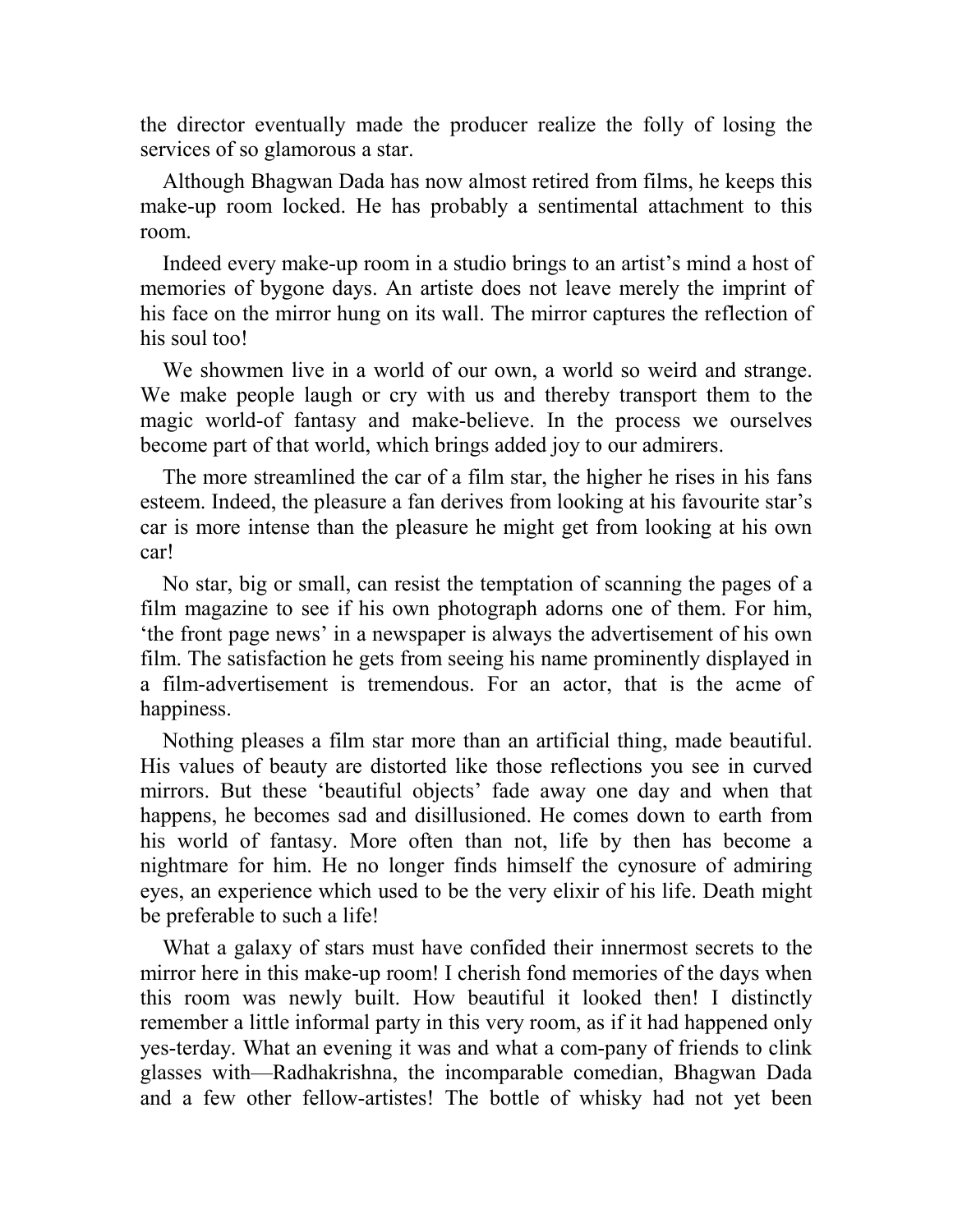uncorked, when Radhakrishna started to narrate a hilarious anecdote. He was in a superb mood that evening. I wish I had paper and pencil to write down all the brilliant 'quotes' he was uttering in that inimitable style of his! In no other walk of life have I come across so many gifted conversationalists, men full of generosity and with a zest for life, as I have in this film profession. What a pity then that all these talented men should make only third-rate films!

And as for Radhakrishna, he thought it fit to end his life the other day by hanging himself with a rope.

The entire length of one wall of this room is taken up by a *diwan,* whose plush upholstery is of a deep red colour. The *diwan* is rather like a berth in a first-class railway compartment. A square shaped mirror is fixed at the spot where there would be a window in the railway compartment. I have ano-ther look at myself in the mirror. Well, I have almost finished the job of dyeing my hair. High-powered bulbs are fixed to the four sides of the mirror. Their brilliant glow fills the entire room. You have here shelves and drawers to keep the make-up things. The wall opposite is bare, save for a metal bar to hang clothes on and a couple of small cabinets. This bare wall is an eloquent testimony to the sorry pass the room has now come to. The room has obviously been left uncleaned for ages. Everywhere there are thick layers of dust. The whole place is in such shambles that one is reminded of one *of*  those works of modern art — a riot of colours haphazardly splashed on the canvas! All around me there are all manner of stains—of rouge, of *paan,* of rasgull*a* juice! I try not to look at them for fear of having

my stomach upset. The studio-owners no longer find film-making a profitable business. No wonder then they do not spend a penny on its upkeep. With land prices skyrocketing every day, they can easily get a fabulous price for their studios. Why would they then take any interest in films, a trade which is capable of turning a millionaire into a pauper overnight? I am sure the *malkin of* this studio must be eagerly looking forward to the day when those television makers would offer to hire this other floor too! She would then get an excellent excuse to dismiss all studio workers, and they couldn't utter a word of protest.

Look, how young and handsome I am looking now, with all my hair dyed! I shall tell you a secret — all my hair has already turned grey, but what does it matter? In fact, half my hair had already turned grey when I joined films. That means, it is more than twenty years now that I have been dyeing it. Some of it had been greyed by the ear-splitting noise emanating from those exploding bombs during our London days, and the rest from the shocks and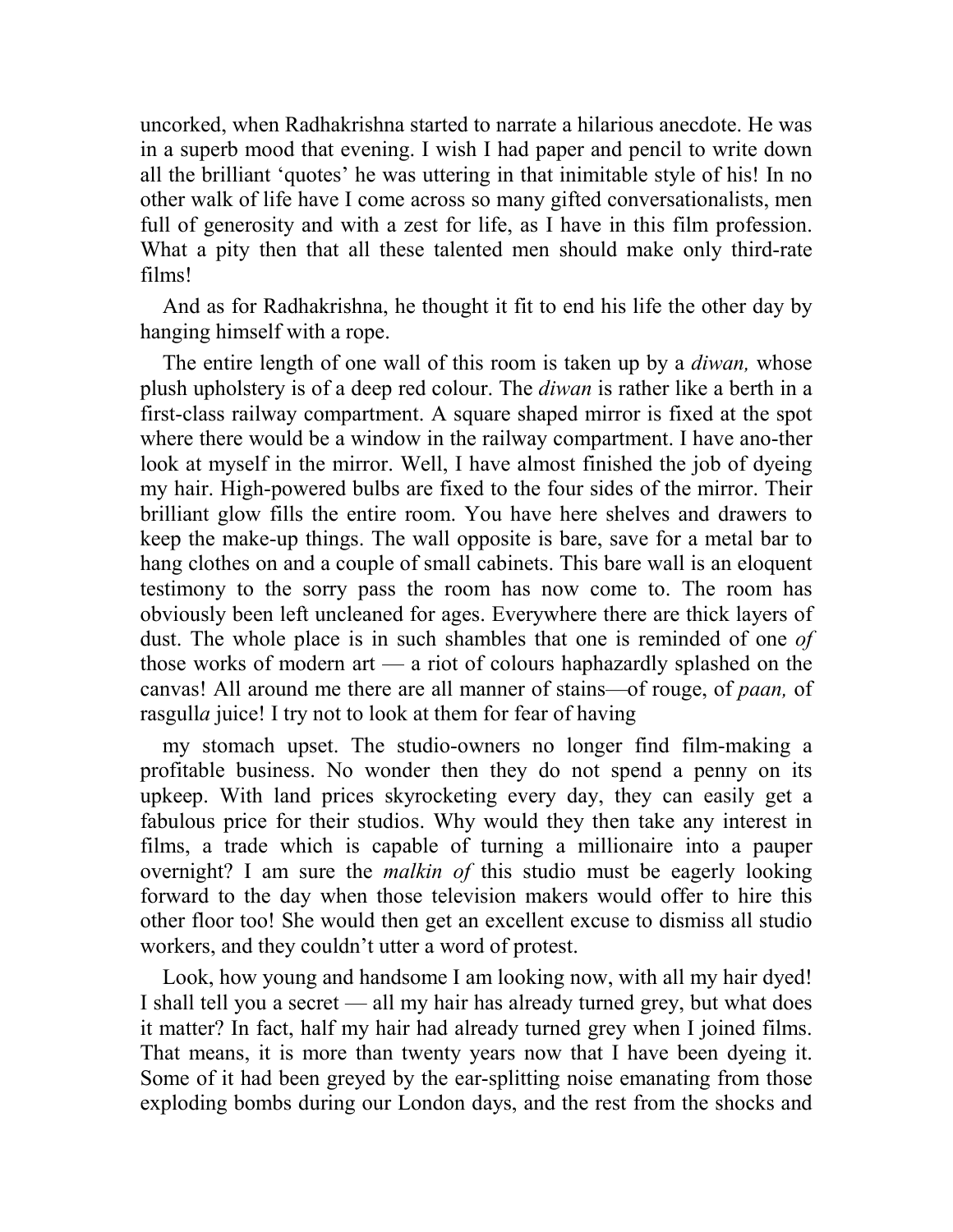knocks I had to endure in the spring of my life. Thus, my entering the film profession is, in a way, a journey from youth to old age!

To be honest, I have had now enough of this busi-ness of deceiving both myself and the world, I tell myself, 'Don't you realize, you are now approaching your journey's end? Why not spent the rest of your days studying and writing? Why don't you take it easy, now that Shabnam is married, and Parikshit is a young man' of twenty-seven, so strong and healthy?' You know, he is already being chased by pro-ducers. And the knowledge he has acquired about all aspects of film-making! I had to struggle for twenty long years in this profession to know so much about films.

The dress man has helped me get into the military uniform. I have stepped out smartly into the studio premises and am now headed for the office. I am going to ring up that producer who last night had the cheek to insult me. I must settle scores with him.

In fact, the fellow was a great friend of mine, when we were at college together. I consider friendship a very precious relationship. That is why I always try to keep myself aloof from my friends. This friend of mine has over the years made a name for himself as a producer, while I have had a successful career as an actor. By some unfortunate twist in our lives, we .happened to cross each other's paths again. I on my part then went out of my way to keep our friendship alive. As a loyal friend, I accepted whatever money he offered me to play a role in his films, which was in fact less than half of what others pay me. No matter how busy I might be elsewhere, I always found time to respond to his call and rush to his studio, and yet the fellow ignored me and treated me very shabbily! Well, he too is go-ing to get something from me, I am not going to take his insult lying down! I cannot help wondering, though, why he must behave like that.

Throughout the night, I was tossing and turning in my bed, and when I got up in the morning, the sting of that insult had not lessened in any way!

Before leaving home yesterday, I had a look at my appointment book. My secretary had made an entry which said that after finishing a spell of shooting at Chembur, I was scheduled to appear in two scenes in my friend's film, which was being shot in a studio at Dadar. The shooting, was to last from 7 to 10 in the evening.

Tired though I was, I trekked all the way to Dadar to keep the appointment. I arrived at the studio on time only to find my friend filming some other scene in which I had no part. The fellow gave me, such a look of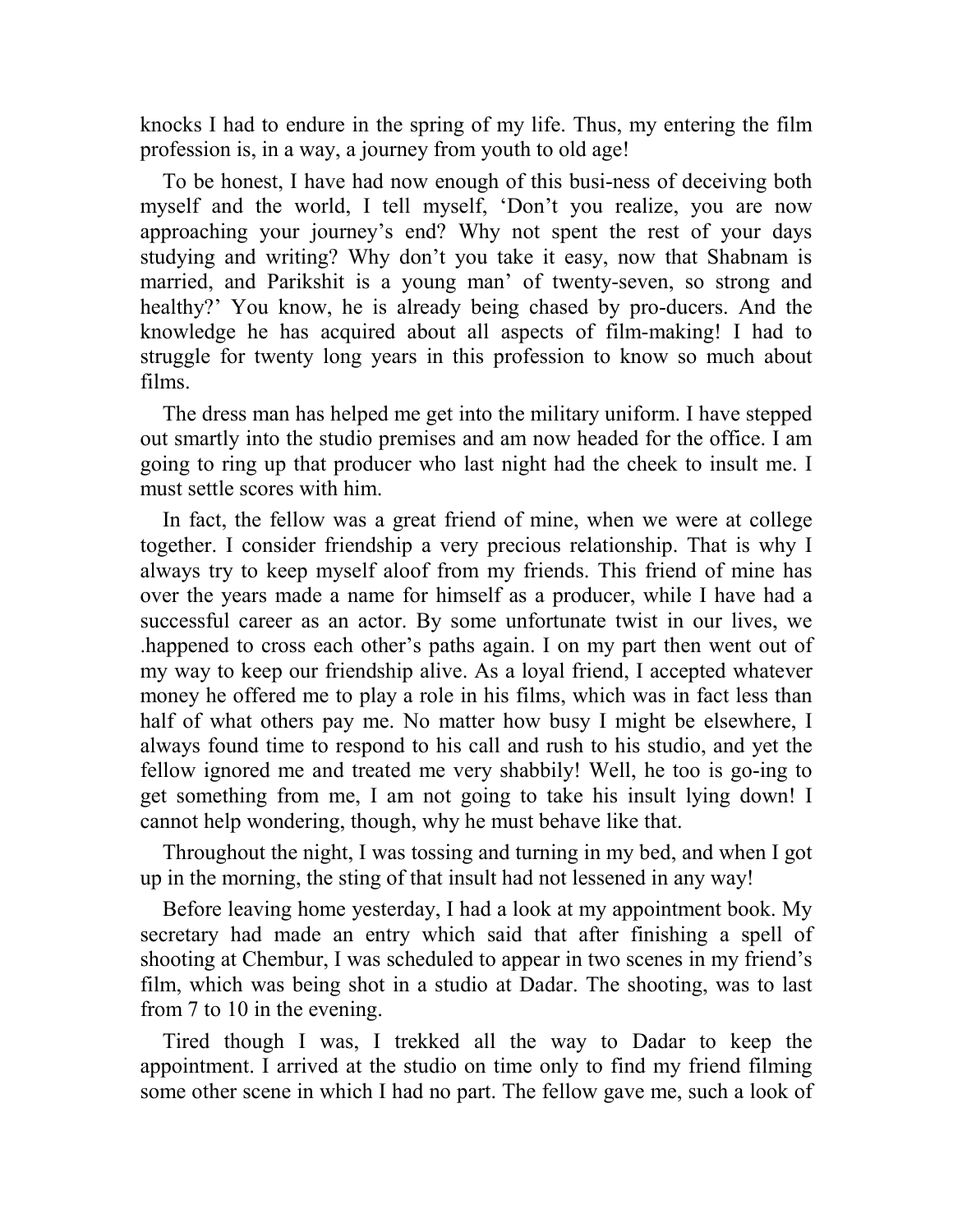contempt, as if I had entered his bedroom without knocking! He not only ignored me completely, but did not even have the courtesy to apologize to me for having mistakenly called me. He should have at least told me, when my shot was to be taken. Even his servants gave me the cold shoul-der. I returned home in frustration.

On my way home, I thought that perhaps it was I who had made some mistake. I might have misread the date in the appointment book. On reaching home, I went straight to my study and checked the entry in the appointment book carefully. No, I had not made any mistake, nor for that matter had my secretary. The discovery made me mad with rage.

I was still fuming and fretting when I joined ray son and a friend of his at the dinner table. They were in the midst of a discussion on the life style of Russian film actors. My son was telling his friend; 'In Russia, a film star's salary is about equal to a professor's or an engineer's. He travels in buses and trains like ordinary folk. Very few film stars have cars of their own, and nobody considers them as unique personalities or their work extraordinarily im-portant. In fact, it is the script writer or its director who is paid more than the actor.'

I could not help interjecting, 'But you must know, there is a world of difference between our social conditions and theirs!'

My remark made my son and his friend look at me in amazement. Here in India, even in your own home, you have to put on airs to command respect *from* your near ones- As for the outside world then, the less said the better! For some time past, that producer-friend of mine had been dropping discreet hints to let me know that he would like me to play a role in one of his films. He had painted a very rosy picture of the role he was going to offer me, but I had not shown any particular inclination to accept it, since I was not interested in that role. He had probably interpreted my reluctance as my hauteur, or perhaps, he had thought I was angling for more money) Now I know why he was so uncivil to me! What a mean way to treat a friend of thirty years' standing!

As I walk past the studio canteen, I see two lads leaning out of the kitchen-window. In fact, I have spotted them out from a distance and have immediately started adjusting my army hat,

'Hello, Balraj!' the younger one hails me, as if I were his equal in age.

'Hello!' I return his greeting with a smile, and continue walking at a brisk pace.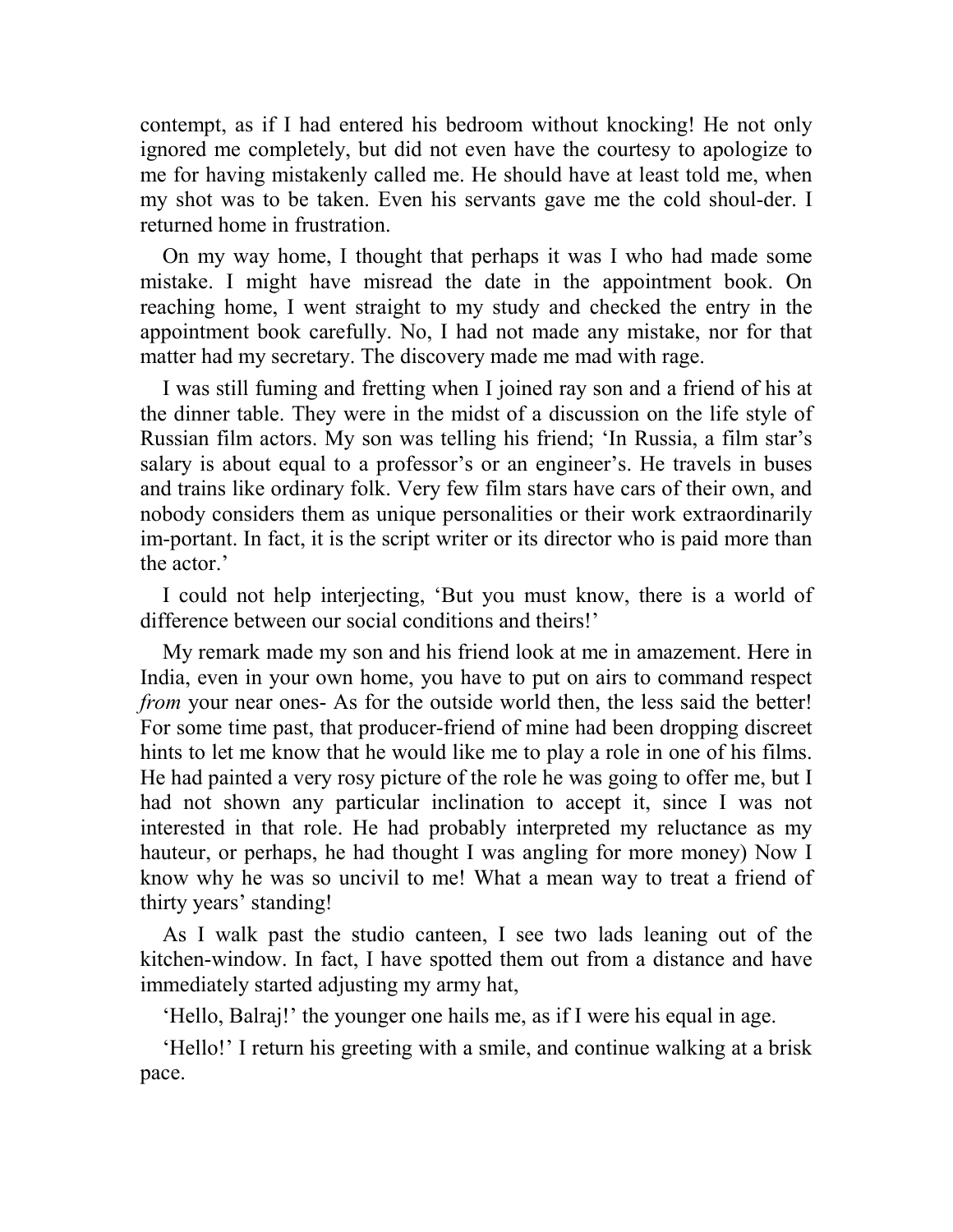'Dharmindra's father!', I hear the elder one saying. At that my pace slackens.

At this stage of my career, I find myself in an awk-ward situation. While in H. S. Hawaii's film *Sanghursh,* I court Vyjayanthimala and Dilip Kumar as my rival, I play the role of her father in a Sham Behl film. Some producers consider me young enough to court heroines, while others would have me be-come their father!

Despite advancing age, my demand in the film market shows no signs of diminishing, a phenomenon which the producers must no doubt find inexplicable! Indeed, even when I was a young man, I had not played the sort of romantic roles, which I am now called upon to' play!

Never once in my youth had any o£ my fans said in their letters that they considered me a handsome man, and now I get letters from young girls, saying, 'How handsome you look in that white suit in *Aye Din Bahar Ke!*  Can you send me your coloured photograph in the same pose?<sup>1</sup> When I read such letters, I cannot help wondering whether I am the same artiste who played the peasant in Bimal Roy's Do *Bigha Zamin.*

It is as a young man that I appear in that film my producer-friend is making. Could it be that he has become jealous of my rising popularity and my film-youth? He is probably surprised to find another Ashok Kumar rising on the film horizon! Maybe, it is to get rid of his inferiority complex that he insulted me that evening!

Well, if that is the case, I won't come to any harm. The thought bucks me up. A sprightliness creeps into my gait and I walk ahead, with my head held high. I lapse into day-dreaming... In Hollywood, the stars attain the peak of their profession when they reach my age. Who knows, fate may have willed that I set an example in our country a *la* Hollywood? But then, if that happened, where would Raj Kapoor, Dilip Kumar and Dev Anand be? They are, after all, years younger than I. With me at the top, they would simply lose all interest in life itself and the pleasure they get from dining, wining and sleeping would turn into ashes!

...with great effort, I have brought myself to come back to earth from this dream world. I tell myself, 'Don't go on building castles in the air. Can you ever dream of enjoying the kind of popularity and esteem these superstars are enjoying?'

I notice everywhere in the studio premises old sets and statues of gods and goddesses from long forgot-ten religious films. I muse, one day they might dis-cover the rotten bones of Balraj Sahni under one of these statues!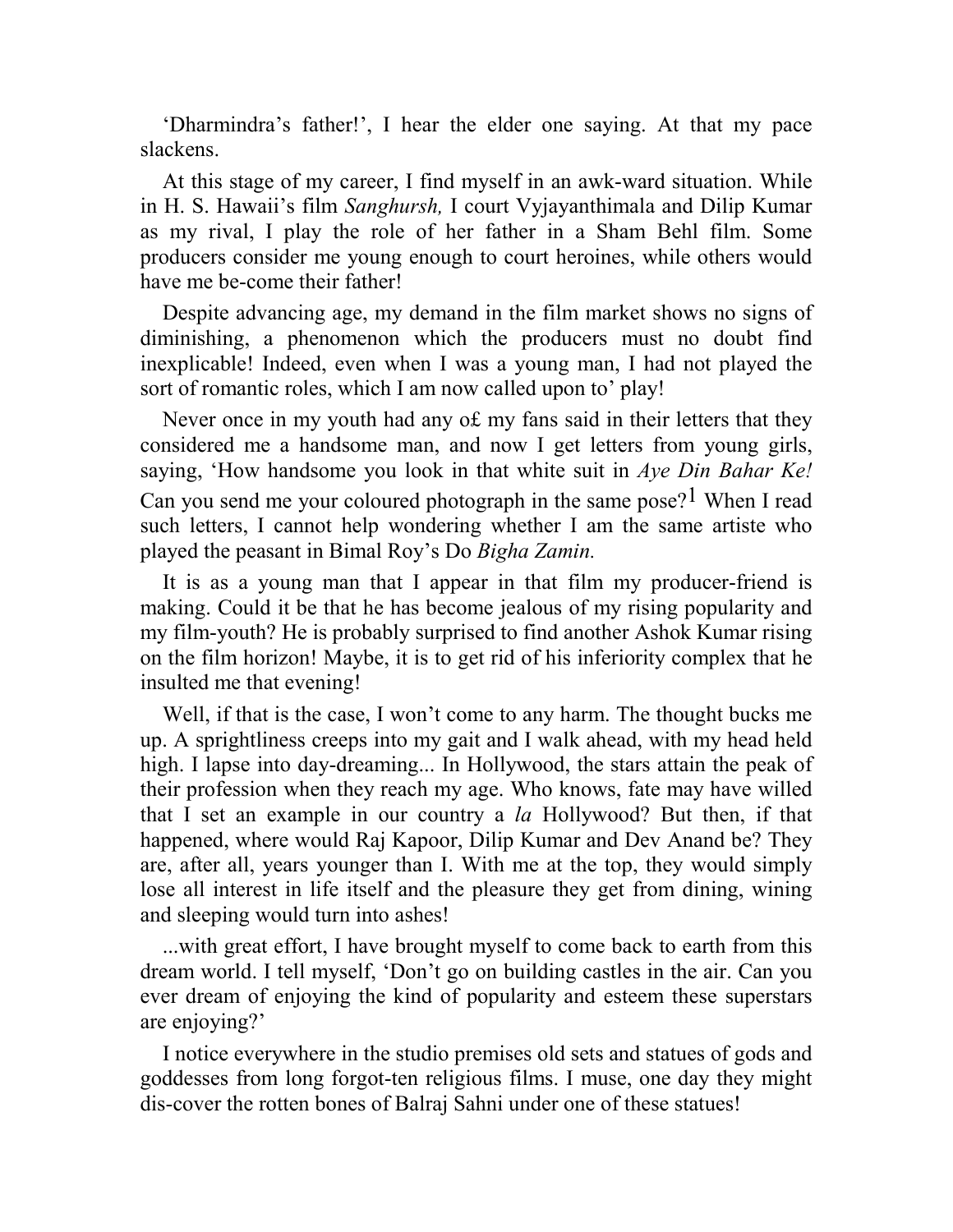What has become of all that adulation the public used to shower on artistes like Saigal, Kanan Bala, Pahadi SanyaJ, Jarnna, Barua and Chandramohan! As for my producer-friend, he too is going to have to accept the fate which eventually befell the artistes of the New Theatres and Prabhat Film Company. It is only a matter of time before he too goes their way!

And look at what is happening to the Bombay stu-dios! You find them vanishing one by one. The Gov-ernment is bent on constructing a road which will run right through Guru Dutt's studio, while there is not a trace left of Central Studios. I cannot pass that spot in Central Bombay without having a host of memories come crowding into my mind. It was in this very Central Studios that I had appeared before the cameras for the last time with Yakub, who died a few days later. The late Al Nasir too bad a role in that film, which had remained on the shelf for a number of years. Finally, it was released as *Akela.* After all, it is the shadows which flit across the silver screen that lend reality to the lives of us film artistes. I can, therefore, never forgive those who rob our lives of this reality by pulling down film studios!

And to my producer-friend too, I am not going to show any leniency! I do not care whether he has insulted me wilfully or I am merely imagining things. I shall have my revenge and make no mistake about it! I have thought out a perfect plan to teach him a lesson. This plan of mine would have him and his unit all set for a location shooting on a Bombay street. The hour would be midday. In the fierce sun, they would all be waiting impatiently for me to arrive, since it is of me that the shot is going to be taken. And you know, where I would be then? In Delhi, having a nice time! We shall thus be quits... Here I am in the studio office, where I see a tele-phone on a table over there. Let me see now, what's the number of that blighter, 343...

That will do for the 'present'. Let's now switch on the 'flash-back'.

### Two

I was a boy of about eight years when I had my first experience of films. I remember the whole of Rawalpindi was then terrified of the impending visita-tion of the bubonic plague. And as luck would have it, mother once saw a rat playing about in the house. The same day she packed us children and fled to Bhere, an ancestral place of the Sahnis. The town had separate *mullas* for the Sahnis, the Sethis and the other Khatri and Khukhren clans. God alone knows how this compartmentalisation had come about.

This 'migration' no doubt meant that we were now safe from the dreaded disease, but it also exposed us to an atmosphere of terror and lawlessness.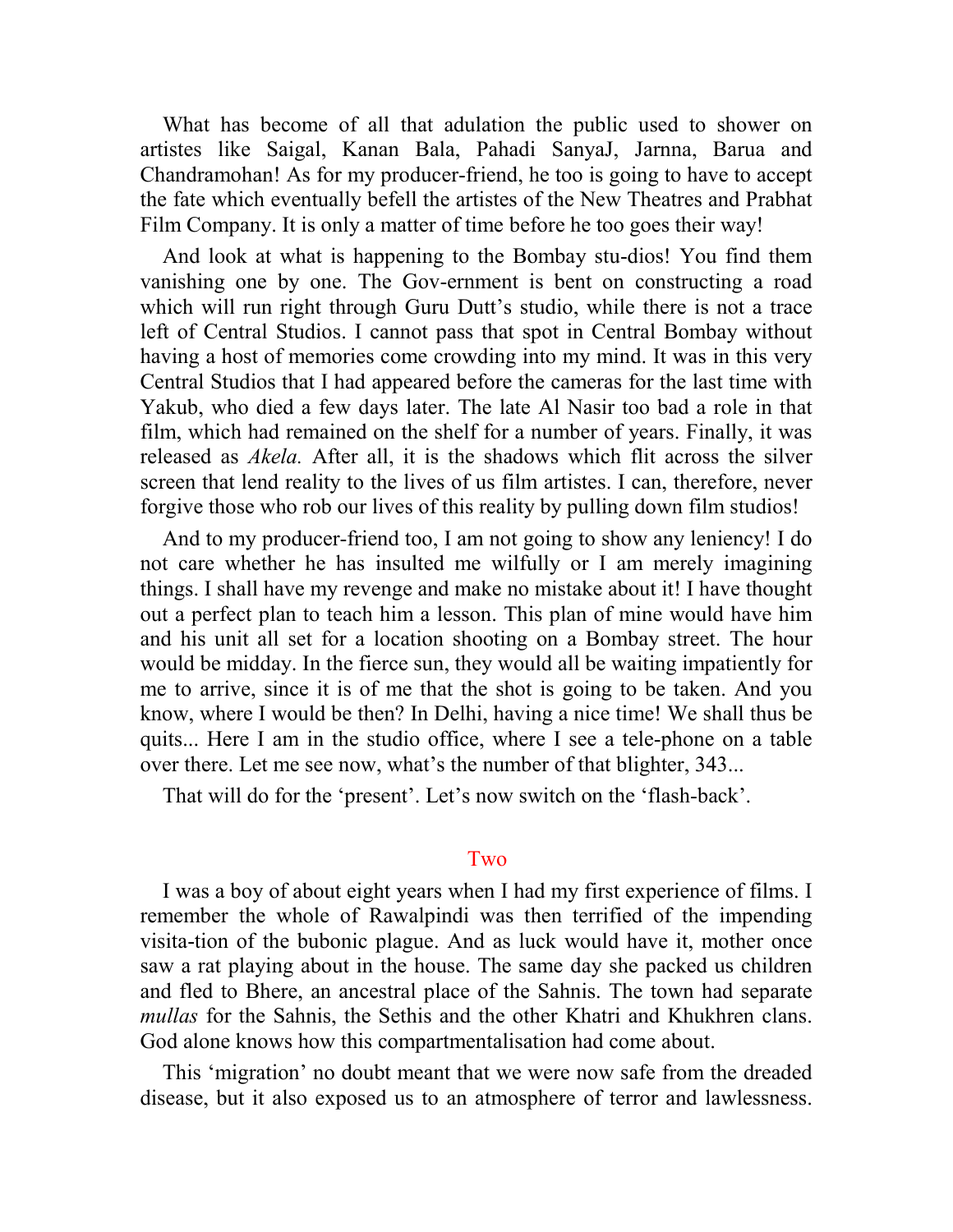Bhere was more *of* a village than a town. There is a world of difference between the atmosphere in today's villages and the one that used to reign in the villages under the British Raj. Things were no doubt very cheap thenand people had more financial security. All the same, the brutality and highhandedness of the constabulary had reached their limit in the villages. Their beastly behaviour towards the villagers had become the order of the day. Inevitably, this had resulted in the villagers themselves becoming cruel monsters, devoid of any sense of decency or fair play. Indeed, the whole atmosphere was so viti-ated that law-abiding citizens were finding it increasingly difficult to lead a normal, peaceful life. They would naturally take the first opportunity to flee to a big city like Lahore or Rawalpindi, since the pros-pect of any improvement in rural conditions was no-where in sight. With remarkable foresight, the British had started training the village folk of the Pun-jab in the art of cutting each other's throats, as early as those distant days. This training stood the Punjabis in good stead, when India was partitioned in 1947.

One day it was announced in our school that all the boys would be taken to a 'bioscope show'. A *shamiana* was erected for the purpose on a *maidan*  on the outskirts of the town. As it was open to the sky, the show, was going to be performed at night-fall. Near the screen, a high *machan* was set up, from where an announcer used to give a running commentary on the goingson on the screen, since Sims had not yet become 'talkies'. (Indeed all the Alias were then imported from England.)

Even our masters and the headmaster of the school, those august personages, were going to accompany us *boys* to the show, to which we were being admit-ted at half price. Mother gave me and my brother permission to go to the show without much ado. In fact, she was pleased to do so.

The incident I am narrating here happened a good 45 years ago. Naturally, I do not remember anything about the nun except that it was not a detective film.

But the thing about that film which I have not forgotten and which I am not likely ever to forget is that in several love scenes the heroine would suddenly strip herself completely! And then the announcer would say in a reassuring tone, 'Believe me, sahib, this woman here is not naked. She is now wearing a magic dress, which can carry her through the air anywhere she wants to go! She can see everyone, but no one can see her!'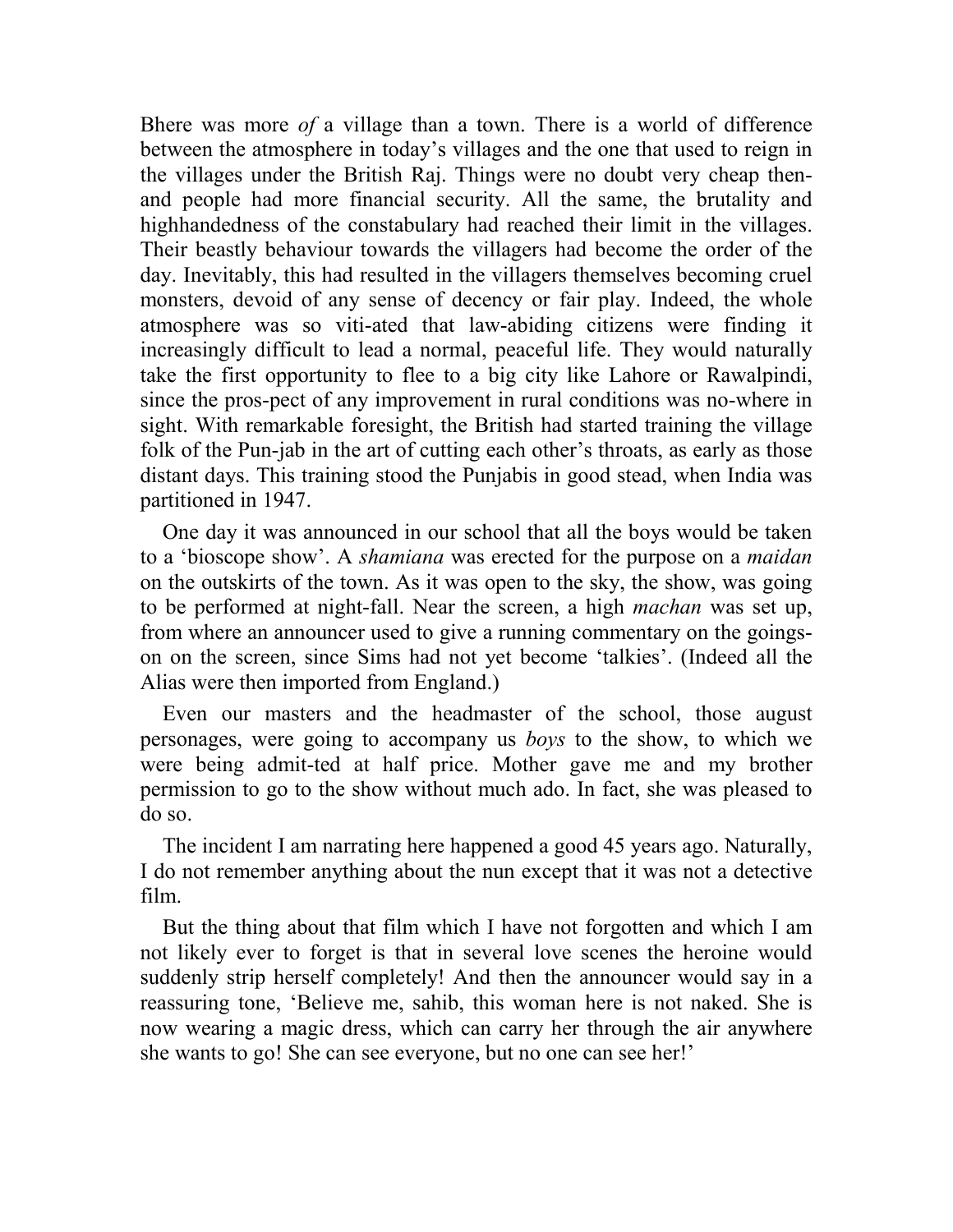At that tender age, I thought. Perhaps the man is telling the truth.' What was unique about her nakedness, however, was that only her face used to remain white. From the neck downwards, her whole body would turn black! It was either due to a black make-up applied to her bare body or probably she was made to wear a close-fitting black dress of the sheer-est material! Anyway, no one from the audience, least of all our headmaster, uttered a word of protest against this indecent exposure. Since it was not then the practice to admit women to cinema shows, why raise a hue and cry over something which everyone was obviously enjoying? After all, the announcer had given his solemn assurance that the woman was not naked! Innocent that we were, we children accepted his explanation in good faith. That absolved us of any sense of sin too! It was possible, though, that some member of the audience' may have thought of rising from his seat to voice his protest, but nothing of the kind happened. Probably he thought it wiser to keep mum, since everyone else in the audience was an accomplice pi the act of watching that scene. A parallel from the film industry would be the acquiescence of many of the film actors in the conversion of 'black' money into 'white', much against their will. One more parallel comes to mind.

In 1947, people preferred to watch in silence young girls being raped by hundreds of men at market-places. The surrounding atmosphere exerts a power-ful influence on men's minds. This is especially true of the Punjabis, which explains their moral degradation.

I do not quite remember whether that scene had awakened any sexual passion in me. All I remember is that, being on the threshold of youth, the close-up, of the women's bare breasts used to be a source of secret pleasure for me when I was alone! I am in no position to say how much mental or physical loss I suffered from this 'day-dreaming' of mine! I am sure, however, that I was not a gainer by any means!

A few days later, I had occasion to see a film which was even more wicked. Our cook had taken me to that *shamiana* on the *maidan* and both of us climbed a tree behind the *shamiana.*

Apparently, they were going to show a special film, for which, however, we had no money. Altho-ugh our tree was at some distance from the shamiana, from our perch we could see the screen clearly. The show started and in the very first scene a man and a woman started copulating the way dogs do! I was terrified since I had no idea what they were up to. I started howling at the top of my voice and pulling the cook's legs, who was sitting on a branch higher than mine. He told me to shut up but when he saw that I refused to be pacified, he had to come down eventually and take me home.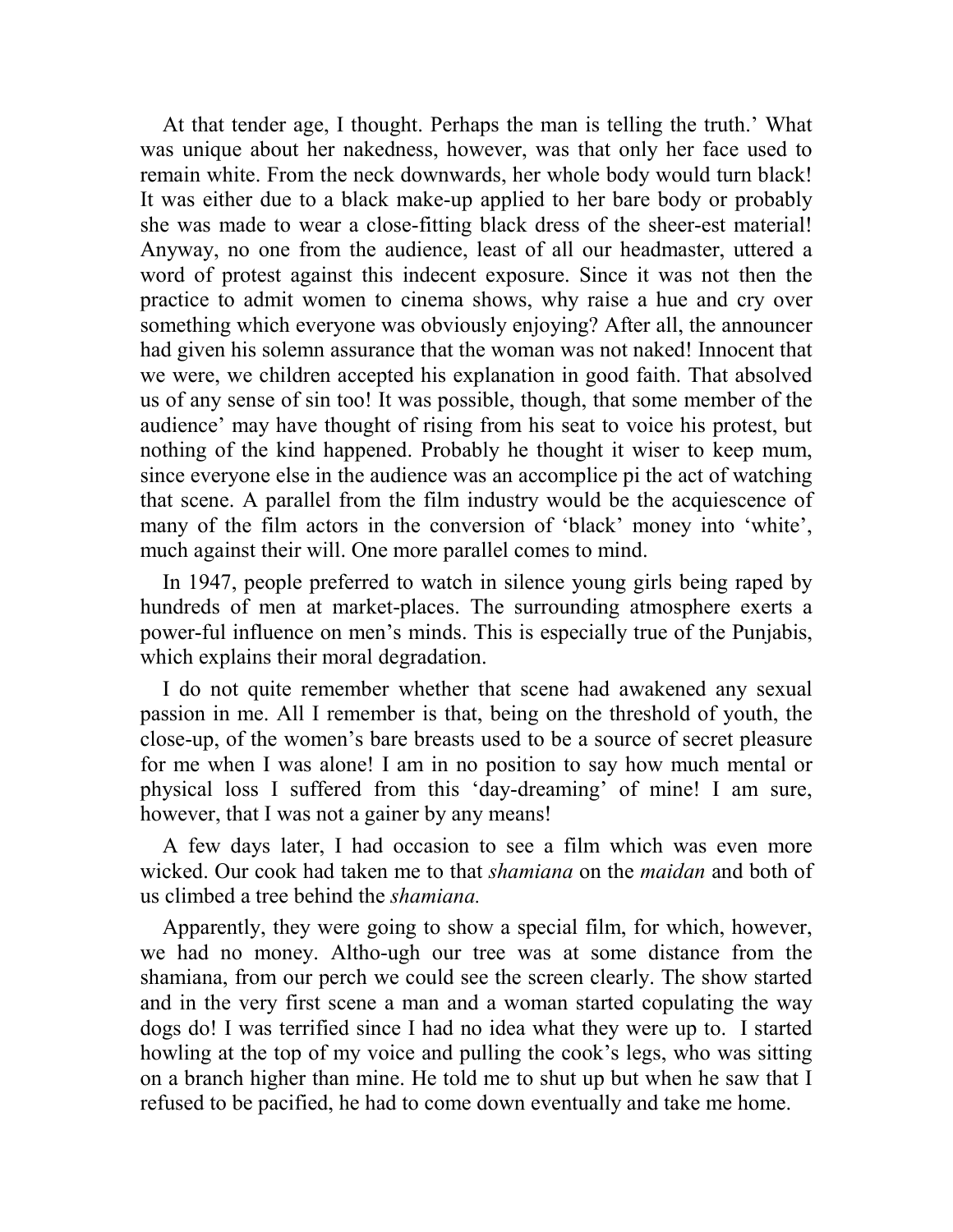That spectacle had then induced in me only nausea but as r stepped into adolescence, I began to find it attractive too! In fact, I took to admonishing my-self for having spoilt the fun of that cook of ours! It was probably after ages that the poor fellow was enjoying an outing!

. This was my first encounter with films. This first film in my life had affected me profoundly, since I had seen how a woman is made to serve as a mere tool to satisfy a man's passion!

Now-a-days, it is not possible to show such films openly in our villages (Incidentally, they are mostly imported clandestinely from abroad). But towns-people have other more sophisticated means at their disposal today to corrupt the simple village folk. They can do so with impunity mainly because the urban intelligentsia has remained indifferent to the interests of the villagers, which was what the Britisher's had been doing in their time. If only our educated men and women would establish a rapport with the villagers, the unscrupulous urban riffraff would not dare to exploit them. That would also enable us to save our folk-music and dances from extinction, but who cares?

For several years after this incident, I did not see any films. Rawalpindi did not have a picture-house then. There were several theatres in the town, though, which were regularly frequented by the citizens. My, school-mates used to narrate many interesting anec-dotes about these theatres, but I could not go any-where near them. My father was a staunch Arya Samajist, and there was simply no question of my defying any of his orders. That period of my life can be properly described by the epithet 'religious'. In-deed I used even to dream of gods and paramatmas. In one of these dreams, I saw Bhagwan himself sit-ting on the steps of the staircase in our house. I re-member he was wearing one of those caps the pun bias wear.

I was now in the 10th standard and we had to read a novel entitled Rupert of *Hentzau* for our English language course. One day our class was agog with the news that the headmaster was going to take all the boys to a function arranged to celebrate the inauguration, of Rawalpindi's first picture-house, the Rose Cinema and, as luck would have it, it was go-ing to show a film based on the novel Rupert *of Hentzau!* 

How clever these businessmen are! This impending visit of our class put my father in a dilemma—to let or not to let me see the film! The new age had arrived and it was knocking on the doors of his house. Should he open the door? Finding himself in two minds, he decided to consult our head-master. As the two pondered over this problem in Father's study, I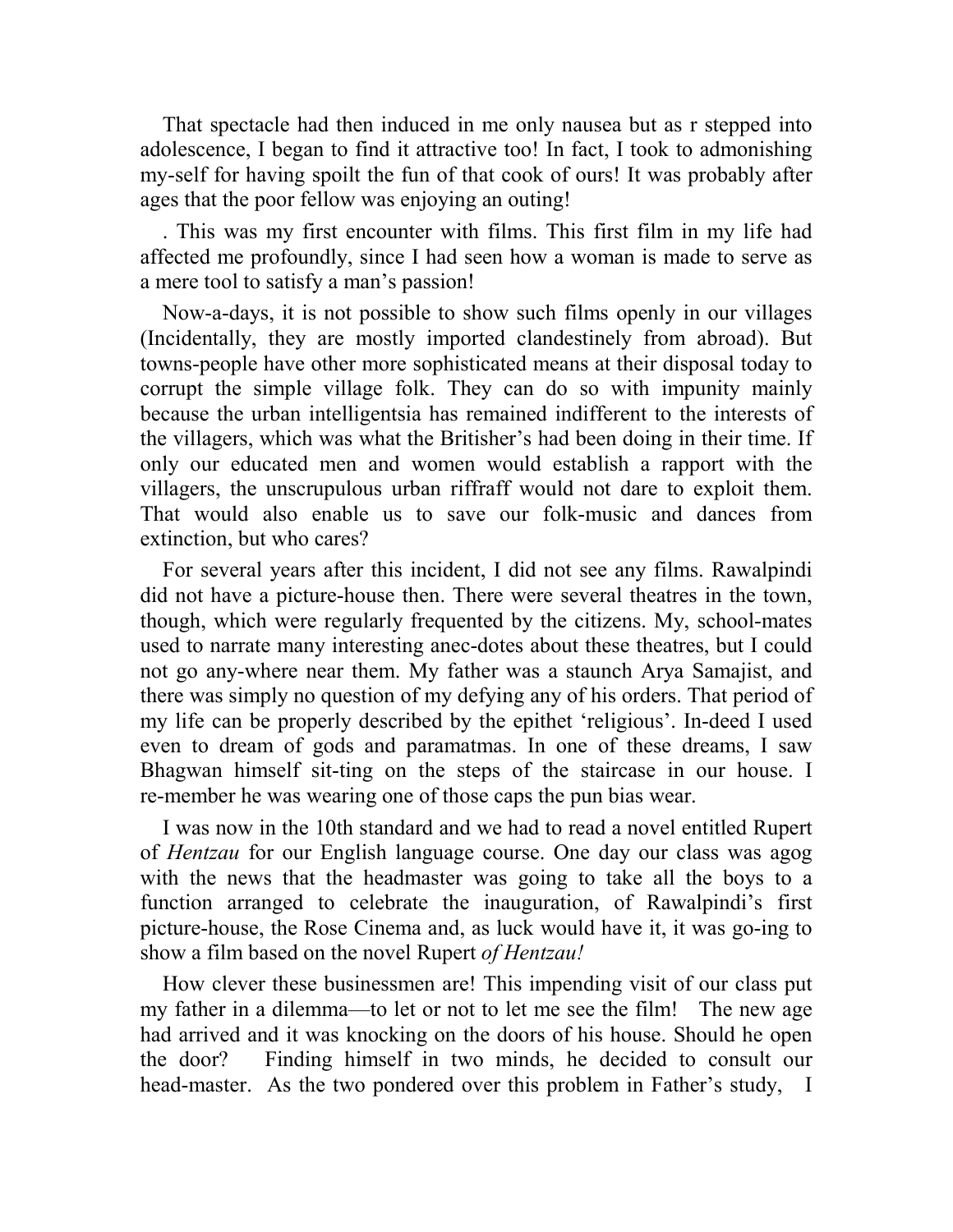stood outside the door listening! The headmaster was saying, 'Don't be so old-fashion-ed, Lalaji! Films are not made merely to entertain people. They educate them too and moreover making films is an art. And as for this particular film, it is based on the text-book which we have prescribed for your son's class. How can it possibly do any harm to the boys? In fact, boys of the 10th standard from other schools of the city are going to see this film; and they will pay only half the usual rate. If anything, your son will be a loser if you don't let him go!' Father could not refute this argument. I got his permission to join my classmates.

The inaugural function at the Rose Cinema was truly a spectacular event. It was graced by the pre-sence of the English Deputy Commissioner of Rawal-pindi and several Rai Sahibs and Khan Sahibs. But the film itself was practically useless from our point of view, since it had hardly anything in common with the plot of the novel we were supposed to study for our examination. That apart, the thing which imp-ressed us most was that two men with identical faces would kiss the heroine every now and then! No doubt this must have embarrassed our headmaster to no end, since he too was as staunch an Arya Samajist as Father, and there was absolutely no refe-rence to any kissing in our text-book!

I had now a ready means at my disposal to get Father's consent whenever I wanted to see a film. All I had to do was to tell him that the film was based on a novel with a highly moralistic plot! Naturally this ruse did not work always, but by then 1 had learnt the art of going to the pictures on the sly!

The Rose Cinema-house was right in the heart of the town. Eventually, it started showing Hindustani films. Once in awhile, however it screened English films too, such as the Elmo Lincoln serial. Two films which had impressed me very much in those days were *Heer Ranjha* and *Anarkali.* In, the former, I had liked the man who used to beat his drum to attract the villagers. All of them would then go and sit under the tree to listen to his story of Heer.

I was literally swept off my feet by the beauty of Sulochana who as Anarkali haunted my dreams for months. And that last scone, where poor Anarkali was shown being buried alive brought tears to my eyes. I had lost nay heart to the girl and could not bear to see Akbar's officers applying the last brick to the wall of the coffin which finally enclosed her beautiful face! It was an' outrage which had left me grief-stricken. I was then in such a mood that if someone had told me it was all a cinema trick and that no brick had actually been applied to Sulochana's face, I would have slapped him! As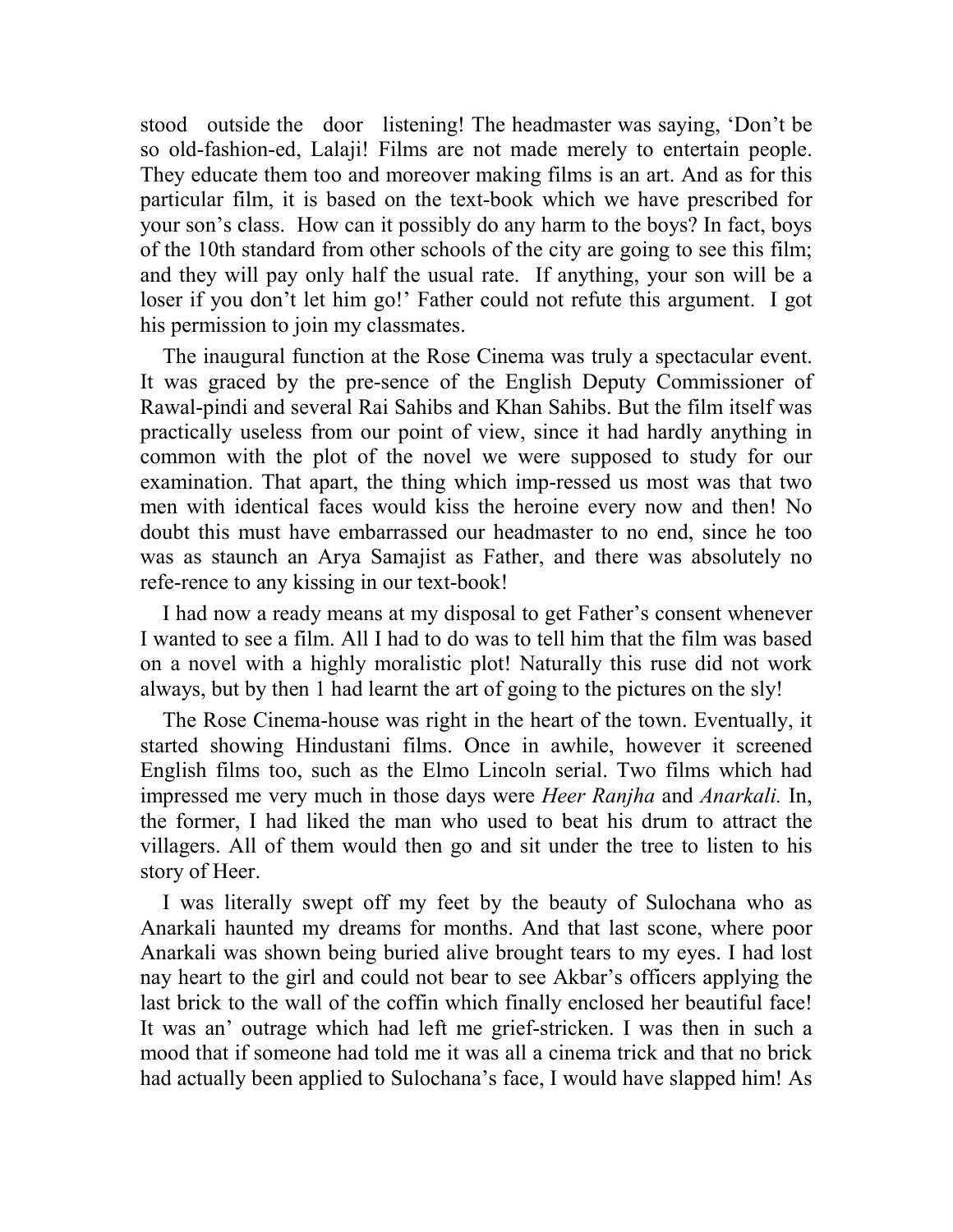far as I was concerned, Sulochana was dead, and I had now no interest left in life!

But, of course, Sulochana is very much alive and in several films she has acted with me. Whenever I tell her about my calf-love for her, she only laughs it away! 1 am now a film star myself and so can well understand what lies behind that laugh of hers. And yet I cannot banish from my mind the thought of telling her some day that it was not merely a silly infatuation on my part, but my first real experience of falling in love!

Let me narrate to you here an incident which happened recently. We were proceeding to Ladakh In a jeep to take some shots for *Haqeeqat.* En route we made a night-halt at a place called Daras, whe"re our troops were stationed. The Commanding Officer, a colonel, made us welcome and invited us to come and stay at the Officers' Mess. He threw a small party in our honour later in the evening when all the officers of the unit were present. We had with us Dharmendra, and those two beauties, Priya and Indrani Mukherji. As the party got going, our middle-aged colonel spotted Sulochana sitting all by herself in a corner. He could not bring himself to take his eyes off her. He appeared to be trying to remember where he had seen her. Gradually, his eyes lit up and the whole expression on his face changed to one of joy and pleasure—he had realised that it was the dreamgirl of his youth, who was sitting opposite him! All the other artistes in the hall then ceased to exist for him. For the rest of the evening, he relived with the queen of his heart those sunny days of his distant youth!. As a fourteenyear-old lad, I myself had fallen victim to her charms, and here was a fiftyyear-old army colonel undergoing the same emotional experience!

I would ask those learned men, who turn up their noses at films, to give a serious thought to how in-tensively the cinema can affect fill sections of society!

## Three

I was now a college student. Having left behind my school days, I discarded pyjamas and took to wearing trousers. As a reward for passing his matriculation examination, the young student got a bicycle from his parents, and that brought all the cinema houses of the town within his easy reach!

Rawalpindi of those days had no other claim to glory except as a cantonment town of the British Indian Army. The people too were a dull lot on the whole. Though residents of the old city, the educa-ted classes lived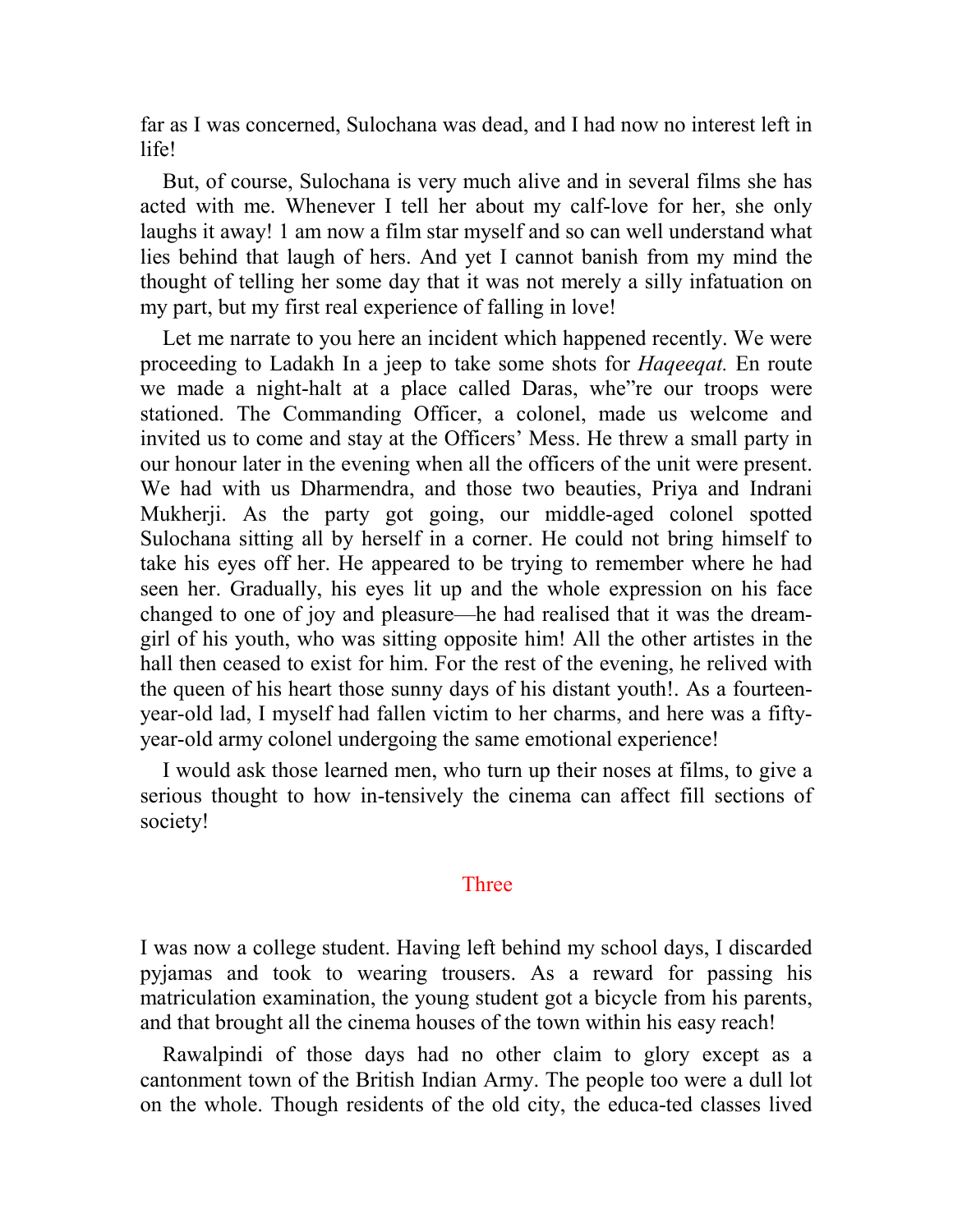mentally in the cantonment or in the clean, quiet and genteel environs of the Civil Lines, these classes rather looked down upon everything *swadeshi* dress, food, in fait, the whole *swadeshi* way of life! You rose in their esteem to the extent that you had outgrown the *swadeshi* heritage. And as for college students, they simply followed in the footsteps of their professors.

The cinema-houses in the cantonment were clean and had imposing facades. They showed English films; which were patronised mostly by the British. If it was one of your lucky days, the occupant of the seat next to you might be a 'white' beauty. The atmosphere in those cinema-houses matched the romantic nature of the actors and actresses you saw on the screen. How passionately those shapely, white women used to surrender themselves to their lovers' embra-ces, without the slightest inhibition! How eagerly they would look forward to being kissed! Every time I saw a *vilayati* film, its wonderful spell would last for days together!

Dolores Costello was a glittering star of that era of silent films and, with John Barrymore, she would make a fine pair. In a number of films they had acted together, and their love scenes used to be parti-cularly exciting. To wit: Dolores, the princess, is fast asleep in her palace. The night is dark and still. Suddenly the sky becomes overcast and there is thunder and lightning. The princess wakes up with a start. She runs out of her bedroom in panic, clad only in a sleeping-gown. Her hair is dishevelled and she is beside herself. In the balcony outside, John, the gallant officer of the court, and a swashbuckling swordsman, is waiting for her. When she sees him there, so handsome and brave, she forgets that in the afternoon she had vowed never to see his face again! She cannot but surrender herself to his em-brace and as the camera comes closer, John plants a passionate kiss on her eager lips! That long, vigorous kiss still lingers in my memory. Several film periodicals like *The Picturegoer* used to carry copious articles, describing in detail John's love-technique. We college boys would read and discuss them with great relish. To our parents, however, we would give the impression that these films were based on works of great authors such as Victor Hugo, Charles Dickens, Alexander Dumas and Walter Scott. We would tell them that since the pictures on the screen were also accompanied by subtitles in English, seeing films served as a useful aid in our study of English literature.

Our parents would take these yarns of ours with a pinch of salt. They just could not bring themselves to believe that something which entertained you could be so harmless!

Romance, however, was not the only aspect of films which thrilled us. There was also a good deal of daring horsemanship and sword fighting. In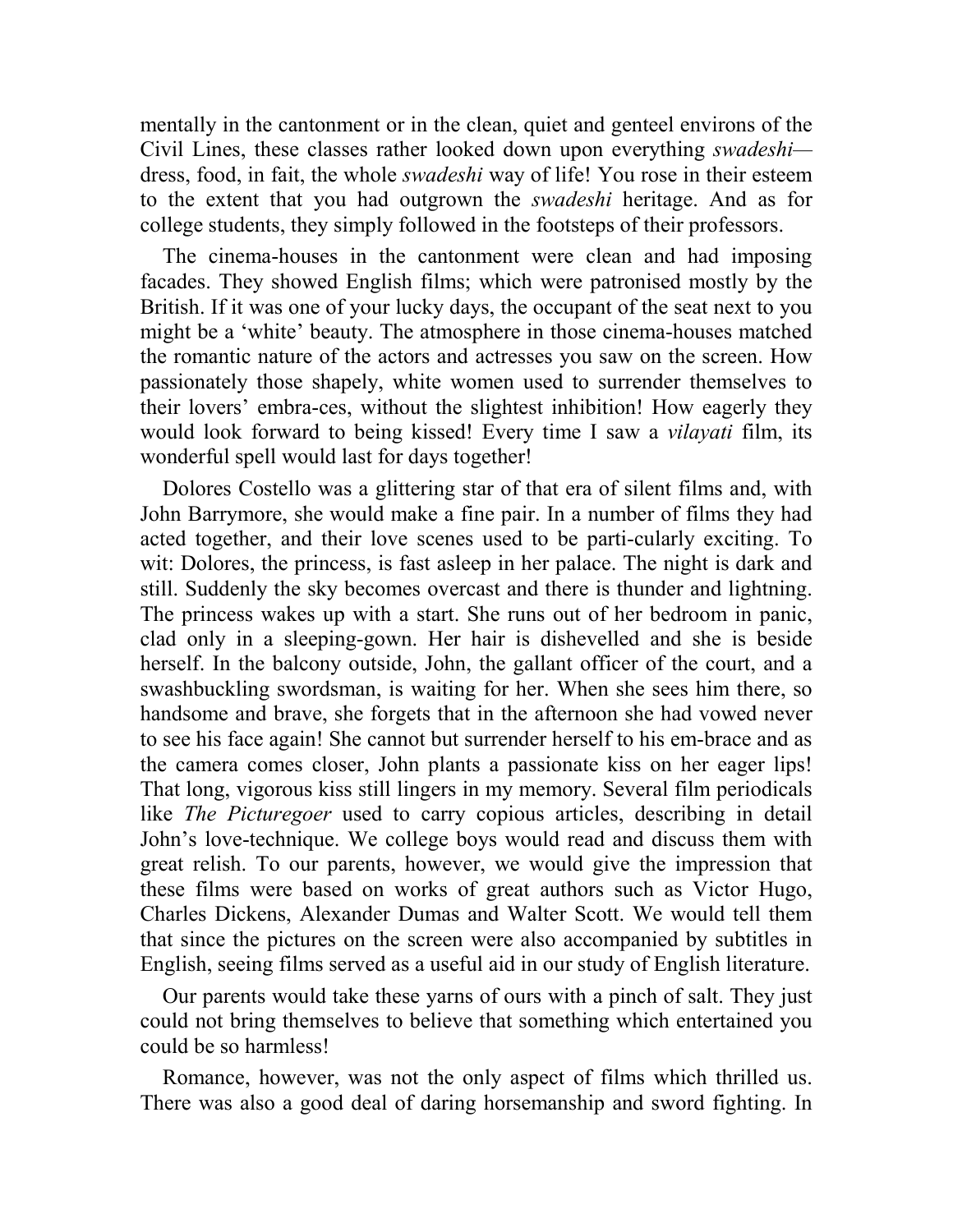the film *The Cossacks,* John Gilbert had achieved incredible feats in both these arts and the Russian fur-cap he had worn for his role became overnight a fashion amongst Rawalpindi's college students. You came away from these films, full of plans for doing something similar, but all you could do was to pick up your bicycle and pedal away as fast as your strength allowed!

A visit to a picture-house in the Cantonment to see a Barrymore or a Gilbert film was by no means all fun and enjoyment. At the end of the show, everyone had to stand up and remain still while 'God Save the King' was being played. This was as if you were ordered to slap your own face, in the presence of your fellow-countrymen! Once a friend of mine was a little slow in rising from his seat. Smack landed an English officer's baton on his head! Such insults had become the order of the day for us Indians!

I had become very fond of that Russian cap. My friends were of the view that I looked exactly like Gilbert in it, and this view was also shared by my mirror. I had recently seen another of Gilbert's films in which he had repeated those daring feats, this time with the ski. I was, of course, totally unaware then that the hero of a film never actually rides a horse or skis at that terrific speed. He appears only in a close-up shot which is taken in the safe precincts of a studio. A real horseman or a skier then substitutes for him as a 'dummy' in 'long' and 'medium' shots and even he need not expose himself to unnecessary risks. All that is done is that the camera is run at a slightly reduced speed when shoot-ing those dare-devil riders and skiers. This little manipulation with the speed of the movie-camera (which is known as a 'trick-shot' in film-parlance) makes those horses gallop at thrice their actual speed, when you see the scene on the screen!

Anyway, I was cycling that day *a la* Gilbert on Pindi's Mall Road. I had almost reached a busy square, when I saw a motor-cycle approaching it from the opposite direction. I jammed on the brakes and got off the bike, chewing the chewing gum, nonchalantly, again a la Gilbert. The motor-cycle-rider had the entire road at his disposal to drive past me, but the fellow, an arrogant Englishman, started abusing me in vilest language. Since a *mem sahib* was riding on the pillion, the sting of that insult became all the more unbearable to me. I had a feeling, though, that as they rode away, the fairyprincess smiled at me sympathetically. If my cycle had an engine, I would have followed that blighter and paid him in the same coin. But all I could do was to stand there, fuming and fretting!

Even the great Rai Bahadurs and Khan Bahadurs had often to put up with such insolent behaviour. We, the students or our professors, were after all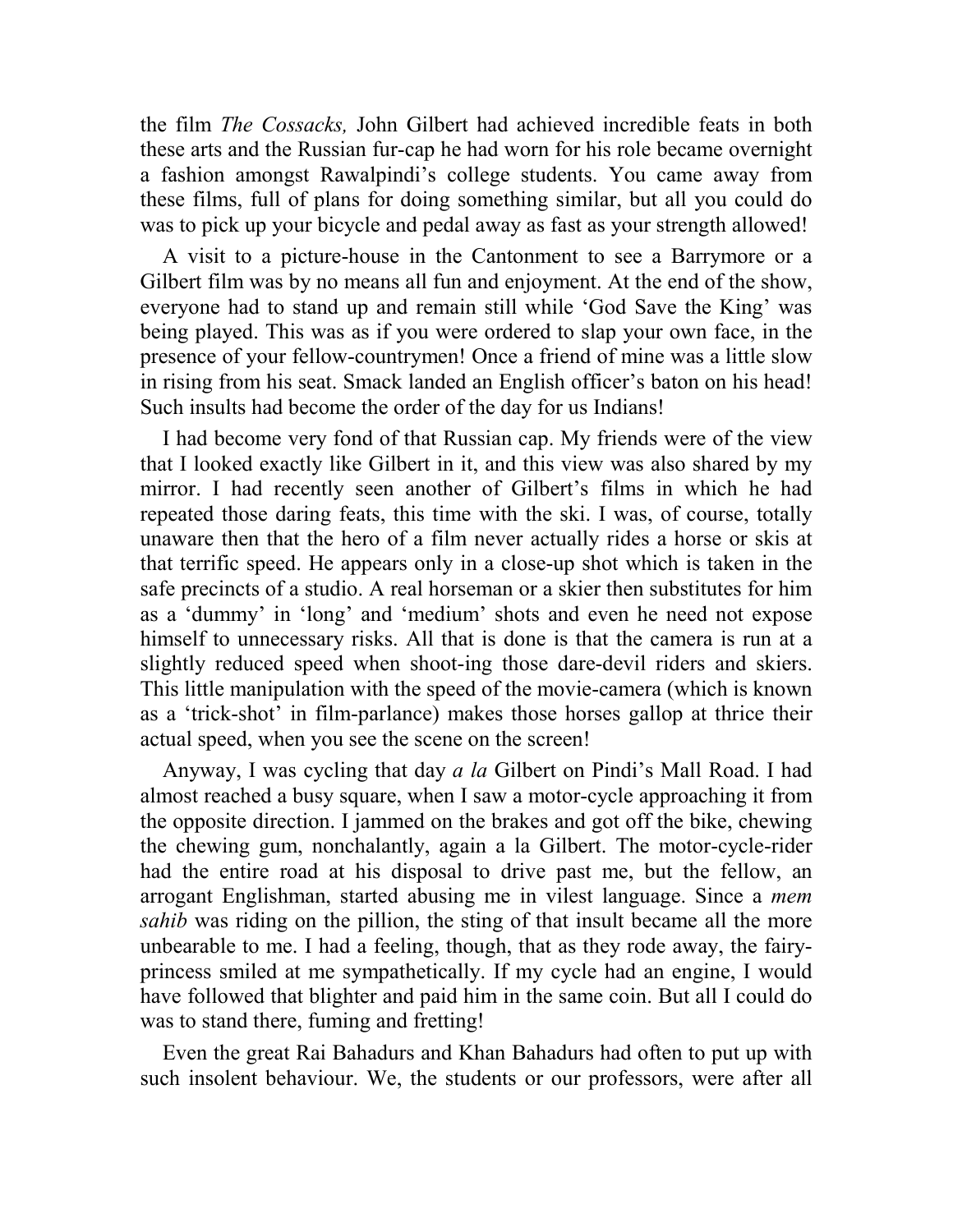small fry! Everyone had his own special way of dealing with these cads, but no thought of taking revenge on them ever crossed his mind.

On the contrary, every Indian of standing was forever trying his best to turn himself into an Englishman. His one ambition in life was to make him-self acceptable to his white masters. He looked forward to the day when they would do him the honour of admitting him to their brotherhood!

This kind of situation, however, is not new to the Punjab. From time immemorial, the Punjab has been the gateway to India, through which the white races such as the Aryans, the Greeks, the Turks and others had invaded the country. In the process there has been a lot of intermingling of races in this area. Consequently, you find here extraordinarily handsome men and women, fair and endowed with classical features. Witness the countless number of stars, the Punjab has given to the film industry— Dilip Kumar, Raj Kapoor, Raj Kumar, Rajendra Kumar, Dev Anand, Dharmendra, Shashi Kapoor, Shammi Kapoor,—the procession Is endless! And it is to the. Punjab that producers and directors keep turning in search of new talent.

In the course of his film career, this humble writer too has often been compared with Gary Cooper, Ronald Colman, Humphrey Bogart and Anthony Quinn. And everyone, of course, knows that Dev Anand has been called the Gregory Peck of India.

The rest of India followed Gandhiji to preserve their self-respect, but the Punjabis found it more profitable to ape the Englishman. Even in independent India, they have not given up this habit of theirs, and if truth be told, Indians from other parts of the country too have now started behaving like the Punjabis, abandoning the Gandhian path.

There was a time when men of our film industry too had been inspired by the thoughts of Gandhi and Tagore, as a result of which institutions like the Prabhat and New Theatres had come into exis-tence. But thanks to the decisive influence the Punjabis have come to wield in this profession today, our films too have become artificial.

Surely an eighteen-year-old lad could not have remained unaffected by all that deceit his own people were practising on themselves. No sooner I return-ed home from an English movie, than I would run to my mirror and 'admire' myself from every possible angle. And every time my image used to 'tally' exactly with the face of the hero of the particular film I had seen that evening. I used to wonder at this strange phenomenon, which made me look like so many different heroes of Hollywood! I used to stand rooted in front of the mirror till finally I heard the admonishing voice of my father or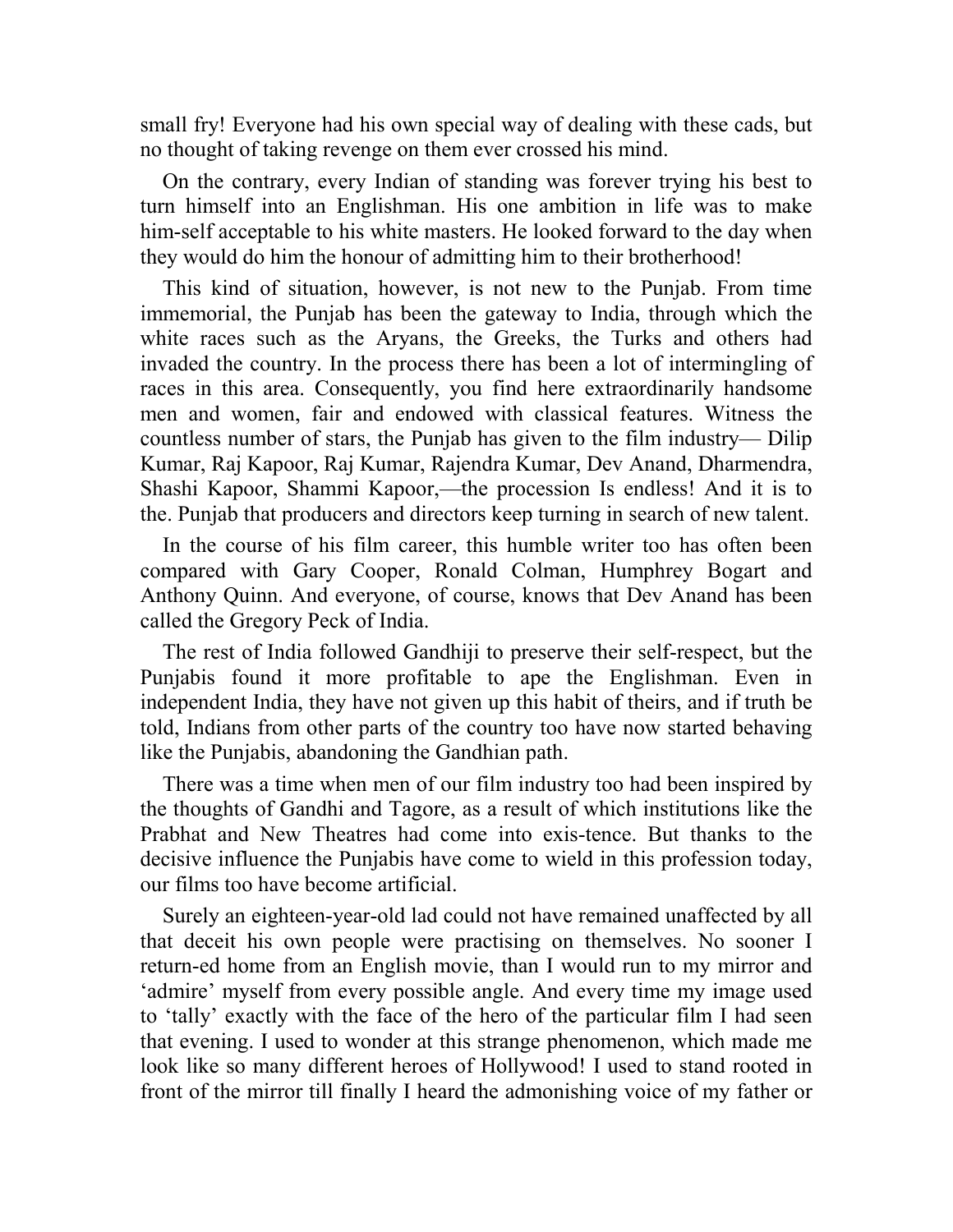mother! And I always had some excuse ready for them to explain away my coming home late that evening.

This practice of mine of telling lies virtually made me incapable of telling truth. I know, I am not lacking in self-respect Indeed no son of a gun has ever been able to humble me, no matter what his status! And yet, whenever I have to meet someone, socially or otherwise, I feel like a culprit in his presence, a culprit who is hiding a secret! Even the success and the fame I have achieved as a film actor appear to me as some kind of a crime I have committed! People often make mention of my courteous demeanour, Actually, this self-effacement on my part is largely the result of a sense of guilt, which in turn comes from the low opinion my parents had of films. They had always impressed upon me that film acting was no profession for gentlemen.

My own childhood coincided with the 'childhood' of the film industry. Very early in my life, I had found myself drawn to films and I was by no means alone in this. My entire generation had found the attraction of films irresistible. I still remember the day when Prithviraj Kapoor and Jagdish Sethi had come to Koh-Muree (a place near Rawalpindi) to bid good-bye to their friends, before leaving for Bom-bay to join films. I was then much younger than they, and so could only make a mental note of what was happening around' me. The alien rulers had closed all avenues of progress to the irrepressible young men of the Punjab. But their indomitable spirit was something which no one could deprive them of! And films were the one profession, where young Punjabis could indulge themselves to their heart's content, which they could not do in their everyday life!

Hariram Sethi was one of our fashionable and enterprising young men. It was he who was the first man to set up a commercial film company in the Punjab. It was Rawalpindi's 'Punjab Film Company' and the first film to be produced at its studios was *Abala.* Tilak Bhasin, Baba Bhishma Singh and several of my friends had acted in it. The director had 'imported' a young man from.' Bengal for the hero's role. All the young men of Rawalpindi had taken unkindly to this act and we would roam about in the premises of the studio, when the shooting was on, just to show him that every one of us was far more handsome than he!

Ramautai, the corpulent film comedian, had run away from home in Rawalpindi. The late Pralhad Dutt was, in his time, the most versatile and talented cameraman of the Bombay film industry. His film technique had won acclaim even in Europe and America. I remember several outings made in the company of Dutt and Tilak Bhasin. At 'Kashmir Point' and 'Pindi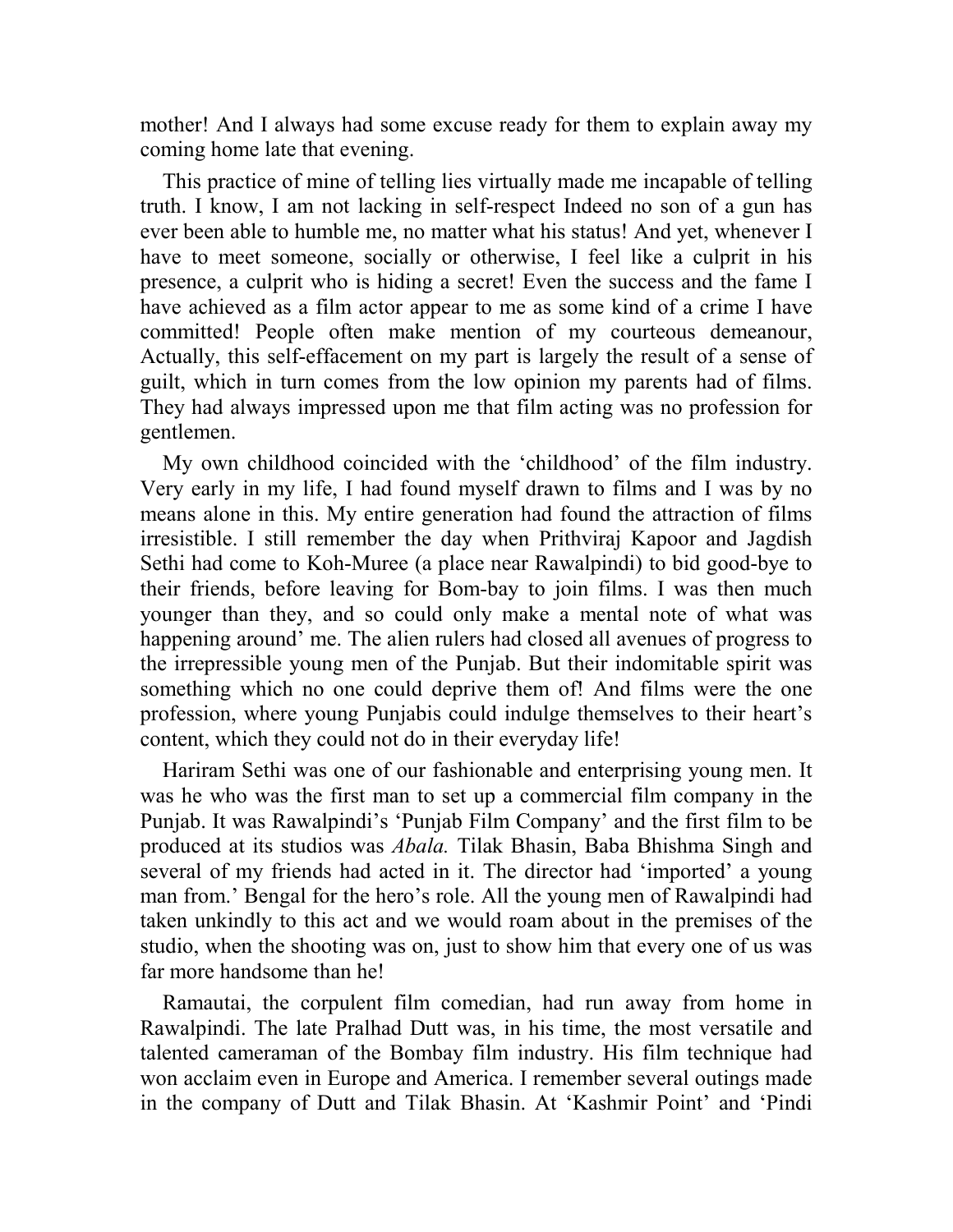Point', we would discuss 'situations' for a two-reeler comedy! Dutt was once arrested for uprooting the pole in the compound of an Englishman's house, bearing his name plate. Apparently, Dutt was looking for some hidden treasure there. Later Dutt went on to invent a special type of moviecamera, whose fame had spread all over the country. If I am not mistaken, he had even made bombs for Bhagat Singh's revolutionary party! His colleague Harbans Bhalla is still working in the Madras film industry. He has his own laboratory there.

One more incident I remember from those Rawal-pindi days is Jaykishen Nanda's (Maker of that memorable film *Ishara)* 'bolt' to Germany to become a film-hero! Our R.C. Talwar was already in Hollywood. Thus there were any number of fellow**-**Rawalpindians who had joined the film profession long before I did.

In the year 1930, the course of ray life took a de-cisive turn. I left Rawalpindi for Lahore, where I enrolled myself in the Government College to study for B.A. The year also marked a significant land-mark in the history of the Indian Film Industry, In that it ushered in the era of 'talkies'. When *Alam Ara* came to the city's Capital Cinema, the news spread like wildfire. The crowds were phenomenal and it was with great difficulty that I managed to secure a tic-ket.

It was only a week ago that I had gone to the capital to see Jean Harlow in Hell's *Angels,* As I stood in the queue in front of the ticket counter, I heard someone mention that a. private show of the film *Abala* (which was made in Rawalpindi) was at that moment being given in that cinema-house and that Imtiaz Ali Taj and Ahmed Shah Bukhari were amongst the invited dignitaries. The latter was my professor. Presently the show was over and I saw Prof. Bukhari emerge from the auditorium. I ran to him and asked him his opinion about the film. He sounded very pessimistic. 'From the technical point of view, the film is no doubt on par with the best of American films,' he opined. 'It is, there-fore, all the greater pity, that when spending all those thousands of rupees, it never occurred to the producer that the days of the silent films are over!'

The film spelt the ruin of its producer, Lala Hariram Sethi, and yet I did not feel sorry for this fellow-Rawalpindian. On the contrary, I was rather elated at the thought that we Rawalpindians did after all manage to compete with the 'firangis' on equal terms!

*Alam Ara,* on the other hand, was a very ordinary film, technically speaking. Despite this, it filled the coffers of its producers. I was, of course,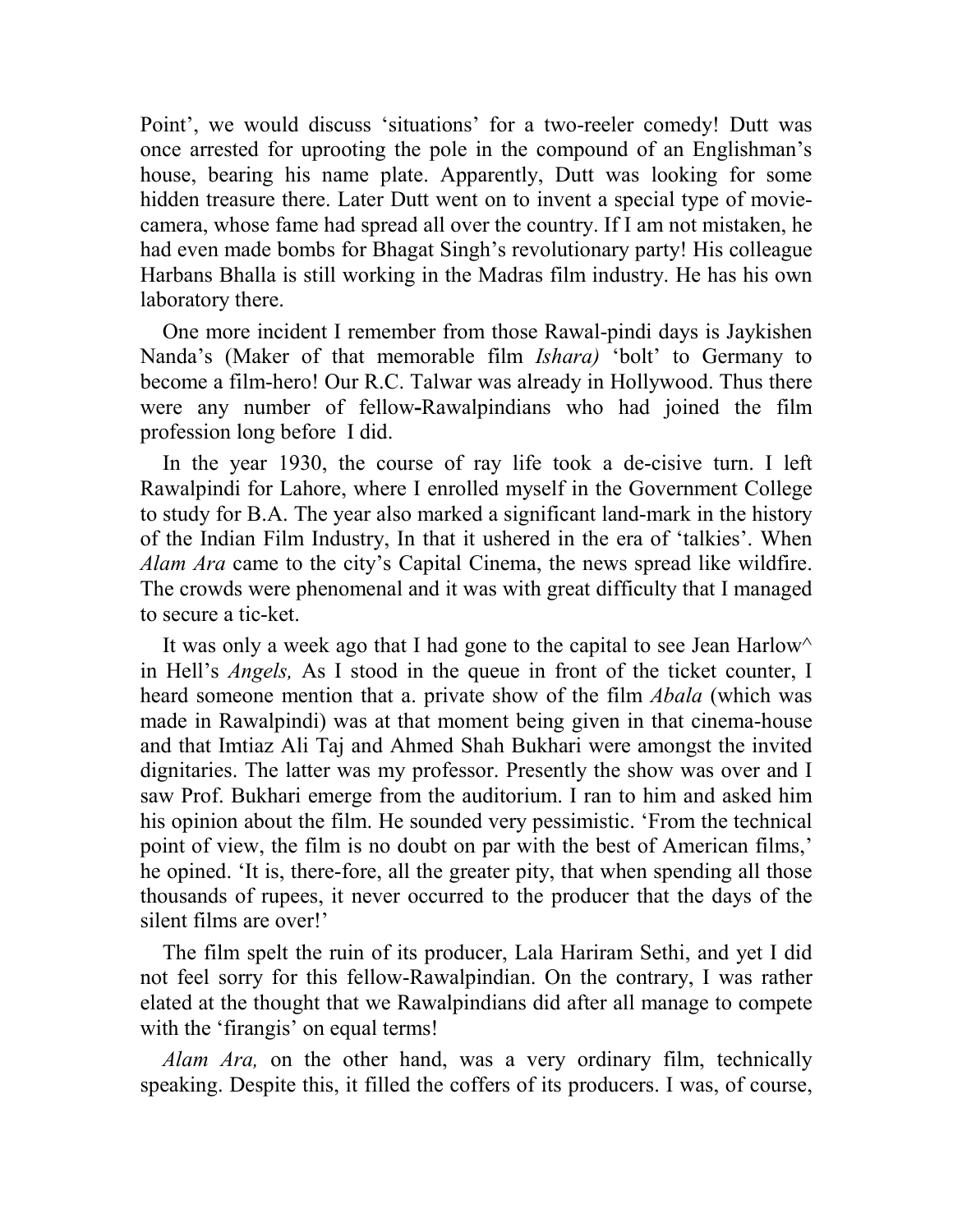then too young to understand the technique of film-making, nor was I aware of that unpredictable factor, which may bring box office success to a very bad film and utter failure to a really good one!

Now that I was living in the College Hostel, I was my own, master. I could see as many films as I wished. My 'score' was about three American films per week. It was, therefore, inevitable that their influence on my impressionable mind should become more pronounced with the passage of time. And yet, not once said I seriously entertain any thought of becoming a film actor. If anyone was keen on becoming a film actor, he should go to Hollywood to become one instead of rotting in Indian films, that's what I used to think!

. By the time I was studying for the M.A., I had developed a discerning taste for literature. Moreover, I had started acting in plays, staged by the college's dramatic society, which was then presided over by the one and only Prof. Bukhari. His colleagues, Profs. G. D. Sondhi, Ishwar Chandra Nanda and Imtiaz Ali Taj, too enjoyed a countrywide reputation. I am proud to say that it was the Govern-ment College, Lahore, and particularly its Dramatic Society which taught me the rudiments of the art of acting and made me familiar with those plays, whose hall-mark was realism. It was thus Prof. Bukhari and his colleagues who guided me along right lines and kept before me the ideals an artiste should strive to achieve. I salute the memory of these *gurus* of mine! Their help and guidance were a great help to me, since it is only when you've seen your goal clearly that you will reach it somehow, no matter how many impediments you may encounter en route!

New Theatres' *Puran Bhagzt,* when released at a cinema-house on McLeod Road, created a tremen-dous stir amongst the educated, anglicised Punjabi youth, a set I then belonged to. The film opened our eyes, as it were, and we had to change our outlook on Indian films.

Not content merely with seeing the film myself — I must have seen it about six times—I used to take my friends and acquaintances along. We, who till then had been looking down upon everything indi-genous, became overnight ardent champions of Indian culture!

*Puran Bhagat* blazed a new trail. A succession of highly aesthetic films followed, amongst them Prabhat's *Duniya na mane, Amrit Manthan, Aadmi* ...... and then Saigal appeared on the film horizon.

Despite these films, however, I do not recollect my passion for American and English films waning in any way. Hindi films still fell short of the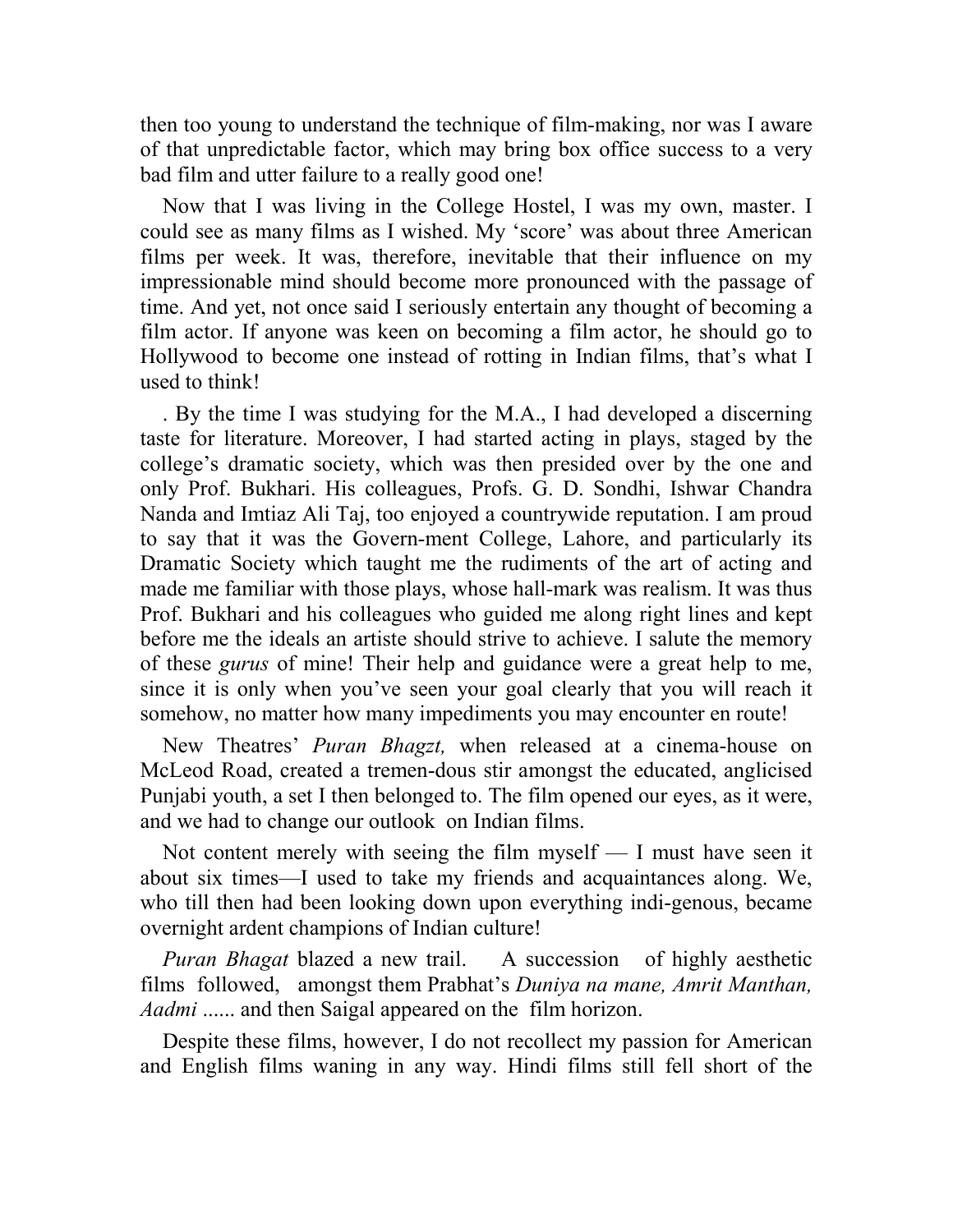criteria I had set for them. They were not yet capable of portraying life realistically.

Came the end of my university days. I was now on the threshold of life, all set to take the plunge. I was, however destined to take very hard knocks right at the outset of my career, and they left me bleeding like hell!

When I found that in the hard practical world my M.A. degree amounted to just nothing, I was left with no other alternative but to give in to my fa-ther's wishes and join the family business. But before long, I found myself a misfit in the world of clothiers.

It was I think the year 1936, when I decided I had had enough of this business of selling suit lengths and drapery. Without much ado, I quietly ran away to Calcutta and straightaway went to Pandit Sudarshan, who was then the story-writer of New Theatres. I asked him his opinion about my joining the 'films.

His reaction to this resolve of mine was one of alarm. Apparently, he had misunderstood me. I seemed to have given him the impression that I was a callow, misguided youth who had been attracted by the glamour of the film world. He was afraid that if I took up film acting as a career, I would surely come a cropper and thus ruin my life. He was moreover personally concerned with my well-being, since he was a friend of my father's, who was bound to blame him, if he 'led me astray'. As for me, I was making a serious and honest attempt to find some footing in life.

After having led a brief, rootless existence in Calcutta, I returned to Rawalpindi. I had drawn a blank at this first attempt.

A year passed, in the course of which I realised that life was no bed of roses. It revealed itself as a hard taskmaster and the experience chastened me. In the meanwhile, I got married.

Once again I found myself knocking on the door of Pandit Sudarshan's fiat. This time, however, I was accompanied by my wife. We were given a warm welcome by Sudarshanji, who introduced me to his wife as 'that nice young man who heeded my advice and gave up the foolhardy plan of joining films'. I was nonplussed. How could I tell him that, far from abandoning any idea of taking up a film career, I had in fact come to him once again to seek his help in my efforts to get a break in the film line?

Our meeting was in the nature of a family reunion, with my host and hostess enquiring solicitously after my parents and my wife's people. Finally, our hostess asked me the question I was dreading most. 'What do you do now, son?'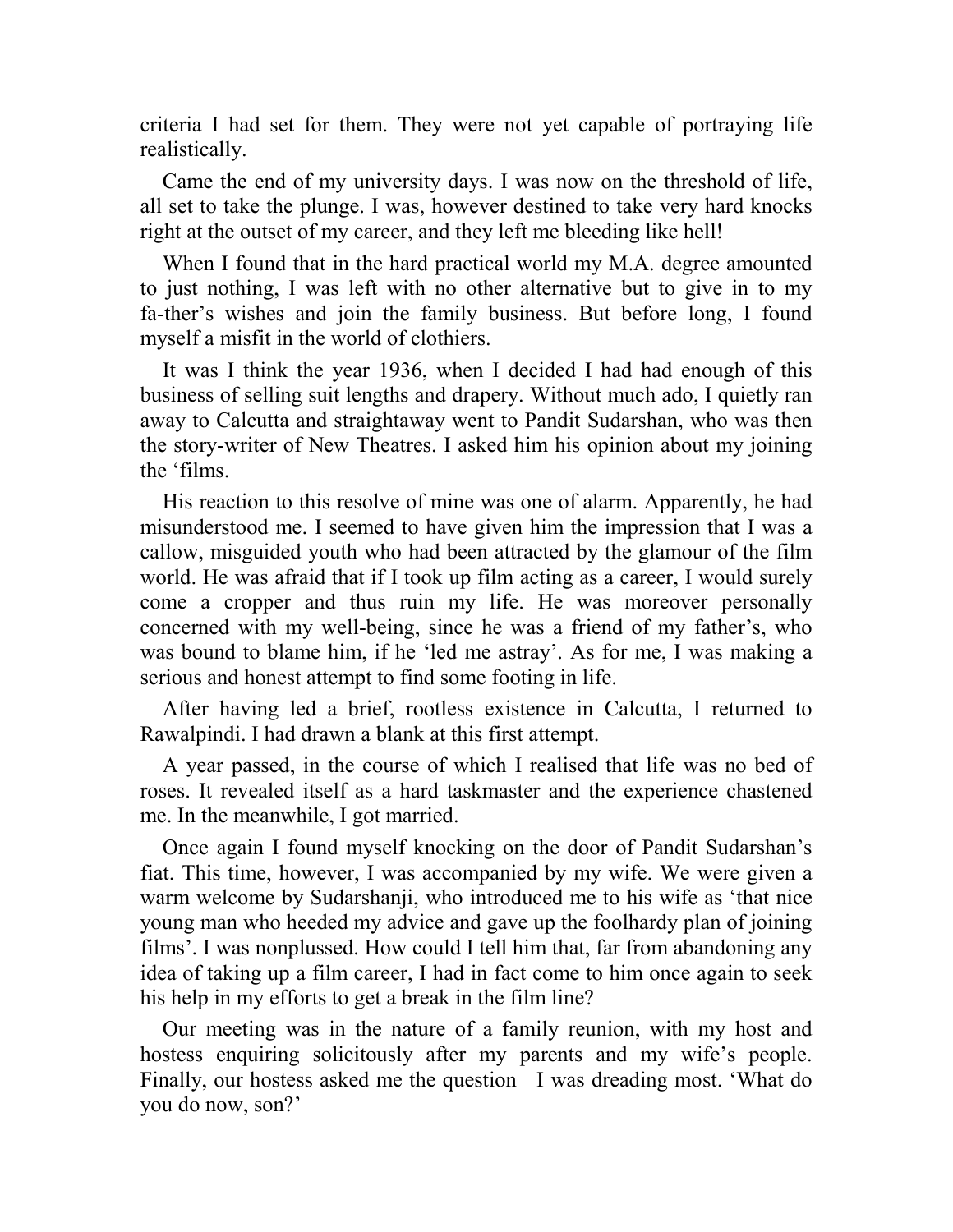'I am in business,' I blurted out. Before she could ask me any more embarrassing questions, we took our leave.

Eventually, I secured a job in Shantiniketan through the good offices of Ajneya and Hazari Prasad Dwivedi, whose metier was literature and politics rather than films. This job gave me much-needed confidence, which by that time had reached its nadir. Though the salary offered was a mere fifty' rupees, a lecturer at Gurudev's Shantiniketan (He was then alive) was a much honoured and respected person. When we went home in the Puja holidays, practically the entire town turned up at the Rawalpindi station to welcome us with bouquets and garlands!

Those Shantiniketan days have remained in my memory as a priceless experience. To my wife Dammo (Damayanti), too, the place offered the kind of opportunities for development, which were unheard of in the restricted society of Rawalpindi. It was here that she did her B.A. and participated in numerous extra-curricular activities. Both of us felt happy and contented, living amongst the sylvan sur-roundings of Shantiniketan.

On one of our visits to Calcutta, we decided to call on Prithviraj Kapoor, who was a bosom friend of Dammo's elder brother. We received a very cordial welcome from him. Raj Kapoor was then a twelve-year-old lad, very lovable and charming. I remember that visit distinctly since Prithviraj and Jagdish Bhapa had taken us to the New Theatres studio, where *Prescient* was being shot, with Saigal and Leela Desai in the main roles. Nitin Bose was the director.

 It turned out to be a prophetic meeting, in that with both Leela Desai and Nitin Bose, I was to be associated in later years. I played the *Pathan* in the for-mer's *Kabuliwallah,* while Nitin Bose directed me in *Kathputli,* after Amiya Chakrabarty's demise. Dam-mo, too, went on to play the lead opposite Prithvirajjt in his play *Deewaar.*

However, the man I was really keen to meet was Barua. I am afraid we called on him rather unceremoniously. Ignoring his secretary, my wife and I headed straight for the drawing-room and made ourselves comfortable on the sofa there. The room was lined with cupboards packed with books. We spotted there a full set of *Encyclopaedia Britannica* and were duly impressed!

Apparently, the secretary had in the meanwhile gone and informed his master that two visitors from Shantiniketan wished to see him. Before long, we were sent for. We were, however, given to understand that the meeting would last only a few minutes since his wife was not keeping well.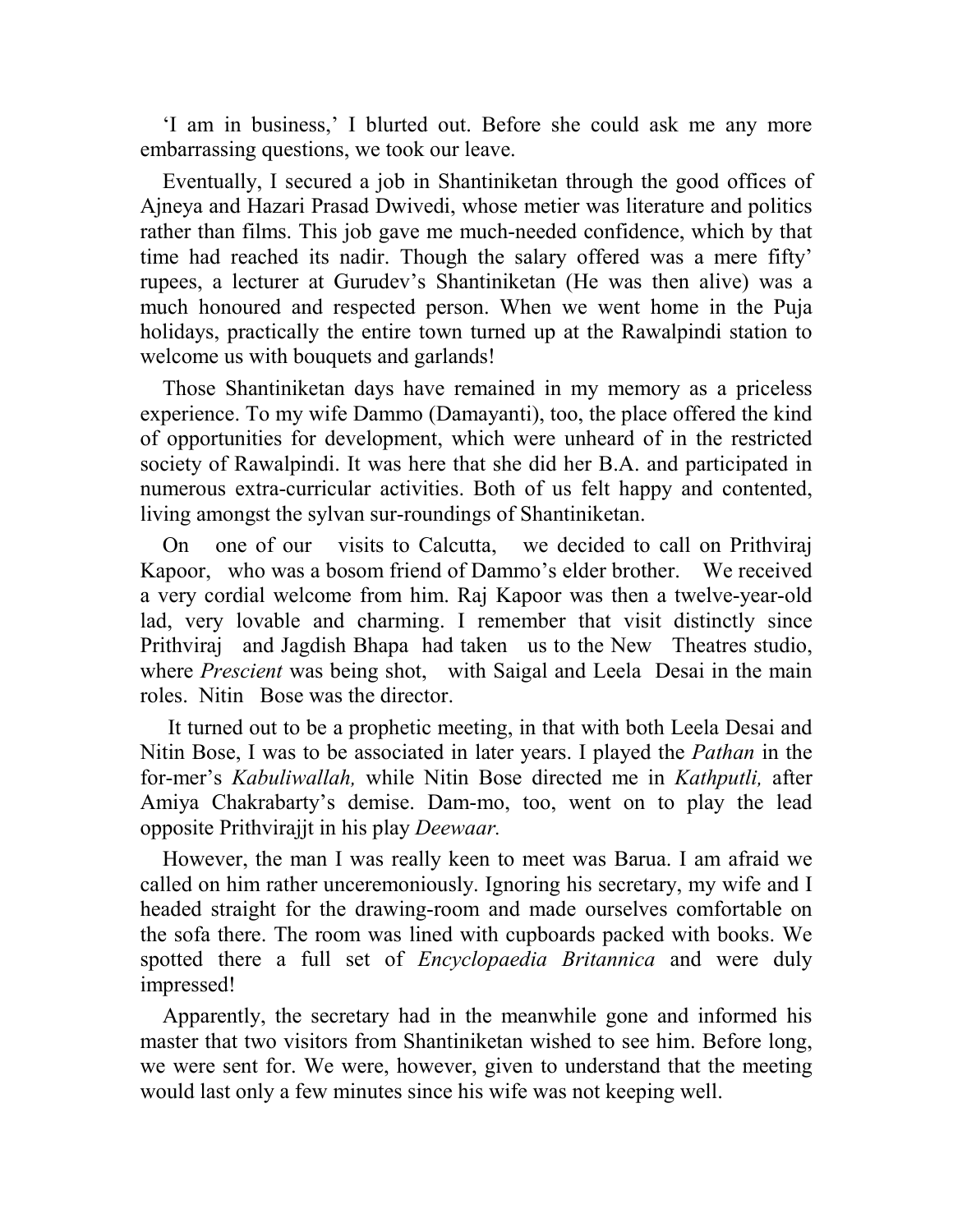His wife? Could she be Jumna? Although we were dying to know, neither had the courage to ask him! Barua struck me as a very tired man. He eyed us questioningly, which rather put us off. For want of anything better to say, we launched into an 'analysis' of his films ... Why didn't he take that scene in *Mukti* in a different way .... If only he had cast X instead of Y for that part in *Manzil.*

Barua just let us talk, giving us a patient hearing. At last when we had had our say, he sat there, Devdas-like, for a considerable time, engrossed in thought. Finally, he asked us, 'You want to work in films?'

Both of us were taken aback at this unexpected question.

Dammo was the first to gather her wits. She ans-wered on an impulse, 'Oh, certainly—why not?' 'Very well then. Come to the studio tomorrow at ten o'clock,' so saying Barua bade us good-bye.

The rest of the day, we spent building castles in the air. Now that the celebrated Barua himself had invited us to his studio, it was only a matter of time before we became stars!

Little did we know then that this was a pet ruse of directors to fend themselves off from aspiring artistes. Possibly, Barua would have refused to see us if we had taken, him at his word and called at the studio the next morning. I am sure though, that Barua had not meant to fob us off! This was evident from the letter he subsequently wrote to Dammo, promising her a major role in his next film. When-ever during our Shantiniketan days we had a tiff, she would dangle this letter in my face, as if to threaten me!

Eventually, we found ourselves in Sevagram. Its milieu had, of course, nothing to do with films. I had by .then won a fair amount of publicity as a Hindi short story writer which, considering my age; was more than what I deserved. Being on the brink *of* war, the world at large was going through tremendous unheavals. Hitler's and Mussolini's forces were laying Europe to waste. Gandhiji had forced Subhash Bose to resign the presidentship of the Congress, which had made the people uneasy. At Seva-gram, we had an opportunity to see at close quarters Jawaharlal Nehru, Sardar Patel, Maulana Azad and several other top leaders of the country. I re-member, Dammo had once made tea and poured it herself for Sir Stafford Cripps and Pandit Nehru. Zakir Hussain was the president of the educational institution I was then working in, living and working in such an atmosphere, which was, moreover, ennobled by the presence of Kasturba, Mira Ben and Asha Ben, our thoughts were naturally far removed from films.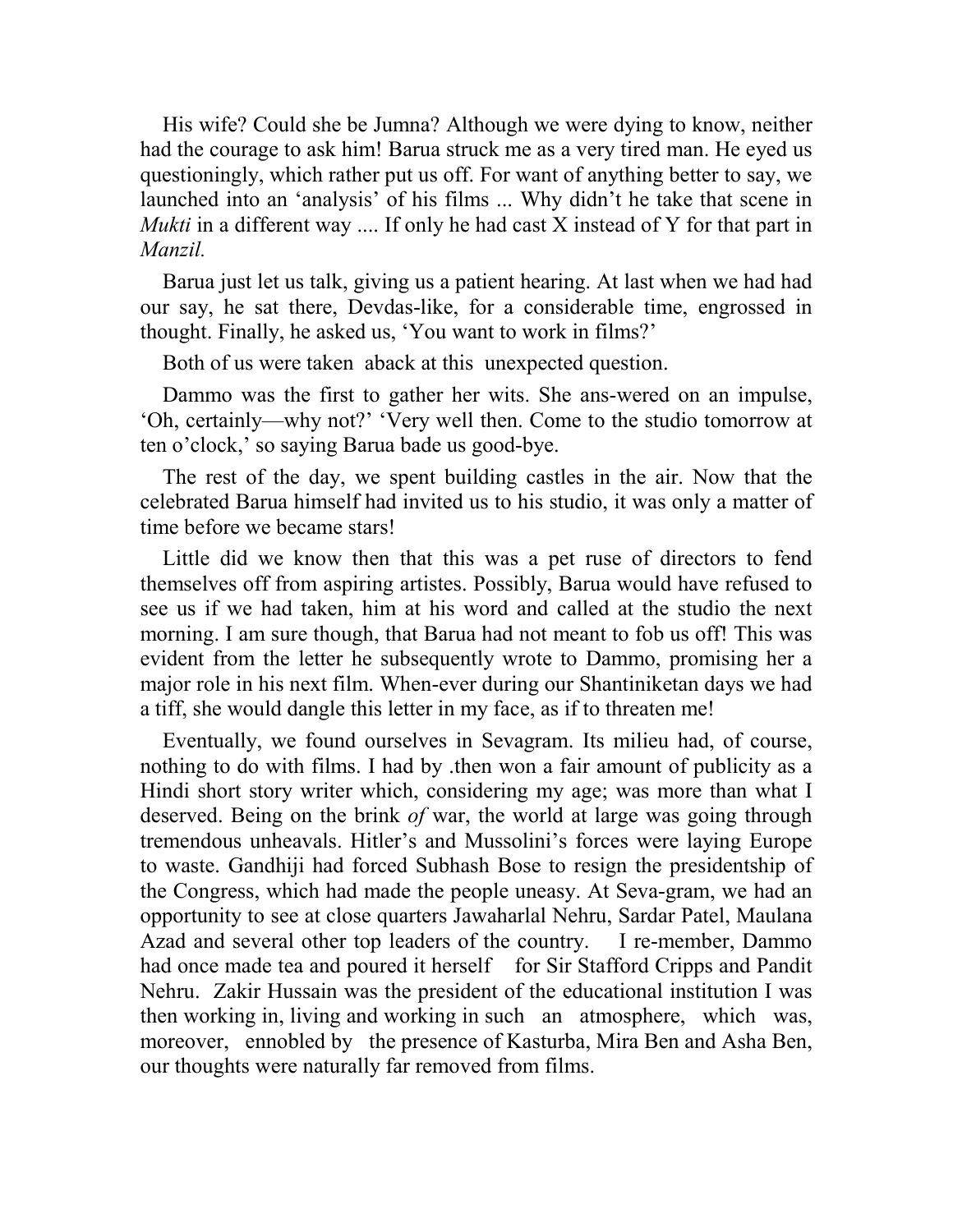And then came the news that war had broken out in Europe. Once again, Dammo and I found our-selves caught in life's vortex, which finally took us to London, to work for the B.B.C. as programme announcers.

### Four

London made an unforgettable impression on me. Our arrival there coincided with that deceptive lull in hostilities between Hitler's annexation of Poland and his subsequent onslaught in spring. The British nation had deluded itself into believing that now that Hitler had got what he had wanted, he would rest on his laurels. Even the Chamberlain government had allowed itself to become complacent. No wonder then, that the people appeared gay and carefree, bent on having a good time at all costs!

Never before had I witnessed so much wealth and prosperity, nor had I ever imagined that the common man could enjoy such a high standard of living, free from economic worries. True, both at Shantiniketan and at Sevagram, it was impressed upon me that all that wealth was squeezed out of India. But then the visual impression on the human mind often gets the better of what lies hidden in the subconscious. Moreover, in India one could admire the beauty of woman only from a distance, a handicap one need not suffer here!

I could not fail to observe the vast difference between life in England and that in India, which was the difference between opulence and freedom on one hand, and want and bondage on the other! In the midst of so much luxury and with an easy access to so many places of cheap entertainment, I became totally oblivious of the rich cultural fare—plays, concerts, art galleries, and the like—that London had to offer. Turning my back on these, I took to spending most of my salary on ogling at half-naked women at striptease clubs!

And then, when Hitler struck, without any warning, everyone was caught napping! People's initial fasci-nation for war and the sense of thrill it had produced in them slowly gave way to dread—dread of death and destruction! As for me, I did not dread death itself so much as the eventuality of ending my days on foreign soil. Moreover, I used to feel uneasy at the thought that neither I personally nor my country had any-thing to do with this war!

In such an atmosphere, seeing a film was no longer merely a source of entertainment. While you sat in a picture-house, your thoughts were away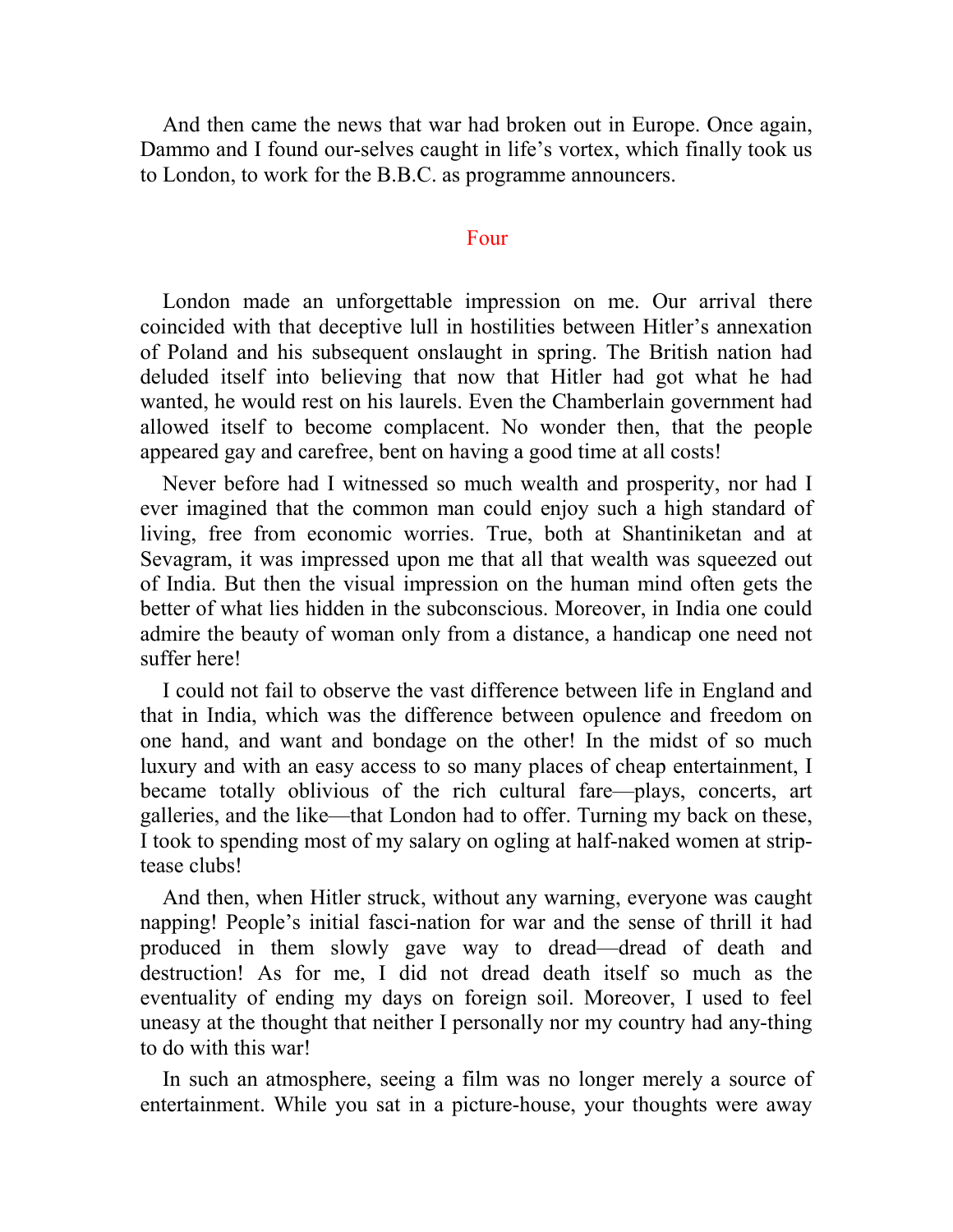from war, which gave you a sense of security and, with it, a brief respite from anxiety. The sense of security would, of course, vanish, the moment the show was over and stepping out into the street, you felt in your bones the tenseness in the atmosphere, vitiated as it was by war psychosis.

It was then that I used to feel that all that time I had been watching the film; I was being made a fool of! I became convinced that films served merely as a means to make people forget the stark realities of life —a kind of sedative, like alcohol, a cigarette or a woman! I no longer viewed films as an art-form. In my eyes, they became 'devalued'. A couple of days later, however, the war situation changed radically, *in* the light of which, I had to change my opinion-Russia had now entered the war as an ally of Eng-land, and a cinema on Tottenham Court Road started showing Russian films.

It was, in fact, a Russian, film which I happened to see in that picturehouse that restored my confidence in films, indeed in life itself. It brought home to me the nobility and the magnanimity the human spirit was capable of displaying. After all these years, I still recollect every detail of that memorable film. It was called *The Circus.* An American circus troupe comes to Moscow. Its star attraction is the daring feat of a white American girl, who is catapulted from a gun-barrel. A Russian youth, himself a circus artiste, falls in love with the girl. Although it is evident to him that the girl too finds him attractive, he cannot understand why she shuns his company. At last, he can no longer restrain himself. He storms into her room only to find her breast-feeding a dark skinned baby! The cat is now out of the bag. In her home town in the United States, she had fallen in love with a Negro boy, whom she used to, meet secretly. Eventually, she finds herself pregnant. Afraid that the whites would kill her negro lover if they came to know of her 'condition', she runs away from home only to land in the clutches of a scoundrel who sells her to a circus owner,,. Her Russian friend as-sures her that despite the baby, the progressive So-viet society would accept and honour both mother and child, since it is totally free from any colour prejudice. She leaves the American circus and they get married, and continue to work as a husband-and-wife team In a Russian circus troupe. The last scene, which is the highlight of the film, shows her dark son become the apple of the eye not only of her fellow troupers but of all Russia!

The film had a profound effect on my mind—so much so that, when I came out of the picture-house, I was in a world of my own, totally unmindful of the splinter of glass and stones flying about me—obviously the result of a bomb which had exploded in the neighbourhood! After seeing this film, I could not help contemplating the wide gap that separated the Rus-sian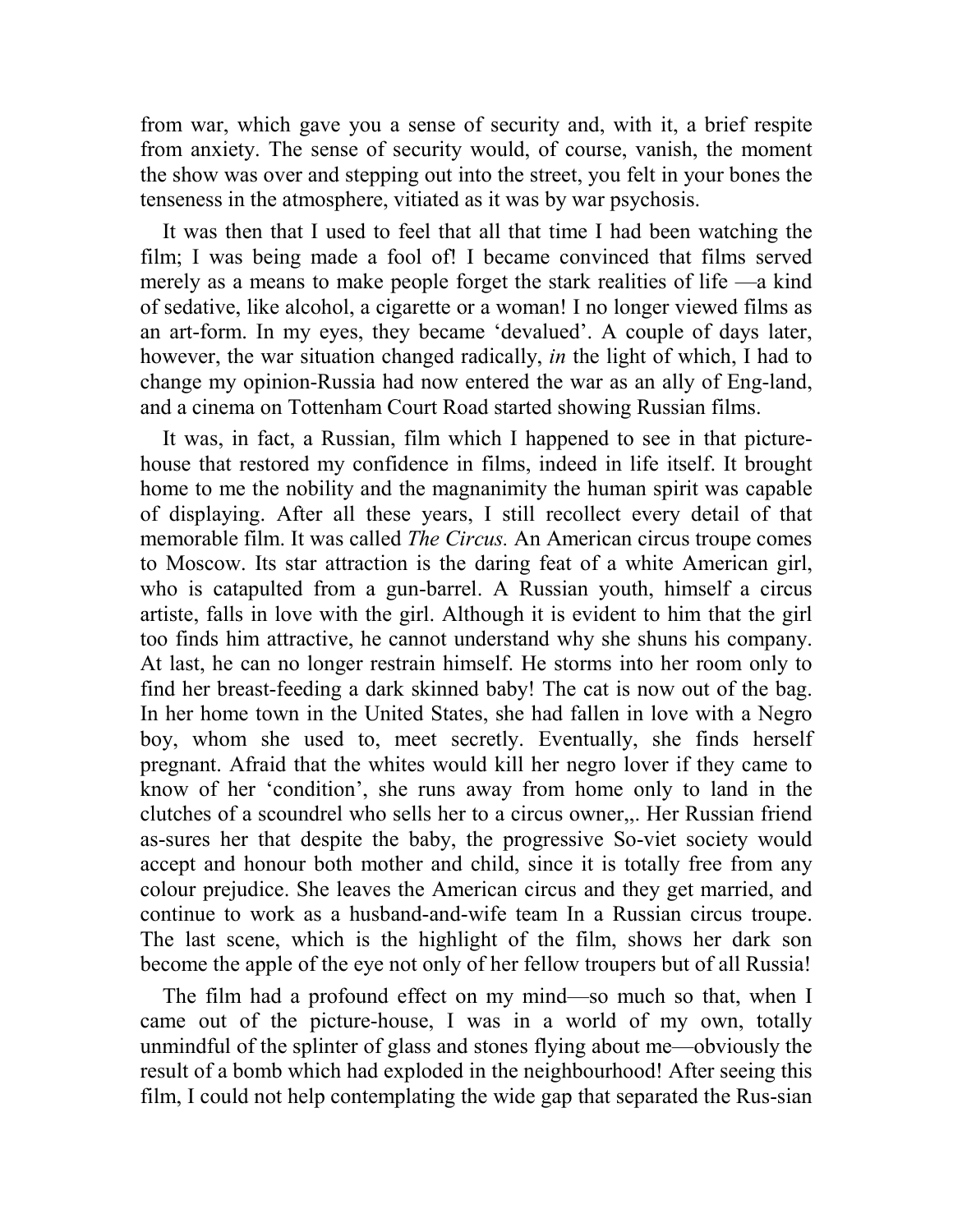films from the American. The latter always portray man as a prisoner of circumstances. It is his weaknesses rather than innate strength that forms the themes of American; films. A couple of days later, I felt like seeing the film again. 'When I entered the auditorium, it had already started, so I could not see the people in my row. When at the end of the show the lights were switched on, I saw that the hall was packed with American negro soldiers. Looking at the expression on their faces, I felt a sense of kinship with them. Both of us being 'black men', our lot in our respective countries was alike.

Moreover, the overwhelming number in which those negro soldiers had come to see a 'Russian pro-paganda film came as a revelation" to me. I became convinced that 'propaganda' need not always be look-ed down upon. There could also be such a thing as honest and good 'propaganda'!

That picture-house on Tottenham Court Road now became for me a veritable haven, and the Russian films I saw there—amongst them such masterpieces as *Alexander Novasky, Battleship Potmakin, Baltic Deputy, Mother, Gorky's Life, Volga-Volga—a* source of inspiration, a sort of tonic which fortified my faith in humanity!

I began to take Interest in Soviet art; I wanted to know more about their films and their artistes. I read a number of books, analysing the technique and

philosophy of those films. I was pleasantly surmised to find that even eminent critics had hailed as master-pieces the very films which I had appreciated so much! Eisenstein and Pudovkin were now familiar names to me. I went wild over Cherkosoph's acting. Little did I then imagine that I myself would visit their country one day and that they in turn would see my *film -Do Bigha Zamin* or that I would have an opportunity to greet them with bouquets when they came to India!

It was thus the Russian films which introduced me to the Soviet Union and Marxism and Leninism. By then I had got disillusioned with American films, which I now found inferior to the Russian. I began to look forward to the day when I might visit the country which produced such excellent films!

I must, however, confess that I find the standard of the post-war Russian films considerably deteriorated—a view which is shared by the Russians themselves! They attribute this deterioration to the dictatorial regime of Stalin. It is, of course, they alone, who are in any position to say how far this claim is tenable! As for me, today's Russian films no longer leave on my mind that imprint which those of the pre-war days did. But then, here in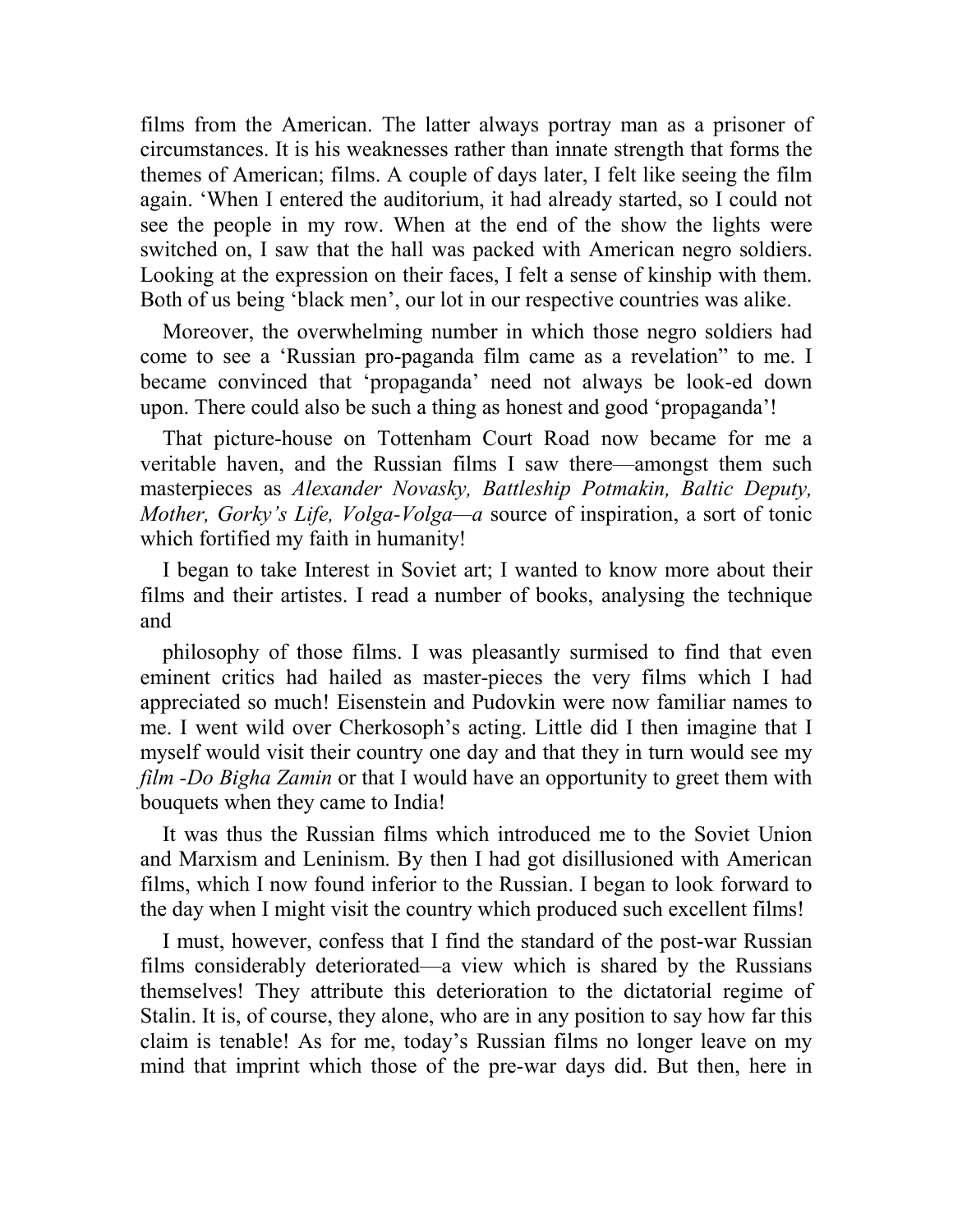India, I do not get to see as many Russian films as I could during my stay in London. Hence, this assessment of mine may be wrong!

While studying Marxism, I also came across books written by Krishna Menon and Rajni Palme Dutt.

Gradually, I came to understand the rationale and the forces which led to a global conflict. I also rea-lised that the Marxist-socialist doctrine had provid-ed man with a new means to attain his full stature as a human being.

The Soviet Union was then in desperate straits. It was heroically defending Leningrad and Stalingrad, and the eyes of the whole world were riveted on these two cities. Our own country was groaning un-der imperialism, which had then reached its zenith.

The news from India was extremely distressing — Bengal was in the grip of famine and Gandhi and Nehru were behind bars.

Yet I felt that, in spite of all the injustices that were being heaped on our countrymen, it was with the forces of democracy and socialism alone that our national liberation movement must make common cause. It could never have anything to do with Hitler's barbaric fascism! Thanks to this conviction, my work on the B.B.C. acquired a new significance for me. I began to make special efforts to improve my Urdu and Hindi accents. I made friends with several English artistes, writers and intellectuals of the calibre of John Gilgud, T.S, Eliot, George Orwell, Harold Laski, Lionel Fielden, and Gilbert Hardinge. From them, I learned a lot that was beneficial to me. An additional plus point of my work was that well-known film and stage artistes from Europe and America would come to the B.B.C. to put on their plays and skits. I had the unique opportunity to watch at close quarters such celebrities as Bob Hope, Lawrence Olivier, Michael Redgrave, Babe Daniel, Vivien Leigh and several others. I could not fail to be impressed by their devotion to their profession. Whether it was a rehearsal or the broadcast proper, every one of them would arrive at the studio not a minute later than the appointed time. Moreover, they worked with a wonderful esprit *de corps,*  completely free from any superiority or inferiority complex. Once before the transmitters, they would totally forget the world and become one with the parts they were playing. This was in sharp contrast to the slipshod manner in which the Indians worked. After observing the manner in which these foreign artistes worked, I became firmly convinced that the inspiration that drives an artiste to seek perfection is not a God-given gift. It is something he has to acquire through patient effort and application. It was, therefore, inevitable that while at the B.B.C. I should set myself higher goals in the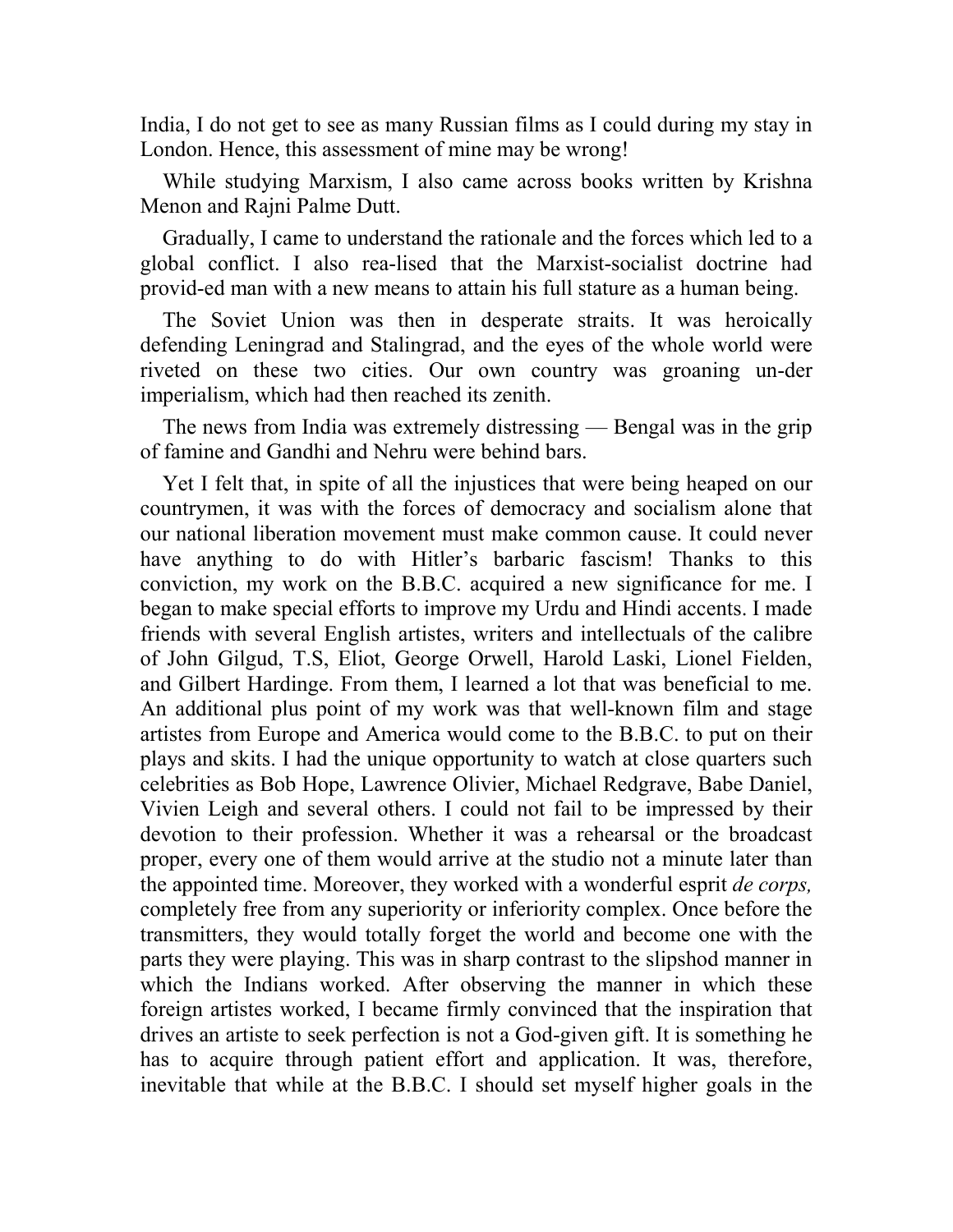field of acting, and I spared no efforts to attain them. A reward awaited me when I returned to India. They told me, that quite a few of our plays broadcast from the B.B.C. were very much appreciated here.

The B.B.C. also taught me that it was wrong for an artiste to modulate his voice artificially. What mattered was not the tone of the voice, but the sentiment that it expressed. I am grateful to the English artistes for making me give up the idea that I should 'train' my voice!

As the tempo of the war increased, I began to think seriously about my personal life. Since, Dammo too was on the staff of the B.B.C., this applied to her as well. Between the two of us, however, it was she who used to broadcast more programmes. She was, moreover, a pioneer in introducing music programmes for the *jawans.* Her fan mail was also considerable. She even used to get food parcels—jam, paneer or tea—from far-flung places in Africa or Australia.

We became members of London's Unity Theatre and made it a point never to miss a good play or listen to a celebrated singer. By this time, we had acquired a fine sense of appreciation of the art of acting. Yet, even then, we had not given any thought to joining films. Day by day, however, our homesickness increased. We began eagerly to look forward to the day when we would return to India. Dammo had left our darling son Parikshat, who was then not quite one year old, with my mother. Mother had flatly refused to let us take our son to war-torn London. It was heart-rending to see Dammo pine for our child.

Shortly before we returned home, China had entered the war. For us on the B.B.C., this event proved to be of special significance, since a B.B.C. delegation was subsequently invited to tour China. On their return to England, the members of this delegation gave radio talks on their impressions of the China front. From these we learned that it was the communist forces of North China, which were providing the stiffest resistance to the Japanese. From China, our colleagues had sent despatches to the B.B.C. describing how, besides fighting the Japanese, the Chinese soldiers were also farming with their countrymen.

What was unique about these peasant-soldiers was that they also used to stage impromptu plays. Their themes dealt with the social and political implications of the war. These plays provided the village folk with entertainment as well as education. This experiment came to be known as 'People's Theatre'. Our delegates had also brought with them recordings of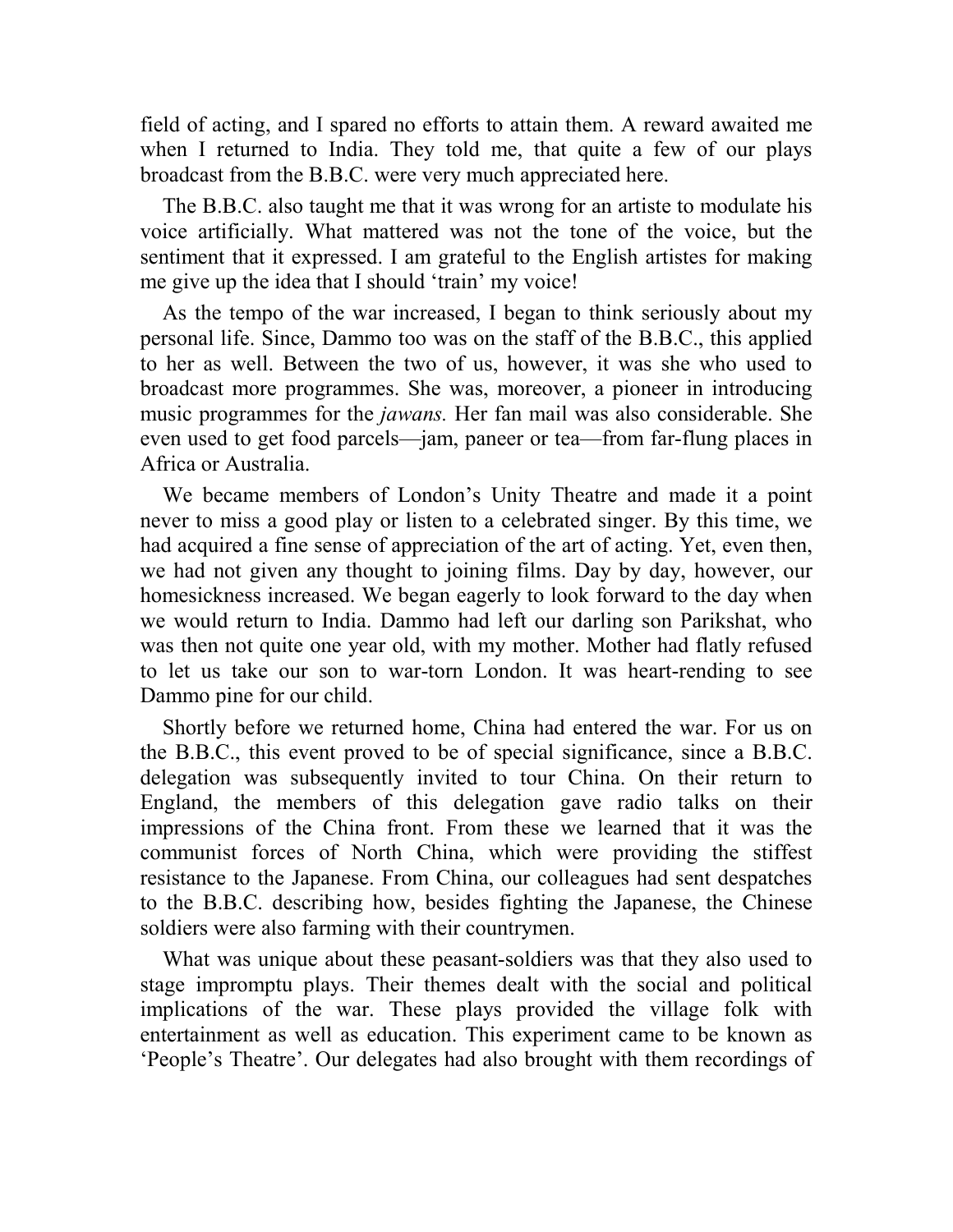Chinese music and excerpts from these plays, some of which we broadcast in English translations.

Both my wife and I found this idea of a People's Theatre very attractive. I felt that we, too, should start such a movement in our villages.

While I was at college, Norah Richard had once put on some plays, depicting vignettes of village life. I had seen how these plays used to exert a powerful effect on Rawalpindi's railway workers and their families. And, mind you, no drops or any other paraphernalia adorned the stage!

I would like to mention here an incident which happened at Shantiniketan and in which the great artist Nandlal Bose played the principal part.

One of our students at Shantiniketan had translated Bernard Shaw's *Arms and the Man* into Hindi. I liked his translation so much that I decided to stage the play in the Hindi version. I went on merrily with the rehearsals without giving a thought to the technicalities of production proper. Indeed, I had no knowledge of them. As the fateful day when the play was to go on the stage approached, I was presented with a list of all the items that were required for its production. These included various types of uniforms, headgears and boots that the actors would don for their parts. Moreover, it was necessary to procure rifles, cartridges, slings, rucksacks, helmets and whatnot. I was simply flabbergasted. How was

I to collect all these odds and ends at so short a notice?

A colleague suggested that someone be despatched immediately to Calcutta to get these things on hire. But what about the hundred rupees that would be required for the man's railway fare? We had hardly ten rupees on us!

As luck would have it, the Maharajah of Tikamgadh, who was a great Hindi fan, was then on a visit to Shantiniketan and was staying at the Guest House on the campus. Without a moment's hesitation, I called on him and requested him to give us a donation of a hundred rupees. As was only to be expected, he readily agreed. I was, of course, totally unaware of the standing order of the university which strictly prohibited any student or member of the staff from accepting donations from visitors. When the rector got to know of my *faux pas*, he summoned me to his office and reprimanded me severely. He demanded that I return the amount forthwith. I was not pre-pared to take that lying down. I countered, 'Look, this is unfair. You don't want to help us yourself and yet you raise a hue and cry if we go and approach others for help. Do you want us to cancel our play?' The rector had no answer to this argument of mine.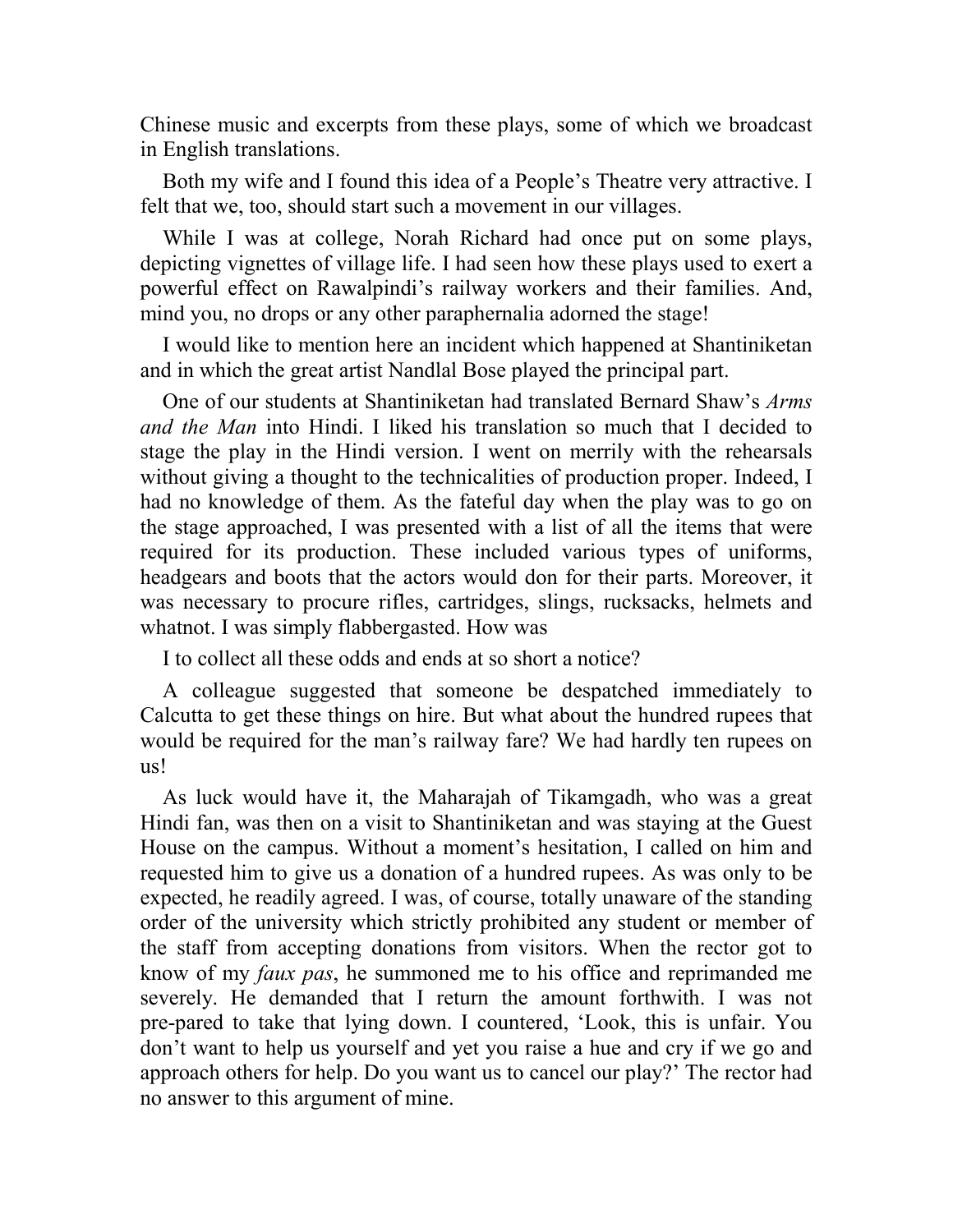Our interview ended on that note. I came out and told my colleagues that the play stood cancelled.

Later in the day, I was surprised to find 'Master Moshai' (Nandlal Bose) waiting for me outside the mess hall. As I came out, he called me aside and said gravely, 'I hear you have cancelled your play. Do you think you have done the right thing?'

'Yes, I do,' I answered.

'But this sort of thing is unheard of in Shantiniketan.'

I was rather peeved to hear him say that. I felt he too was making fun of my helplessness. I could not have been more wrong. He was humility itself when he said, 'Come along with me. We will go to the Kala Bhavan. I will see that you get all the things you require.'

Still I could not bring myself to believe him. Where was he going to get all those uniforms and guns from? I could not, of course, disobey so eminent an artist. I followed him in silence.

On reaching Kala Bhavan, I read out to him our list.

'What kind of uniforms do you want?' he asked, me.

'Any kind will do,' I answered. 'But the plot of that play is laid in Serbia. You must have the uniform and helmets of the Serbian army.

Once again I had the feeling that he was pulling my leg.

'How do I know what the Serbian soldiers wear? Anything that looks like a uniform will serve my purpose,' I said a shade emphatically.

'Nothing doing. You shall have only the Serbian uniforms.' He pulled out a fat volume from a book-shelf and opened it at a page which showed pictures of Serbian soldiers and their officers in full uniform. I had now to concede that Master Moshai was not after all treating all this as a joke.

'See me after two days. I will keep all the things ready for you by then;<sup>1</sup> he assured me, before we parted.

The same day, Master Moshai put all his students on the job which could only be described as 'operation *Arms and the Man'.* For two days they did nothing but 'create' helmets out of a mixture of cement and sand, or moulded paper pulp dexterously into army boots, anklets and guns. They coaxed every student on the campus into 'surrendering' his khaki raincoat which was then 'altered' to look like an army tunic. Sure enough; everything was ready in time and when we staged the play, Gurudev Tagore himself, who was in the first row, praised it to no end!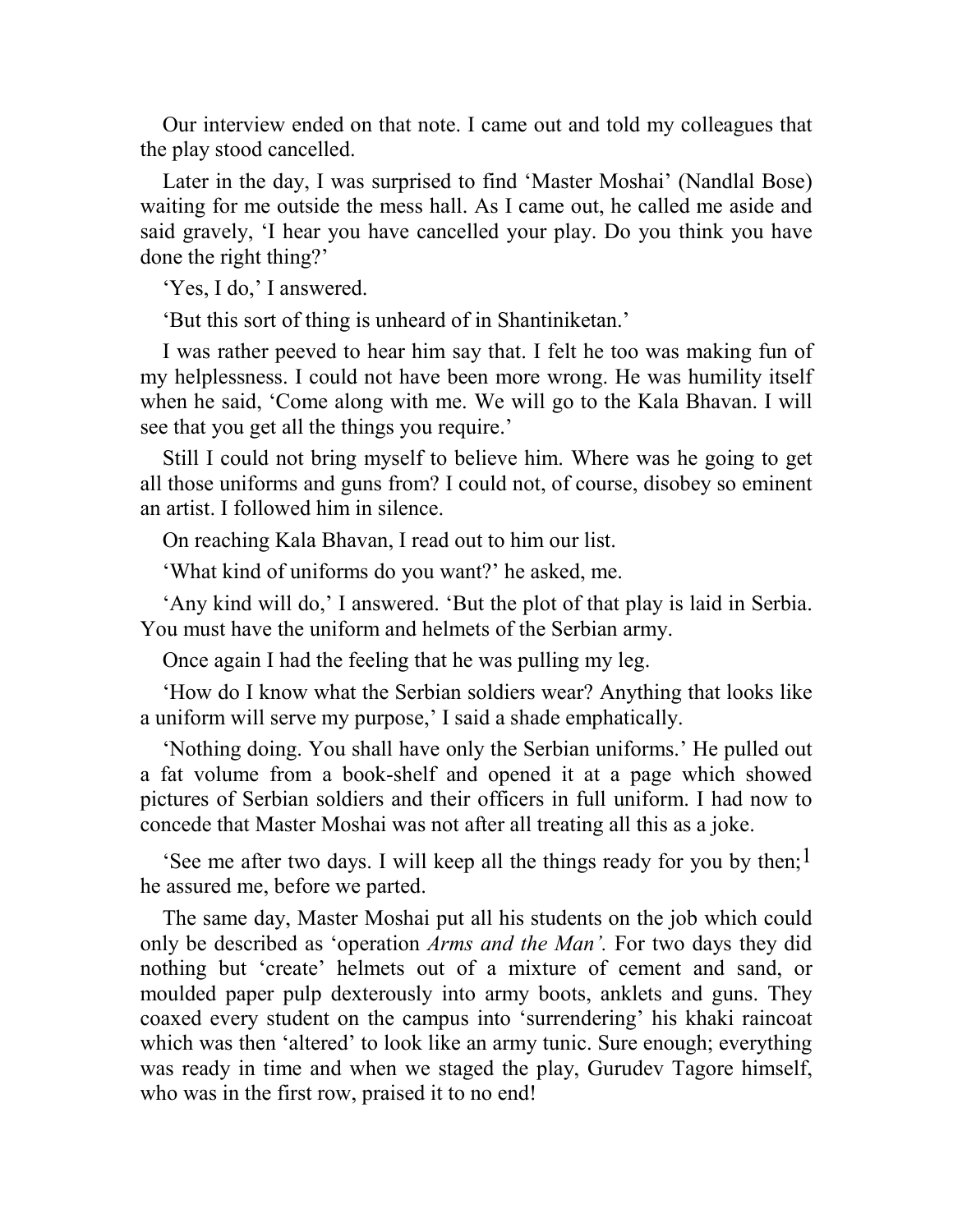As I. came out of the auditorium, Master Moshai was waiting for me outside. I went to him to say how grateful I was to him for taking all the trouble to enable us to put on our play. He smiled and said, 'I want you to remember one thing. Any fool can stage a play if he has a thousand rupees to spend on it. But only a true artiste can manage to stage it by spending just ten rupees.'

I remembered this incident, as also Nora Richard's experiment, when I read about the people's theatre movement in China. I mused: What a wonderful thing it would be if we too could start such a movement in our; country!

Little did I then know that Khwaja Ahmed Abbas was at that very moment laying the foundation of just such a theatre in Bombay, while in Calcutta Shombbu Mitra and Binoy Roy were engaged on a similar venture or that eventually both Dammo and T would join them as fellow-artistes!

By the beginning of 1944, it was evident that Germany was going to be defeated. Maritime traffic between England and India was restored. In March of that year, we sailed for home. The B. B. C. management offered to give us certificates of recom-mendation but we declined them politely. A govern-ment job, even if it was on the radio, was the one thing we did not want to take up. Having lived in a free country, we had tasted freedom which we were bent on preserving at all cost. We had, however, no idea what we were going to do when we returned to India. We found ourselves thinking nostalgically about Shantiniketan, since we had very fond memories of the days spent there. We would have liked to go back there. But would they take us now?

## Five

We disembarked at Bombay's Ballard Pier in April 1944. Everything people, their dress, the atmosphere struck us as unfamiliar. If I were then asked whether I would like to live in Bombay permanently, I would have given an emphatic negative reply. I was nevertheless very happy to be back in India. In my exuberance, I threw away my suit and put on a dhoti (an apparel, I used to wear in Shantiniketan and Sevagram) on the very day of our return to India.

I even bought myself a *paan,* a delicacy I had not savoured for a long time. As I walked, to a lamp-post near a wall, to spit out the inevitable spittle, an advertisement posted on it caught my eye. It announced that Shantaram's film *Shakuntala* had come to a local cinema-house.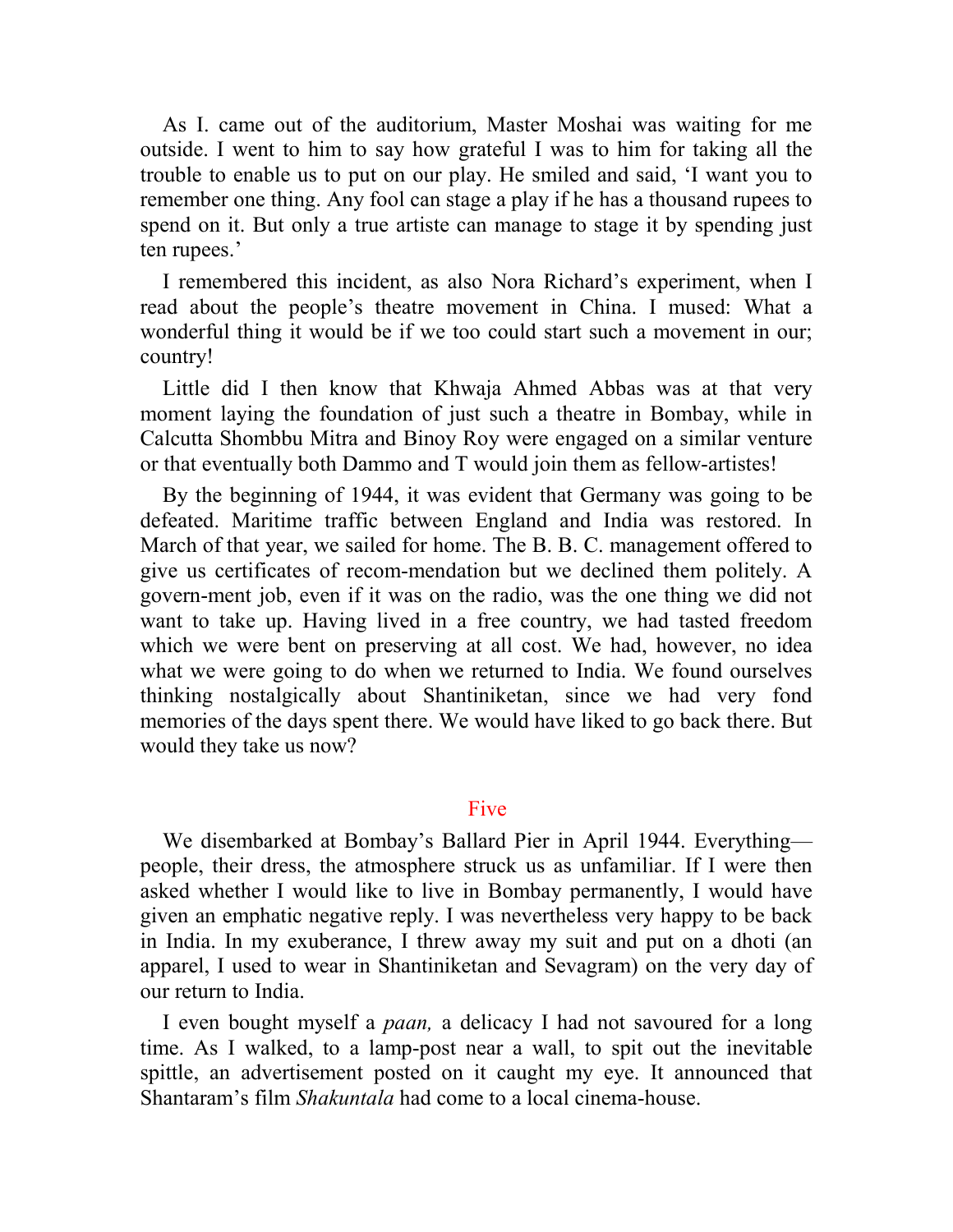That advertisement evoked memories, very pleasant ones, of four years earlier when I had seen Shantaram's *Aadmi.* I had also seen its Marathi version *Manoos* in Poona, that most *Marathi* of Maharashtra's cities, I had gone there from Sevagram to attend the first conference of. Hindustani Talimi Sangh. Appa-saheb Pant too was one of the delegates to the con-ference and we got to know each other. He had then lately come down from Oxford and had straight away joined the National Liberation movement, without a moment's hesitation. This was indeed a great sacri-fice on his part, since he was heir to the *gadi* of a princely state—a fact, which made him rise in my esteem all the more. His house in Poona was straight out of the Peshwa era. I remember, one evening after he had entertained us to a sumptuous meal in his house, Appasaheb took me and Bharati Sarabhai to a show of the film *Manoos* which was then running at a cinema house, almost next door to his house. I can hardly describe the profound effect the film made on my mind. Even a New Theatres film had not been able to portray so faithfully the kind of milieu in which its story was set. While I sat watching that film, I felt as if I was physically walking the streets and bye lanes of Poona! Even the bathroom and the kitchen shown in that film were so authentic that they were exactly like those in Appasaheb's house!

I could hardly wait to get home and write a letter of appreciation to V. Shantaram. Much to my surprise, a reply came promptly—what intimidated me, however, was that the reply also carried an invitation to visit his studio!

-When I arrived there at the appointed hour, I found a gentleman waiting for me at the studio gate.

He took me into a room, asked me to make myself comfortable and left. There was another man in that room, whom I took to be a visitor like me. He wore a black cap, which in those days was *de rigueur* in Maharashtrian society. He was the first to break the ice. He asked me in English, 'You are Mr. Sahni, I presume?'

When I answered in the affirmative, he folded his hands and said, 'Namaste, I am Shantaram.'

I sat there speechless, staring at him. I was not prepared to believe that so modest a man could be a producer of films! True, Barua's life style too was unpretentious, but in his presence you felt rather more at homo. The impression he created on you was that of a sophisticated man of the world. My host, on the other hand, might have been the headmaster of a primary school!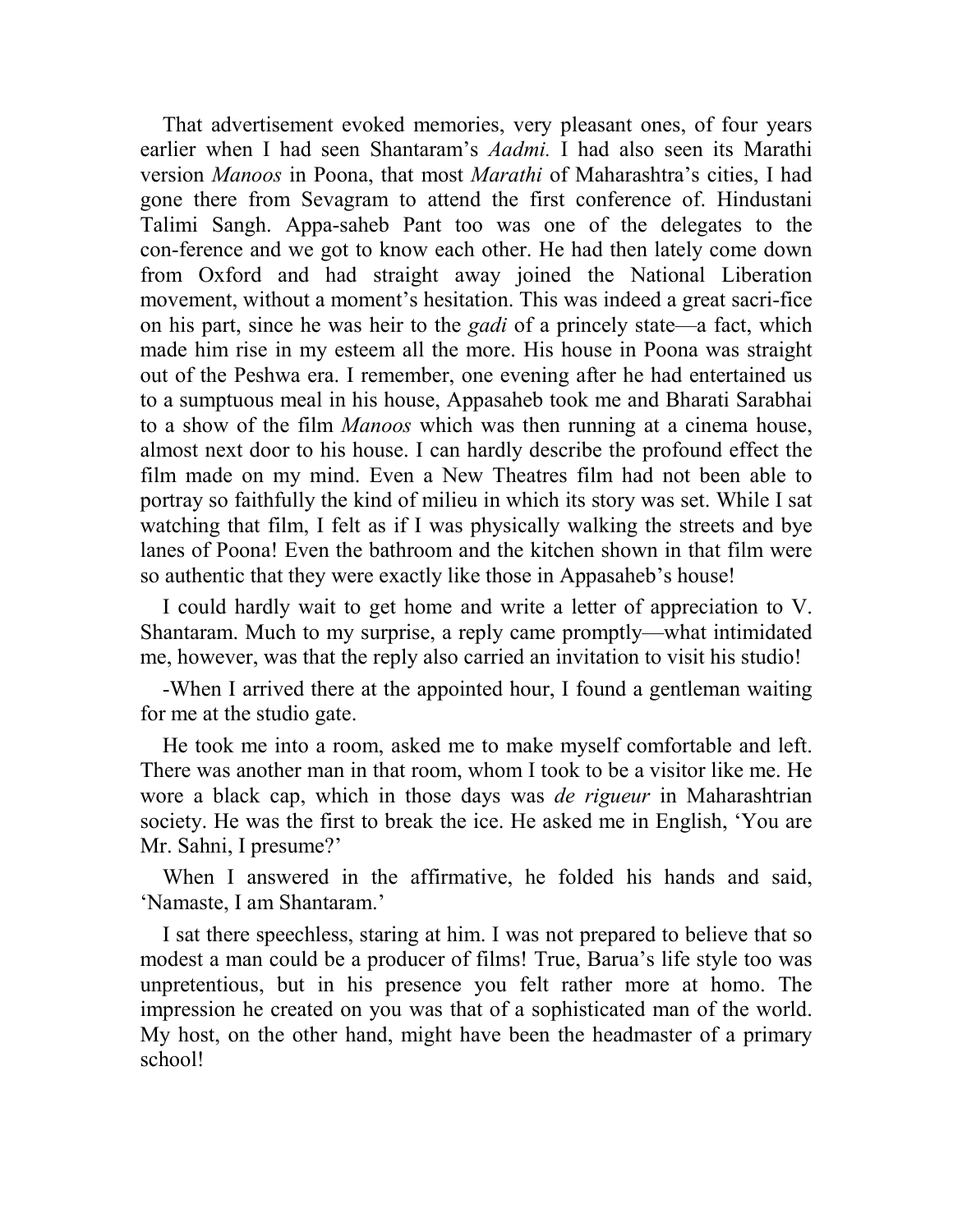I carried my chair across the room and put it next to his. I told him how very deeply his film had impressed me. What he said in reply left me non-plussed. He said, he was not only familiar with my name but had also read several of my short stories. 'You...you mean, you have actually read my stories?' I managed to mutter.

'Indeed, I have...We subscribe to 'Huns'; 'Vishal Bharat' and many other Hindi periodicals. If you think a film could be made out of one of your own stories, do send it to us, even) if it should already be published: Alternately, if you come across a good story by any other author. I would like to read it. We want to make films based on the classics of our literature.'

From where I sat, I could see part of the studio premises, where a set had been erected. It was not a makeshift set, the like of which I had been in innumerable other studios, I had had enough of those rickety, wooden frames, held together by ropes and pieces of cloth. Here, on the other hand, was a real' set, representing a city street flanked by three-storied houses. Built of solid brick and mortar, the houses were awaiting construction, of roofs over them. Those unfinished houses bore testimony to the meticulous care that went into the erection, of sets at the Prabhat Studio. No wonder then, that realism was the hall-mark of Prabhat films!

'Would you like to go round the studio?' Shantaram asked me. 'I am not too keen on it, since I have already seen the New Theatres studio at Calcutta. All I wanted was the privilege of meeting you!' I answered.

Sitting there in that studio room, I was reminded of the cultured and serene atmosphere at Shantiniketan and Sevagram. I felt guilty too at the thought that while the great man liked to me, more important and pressing studio matters must await the end of our meeting.

That was my first introduction to the Prabhat Studio and to V. Shantaram, the guiding spirit behind it. '

This meeting of four years ago with the versatile V. Shantaram was very much in my thoughts when I went to see *Shakuntala.* That a man of Shantaram's calibre should be directing a film based on Kalidas's classic drama was, I felt, a unique combination. You can well imagine then the high hopes I must have entertained, when I went to see that film.

But, Shantaram let me down badly, very badly indeed! At one stroke he shattered all the confidence and faith I had come to place in him, the supreme artiste! *Shakuntala* jarred on my nerves so very thoroughly that my soul cried out in anguish!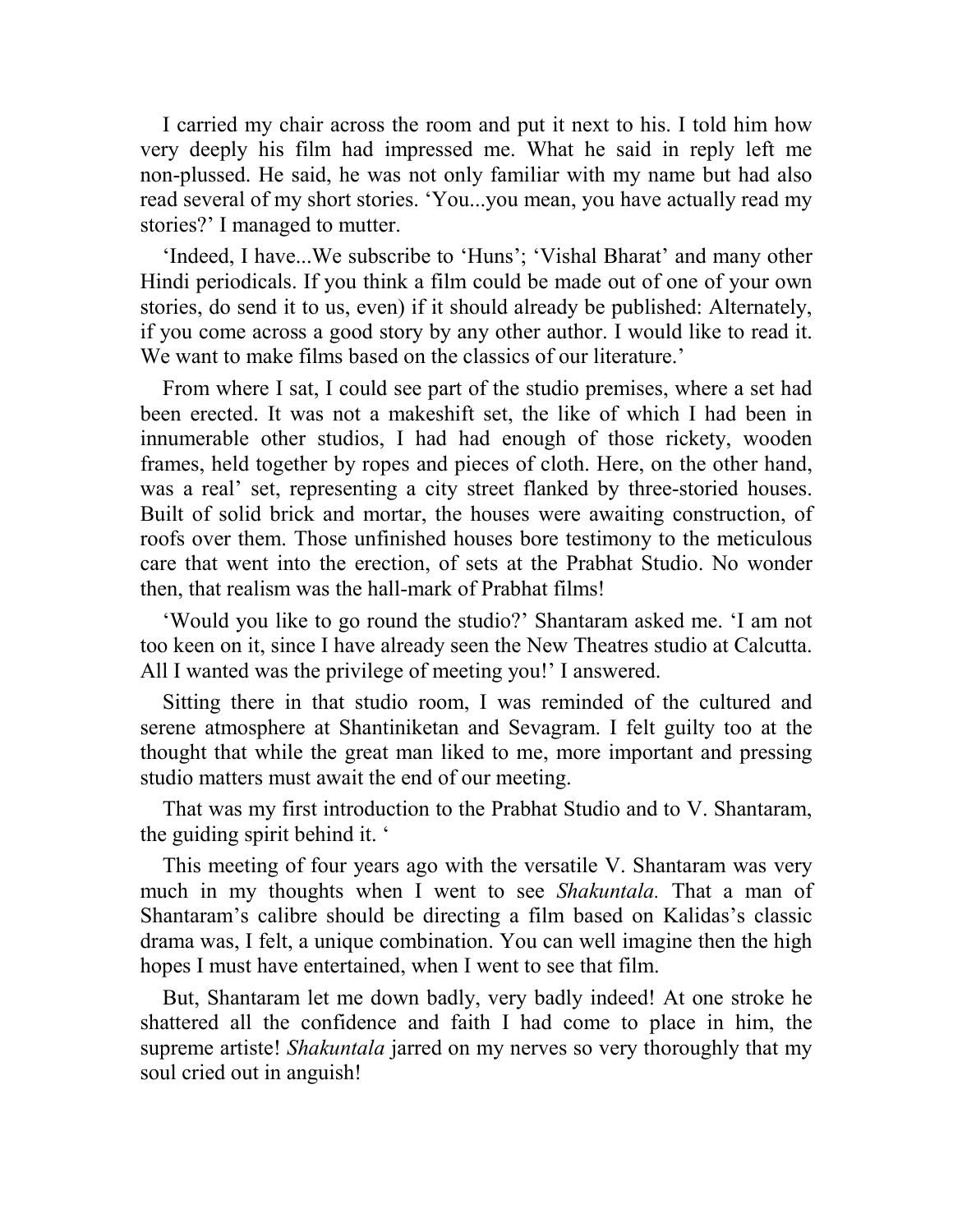My disappointment was made all the more bitter because I consider *Abhijnyan Shaknntalam—*which I have read in the original—as a veritable treasure, wherein mar's most delicate sentiments have found expression. And it was Shantaram, who, of all people, had to go and mutilate so priceless a work of art! As it was, the heat and dirt was already choking me to death. I now lost my appetite too!

I returned to Bombay the same evening. Next day, I ran into Chetan Anand at the Punjab National Bank on the Pherozeshah Mehta Road, where I had gone to withdraw money. A shared weakness for writing poems in English coupled with a passion for dramatics had made us close friends when we were students of the Government College, Lahore.

Chetan used to be a teacher in a Dehra Boon school, when I left for England. I was both surprised and pleased to meet him so unexpectedly in Bombay. Chetan told me he had left school mastering for a career in films, and that he was playing the lead in three or four films. (If I am not mistaken, it was opposite Chetan that Nargis made her debut as a heroine.)

The foyer of a bank was hardly the place to talk things over. Chetan, therefore, asked me and Dammo home for lunch the next day.

In those days Chetan used to live in a magnificent house on Bandra's Pali Hill. This beautiful district of Bombay had till then remained unknown to me. When I arrived there, I felt I had come to a hill station. The owner of the house, an Anglo-Indian youth, lived upstairs, Chetan told me that he was a happy-go-lucky fellow and was excessively fond of the good things of life. He had a host of friends, whom he would entertain at any odd hour. Throughout the time we were with Chetan, strains of dance music floated from his upstairs quarters and the wooden ceiling of Chetan's flat echoed to the sound of shuffling feet.

Vernon was the Anglo-Indian's name. When independence came after three years, he found him-self caught on the wrong foot. Unable to adapt himself to the changed circumstances and atmosphere, he sunk inevitably into penury—indeed so deeply that after a couple of years, there was nothing left for him but to become Chetan's chauffeur! Vernon, alas, is no more in this world. His son, Noel, however, has proved to be more adaptable than his father. He was assistant cameraman in Chetan's film *Haqeeqat,* and is on his way to becoming a full-fledged cameraman. His looks remain 'English', though I am very fond of that lad!

Chetan was full of news about the radical changes the war had brought about in the world of films. Besides producing films themselves, the owners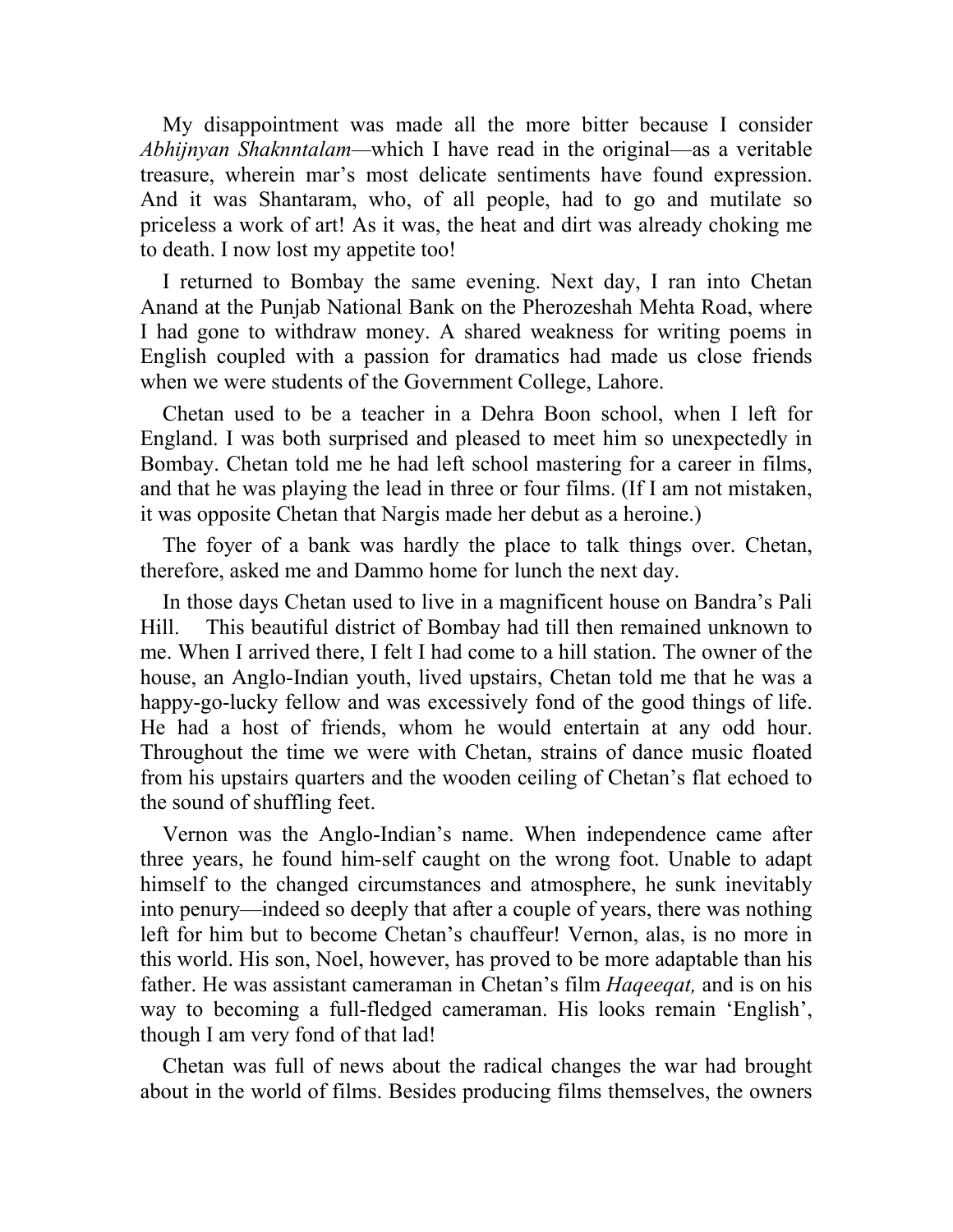of film studios were also now letting out their studios to other producers and thereby earning more money. The demand for films had increased so much that the studios were working round the clock, with eight to ten films being shot simultaneously. The star system had come to stay, whereby the producers could hope to get money from the financiers, only if their films had 'marquee names'. The system worked greatly to the advantage of popular stars. Indeed, Saigal was then earning more than forty thousand rupees a month, which was about ten times more than what he did as a New Theatres' artiste.

I could not make head or tail of this 'system'. Nor have I understood it to this day. Nevertheless, it was gratifying to hear that now the 'genteel' society was not looking down upon the film profession, as it used; to do in the pre-war days. Young men and women from the educated class were now taking up film careers. Writers of the calibre of Krishan Chander, Saadat Hasan Manto, Upendra Nath 'Ashq', Bhagwati Charan Varma, Josh Malihabadi and Sagar had now settled down in Bombay. As screen play and song writers, these men of letters, who hitherto were unable to earn a living by writing alone, were now earning in thousands.

Krishan Chander, too, was a friend of my college days, although he was a student of the F.C. College, while I had studied in the Government College. He himself had once told me that it was after reading my stories, that he had thought of trying his hand at writing. When I left for England, I had already made a name for myself as a short-story writer in Hindi, while Krishan Chander had still not quite arrived in Urdu. I learned from Chetan that in the was years, Krishan Chander had written prolifically*, as a* result of which he was now rated as a leading Urdu litterateur. *Annadata,* his novel on the horrors of the Bengal famine, had taken the critics by storm.

I had not written anything during my four-year stay in England and yet I rather fancied myself a writer, It was a comforting thought to think that should everything else fail, I could always write for the films to earn a living! I had not then entertained any idea of becoming a film actor.

I was a mere onlooker, watching from outside the goings-on in the film world.

And here was Chetan, painting a rosy picture about the progress the films were making, but to me this progress was nowhere evident in that film of Shantararn's I had seen.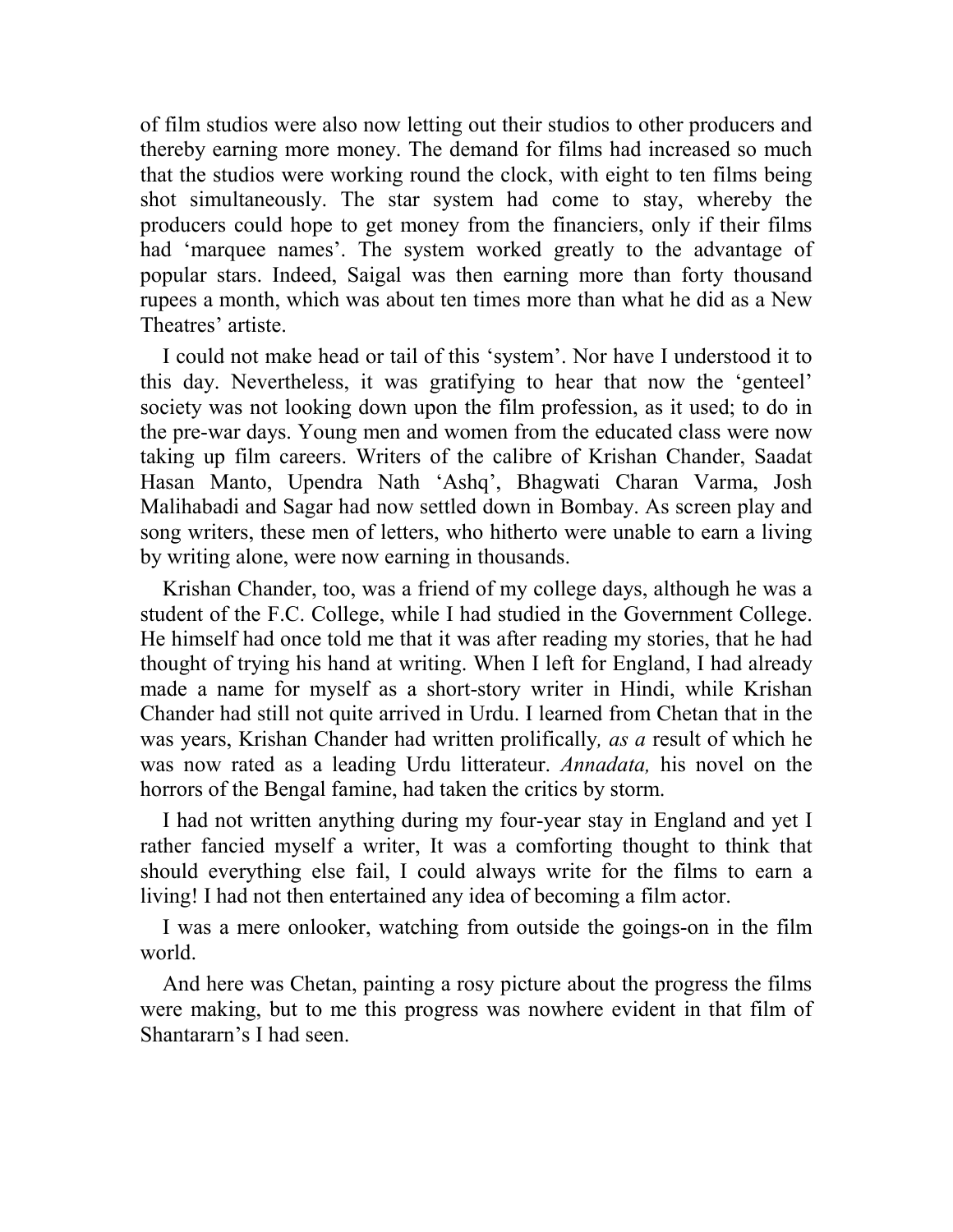I said to Chetan, 'Look, you are welcome to your opinion but Shantaram's film certainly does not confirm it!' Chetan laughed and said, 'You must understand, it is a box-office film that Shantaram has made.'

Dammo and I merely stared at him in bewilderment. What was 'box office' and what had that to do with films? This ugly word, which we had not heard till then, was to confront me every day in later life 'Pray, what's a box-office film?' I asked.

'It's a film,'- Chetan explained, 'which, above all, manages to make money, no matter what its artistic review*.* That is the only criterion by which its success is judged nowadays. *Shakuntala* may have very little to commend itself artistically, but it has been a commercial success. It is breaking all boxoffice records.' 'But,' I countered, 'Shantaram's earlier films too have enjoyed long runs.'

'True, but their success does not amount to much in today's context. Moreover, films are now being produced in large numbers. The public taste too has changed. Filmgoers no longer wish to see serious, idealistic films with unhappy endings. They want light comedies, full of dance and song.'

'You mean, the New Theatres films did not entertain the people?'

'They did, of course. But it was only the educated middle class which could appreciate them. The masses, on the other hand, found them no; very en-tertaining. They were also bored with seeing the same type of films over and over again. Moreover, *the leit motif* of both the New Theatres and the Prabhat films was the tragic side of life. Their tempo was slow and their songs had languorous tunes. No doubt they had succeeded in elevating the film art to a higher plane, but one must also concede that they had never tackled the fundamental problems of our society with boldness. Thanks to the liberal dose of; sentimentality with which these films were brimming, they had become monotonous in the people's eyes. A Lahore producer took advantage of this state of affairs. He made a film, which was an amalgam of all the ingredients, which were sure to transplant the viewer to a dream World, where happiness reigned supreme. These were, catchy tunes based on popular folk-songs, beautiful girls, titillating dances, romance, playful banter and a dash of vulgarity and nudity. It was Pancholi Sahab's *Khazanchi,* which was the first film to be made from this amalgam, and this amalgam proved to be very heady! *Khazanchi* went on to become a super hit, and became a model for several other films, which followed in its wake. Prabhat and New Theatres' films became passé. Realising that times, and with them their demands, had changed, Shantaram severed his connection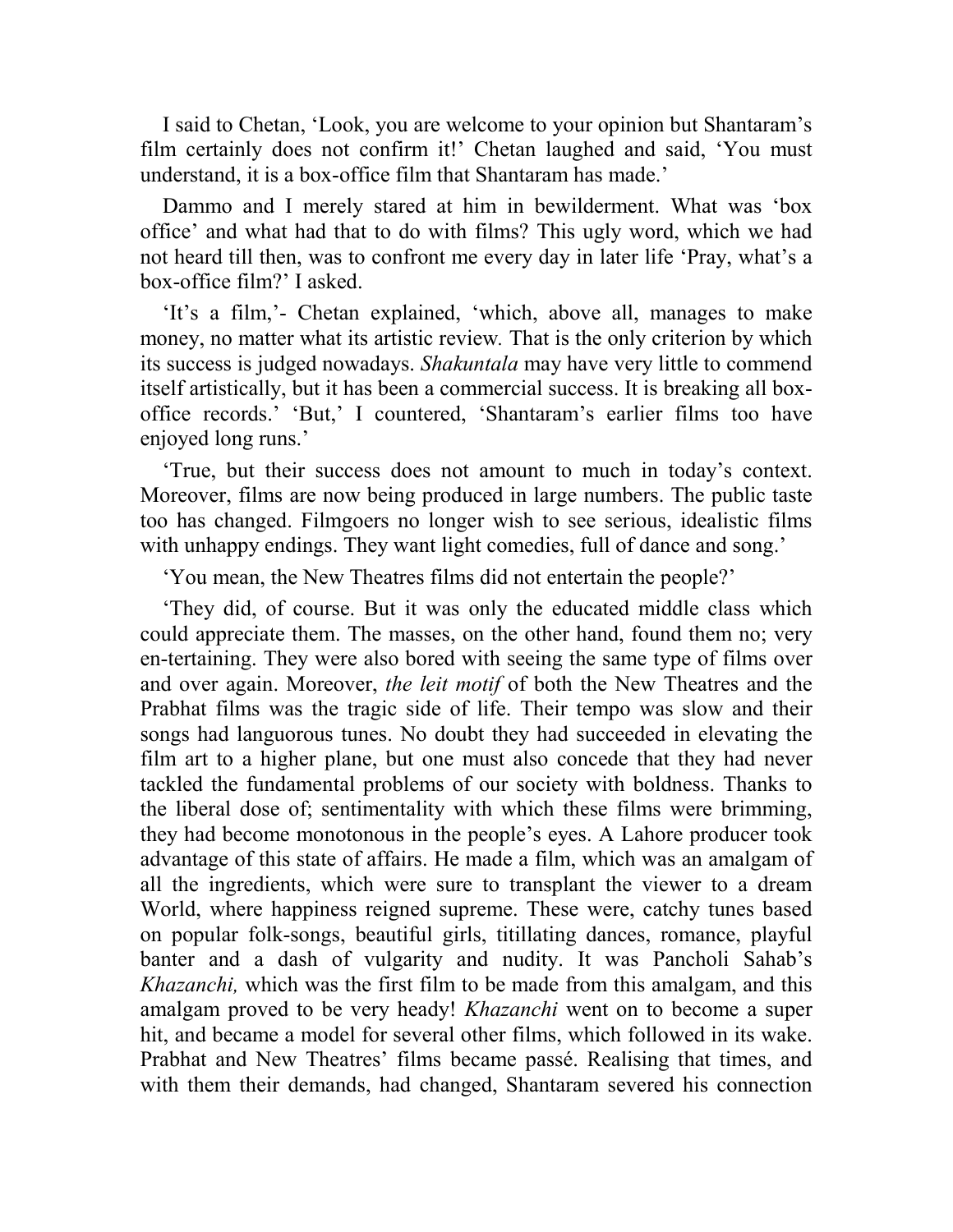with Prabhat and came to Bombay to become an independent producer. There was, however, only one way open to him whereby he could establish himself in his new role— to make a film which would meet the public demand. His choice thus inevitably fell on the story of *Shakuntala,* since it provided him with every opportunity to stuff it with all the popular ingredients, and moreover he could do so without bringing upon himself any discredit. It is true that injustice has been done to Kalidas, but then how many people have read the play in the original?'

'I can't say that .it is the right argument.'

'I grant you that,' Chetan said, 'But one has also to consider the business aspect of this line. For his next film *Dr Kotnis,* however, Shantaram has chosen a theme after his heart. It is both realistic and pro-gressive. In fact, Shantaram has shown himself to be a shrewd and alert man. In my opinion, he deserves to be congratulated.' 'But don't you think, once you have acted contrary to your conscience, it inevitably becomes weak?' I asked.

'Well', Chetan replied with a smile, 'idealism is rather at a discount in this line.'

When Chetan mentioned the film *Khazanchi,* Dam-mo had looked at me knowingly. That name brought back to us the memory of the day when the records of that film had arrived at our section in the B.B.C. On listening to them, everyone of our employees had made fun of their tunes, a hybrid of Indian and wes-tern music. One song, above all, had struck us as particularly unmelodious and silly. *'Panchhi ja'*

## *Peechhe raha hai bachpan mera...'*

I remember, we had just stacked those records in an obscure corner. Indeed, we hadn't the courage to play them, when our English colleagues were around. It was the beautiful music' of R.C. Boral and Punkaj Mullick which ruled our hearts. We were infatuated with the voice of Saigal, Kanan Bala, K. C. Dey, and Uma Shashi. In fact, my reverence for Saigal had in-creased all the more during my stay in London. Every song, every gazal of his, revealed a hitherto un-known facet of beauty, which used to hold the listen-er spell-bound.

I had gone out of my way to got his records included in the B.B.C. Library. The English officials too shared my view that it was indeed music of a high order.

It was. however, the music of *Khazanchi* which proved to a trendsetter, in that we began receiving from India an unending procession of records whose tunes had unmistakable echoes of it. And it was these records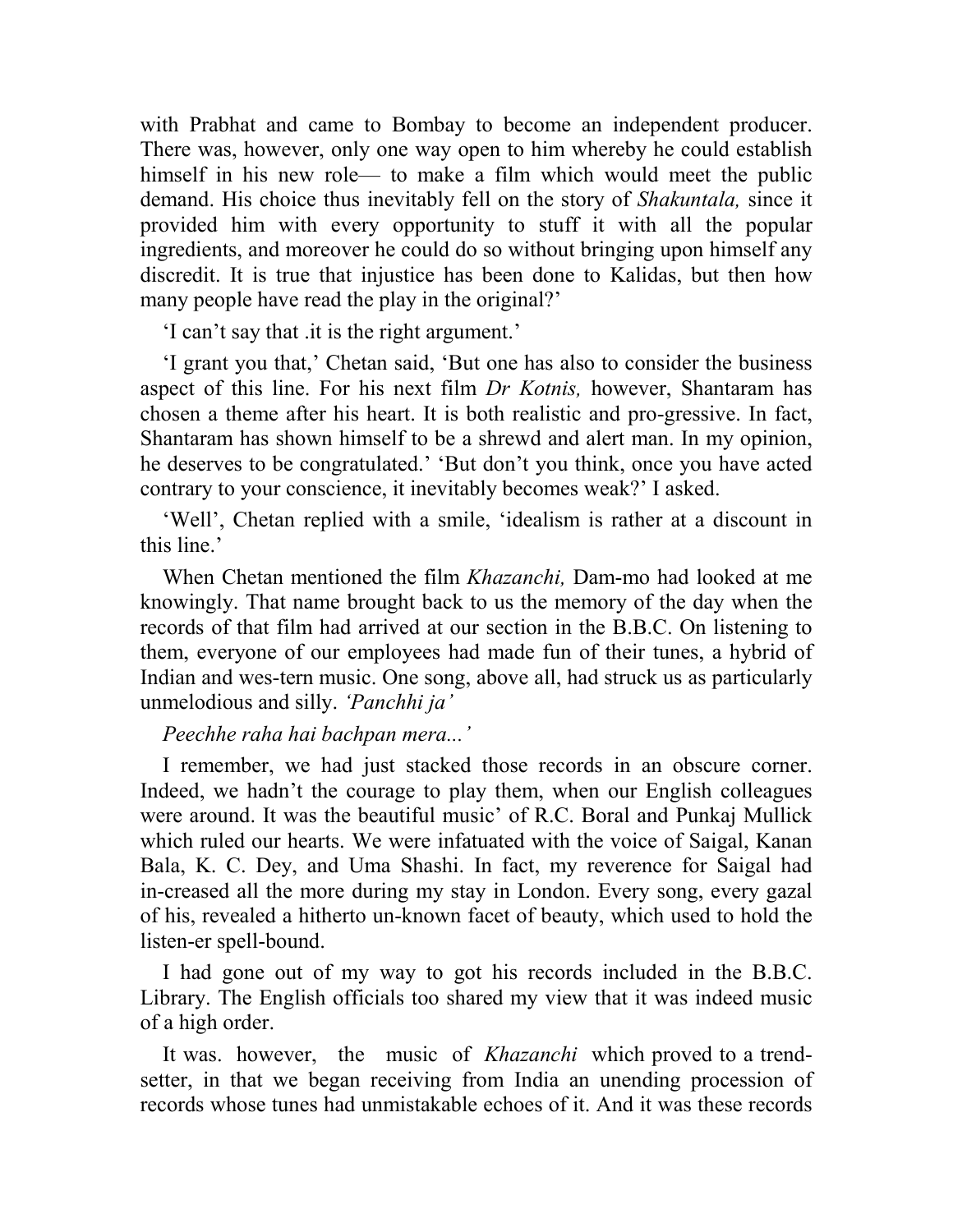which the jawans now wanted played in the request programmes! Being so far away from India, we had looked upon this change in public taste as a passing phase, little realising that before long it was going to revolutionise film music!

'What is it that has made you join films?' I asked Chetan.

'Aha!' Chetan exclaimed. 'Now, I call that a very original question. You know, I am not at all keen on acting. What I want to do is to make a realistic and purposeful film. I have decided to call it *Neecha Nagar. I* shall show in it the economic struggle waged by the different classes of our society and I am not going to make any compromise with the box-office. In fact, right now, I am working on its scenario.'

'But,' I said, 'you yourself say that one has also to consider the business aspect of film-making. When even a director of Shantaram's calibre has had to ac-knowledge this fact and make a compromise, how can you then afford to do without it?'

'It is a challenge, Balraj, which this new situation has thrown to artistes like us, who have made a special study of the realistic school in literature and drama. This school too has a technique of its own and it does have a wide-ranging appeal. The people at large are always eager to see their life depicted realistically on the stage and screen. A film which is capable of doing it can, therefore, dispense with songs and dances.'

I' fully agreed with what Chetan was saying. In-deed, I had had personal experience of the truth of his statement, while I was still an undergraduate at Lahore....! had then gone home to Rawalpindi in the summer vacation. One evening I went to see Shantaram's *Duniya Na Mane* at the Rose Cinema. Since in those days Pindi was by no means a socially advanced town, I had expected the local populace to shun this film. I was, therefore, surprised to find the auditorium packed to capacity. The 5-anna and 10-anna seats were monopolised by those Pathans who were famous for their .cruelty and fanaticism. There is a very moving scene in this film where Shanta Apte- who has been married off to an old fogey against her wishes—is shown reciting Longfellow's poem.

Tell me not in mournful numbers

Life is but an empty dream...

It is a longish poem, which, considering that the majority of the audience had no knowledge of English, was bound to *go* over their heads. I was, therefore, afraid that they would rise from their seats to a man) and start shouting and whistling. But they proved me wrong. There was pin drop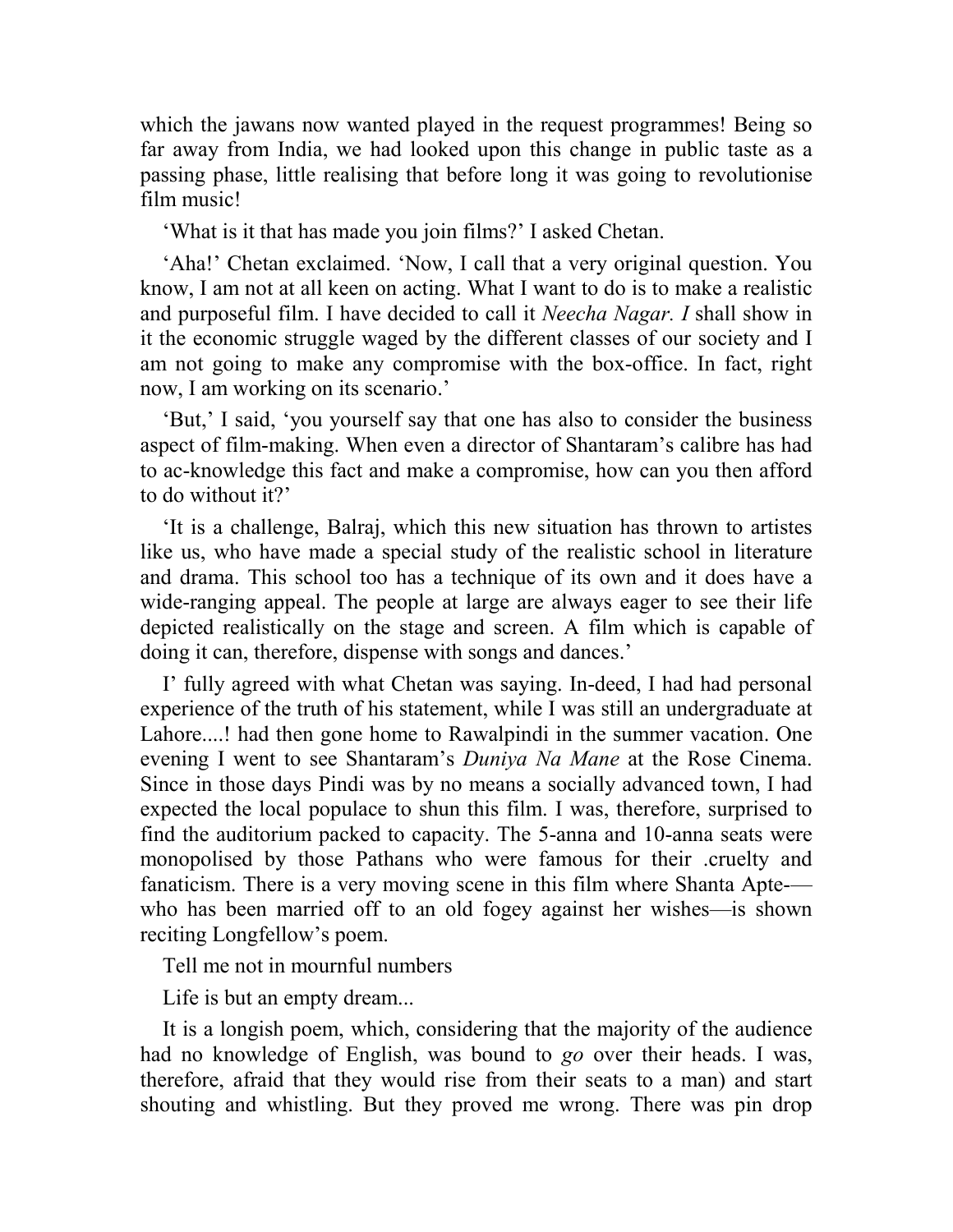silence throughout the recitation. Though the words were obviously unintelligible to them, they understood the sentiments *behind* them and I could see that they were visibly moved. Chetan was telling me, 'You have now in the industry, independent producers...But then one need not *get*  disheartened by the present uncertain condi-tions in the industry. If enlightened and progressive men came forward and produced realistic films, they could still make our film-makers conscious of their social responsibilities. But their failure to do so would leave the field open to those producers of cheap films who believe in entertainment for entertainment's sake!'

We sat there eagerly listening to what Chetan had to say about the future of the film industry. We had, of course, and then no idea how far we ourselves would be able to share his enthusiasm. After all, we had only recently returned home after spending four years abroad, and. moreover the war had brought about a lot of changes in these four years. We were, therefore, going to have to renew a number of contacts, both with individuals and with institutions, to be once again a part of our national life. In! Bengal alone, twenty lakh people had died, pining for rice, their staple food, while in England, which did not produce rice, we could get it so easily! Such incidents do leave their imprint on your mind. However, the 'one thing we wanted 'to do before setting down was to go to Rawalpindi to meet mem-bers of our family. As the Pothohar hills hove in sight, we felt that now we had really arrived home! Little did we then realise that we were seeing our Watan for the last time or that the hour was at hand when we would be bidding good-bye, permanently, to Rawalpindi!

## **Six**

After spending a few days at Pindi, we went to Kashmir for a holiday. We had a villa in Srinagar. One day we had an unexpected visitor, Chetan Anand, who of course stopped with us. He had come all that far to ask me and Dammo to play the leads m his *Neecha Nagar,* the spade work of which had been completed. By way of our fees, he was prepared to pay us 20,000 rupees. This figure was beyond our wildest imagination. Or was he perhaps pulling our leg?

From Srinagar I had written to Hazari Prasad Dwivedi—who was the head of the Hindi Bhavan at Shantiniketan—offering to go back to my old post there and he had replied to say that I would be welcome. Both Dammo and I were, in fact, eager to return to Shantiniketan and renew contact with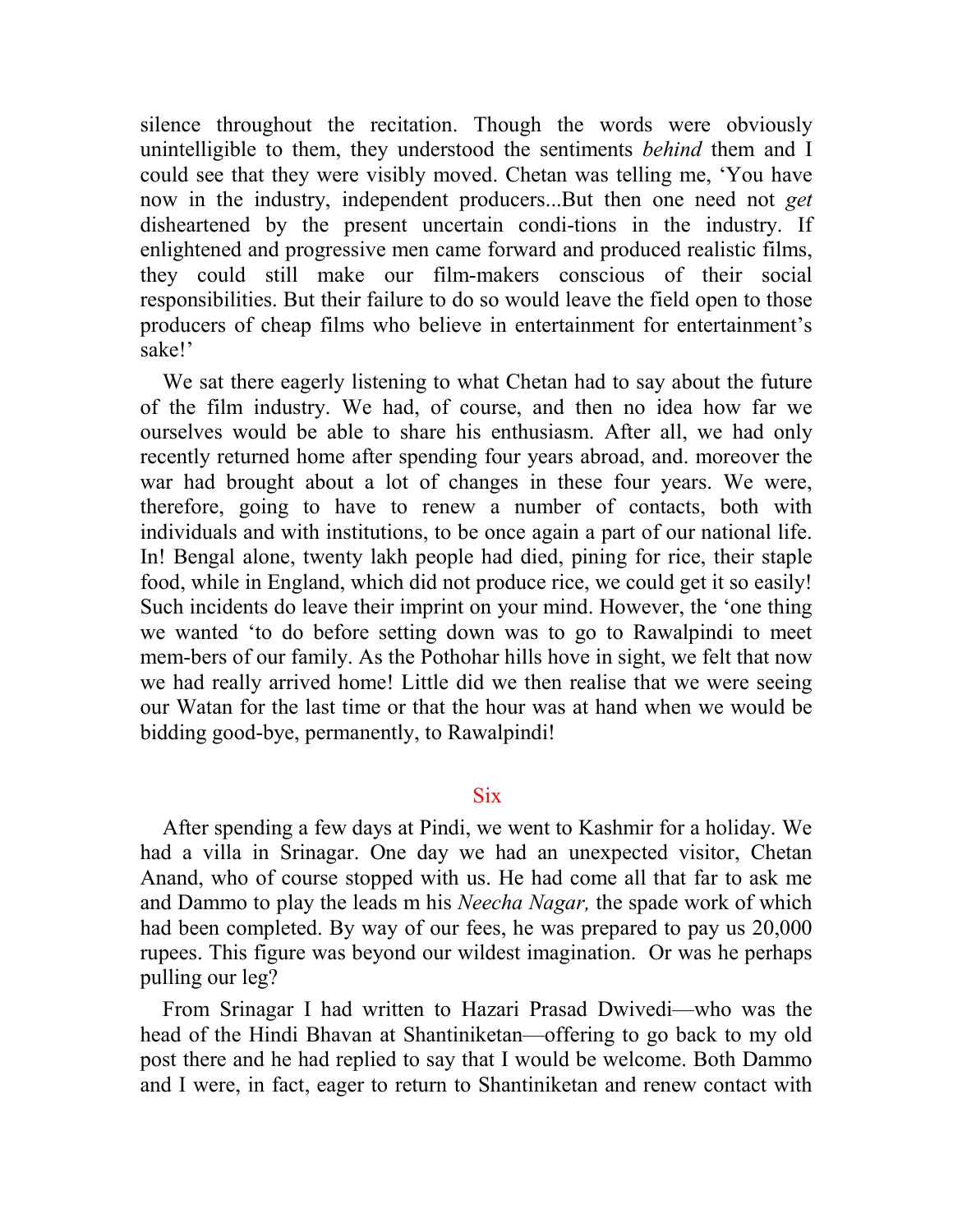our friends and colleagues there. But now suddenly it was as if a new vista had opened up before us!

It was not easy to take a decision, one way or another. As for my father, he did not quite approve of our going back to Shantiniketan. He expected me to try for an executive post in All India Radio, which, he reckoned, would be more in the fitness of things, considering my experience on the B.B.C. He was, therefore, sure to raise a storm should he come to know that I was planning to become a film artiste and, moreover, I wanted my wife to become one too!

But then Chetan's offer was too tempting to spurn! Both Dammo. and I decided not to forego those twenty thousand. After all, one more leap in the dark was not going to make any great difference to our life pattern!

One evening during a stroll along the Jhelum embankment, Chetan told me the story of *Neecha Nagar.* Although the style of his narration left me unimpressed, I found the story gripping enough. In fact, I was reminded of those down-to-earth stories of Gorky and the stark realism of the Russian films. Indeed, some of the scenes Chetan described so graphically that they haunted my imagination several days thereafter. No doubt, it was a bold step that Chetan was contemplating, but to assist him in this venture could not be considered as wrong by any means!

Chetan went to Gulmarg to write the dialogues of the film, and a few days later the film took a definite shape.

By 20th December, we had to reach Poona, where the film was to be shot at the Navyug Studio. W.Z. Ahmed, that redoubtable film maker, was the producer of the film, while Chetan himself was .going to direct it.

Chetan returned to Bombay by July end. Before he left, we informed him of our acceptance of his offer, although we had not divulged this secret of ours to our near ones.

During that sojourn in Kashmir, I managed to combine business with pleasure. I procured the pre-ceding four years' files of the Hindi periodical 'Hans' —which was then edited by Munshi Premchand's son Sripat Rai and read them in between the treks through the valley, but of the countless articles I then read, I found two profoundly moving. One was *Antim Abhilasha,* the Hindi version of Bijen Bhattacharya's one-act play *Zabanbandi,* which drew a vivid picture of the travails of the country folk who flee their villages for Calcutta in the wake of the Great Bengal Famine. The other was Krishan Chander's great novel, *Annadata.*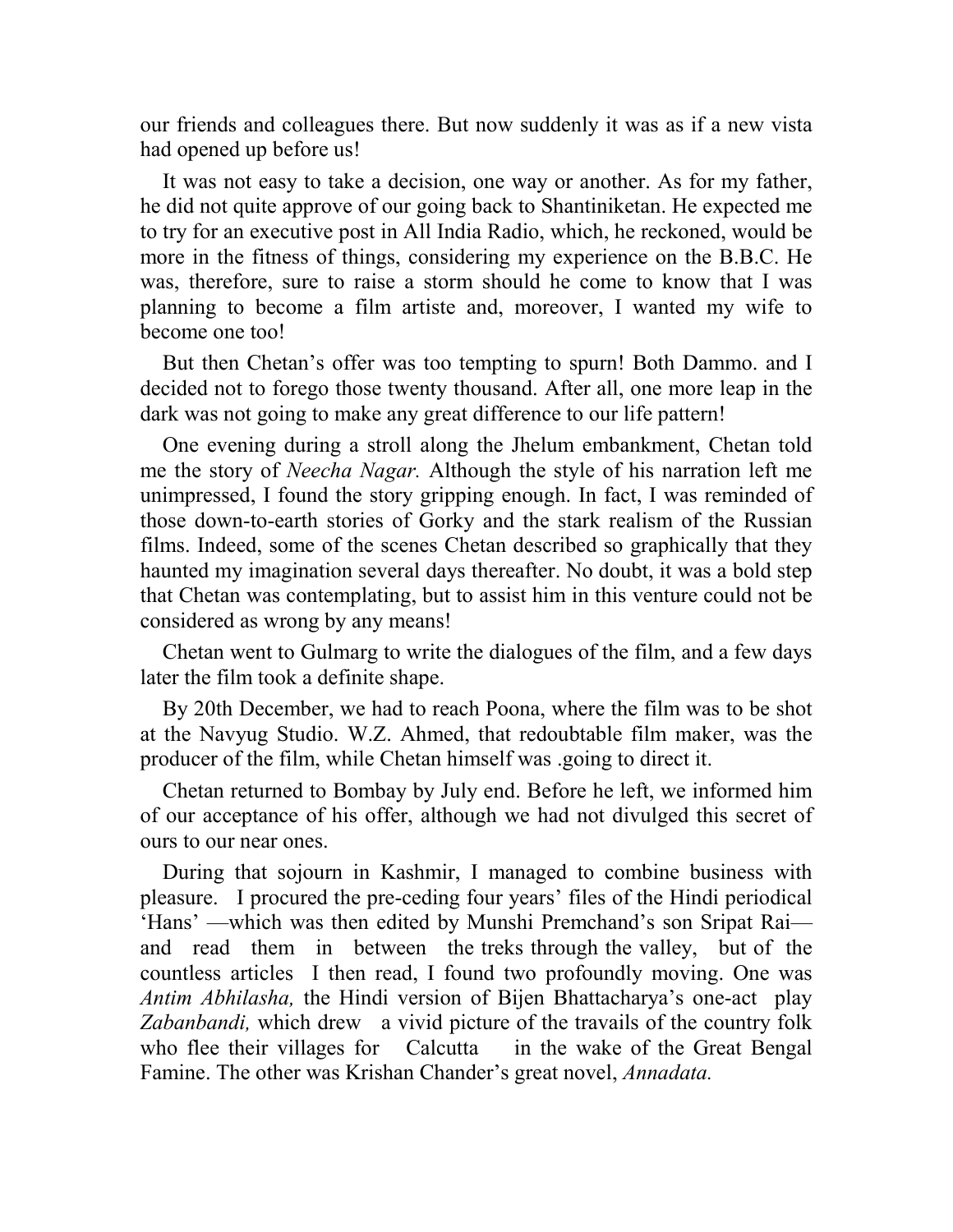It was with a renewed love for the motherland that I had returned home from England. In fact, I had decided never again to spend long periods in a foreign country, no matter how beautiful! This is not to say—that I was not proud of having spent four years in England. I have already mentioned that I have been bitten by this 'wanderlust' right from childhood, a childhood which was rather pampered considering that my parents were pining for a son after being blessed with five daughters in a row! Inevitably, therefore, I came to regard myself as a unique personality! I had grand visions of going out into the world and leaving a lasting impression on the sands of time! As a child I would spend hours in front of a mirror admiring my image!

But along with this narcissism, I had also developed a never-say-die tendency. To be sure, thanks to this determination to succeed at any cost, I had received several setbacks in life, which is of course part of the game. While nursing my wounds, T saw that life had not spared others either who, like me, had also wounds of their own to nurse! This experience taught me the virtues of humility and compassion towards one's fellowmen.

This duel between individualism and collectivism has been going on in my mind for ages. It has been both a help and an impediment in my efforts to achieve progress. Almost all the artistes and men of letters of my generation have had to contend with this duel.

I often think that I am rather like that monkey who is afraid of the fire and yet can't help playing with it! I want to be one with the masses and also to keep my self aloof from them. I want to contribute my mite to national development without, however, doing anything that would be detrimental to my interests. I have thus fallen between the two stools of individualism and collectivism.

My contemporaries too have been unable to resolve this dilemma. The younger generation will perhaps find fault with us and think us philistines.

I on my part, however, believe that this struggle within oneself also works positively to some extent.

On returning from England, I had begun to oppose openly British imperialism. Indeed, on one or two occasions, my friends reminded me of the Defence of India Rules. All the same, I was by no means ready to sacrifice everything and throw myself whole-heartedly into the struggle for Independence. This antagonism on my part was merely the result of my rejuvenated ego. What had happened was that my stay in England had boosted my confidence. I now considered myself in no way inferior to an Englishman. But as luck would have it, soon after returning to India, my ego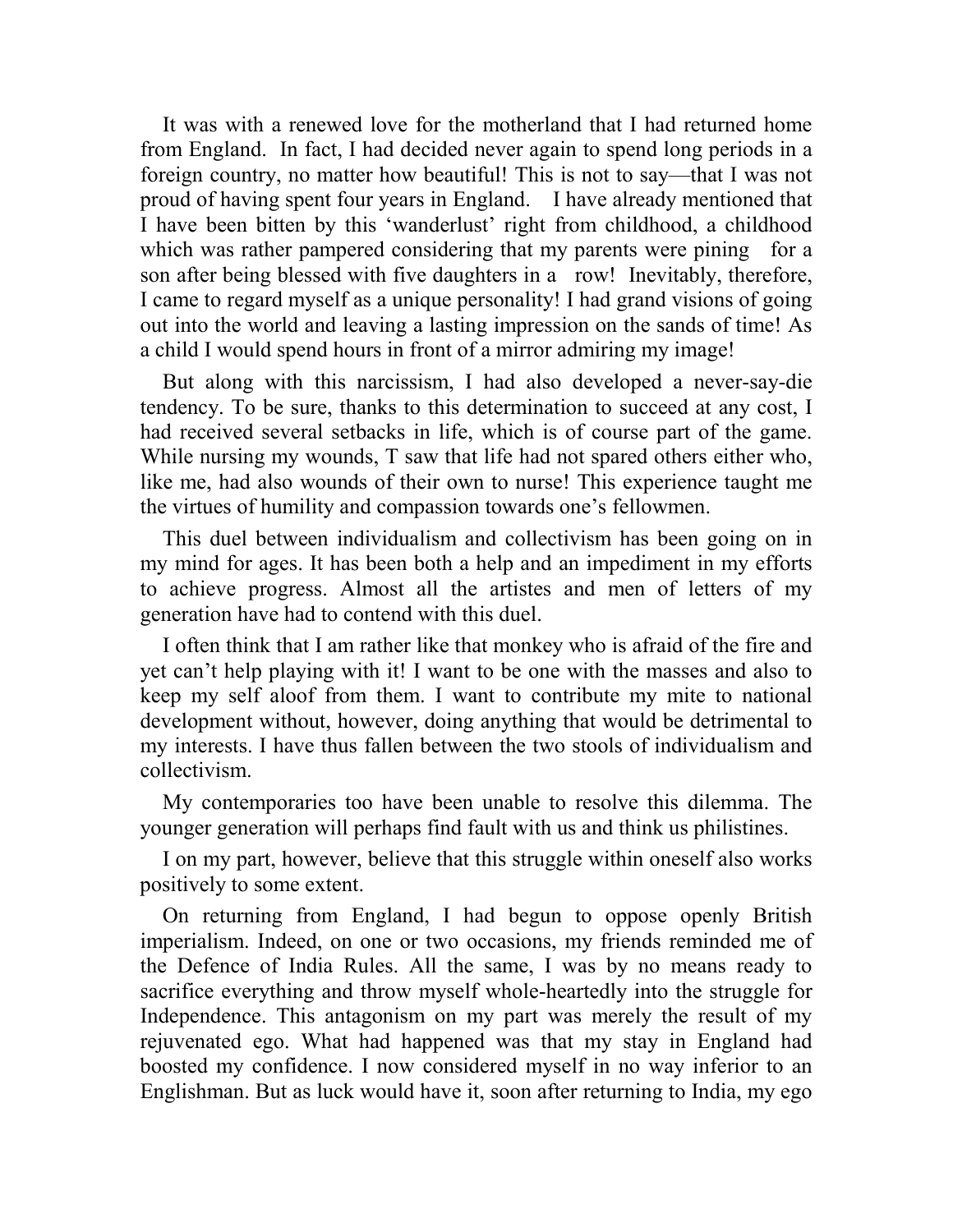received a severe jolt. Before I left for England, I used to be-long to that select band of Writers, whose articles, whatever they be, were never turned down by editors. My own stories had been regularly appearing in the magazine 'Huns'. In England, however, I had not written anything. But now I wanted to take up writ-ing once again. I wrote a story and sent it to 'Hans' It was promptly returned. My self-confidence was so badly battered that since then, I have not written one single story. It was eventually restored by Chetan's offer to act in his film. Come to think of it, my opting for a film career was also the result of that story being rejected.

My self-confidence received a further boost in the form of a letter from Krishan Chander, which was sent from Poona, where he was working as a screen-play writer on the staff of producer W - Z. Ahmed. He was full of praise for Ahmed, the man, and his pro-gressive views. He then went on to suggest that I need not take Chetan's help to enter films. Ahmed Sahab would be very glad to have me on his staff.

This assurance from Krishan Chander went rather to my head. I never bothered to consider whether it was not perhaps out of a sense of friendship that he had written that letter! I came to the conclusion that Ahmed himself had got him to write it, and that he was trying to make me give up Chetan's friendship. 'What a despicable thing to do,' I thought.

Without acknowledging it, I forwarded the letter to Chetan, A second letter arrived from Krishan Chander. This too I sent to Chetan. Surprisingly though, Chetan had not written to me, since leaving for Bombay. In the meanwhile I had gone and told someone—I do not remember whom—that I was plan-ning to join films. In no time, the news spread and everyone started giving me a 'special' look. In their eyes, I had already become a star. Father, too, came to hear of it. His first reaction was one of disapproval, but eventually he acquiesced, when he was told, I was going to get twenty thousand for that role. As for Dammo's joining the film, I kept it a close secret.

As that fateful September date drew nearer, I grew nervous. If that letter of Chetan's failed to arrive— what then? Have I perhaps put all my eggs in one basket and made a fool of myself?

At long last, after an agonising wait, Chetan's letter, arrived. It was, however, couched in ambiguous language. The letter did not say anything definite. Nor was there any trace of those twenty thousand. All that the letter said was that I should present myself at the Poona studio on the 20th!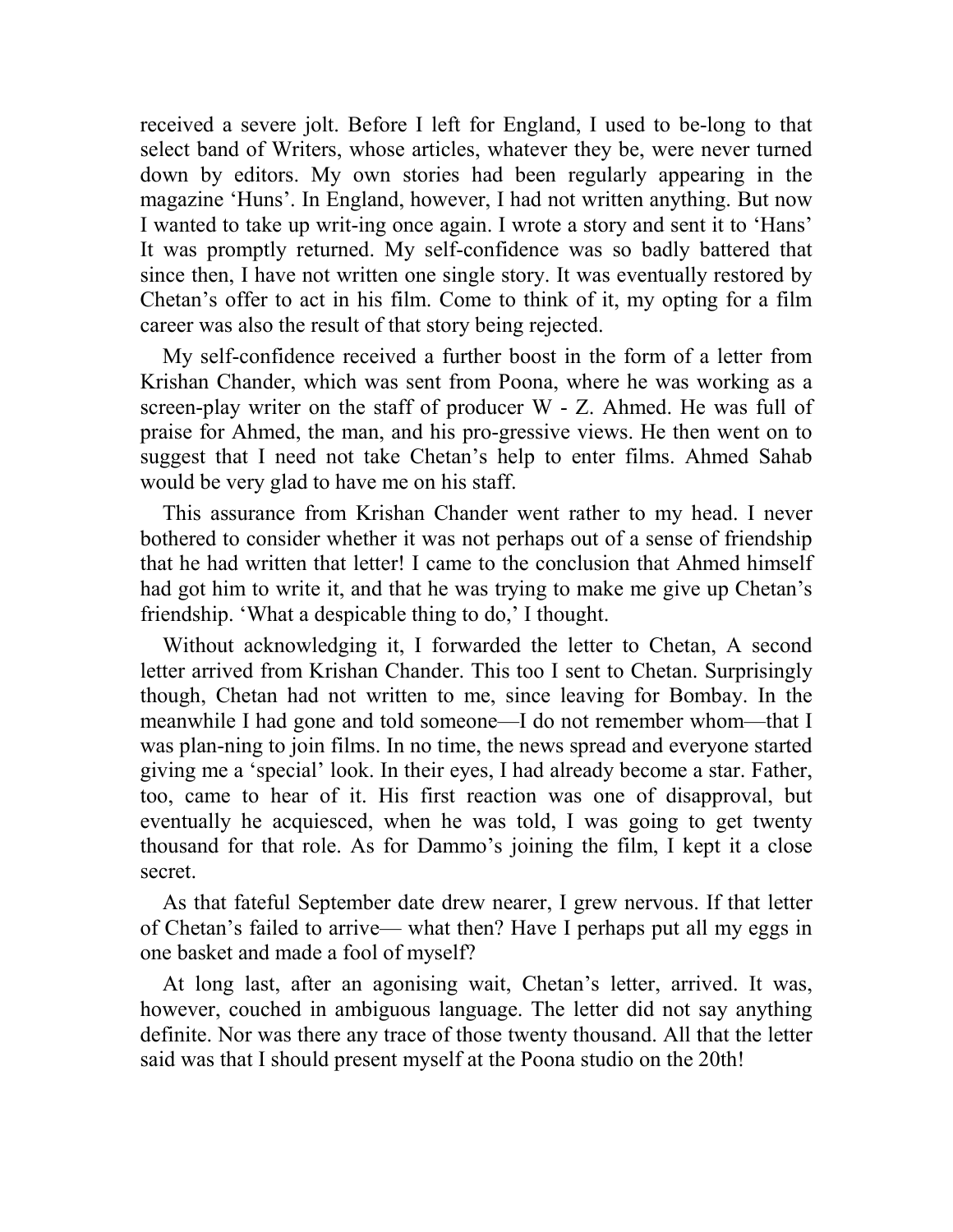The letter came as a bitter disappointment to my younger brother Bhishma, In view of its vague-ness, he strongly objected to my taking Dammo and the kids with me. The upshot of it was that I left for Poona alone.

It was a pleasant journey. In the monsoon weather, the Sahyadri Ghats looked all the more majestic and as the train approached Poona, the sylvan landscape revealed itself in all its glory and grandeur. It was as if I was back in England. No wonder then that the English carried with them such fond memories of Poona and remembered it with nostalgia on their retirement in England!

Krishan Chander had come to the station. I was his guest that night. I was in a quandary, since Krishan Chander made no mention of the two letters he had written to me. I was anxious to meet Chetan, who finally came in the morning at about 10 o'clock to take 'me to the studio.

I found the studio full of people, who however did not seem to know what they were expected to do. They either stood in groups or wandered about aimlessly in the studio premises. I ran into a few acquaintances there, one of whom was David Abraham. The last time I had met him was in Kashmir about six years ago. He was then Private Secretary to Enakshi Rama Rao and her husband Mr. Bhavnani, who had come to Kashmir to shoot their film *Himalay* ki *Beti.*

Since it was perhaps the first Hindi film to be shot in Kashmir, it would not be out of place here to describe at some length the circumstances attending its shooting.

I was in those days a lecturer at Shantiniketan, Dammo had made friends with Enakshi Rama Rao, when the latter had come to Shantiniketan to dance before Gurudev Tagore. Dammo happened to mention to her friend that we had a villa in Kashmir, where we spent our summer holidays. Enakshi had said she would meet her there, since her husband was planning to shoot a film in Srinagar and that she herself was acting in it.'

Kashmir was then under the rule of Maharaja Hari Singh and there were all manner of restrictions on the entry of visitors to the valley. A permit from the Dewan of the state was necessary to shoot a film. I procured this and sent it to Bhavnani, who arrived two weeks later at Srinagar with his party. For the first couple of days, David and the Bhavnanis were our guests. That was the beginning of my friendship with David, who like me had only recently finished his university education. Moreover, he shared my passion for the novels of P.G, Wodehouse. One early morning, while on a boating trip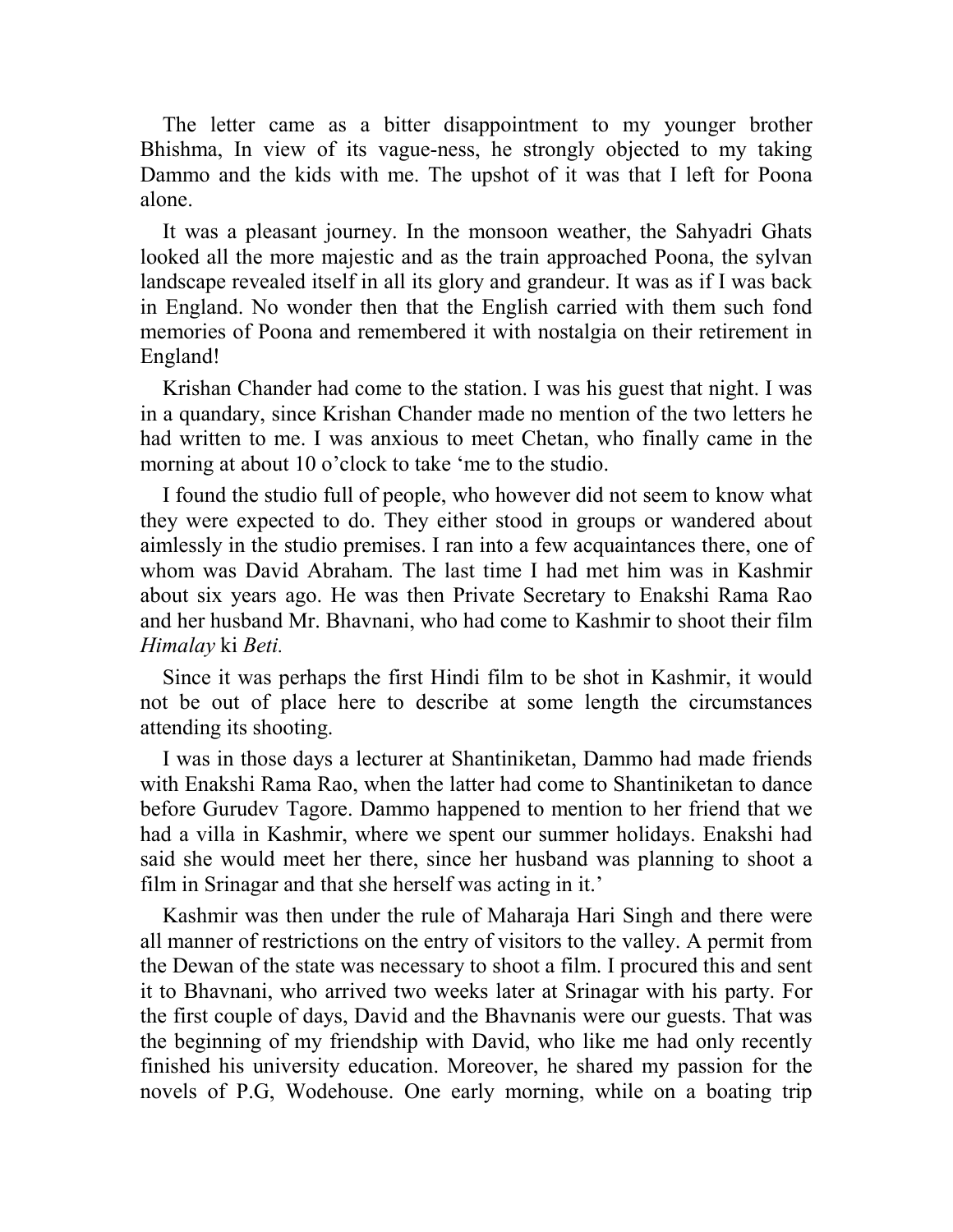through the Dal Lake in the company of my friends, I spotted Bhavnani's unit near the Gagri Bal wall, getting ready for shooting. We decided to watch the *tamasha.* Anchoring our sailing boat at the quayside, we stepped on land. They told us, they wanted to film a boy jumping into the lake from the> wall. Not only was the wall quite high, but the water there was also not very deep and moreover it was full of-rocks. I went to Bhavnani and warned him of the risk involved in taking that shot but he gave me such a look of contempt as if I was a total stranger to him! We went back to our boat and set sail.

When after an hour, we were passing that spot on our way home, we saw quite a crowd at the Gagri Bal turning. On making enquiries, we came to know that the poor lad had broken his leg by jump-ing off that wall! How callous of Bhavnani! I was disgusted with the fellow! I, of course, did not know then that the life of an 'extra' amounts to just nothing in the film industry! David had then reached stardom. He was being paid ten thousand rupees for a role, and he had in his bag about fifteen contracts!

In the studio premises, I met Shyam, who too was slated to die in an accident while on location shooting. He was a fellow Rawalpindian, and our two families were very close to each other. Though he was not yet a star, he wag soon to become one. He had been cast opposite Nina in two of Ahmed Sahab's films.

Another artiste I met there was Karan Dewan, who had won countrywide acclaim after the release of the film *Ratan.* His elder brother was a friend of mine and, as undergraduates at Lahore, we used to stage plays together. Hamid Butt was also there, whom I had met once in Lucknow. I remembered him for his melodious voice.

No one appeared to be in a hurry. I had been talking to these friends of mine for hours and still nothing happened. Being a novice, I had, of course, then no idea that things always move at a snail's pace in this profession, and that every film man has to get used to it!

At long last, someone from the studio office appeared and said to us, 'Please go into the make-up room. You are going to be photographed first; Sahab (W.Z. Ahmed) will then see you at two o'clock.'

It was a small room, where I sat in front of the make-up man. In no time, he literally transformed my face, so that it now looked more youthful and attractive. I paid him a handsome compliment, which, however, he accepted with a derisive smile. 'Making-up faces' was after all his job!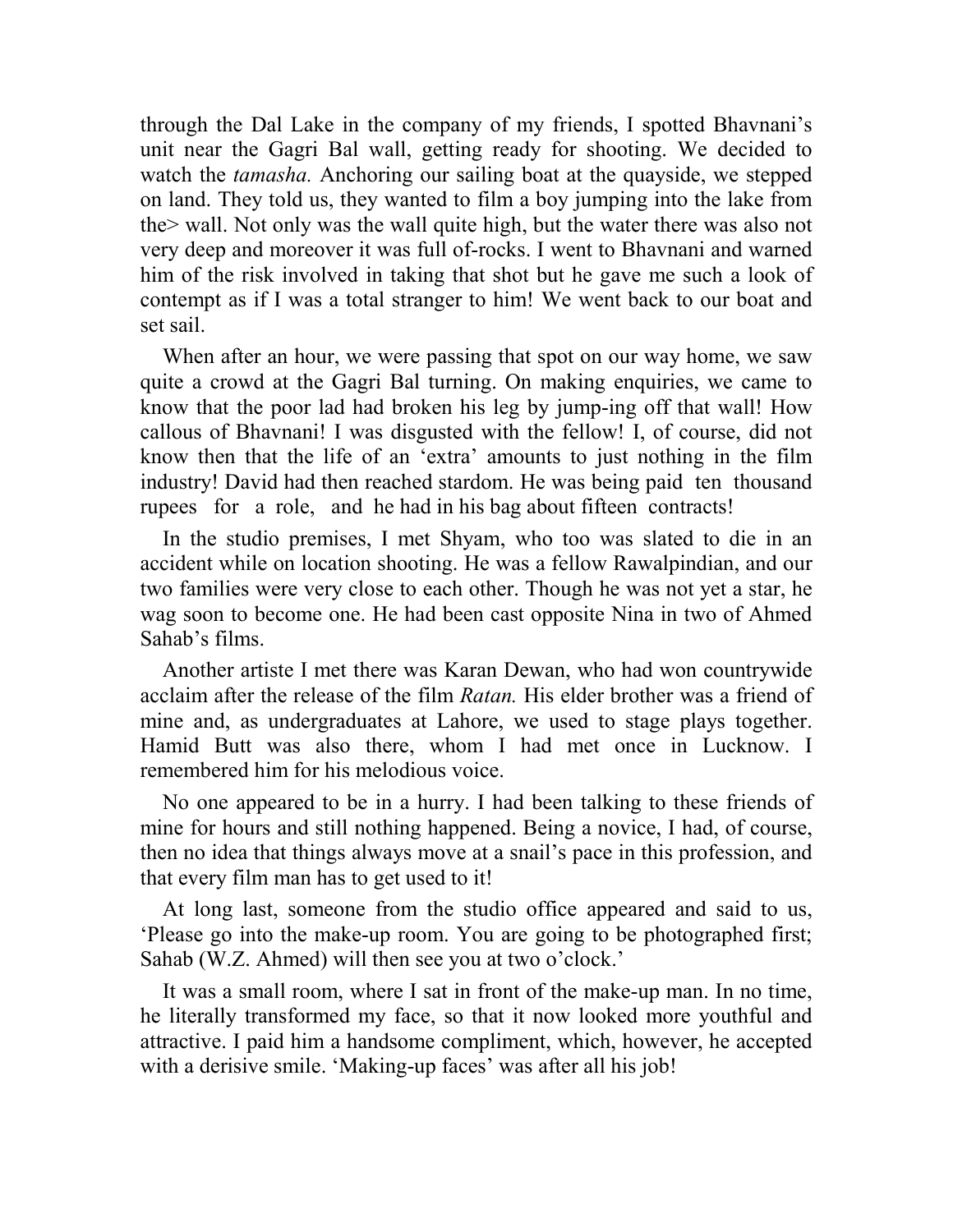Make-up over, we were duly photographed. It was now time for Ahmed Sahab to send for us. But we waited and waited, all through the afternoon. It was past 5 o'clock and still no word came from Ahmed Sahab's office.

I had newly arrived from England, where even the King-Emperor himself dare not keep anyone waiting for more than ten minutes.

How then, could I put up with such an insult? All the castles I had built in the air started collapsing. Krishan Chander's letter had led me to believe that Ahmed Sahab would be waiting for me at the studio-gate with a garland in his hand! And here I was cooling my heels, hat In hand, in a queue of job-seekers! I found it particularly galling that David, Tiwari and a few other friends should be witness to this humiliation of mine. For the umpteenth time I said to Chetan, 'Let's get out of here,' but he would not listen. Being wise in the ways of the film line, he knew there was no other go but to wait, and he did not seem to mind it. I had second thoughts, after a while. It was all very well for me to say, let's quit, but where would I go? Back to Srinagar...and then lose face? I was angry with myself for having travelled so far, all on my own, without waiting for a definite promise in black and white. I must blame only myself for landing in this hopeless .situation! All the same, when it comes to defending my honour, I make no compromises. I decided not to mince words in, my interview with Ahmed Sahab.

It was six o'clock when finally I received word that Ahmed Sahab was now free to see me. When I went in, I found him studying my photographs, which had been taken in the morning. He was wearing dark glasses.

No sooner was I seated than he puffed deeply at his cigar and placed before me the photographs. One of these—I must say, it did me full justice—he took from me and eyed it for a few minutes. 'Very nice, indeed!' he remarked.

In reply, I said, it was all due to the skill of h<sub>is</sub> make-up man. That brought to his face the kind of derisive smile, which I had seen on the makeup man's face. He passed a typed sheet of paper across the table to me and said, 'Look, I do not intend taking up Chetan Sahab's picture right, now. I want to do the *Mahabharat* first, with Chetan Sahab as Krishna and you as Arjun. I shall pay fifteen hundred rupees to Chetan Sahab and a thousand to you. If this is acceptable to you, please sign on the contract!

I could not care less what the salary was. In fact, my job in England was fetching me thrice that amount*.,* In a huff, I said, 'I was expecting you to apologize to me for having kept me waiting for four hours, before going into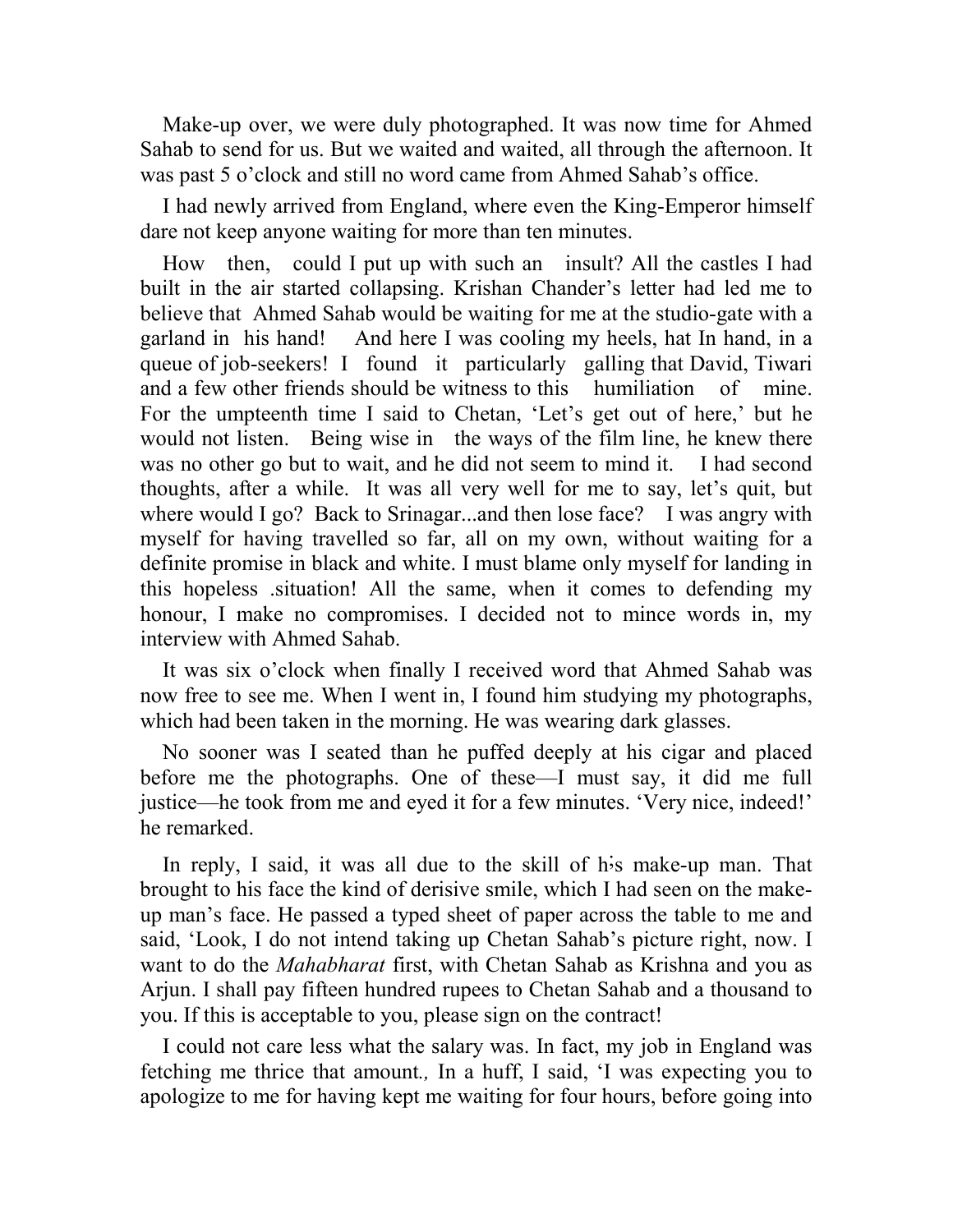the details of salary. In any case, I have absolutely no intention of playing Arjun. Moreover, I would like to make it clear, that I have come here with the sole object of acting in Chetan's picture.'

Ahmed Sahab just sat there, without saying anything. Presently, Nina came into the room and sat on the sofa. By her very presence, she seemed to enliven the room. Ahmed Sahab softened and became less formal. He said 'Sahni Sahab, I wanted your photographs in my hand before the interview started. I know, you have been put to great inconvenience. It is all because our man took ages develop-ing those negatives. You know, Nina, Sahni Sahab would be an ideal choice to play Arjun', but he does not quite like the idea of acting in a religious film., Anyway, there is no hurry, Sahni Sahab, He assured me, 'You can take your own time deciding about it. Mind you, this religious film of ours is not going to be a conventional one. I am sure, you will approve of the technique we are going to employ.' 'That's all very well, but I cannot change my decision. Good bye,' so saying I walked out of his room.

Chetan was not in the ante-room, where I thought he would be waiting for me. Perhaps there was another door to Ahmed Sahab's room, through which Chetan might have entered his office!

The studio had a garden of its own, where I saw Hamid Butt, Mohsin Abdullah, Tiwari and David. I joined them and we spent a considerable time strolling in the garden.

When finally Chetan emerged, it was from the same door I had come out of. I eyed him questioningly.

He blurted out, rather defensively, 'Look, I have signed the contract!' I was nonplussed.

'For your sake, I turned down that contract, and now you have gone and signed it!'

Obviously, Ahmed Sahab had kept from Chetan the news of my refusal to sign the contract. A self-respecting and upright person that he is, he went right back to Ahmed Sahab's room and demanded that his contract be torn!  $\epsilon$ 

Although he did not actually tear the contract, Ahmed Sahab, however, promised Chetan that he would not force him to play the role.

Next morning, the three of us—Chetan, I and Hamid Butt, who also like us had withdrawn his contract, returned to Bombay by the Deccan Queen.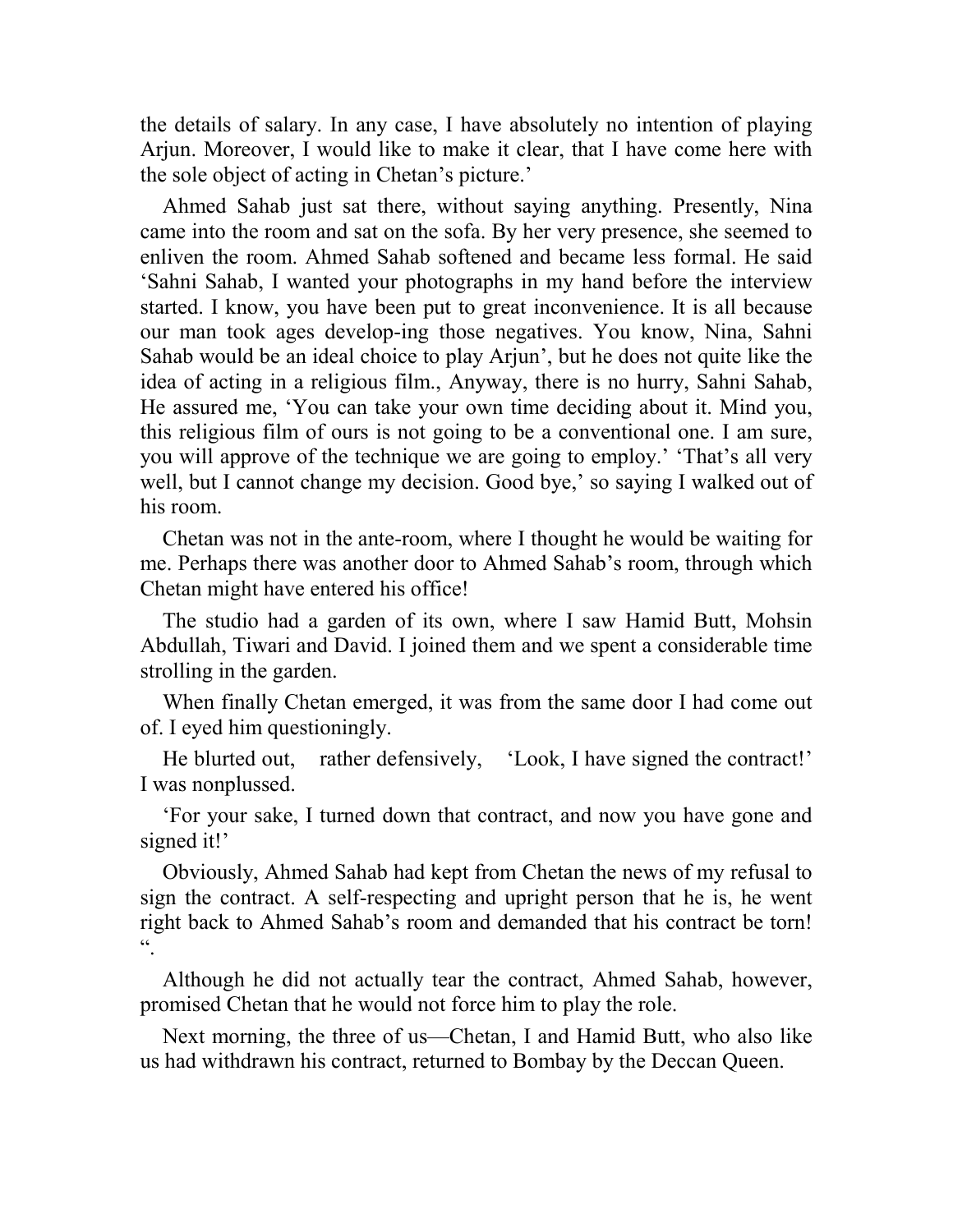W. Z. Ahmed-and Nina are now in Pakistan. 'The other day, when I was in Lahore, I met both of them at the house of Imtiaz Ali Taj. It was a very cordial reunion. Come to think of it now, Ahmed Sahab had, in fact, meant to help me that day.

Which other producer would have offered to engage a novice on a salary of a thousand rupees?

## Seven

No amount of praise can do adequate justice to Chetan for being so magnanimous to me. Just to keep his word to a friend, he let go a good offer! Any other man in his place would have looked to his own interests first! Indeed, Chetan went a step further and took upon himself the responsibility of looking after me and my family! Later, when Father and Mother got to hear—I don't know how—that Dammo too was planning to join films, they were greatly distressed. Eventually, the atmosphere in the house got so un-bearable for Dammo that she was left with only one course—take the train to Bombay with the children! Parikshat was then four years of age, while Shabnam was a tiny tot of ten months. Chetan's flat on Pali Hill became our home in Bombay. We are a 'joint family'—Chetan. and his wife Uma in one room, in the other his two brothers, Dev (Dev Anand) and Goldie (Vijay), and in the third I, Dammo and the kids, while Hamid Butt and his wife Azra Mumtaz had made themselves comfortable in the drawing-room!

Dammo, of course, used to feel embarrassed that we should have thus planted ourselves on the Anands and that as mistress of the house; Uma had to see to our needs and comfort. But then we we're all young and rather enjoyed putting up with inconveniences. As for Uma, she was always full of *joie de vivre.* She took it all as a lark, as if we were all on a jolly picnic!

I now live in a house of my own. It has ten rooms to accommodate the five members of my family and each one of them has a car of his own. But much of the zest has now gone, that zest we then felt for life! And perhaps Chetan, Dev and Vijay too will share this view, all of whom are now enjoying a standard of life much higher than mine.

In the Anand household, our day would start with breakfast. Chetan and I then went downtown to Bombay. The India Coffee House neap the Flora Fountain used to be our HQ. It was a very romantic place in those days. There you ran into artistes of all hues, writers, journalists, painters, dancers and what have you! The occupants of the next table might be spiritedly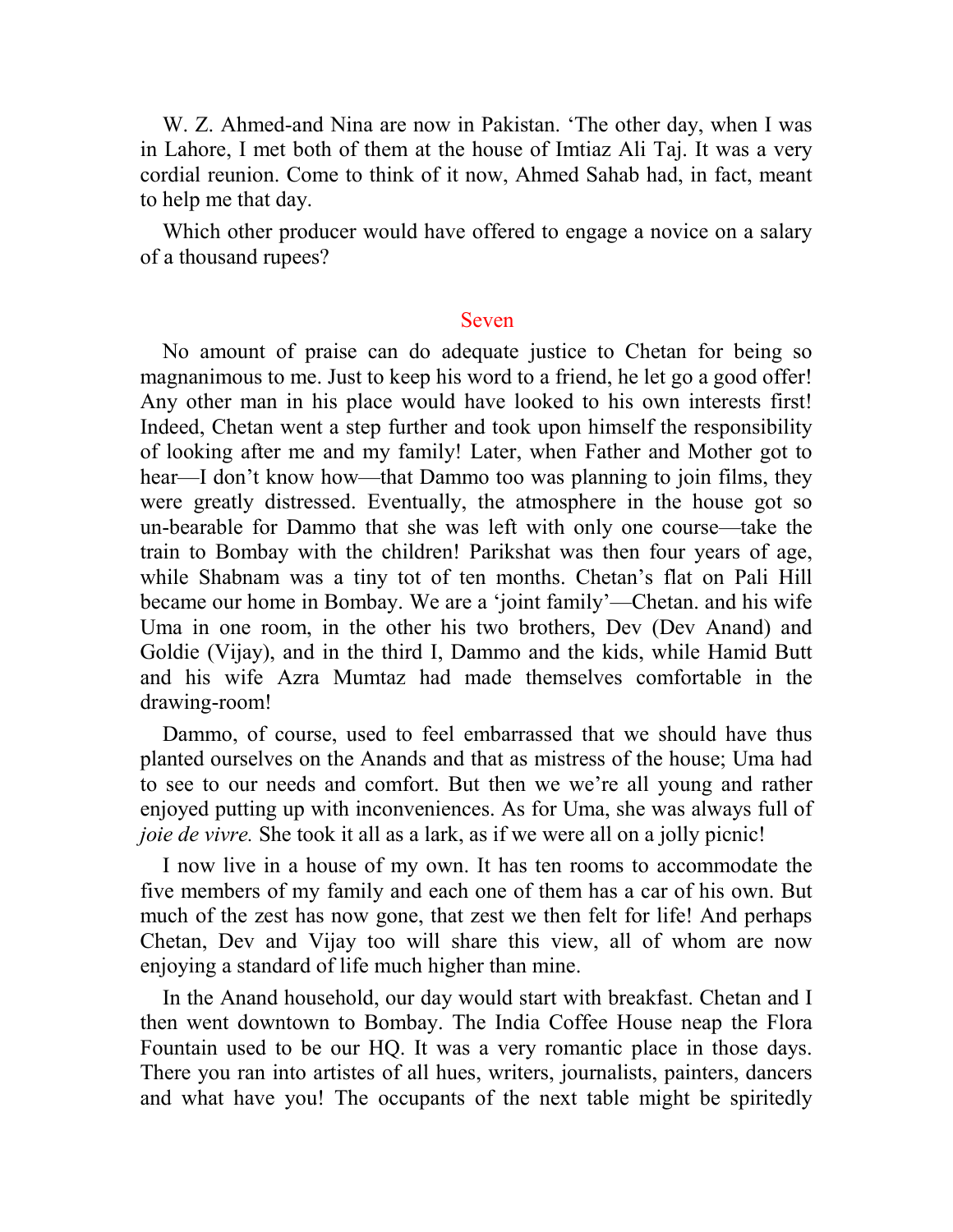defending the Congress policies, while the one in front of you was likely to be a communist or a socialist stronghold! Naturally, all these budding geniuses were accompanied by their girl-friends, who hung on every word they uttered! The whole atmosphere in that cafe used to be charged with emotion and you felt a mood of expectancy in the air. Indeed, we were then living- through extraordinary times. The world war was on its last legs, eminent statesmen were engaged in drafting the constitution of the UNO and at home, the Ganddi-Jinnah parleys were to start soon. .

Invariably, Chetan's table would attract the more interesting personalities from that crowd, turning it into a sort of 'central table'. Chetan seemed to com-mand a good deal of respect from the enlightened sections of society. At his table, one met Bharati Sarabhai come to ask him to direct the play she had written or Raja Rao was likely to drop in to seek his advice on some aspect of the plot of the novel he was then writing. There would be Ram Gopal offering to take him to London. In the midst of all this, he might be suddenly called to the telephone. The manager would send word that a Mr. Pasta or Hiten Chowdhary was on the line.

Hearing those magic names, we would all rush to the telephone. Perhaps Mr, Pasta or Mr. Chowdhary had brought the glad news that he had been success-ful in arranging finance for *Neecha Nagar,* a film which was going to be devoid of any box-office trappings! Since both these men had contacts with financiers, who were also intellectuals, our hopes used to rise skyhigh!

Afternoons, we spent climbing the staircases of posh buildings in the Fort to knock on the doors of the financiers' offices. In the evenings, the stair-cases we climbed led us to the dingy pedhis-of *sethias in* the Kalbadevi or Grant Road area. The only thing that these gentlemen understood was, of course, how much profit they were likely to make from a film!

With the war not yet over, distribution of raw film was severely restricted. It was supplied to only those producers who had licences. Since these licences fetched in the black market anything between one and one and a half lakh rupees each, they were in great demand and people resorted to all sorts of tricks to procure them. This meant in effect that one who managed to get a licence could' well afford to make a film, without any big stars. Moreover, if the film went on to become a box-office success, his profits were likely to increase two to threefold. At least, that was what Chetan had reckoned with, and had made his plans accordingly. It was obvious to me that Chetan could have solved all his problems by the simple process of dropping me and Dammo in favour of more experienced stars for his film.-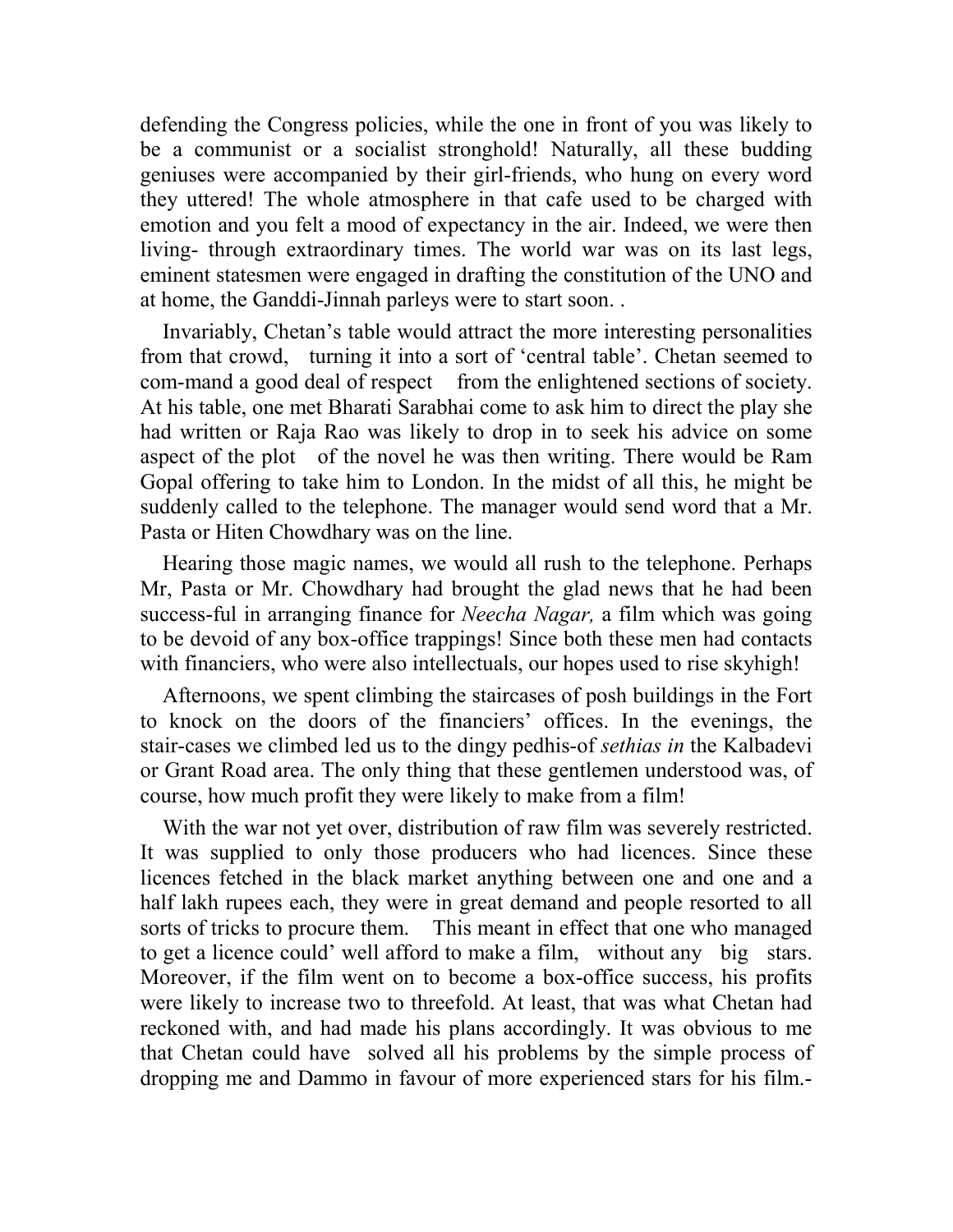But no. He considered himself duty-bound to keep his promise to me, his friend.

With each passing day, my savings were getting eroded. Whatever money I had brought from England was vanishing rapidly. As for getting any money from home, that was simply out of the question. What was, however, unbearable was sitting idly at home. How to kill time had become a problem for me! Film Director Phani Majumdar was a neighbour of Chetan's on Pali Hill. He had won acclaim as the maker of those New Theatres classics, *Kapal Kundala* and Doctor, He had now settled in Bombay, where he was counted amongst the top directors. Apparently, Chetan had gone and recommended my name to him. Thanks to this timely help, I received an invitation from Majumdar to see him at his Dadar office.

Dadar Main Road used to be Bombay's Hollywood in those days. All the well-known studios, Shri Sound, Ranjit, Amar, Minerva, Kardar, and Raj Kamal were located in its vicinity.

Consequently, the offices of the film producers too were to be found there.

All that however has changed now. The studios and their offices are now scattered all over the city. Their 'looks' as well as those of the artistes have also changed beyond recognition. Then you could spot a film actor unerringly, as soon as you arrived at Dadar. He gave himself away by his flowing hair, long side-whiskers, a trim moustache and a flamboyant gait!

The Dadar I am talking about is now no mote. Prohibition has changed its topography. In those days, as you stepped out of Dadar station, you saw the Dadar Bar across the street. It was a favourite haunt of film producers' directors and actors. I have no doubt that at some time in their distinguished careers, Saigal, Chandramohan, Motilal and Ishwarlal must have .frequented it. On one or two occasions, I too had, enjoyed its hospitality and admired myself in those full length mirrors which adorned its walls! If I remember right, Zia Sarhadi used to give me company and we would clink glasses together. Its patrons came from different strata of society and, once within its portals, they got into the spirit of bonhomie that pervaded the *maikhana.*  This was possible because in those days there was not that great disparity between people's incomes, which you have now. Indeed, it was the sort of place which draws caustic comments from religious preachers in their sermons. Today's producers, however, would think it infra *dig* to visit such a place!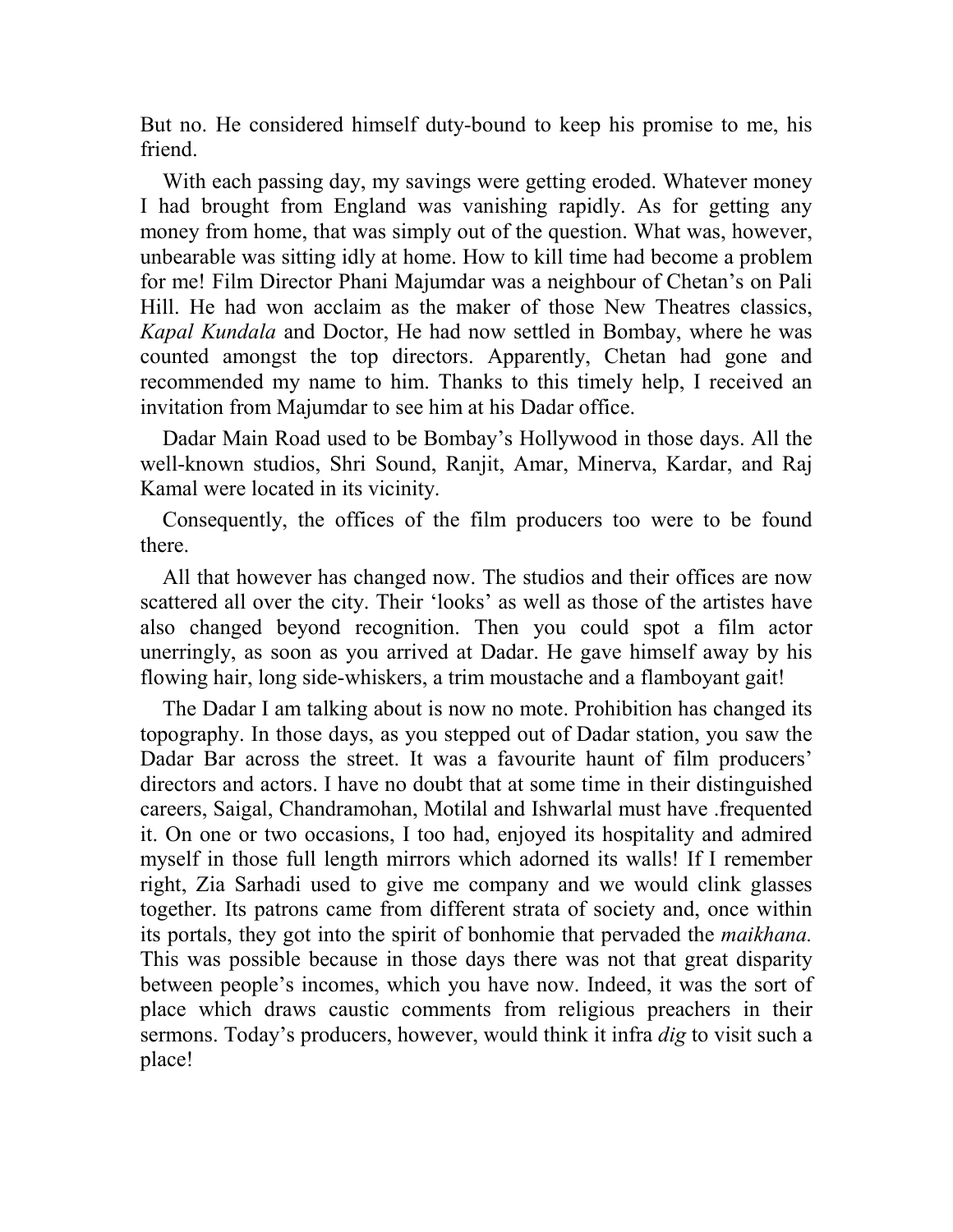Walking past the Dadar Bar, I arrived at 'Coronation Mansion', where Phani Majumdar had his office. He was seated at his large table, from where be beckoned me to sit on the sofa opposite. He looked about my age, perhaps a couple of years younger. His was a typically Bengali face, soft and serene. There were a few other persons in that room and while talking to them, Phani Majumdar kept on eyeing me critically which rather disconcerted me. That gaze of his left me in two minds. I could not quite fathom whether it conveyed approval or disapproval.

Or was he perhaps seeing some hidden talent in me? I found the thought comforting. It encouraged me to take an optimistic view and try to make myself acceptable to him.

Presently, his other visitors took their leave. They had probably guessed that Phani Da (He was Phani Da to everyone in the film line) wanted to talk to me alone; or had they read this message in a slight jerk of their master's head? It could be so. The office of a successful producer is like a durbar of a king. A snapping of the fingers, and lo! his 'courtiers' disappear.

Phani Da was now free to talk to me. He had wonderful news for me. Starting with a small role in his film Justice which he was then directing, he was going to offer me an important role in his next film and after that nothing less than a hero's role!

I thanked him profusely and came home in high spirits. With so many contracts already in my pocket, I could now really call myself a film actor!

Chetan enquired, 'And what about money? Did he say .how much he was going to pay you?'

'No.'

'But, you should have asked him that.'

'How could I? He offered me three contracts in a row.'

Chetan did not say anything. He must have guessed that I had lowered my sights.

I had imagined, they would ask me to go before the cameras right away. Days turned into weeks and yet nothing happened. Neither money nor the pros-pect of reporting for work was anywhere in sight. That, however, did not in any way lessen my obses-sion with the word 'shooting' so much so that I would not even get a haircut, unless I got an O.K. from Phani Da. I had heard people say that if an actor went and got the wrong type of haircut, this resulted in a 'jump' in the 'continuity'. I had, of course, no idea what those words meant. All the *sapne,* I did not want to do anything that was likely to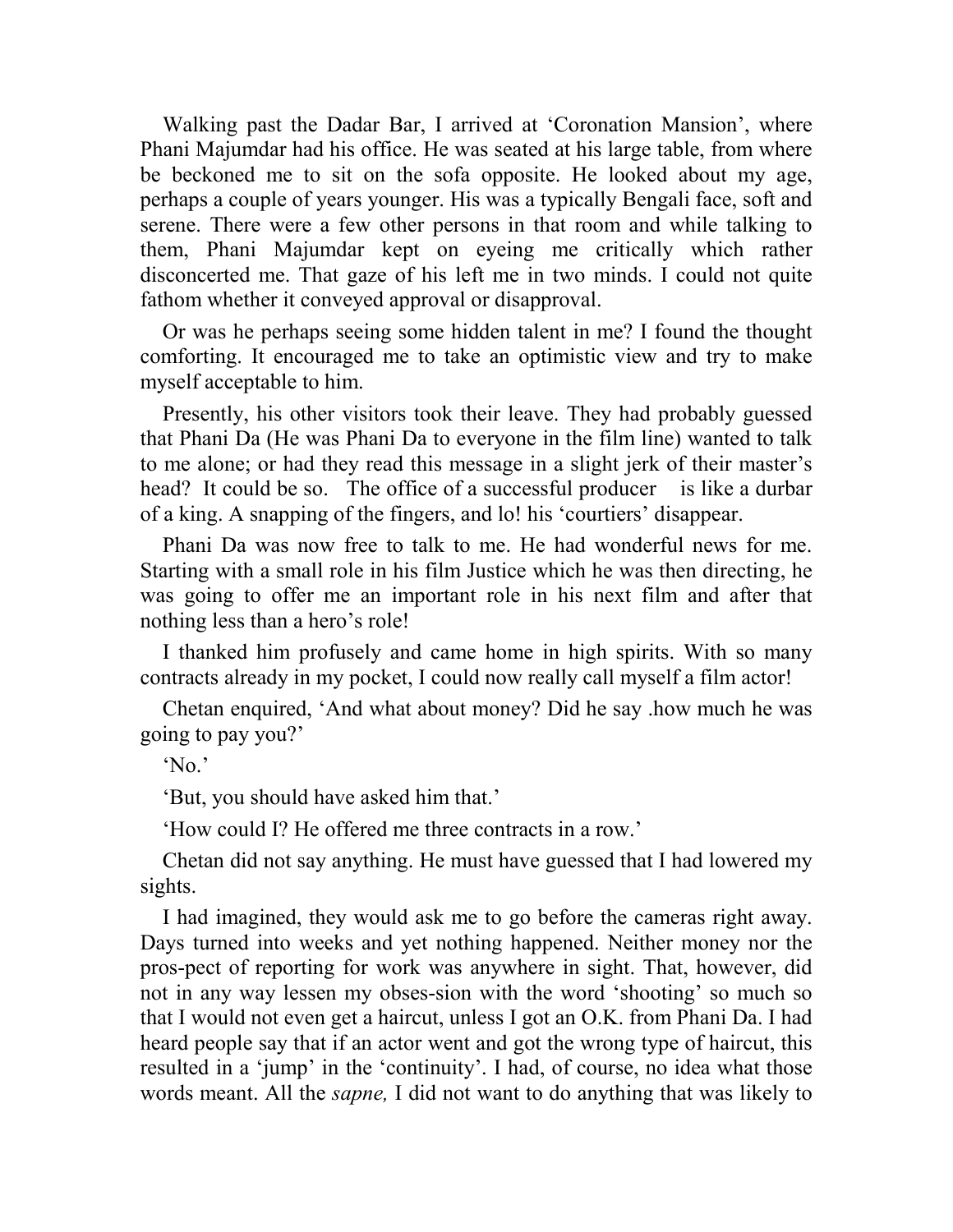harm my art. I told myself, You never know, they might call you for shooting tomorrow; and then, if you had the wrong type of hair cut ...

A new recruit to films always labours under such ridiculous delusions. He will wash his face with soap and water till it practically glistens. He will spend hours striking grandiose poses in front of a mirror. Little does the fellow know that the art of acting has more to do with a proper understanding of the role (which naturally requires the artiste to think) than these outward trappings.

A few days later, I happened to read in a newspaper an advertisement announcing a play, which 'the People's Theatre' was going to put on. 1 knew there was a 'People's Theatre' in China; was there one in India too? I was curious to know, so I asked Chetan. But I drew a blank. That evening I ran into V. P. Sathe, the well-known journalist, in the office of B. P. Samant & Co. When I asked him if he knew anything about a People's Theatre in Bombay, he answered, 'You bet I do. I am one of its members. In fact, I am right now on my way to attend its meeting, where Khwaja Ahmed Abbas is going to read his play. Come along, if you care for that sort of thing.'

At my instance, Chetan too accompanied us.

Sathe took us to the Deodhar School of Music, which occupied part of a floor of a building in a lane off Opera House. The School conducted its activities in a small hall, with a stage of sorts in one of its corners. It was here that every evening, members of the Indian People's Theatre Association (IPTA) met to discuss and make plans.

When we arrived there, we found about twenty young<sup>1</sup> men and women in that hall. Abbas was about to start his recitation. I had then only a nodding acquaintance with Abbas. While in London, I had read some of his Urdu short stories; we had, however, never been introduced. Abbas shook hands with us all, without rising from his seat and began reading the first act. One cannot really judge a play from its first reading. As for Abbas is play, I found, it devoid of any dramatic content. It did not appear to raise any fundamental issue either. I was still musing over this when Abbas made a startling announcement.

'Friends and comrades', he said, 'I am happy to find Balraj Sahni amongst us today. I am now going to entrust this play to him and request him to direct it!'

All I could do was to stare at him in utter disbelief. It would have been however foolish on my part to turn down the offer, since it offered me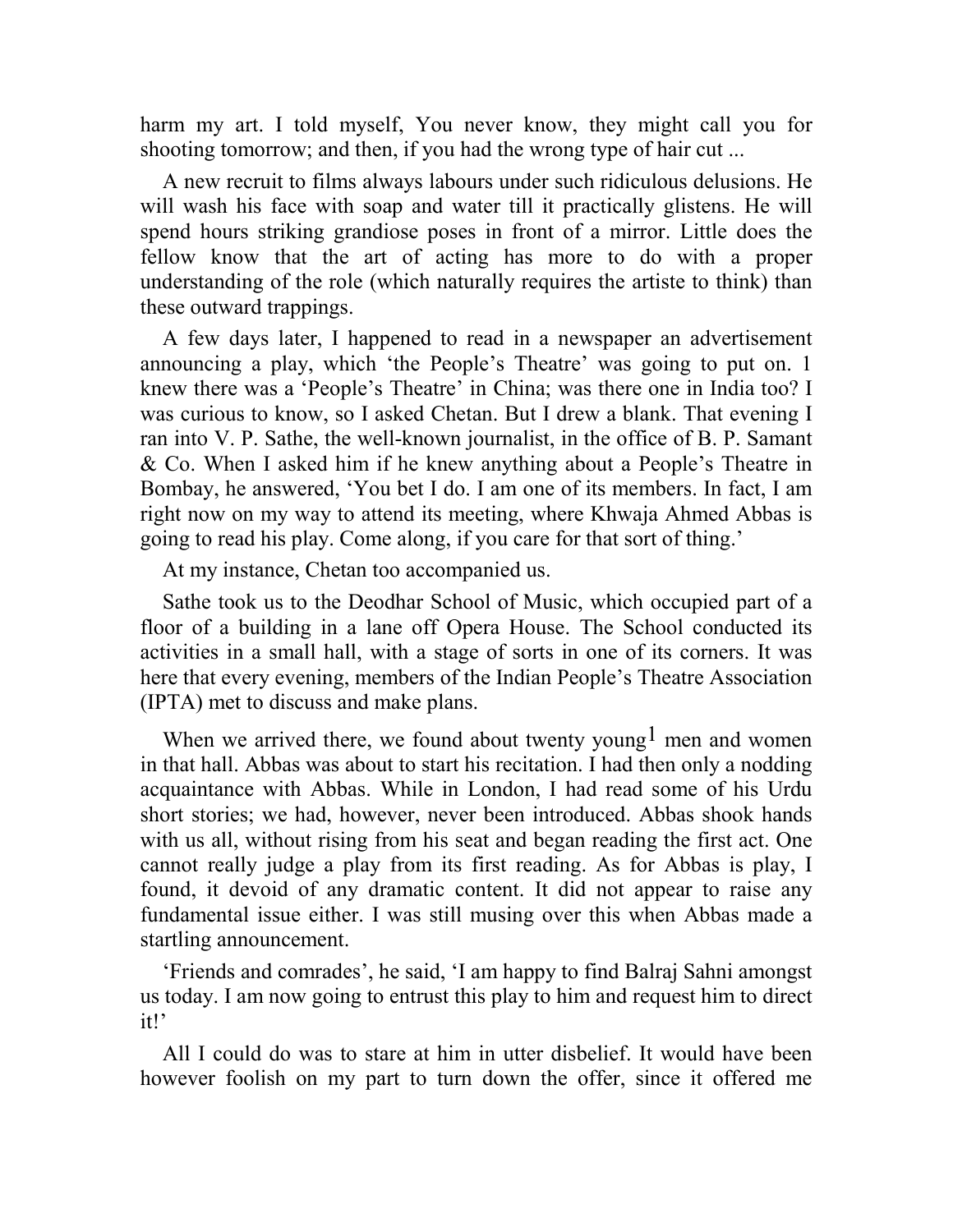something which could keep me occupied. I had had enough of sitting idle at home!

Thus it was that life opened up for me a new vista, which has left a permanent imprint on my personality. Even today I take pride in calling myself an IPTA man.

Later that evening, I joined the IPTA artistes and all of us went to see the play, Ma, It was the frame play, whose advertisement I had seen in the news-paper that morning. It was the Hindi version of a Marathi play and it had been produced by Mama Warerkar.

Not that the play itself was bad. All the same, I was thoroughly disappointed with the way it was presented. The Hindi accent of the artistes had strong overtones of their respective mother tongues— Marathi, Gujarati or Tamil. I must say, it jarred on my ears. I myself had taken great pains to rid my Hindi of my native Punjabi accent, when I was working on the radio. It is my firm belief that an artiste must be thoroughly familiar with the langu-age, in which he is going to deliver his lines. Only a few from amongst the artistes of Ma had come up to my expectations. If these were going to be the artistes I was expected to direct in *Zubeida...* my heart sank at the thought!

I spent a sleepless night. The more I thought over this first directorial assignment of mine, the more nervous I became. I was sure that if I had to direct those artistes, the play was bound to end in a fiasco! Had I better refuse the assignment? But then, that would mean going back to climbing those staircases to knock on the doors of the financiers' offices...I racked and racked my brains.

Finally I came to the conclusion that I could resolve this dilemma only by making a clean breast of my predicament to the IPTA unit. The following evening I went to the IPTA office and told the members in no uncertain terms that I would brook no in-terference from anyone in the choice of artistes, pr any other matter connected with the staging of the play. Abbas did not seem to like the matter-of-fact language in which I put forward my conditions. But a slim young man from the assemblage said, 'We accept all your conditions.'

He was Jaswant Thakkar, who in the next twenty years went on to render yeoman service to the Gujarati stage. Thanks to his untiring efforts, all the uni-versities in Saurashtra now offer courses in Dramatics leading up to B.A. degree. He was, I believe, the secretary of IPTA, when I met him that evening.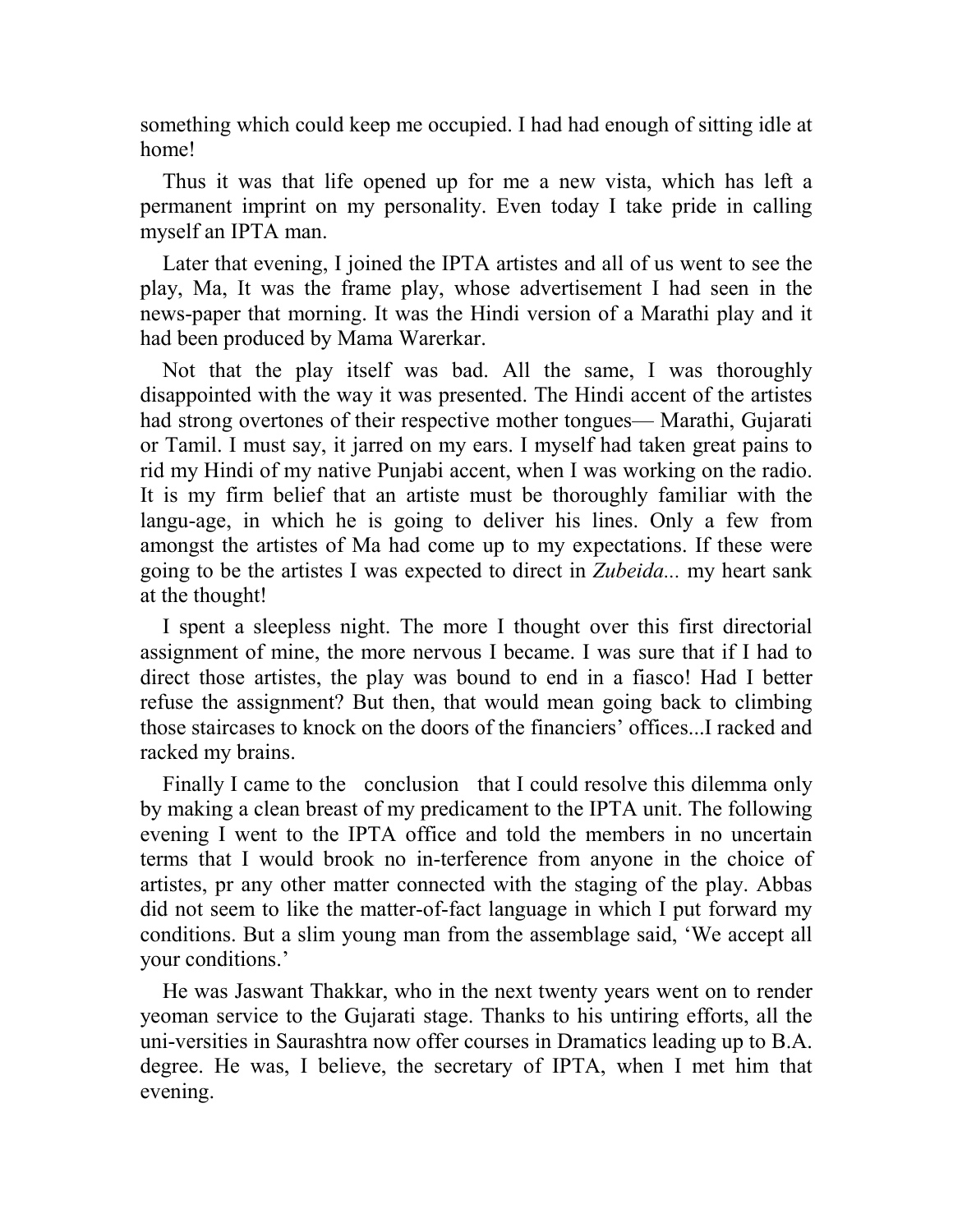I was now free to pick and choose the artistes I wanted for the play. For the male lead, my choice fell on Chetan, who acceded to my request readily. Dev Anand too gladly accepted the part of the hero's younger brother. Azra was to play Zubeida. The list of the dramatis personae, however, was pretty long, with the number of minor roles running into over thirty. Now that I had had my say in the selection of the leading players, I gave the IPTA members a free hand to pick the others.

I had no idea what had made Abbas entrust his play to me. As for my experience, it did not extend beyond directing a few plays, first at the university and later at Shantiniketan. Even today 1 have no knowledge of the technical aspects of play-direction, which I consider to be a blot on my career, I was all along conscious of this shortcoming of mine, while conducting the rehearsals. After all, qualities like self-confidence and bravery are not God-given gifts.

For example, the bewilderment of a country lad on his first visit to a city comes not so much from the strange environment he finds himself in as from his ignorance of the ways of the townsfolk.

It is knowledge alone which gives man self-confidence. Lack of knowledge is a very dangerous thing since you never know when it may let you down and thus rob you of your self-confidence and of that sense of discernment which enables you to take the right decision.

It was, in fact, to hide my ignorance of stagecraft that I had directed all my attention to the choice of the cast. I reckoned that if I got seasoned artistes 1o play the leading roles, they would keep the audience so spellbound, that they would have no time to no-tice any faults in my direction.

Mir Sahab, Mirza, Munshi Bedil and Seth Sahab were the more colourful characters of the play. I wanted Abbas himself to play Mir's role. Not even in his wildest dream had he ever imagined that he would be called upon to go on stage but eventually I managed to break down his resistance. I had my most fascinating experience, however, when looking for someone who could do justice to the part of Munshi Bedil.

The scene is India Coffee House. I see Chetan talking to a thin, shortstatured man. I look at him, wide-eyed. The man is an exact replica of Munghi Bedil. 'I must have this man to play Bedil,' I tell myself.

I drew a chair and joined them. Coming straight to the point, I invited him to play that part. But the man—Rashid Khan of *Garam Coat, Anuradha* and several other films—would have nothing to do with it. 'Look', he told me, 'acting in films or plays is the last thing I want to do now. I am not going to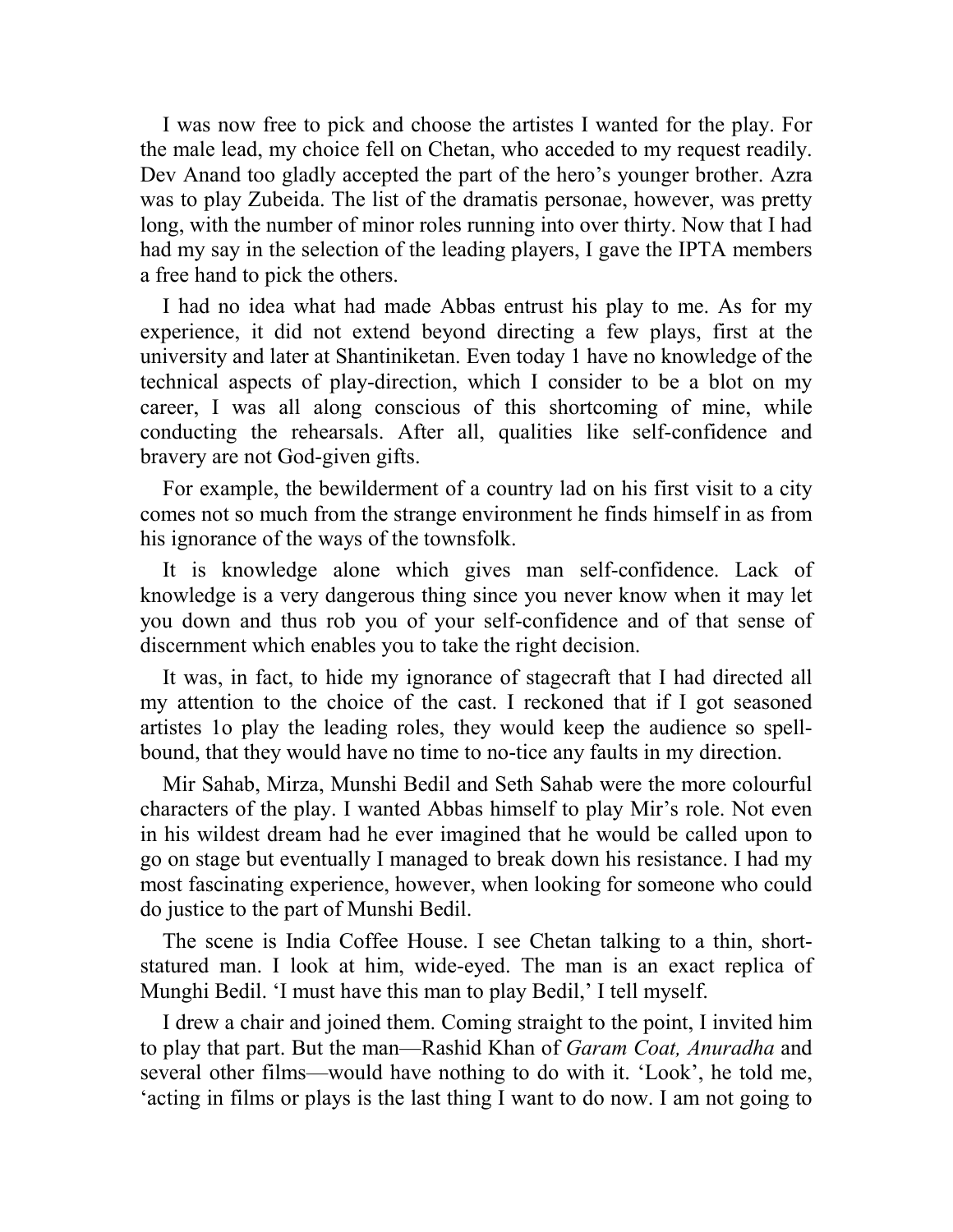let them ruin me once again. My job on the Radio fetches me two meals a day and they mean more to me than anything else in life. No sir, I am not going to risk losing my job for the sake of any acting role!

'But,' I tried to plead with him, 'How is acting in a play like ours going to put your job in jeopardy? Our other artistes too have jobs!'

'Well, I don't know about them.'

 'Listen, now that I have met you, I can't possibly bring myself to engage anyone else for that role. Tell me, what am I to do now?'

'I'll tell you what', he said, without batting an eye-lid, 'Go to hell! and so saying, he stalked out of the cafe!

Two months passed, during which the rehearsals went on merrily, while I waited for Rashid to relent. I wasn't yet prepared to concede defeat. I took to waiting for Rashid in the Visitors' "Room of the Radio Station. As soon as I saw him, I would beg of him to join our troupe. More often than not, he would threaten to call the police. Indeed; a couple of times he had me turned out of his room by a *chaprasi!* Still I did not lose patience. I could, of course, have got someone higher up in the radio hierarchy to make him act in our play but I did not consider that proper. (Having worked with the B. B. C., I had good contacts in All India Radio.)

Inevitably; the rehearsals started floundering; with one part still unfilled. I had a feeling that Abbas and my other colleagues were having misgivings about my competence as a director. I .would give evasive re-plies to Jaswant Thakkar's queries about sets; drops and lighting. On some pretext or other, Sathe and Abbas would invite Prithviraj Kapoor, Jairaj or K. N. Singh to watch the rehearsals, which was an indirect hint to me to seek their guidance. I knew for cer-tain, that any evidence of diffidence on my part at this stage would ruin the play irredeemably. I, therefore, put on a bold front and" reminded them of my condition that I would not tolerate any interference in my work. This announcement of mine made my colleagues all the more apprehensive.

Jaswant Thakkar was the one man who did not let me feel small. In fact, he alone was in any posi-tion to understand my difficulties. He always arrived at the hall well in advance of the time of the re-hearsal, to see that everything was in order. His sympathetic attitude was a great solace to me, and I came to enjoy his company. Eventually, I realised that with him around, I had no cause to worry about the technical aspects of stagecraft. He would take care of that.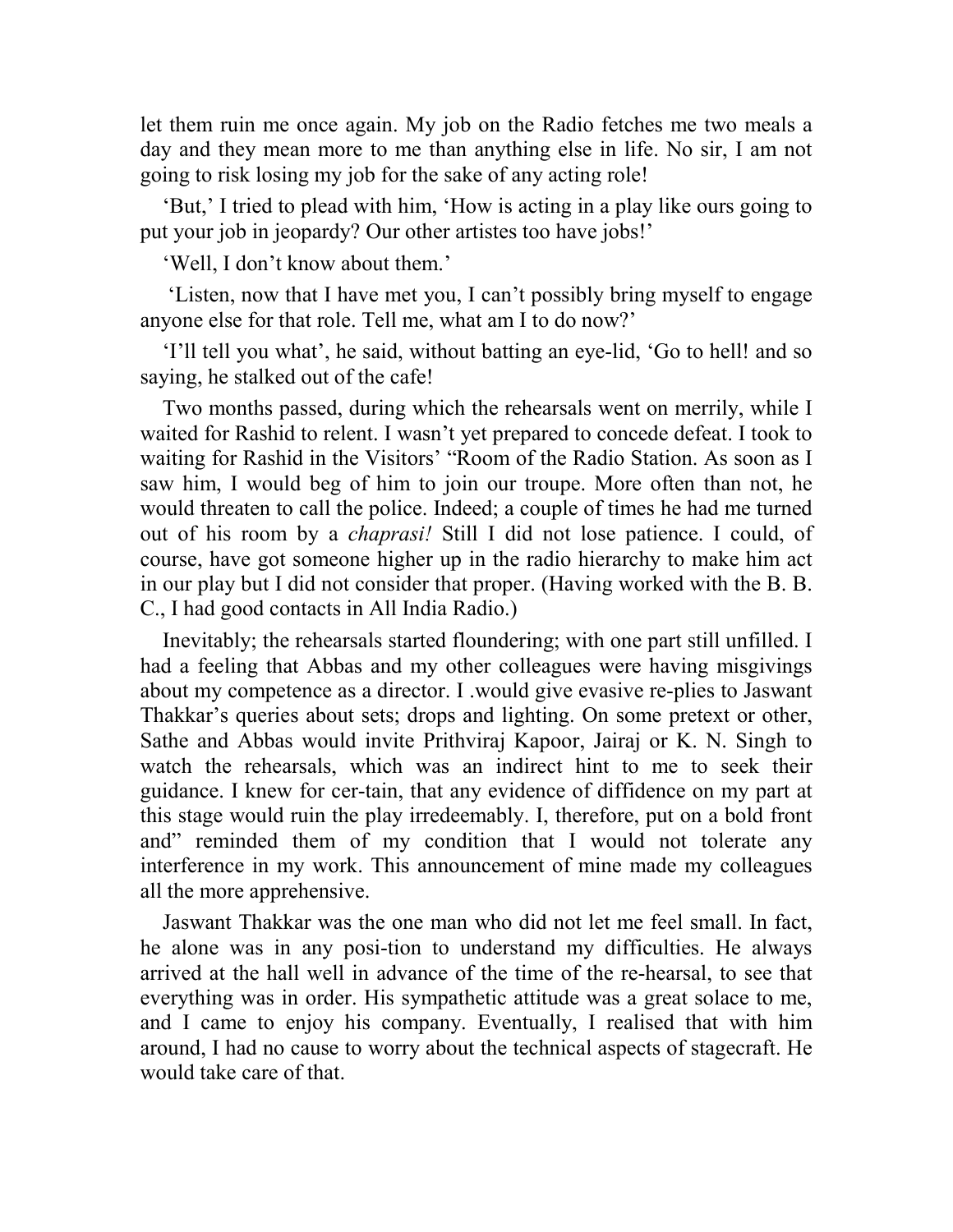One afternoon as the members of our troupe were 'relaxing over a cup of tea in an Irani cafe, I let my imagination run wild. I said, 'Why not have the bridegroom ride a real horse to the accompaniment of a Shehnai in that wedding scene?'

I was expecting Jaswant to make fun of this novel idea of mine, but he found it utterly fascinating. Despite my protestations, he went ahead with formalities that we're necessary to put it into effect. The Municipal authorities, however, flatly refused to let an animal enter the Cowasji Jehangir Hall, which was under its jurisdiction. But that did not deter our friend. He proved more than a match for those bureaucrats. He got hold of a lawyer who dug into old records and came up with some document which said that in the year 1822 a monkey had been brought on the stage of this hall. That clinched the issue in our favour. Surely what goes for a monkey must also go for a horse!

Jaswant was a most flamboyant personality of the IPTA unit. He was so unconventional, his friends used to call him a 'mad cap', and he did' not appear to mind it nor 'a colleague of his' sharing that epithet with him!

Before long, we became thick friends. Jaswant knew every nook and corner of Bombay. It was he who made me familiar with that city. He took me to plays and introduced me to people worth knowing. Our friendship did not go unnoticed by Abbas and the other members of the IPTA unit. They assumed Jaswant had converted me to communism!

As for me, I did not care as to what people thought about our friendship, or whether Jaswant was indeed a communist. In fact; he never once discussed politics with me. All that mattered to me was his friend-ship. I was not interested in his political leanings, nor in the rumours, which often came to my ears, that there were groups within the IPTA and that it was the communist group which called the tune. My whole mind was then on my play, beyond which the world did not exist for me.

I found that my familiarity with English literature proved a great help to me in picking the cast of *Zubeida—*so did the teachings of an eminent drama-critic like Ahmed Shah Bukhari and the knowledge that I had gained of stagecraft by being a regular theatregoer during my stay in London. *Zubeida* had now become for me a holy mission. I had no time to go into its merits or demerits as a play. It is my firm belief that if a director wants to assess the worth of a play, he should' do so before he decides to direct it. Once he has got down to the rehearsals, he should never view a play from the technical angle. A director must never use a play to parade his own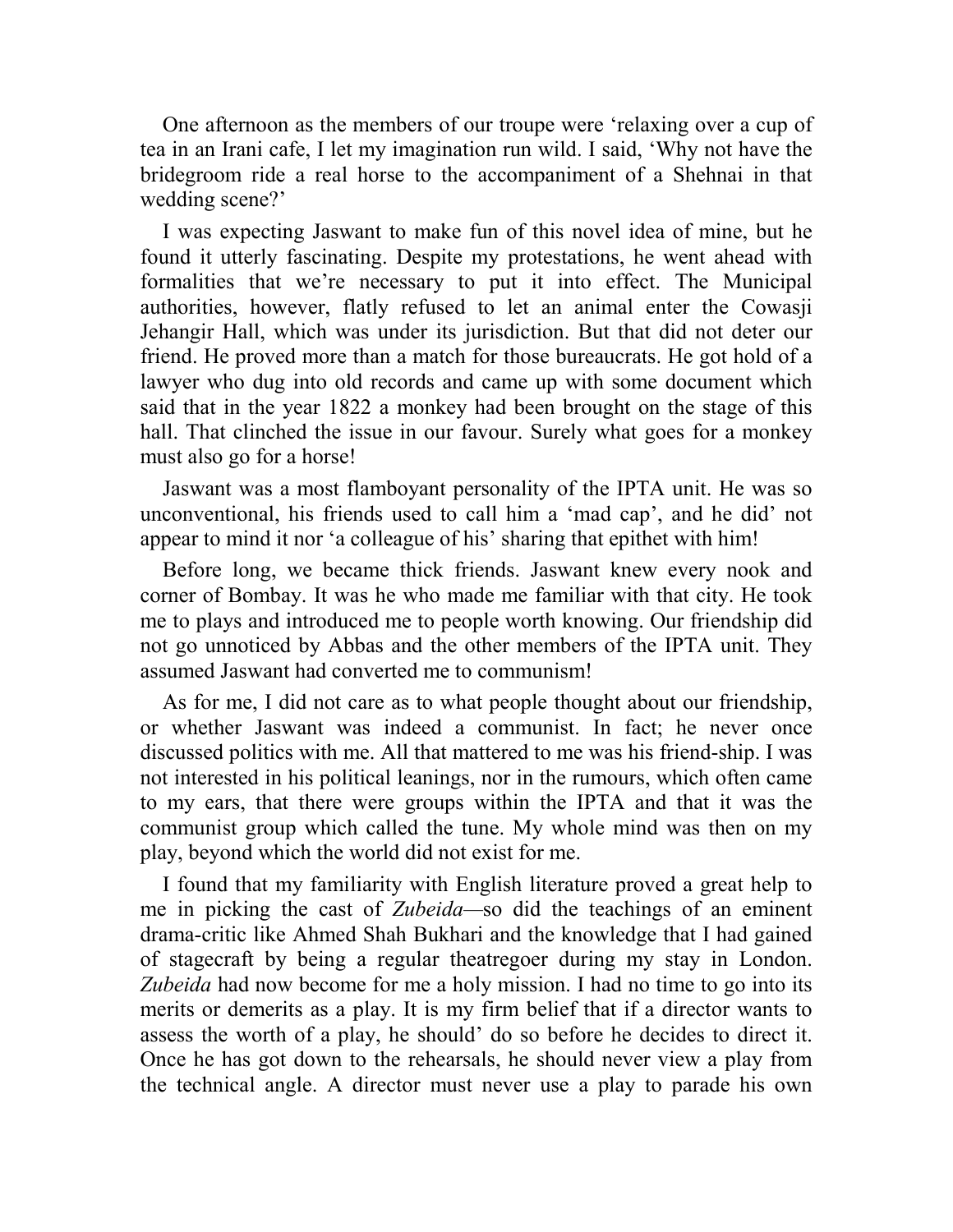artistic skill. His job is to interpret the theme of the play in a way that would conform to the playwright's ideas. It is wrong for a director to cut and chop a play without the author's approval.

There were a number of loose ends in Abbas's play, to which my colleagues often drew my attention. But before mentioning these to Abbas, I would read the relevant lines once again. More often than not, 1 found the answers to these 'loose ends' in the play itself! I never fail to be amazed at the versatility of Abbas, the writer. He manages to infuse his plays with that unique touch, all his own which I have rarely come across in the writings of the Hindi-Urdu playwrights. If only Abbas had devoted more atten-tion to this flair of his! In any case, Abbas's plays have enough 'situations' which allow full play to a director's imagination!

By the time I arrived at the hall the rehearsals, I would have in my mind a clear picture of each of the characters, complete with their' idiosyncrasies. Consequently, I could make them more lively and colourful.

Novice that I was at my job, I would also some-times make bloomers. Apparently, in a fit of temper I had once admonished Dev Anand with the words, 'Take it from me, you will never become an actor.' I may have said that but have totally forgotten the incident now. What, however, I have not forgotten is the fact that it was I who was instrumental in sending Dev to Poona without Chetan's knowledge, when the former received a call for an interview from the Prabhat Studios. I remember, I had im-pressed upon Dev, the desirability of accepting an offer from a studio like Prabhat, no matter how harsh the conditions of the contract. I can thus claim part of the credit for making Dev take up a film career. And yet the film journalists had shouted themselves hoarse at that time about something I had said inadvertently. The remark had also rankled in Dev's memory!

Although on innumerable occasions in the past, I myself have been guilty of running down my colleagues, I now realise that a director must never" do that. He must always hold himself in check. The memory of those lapses is very painful to me now. Obviously, my ill temper must be attributed to my ignorance.

The premiere of our play was just four days away and still the fate of Munshi Bedil continued to hang in balance. Rashid Khan was as adamant as ever and so was I. But, after all, Rashid was an artiste. It was not very long before he took pity on a fellow-artiste and gave in. But how was he going to learn his lines in so short a time? Here Munshi Bedil's passion for newspapers came in handy. In no scene had Abbas shown him without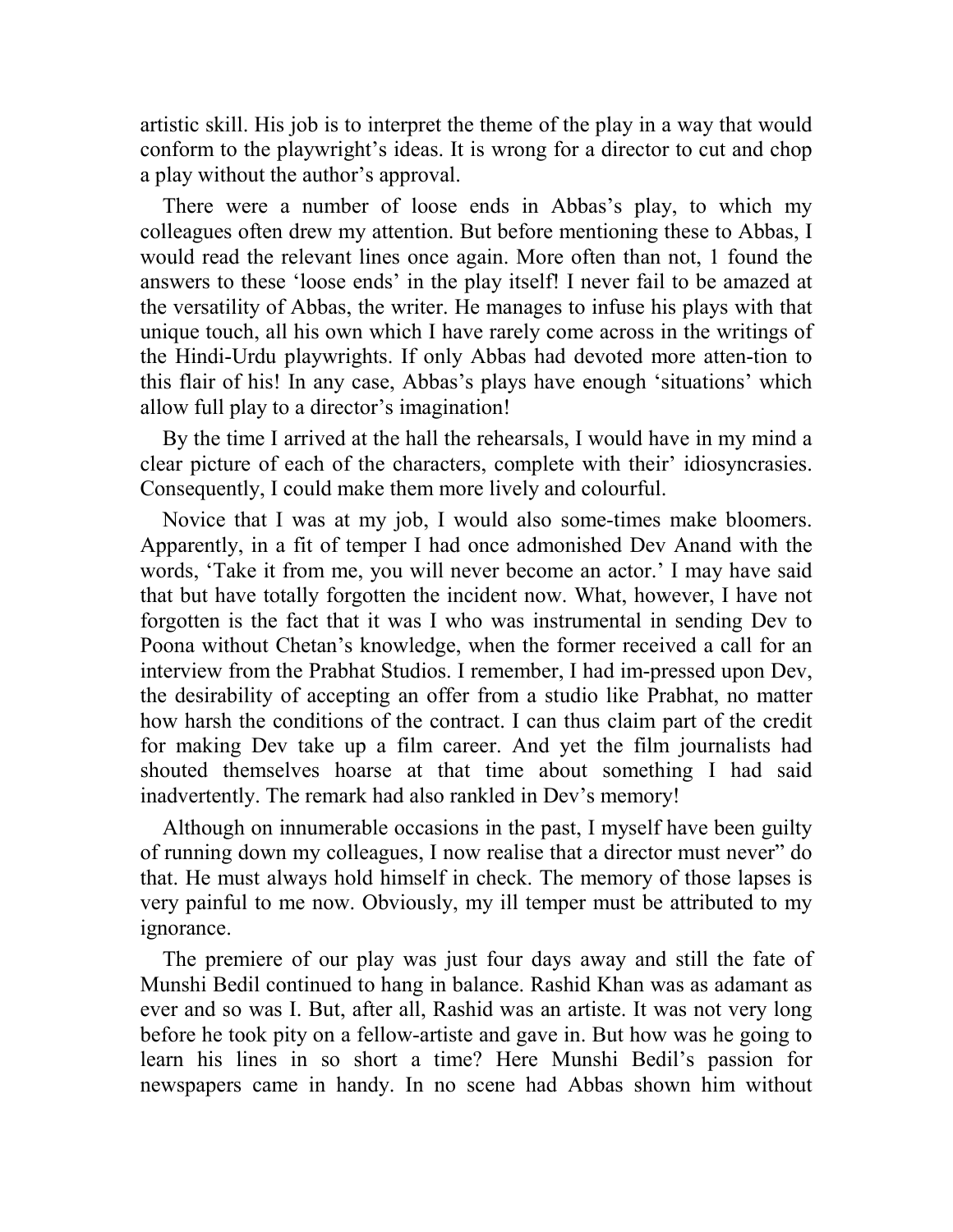holding a newspaper in his hand. All that Rashid had to do then was to read his lines off a sheet of paper, which could be easily hidden between the pages of his 'newspaper'. The stratagem worked so successfully that none from the audience noticed this 'irregularity'. On the contrary, much of the success and popularity of *Zubeida* was due to the aplomb with which Rashid played Munshi Bedi. Indeed, he was praised so much that the poor fellow had to give up his job on the radio and go back to films and the theatre.

Came the day of the premiere and still the play had not become a 'finished product'. As if this were not enough, Chetan, the hero of the play, had a sudden attack of asthma, minutes before the curtain was to rise. In record time, I put on make-up and stepped into his shoes. Since I knew the entire play by heart, I managed to put on a fairly plausible performance. As luck would have it, I had invited my younger brother Bhishma to Bombay for the premiere. He too contributed to it substantially, in that he played three different minor roles. In one of the scenes, he had to play a municipal employee, whose job it was to see to street lighting. When he appears on the stage, he finds Mir Sahab, Mirza, Seth Sahab and Munshi Bedil seated under a lamp-post, gossip-ing. He and Munshi Bedil get to talking. Neither Bhishma nor Rashid had any idea what the script re-quired them to say, so they just said whatever came into their heads. This improvisation turned out to be so natural that it became part of the play, replacing the original conversation as written by Abbas. In spite of the numerous obstacles the play had to encounter, it proved to be a resounding success, which far exceeded our expectations. And when the bride-groom came riding on a 'live' horse, to the accompaniment of a band, the entire hall reverberated to a deafening applause!

## **Eight**

At last, the long awaited moment arrived. I was to report at the Kardar Studio at 7.00 p.m. I remember the day vividly. I was in the midst of an IPTA meeting, when the studio man called there to convey to me the glad tidings. The moment my colleagues heard the magic word 'shooting', a look of envy came into their eyes. Leaving the meeting, I rushed to Charni Road Station to catch an Andheri local.

This word 'shooting' holds a strange fascination for our people. An artiste who is on way to a studio for 'shooting' immediately rises in his friends' esteem. Indeed, the one question an actor dreads most is, 'Don't you have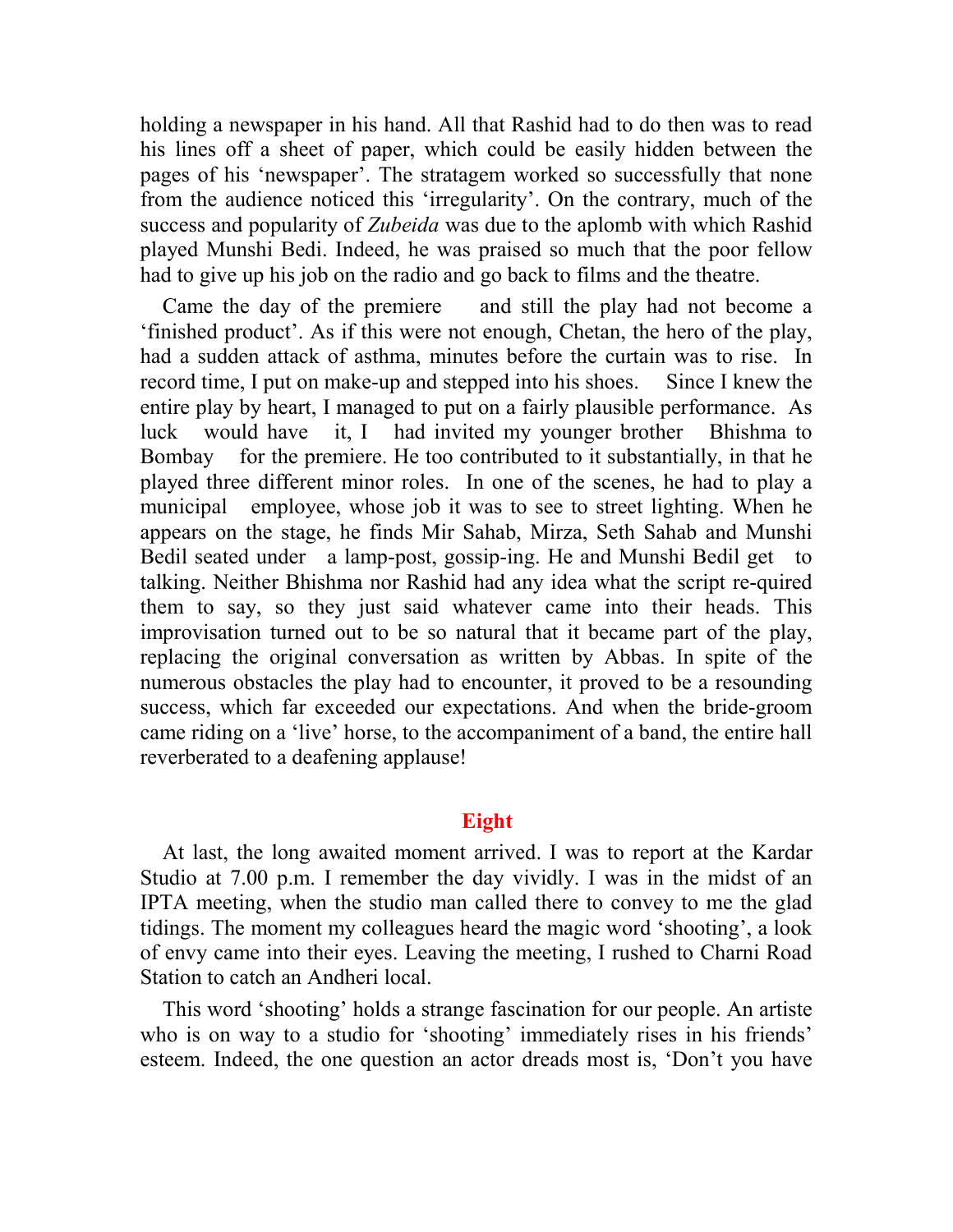shooting today?' He wonders whe-ther the question does not perhaps portend an unsavoury future!

Although I had been asked to be present at the studio at 7 p.m, they told me the shift would start only at 9 o'clock. I waited there wondering why they had called me so early. Eight o'clock, and still there was no trace of any activity. But I did not let that bother me. I was far too dazzled by the prospect of facing the cameras for the first time in life! Actually, this kind of insulting treatment is purposely met-ed out to a 'small' actor with a view to cutting him down to size. Established stars are, of course, not bound by such petty things as time schedules. They might arrive at the studio any time between three and four hours late! No matter how long they have been kept waiting; the moment the great star arrives at the studio, the producer and the director of the film — and naturally the smaller fry also — are all smiles to receive him. This business of kowtowing to the stars no doubt erodes their self-respect, which they invariably recover by taking it out on the minor artistes, who, of course, must suffer the undeserved humiliation in silence, if they wish to keep their jobs! A minor artiste, however, does sometimes manage to turn the tables, that is, if at all he is lucky enough to rise to 'stardom'! But then once he has 'arrived', he, in his turn, thinks it infra *dig to* bother about those in the 'ranks'!

The set was erected in the studio premises. It represented the patio and the garden of a rich man's villa. It was getting on to half past nine, when Phani Da arrived. Cameraman Ghosh then got busy with the lighting arrangements. More than an hour passed. One saw then the leading stars of the film alighting from their cars. These VIP's were: Charlie and his, Alsatian, Aga, David, Kusum Deshpande and Sunalini Devi. These dignitaries were returning from a dinner party at the Taj Mahal Hotel. This was evident from the black dinner jackets of the men, an apparel which, I knew, was banned in England during the war. In honour of these guests, a table was hurriedly laid, and coffee and sandwiches ceremoniously served. Even at the BBC, I had not seen such pomp and splendour! I couldn't help asking myself: 'Is this the same country where only a year ago, lakhs of Indians had died in the 'great' Bengal famine and thousands of patriots of the '42 move-ment are still languishing in prisons?'

But, of course, I should have known that India is a land of contrasts. Having only recently returned from abroad, I had not yet got used to the Indian conditions.

After having partaken of the repast, the stars went home, since they were not in' a mood to work! Phani Da coolly postponed the shooting to the next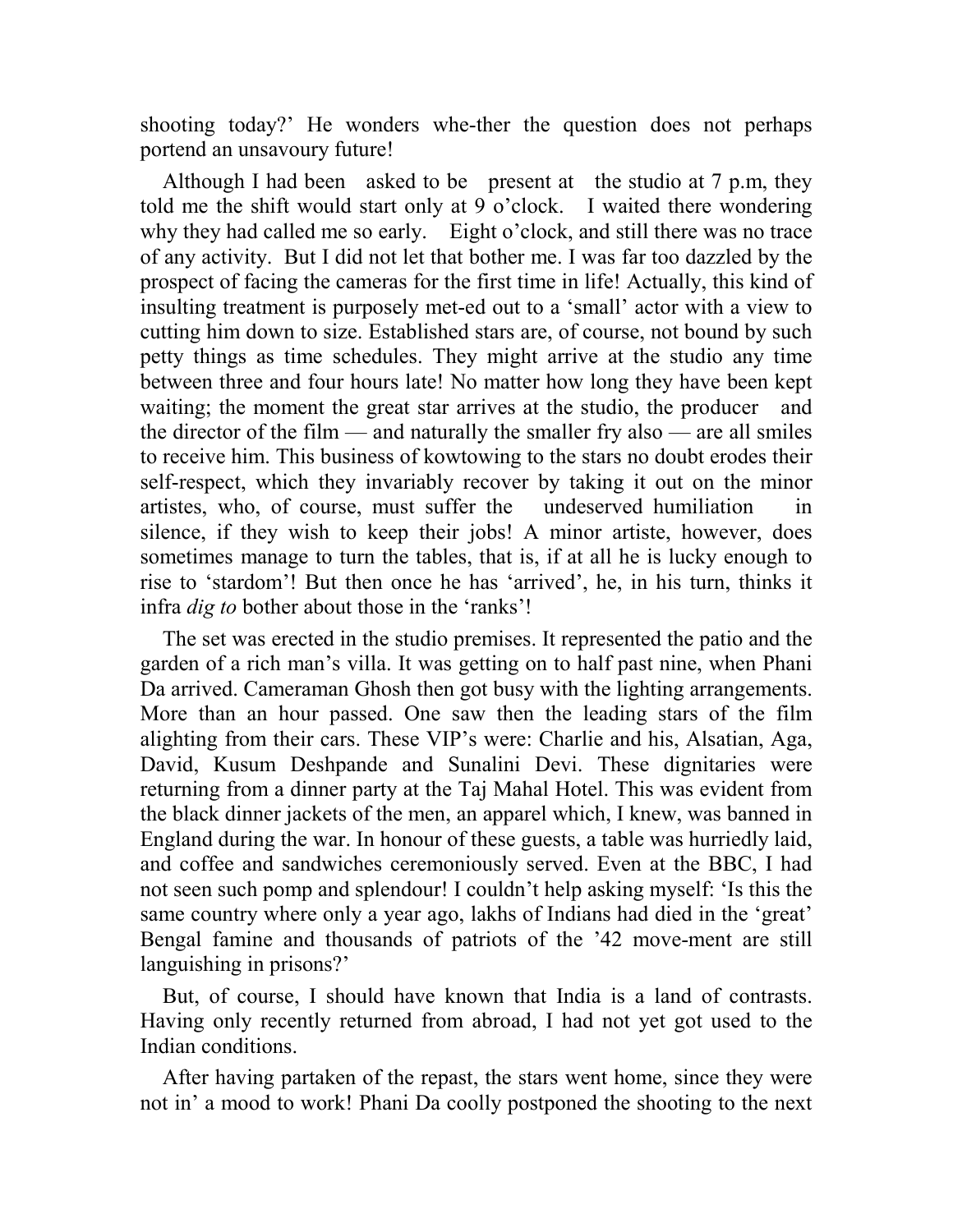day! It was, after all, only the first day of the shoot-ing, and the lighting arrangements might have taken too long!

I was now left with Navin Yagnik, the hero of the film. Navin had just about 'reached the threshold of stardom then, though not quite crossed it. While we had been drinking coffee, he was having his face made up for the shot. He now came out and sat be-side me. He wore a blue *kurta* and blue pyjamas, which clashed with the red of his make-up. In the course. of our conversation, Navin remarked, 'These clothes will look white on the screen. You can wear snow-white clothes in a coloured film, but not in a black and white one. A dazzling white colour dis-turbs the cameraman!'

I asked, 'But don't these kind of clothes and so much make-up kill an artiste's natural instinct?'

All that Navin said was, 'One gets used to it'. His brief answer left me wondering whether he had un-derstood the purpose of my question. All the same, I felt very uneasy. All the books on the art of histrionics I had read had emphasised the point that acting must always be natural.

Navin had a broad, flat face, which at first did not produce a very favourable impression on me. It gave me a sort of malicious pleasure to think that on the screen I would look more handsome than . . , However, when he smiled, dimples appeared in his cheeks a *la* Clark Gable, which made his face very attrac-tive indeed. Moreover, I was deeply impressed by his serious demeanour.

Navin was not to enjoy a long life. Within a year of the completion of that film, he fell victim to a serious ailment. However, in the few years he was associated with films, he did a lot of good work. He organised the 'extras' and studio workers and found-ed their union. He was an indefatigable fighter, for their rights. One of his comrades, Krishna Kumar, was treacherously killed by *goondas. I* salute the memory of these two valiant and honest men ...

I left Navin and went into the make-up room. The make-up man's name was Swamy, who has been in this profession for the last twenty years. And there has not been the slightest improvement in his financial condition! His is a typical case, in that the same fate befalls 99 out of 100 men in the film industry, an industry which relishes human blood as a man-eater does!

My face was now made up. I studied it in the mirror, but what I saw did not raise my spirits. Was my face really so narrow and elongated? Or was it perhaps the wrong positioning of those lights over the mirror which was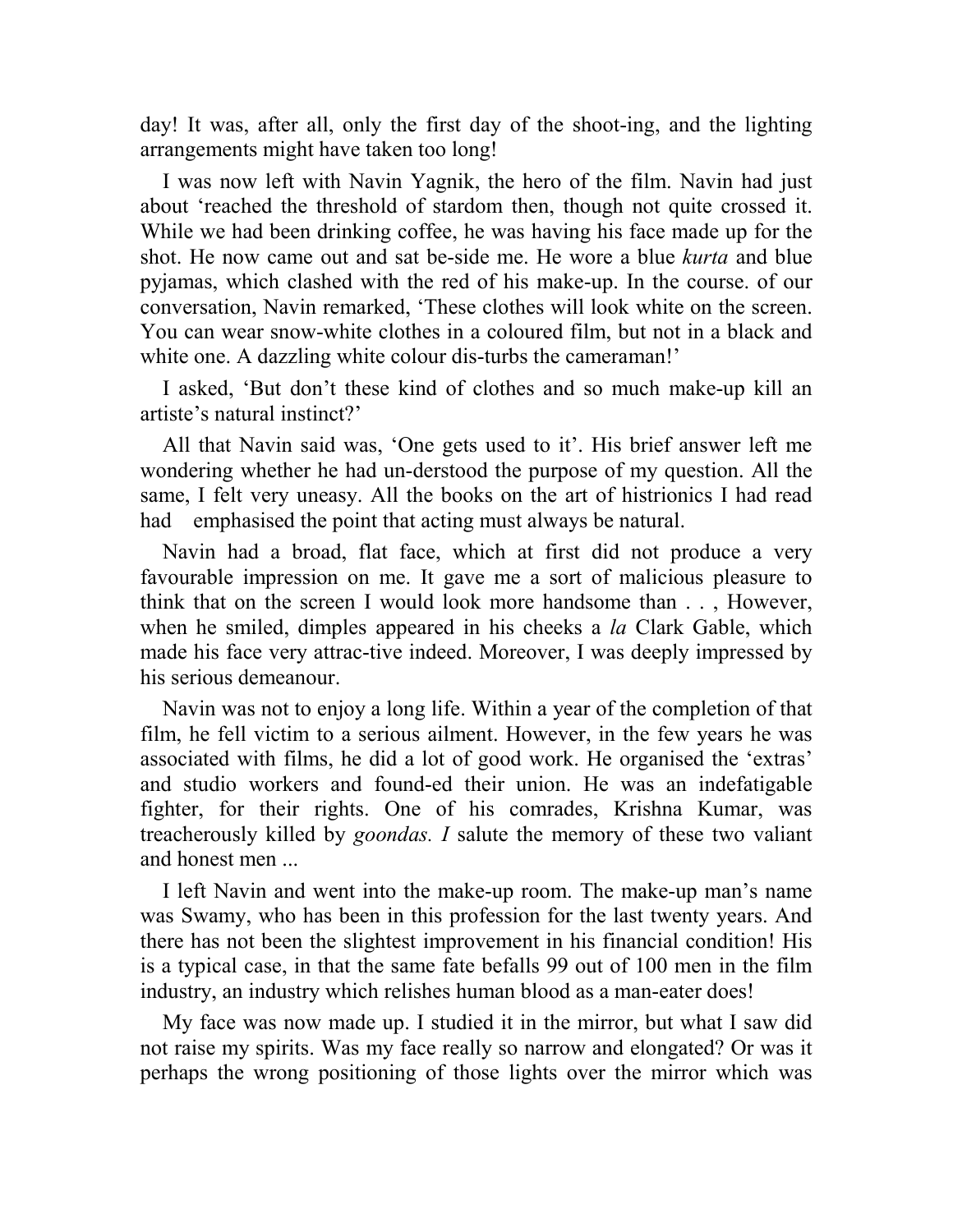making my face look so un-natural? Or could it be, that my health had indeed deteriorated so much?

Only recently, I had run into Bhavnani on Lamington Road. He had told me bluntly, 'Look, Mr Sahni, don't take it ill, but I think you no longer look as handsome as you used to do, when we met in Kashmir. You remind me now of Gary Cooper.'

Any artiste would have *felt* flattered to be compared with the great Gary Cooper. But Bhavnani obviously did not mean it as a compliment. The fact that it should have been Bhavnani, of all people, who tried to discourage me in this way made me very sad, since it was the same Bhavnani, whom I had invited to come and stay with me in my Srinagar house!

My experience with 'letters of recommendations' was not any better either. Both Rai Bahadur Duni Chand of Filmistan and Inder Raj Anand, the Publicity Officer of Bombay Talkies, whom I had approached with such letters, recommending me for a career in films, had given, me the cold shoulder. Those letters were written by my cousin, J. N. Sahni, former editor of The Hindustan Times' and "The National Call'.

Even Shantaram, who had received me so warm-ly at our first meeting, made me feel unwelcome when I called on him at the instance of Sathe and Abbas, who were then writing the script for Dr. Koto's, and thus were in daily contact with Shantaram. I found him a changed man, both mentally and physically. He had put on a lot of weight and had now taken to wearing a suit,

I too had changed. Surely, the man who till only recently had been broadcasting British war propa-ganda could not expect to receive the same polite treatment from his countrymen which they had ungrudgingly given to the 'lecturer from Shantiniketan or the worker from Gandhiji's Sevagram Ashram!' This second meeting with Shantaram lasted only a few minutes and since then we have hardly said anything to each other except 'Hello'.

I wish I could get all those, aspirants to a film, career, who approach producers and directors with letters of recommendations, to see that they are not worth the paper they are written on! Such a letter might help you to get a job in any other walk of life but it cannot turn you into an artiste. No producer will willingly risk giving a role to a novice, just because he has been recommended by someone. The norms of the film industry are different from those applicable elsewhere. In films, it is more a man's luck and his capacity to work hard that make him an artiste. And more often than not, the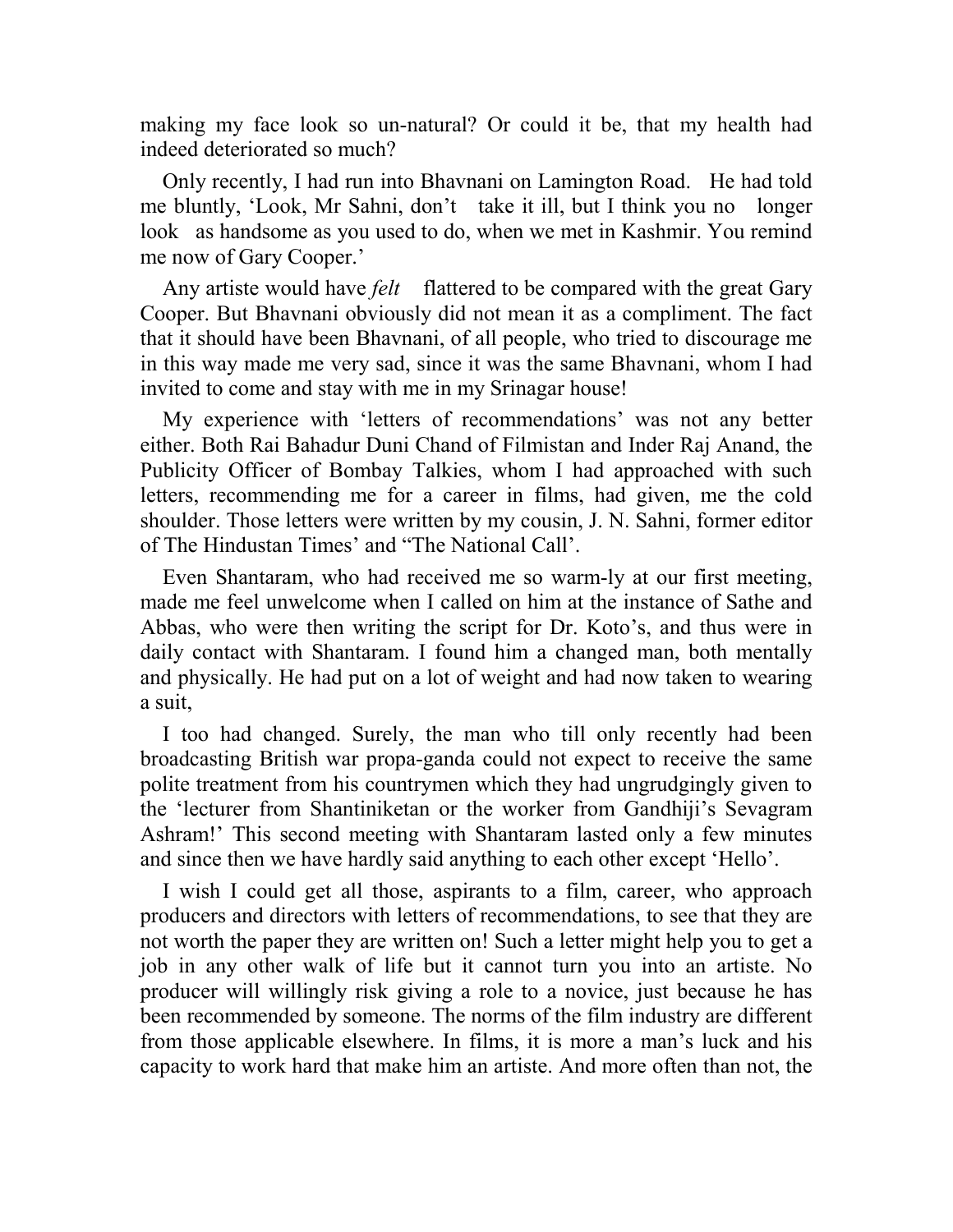person to whom the note is addressed is not at all in a position to help the aspirant, a fact the writer of the note is totally unaware of!

I now realise that it was foolish of me to have got myself worked up over Bhavnani's failure to help me. Now that the films had become 'talkies', he was no longer the successful producer he was in the era of silent films. When I went to see him, he was in great difficulties. By asking me to take care of my health, he was in fact displaying the noble side of his character. Gary Cooped may be considered a handsome man in Hollywood, but here in India, an artiste has to have a rotund face to deserve that epithet!

But then a raw aspirant cannot be expected to know what really goes on in the film world. Once he has had a number of knocks, the poor fellow starts suspecting the motives of every man who has anything to do with films!

Jagdish Sethi, too, had once told me to be more careful of my health. He was then at the pinnacle of his career. I still remember, what that versatile cha-racter actor had then told me: 'A slim man looks all the more slimmer on the screen. You must put on weight.' That was sound advice but I took it amiss! There was no doubt that my health had deteriorated considerably. The humid air of Bombay was playing havoc with it! Once when travelling in a taxi, I asked Abbas, *'Yar,* how long have you been living in this city?' I was (trenched in perspiration. 'Seven', he answered. 'My God!' I said. 'I can't bring myself to believe that any-one can manage to live in this wretched city for seven long years!' 'You will, when you yourself have been here for seven years!' he said without lifting his eyes from the newspaper he was reading. How very true his prophecy has turned out to be! It is now a little more than seven years that I have been living in this city; in fact, it is twenty three!

More than anything else, it was financial worries and keeping "of irregular hours that had ruined my health. I was really hard up in those days. Thanks to a college friend of mine, who was the manager of a local branch of a bank, I was allowed an overdraft to the tune of Rs. 2,000/- over my account. However, as luck would have it, he was subsequently transferred to some other branch and I was faced with the moral responsibility of repaying the loan, before he handed over charge to his successor.

I did all in my power to earn some money to repay that loan but there was precious little I was capable of doing, save giving radio programmes and translating books. I was desperate, since my honour was at stake. I therefore jumped at the chance when a friend told me that the Films Division paid one the princely sum of a hundred and fifty rupees for writing and reading the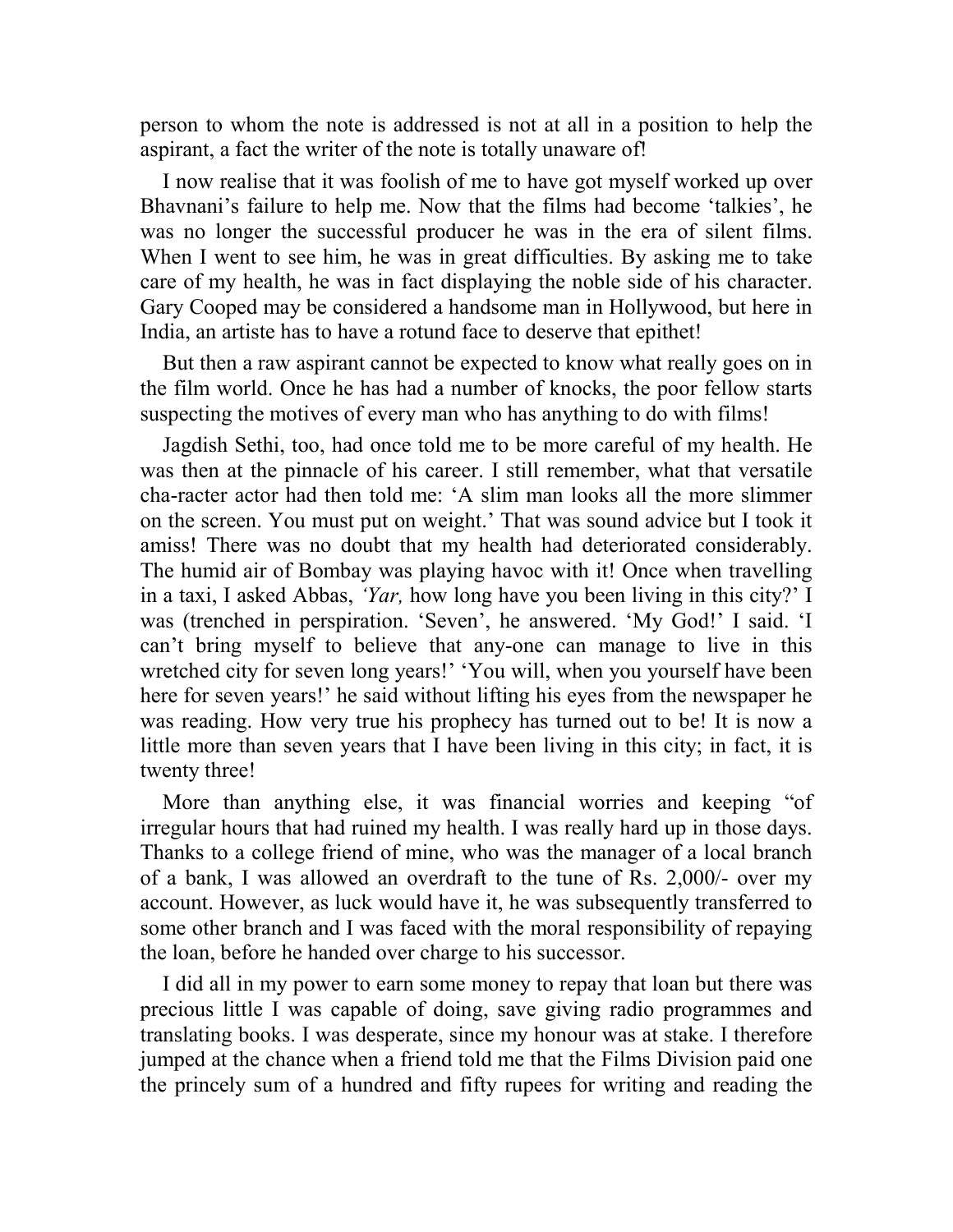script of their films. I lost no time in calling on the director, who sent for me the moment his secretary took my card to him. I was, however, completely bowled over when I entered his cabin, since I found myself standing before the very man I had interviewed two years ago in London!

After coming down from Oxford, he had applied for a job in the Hindustani 'Section of the BBC. In the absence of our director Zulfikar Ali Bukhari, who hap-pened to be in India then, he had been sent to me. I had found his Urdu accent defective and hence he did not get the job. Now the roles reversed. Standing there before him as an applicant for a very ordinary job, I felt terribly humiliated. He turned out to be a gentleman, though, in that he promptly approved of my candidature, without saying a word that might have made me feel small. However, all I could earn from his assignment was about Rs.500 since the recordist did not quite like the way I spoke the lines. All the same, I was determined not to lose heart, although I used to be reminded of the dark period of my life whenever I looked at my made-up face in the mirror.

Came the day of the shooting. I was going to face the cameras for the first time in my life. I told my-self, 'Before the day is out, your fate as an actor will have been decided, one way or the other.' Needless to say, I was very keen on making a good impression on Phani Da but inevitably that made-up face of mine kept haunting me. Moreover, for the life of me, I could not understand how a man could ever act naturally when his face had layers of powder over it! Of course, I did not know then that an artiste had to take the help of all sorts of artificial props to be able to act naturally, and that this required' a deep study of the art of histrionics. I was then under the impression that all that was required of ah actor was that he talked and acted as he always did in his daily life. In other words, he could dispense with the theory of acting! All newcomers to the acting profession labour under the same impression, which is, of course, a mistake, and they have to pay a heavy price for it.

Luckily when I stepped on to the set, I found the camera set for a longshot. This meant, I could move about freely on the set. The scene was like this: The hero is seated at a desk, with a table-lamp on it. He is reading a book. I, a man about town and a friend of the hero, appear in the doorway, draw a chair and make myself comfortable. I light a cigarette and start criticising the old-fashioned ways of my friend. After I have said one sentence, the shot gets cut.

They say, a novice at gambling always draws the winning card at his first attempt. I acted so naturally in this first shot of my life that my feat was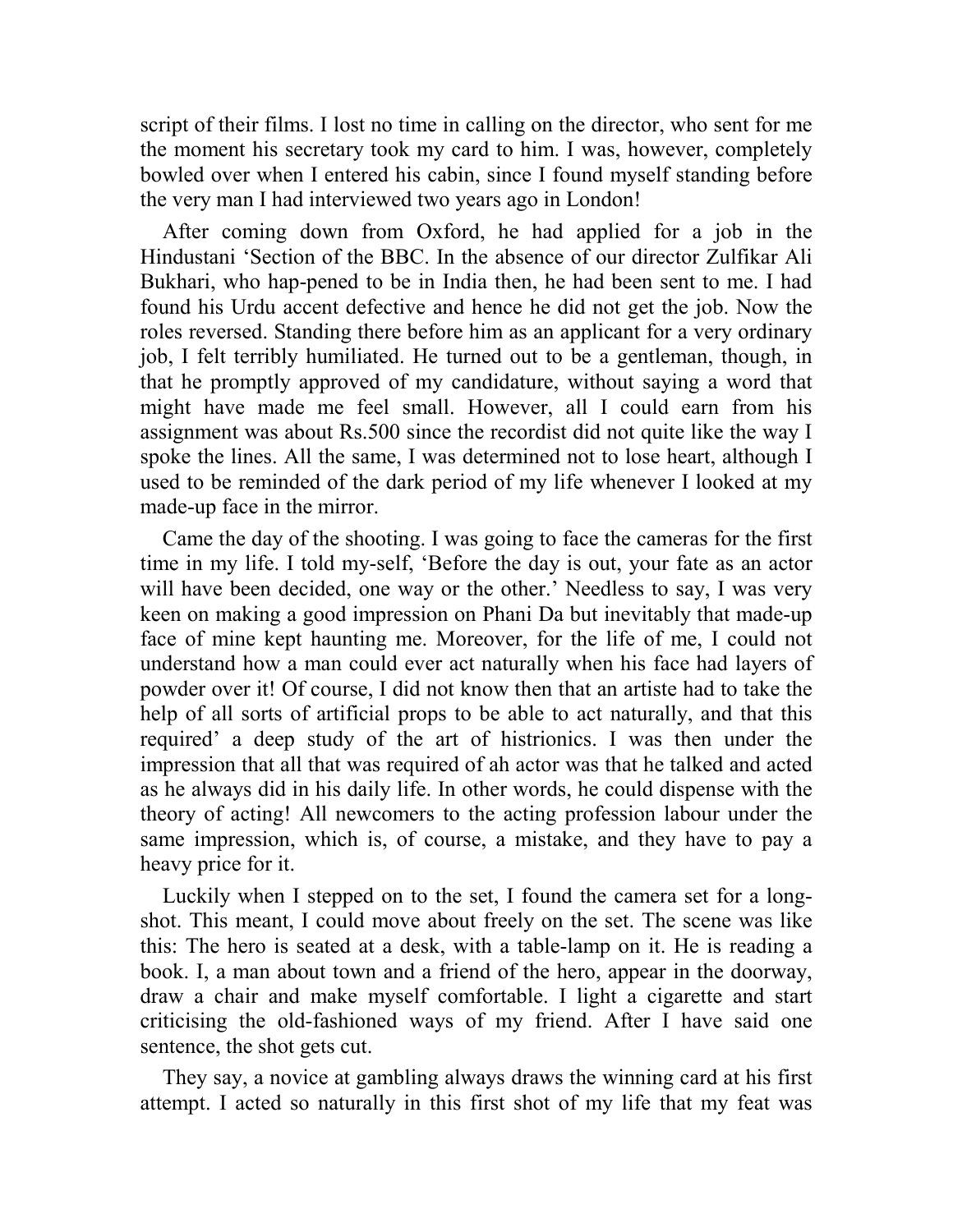applaud-ed by everyone on the set. They were all amazed at the nonchalant way I had blown smoke rings, which was apparently a wonderful achievement. Thereafter, for the next two shots the camera was brought a little closer. I continued to act in my, effortless way, as if to show them that for a man with a BBC background, acting was child's play! I returned home in high spi-rits in the small hours.

Three days later, *I* was again called—this time to par-ticipate in the day shooting. When I arrived at the studio, I found it in the midst of hectic activity. Make-up was being applied to several people in a large hall. Across the corridor, there was another large hall, where women artistes were being made up. Un-derstandably, the atmosphere in this other hall was reminiscent of a boisterous wedding party! I was admitted to the men's hall. The people there were all strangers to me. Even if someone had told me that they were 'extras' that would not have made any difference to me, since I had no idea what the word meant. As I stood there watching them being 'made up', I thought they were artistes like me and Navin. I assumed that, as in the world of theatre, in films, too, all artistes were being treated on an equal foot-ing; no one was small or big. It was a 'tea party', that was going to be 'shot', hence like me all the peo-ple there were in their best suits or *sherwanis.* To look at them was to know that they were all nice peo-ple. I fell to talking to them. Before long, I got to know them arid we all became friends. The fact that I had returned from England made me rise in their esteem. Even in the People's Theatre, I had not experienced the sort of camaraderie which prevailed on this set. One of the men there was a prosperous businessman. He owned a number of furniture shops in the town. It was only to satisfy some compelling urge that he was appearing before the cameras as one of the guests in that 'tea party'. He told me that he himself was thinking of making a film and very gene-rously offered me the villain's role, since, in his opi-nion, I looked like an 'English villain'. Everyone in that crowd fancied himself to be either a film producer or a story writer. Amongst them was a Pathan, a tall, strapping fellow by the name of Aslam. He appeared to be a polite and courteous person. Nevertheless, he could not help criticising Phani Da. He told us that the latter had offered him a small role in one of his films to start with. In his next film, Phani Da had promised to give him a major role and thereafter he was to be made nothing less than a hero. By that token, he should have been playing the hero in the film that was now on the sets; instead he had been told to join the crowd of *bhai log* and await instruc-tions . The words *bhai log* sounded funny and it made me laugh but I checked myself when I saw tears in Aslam's eyes. To see Aslam so woe-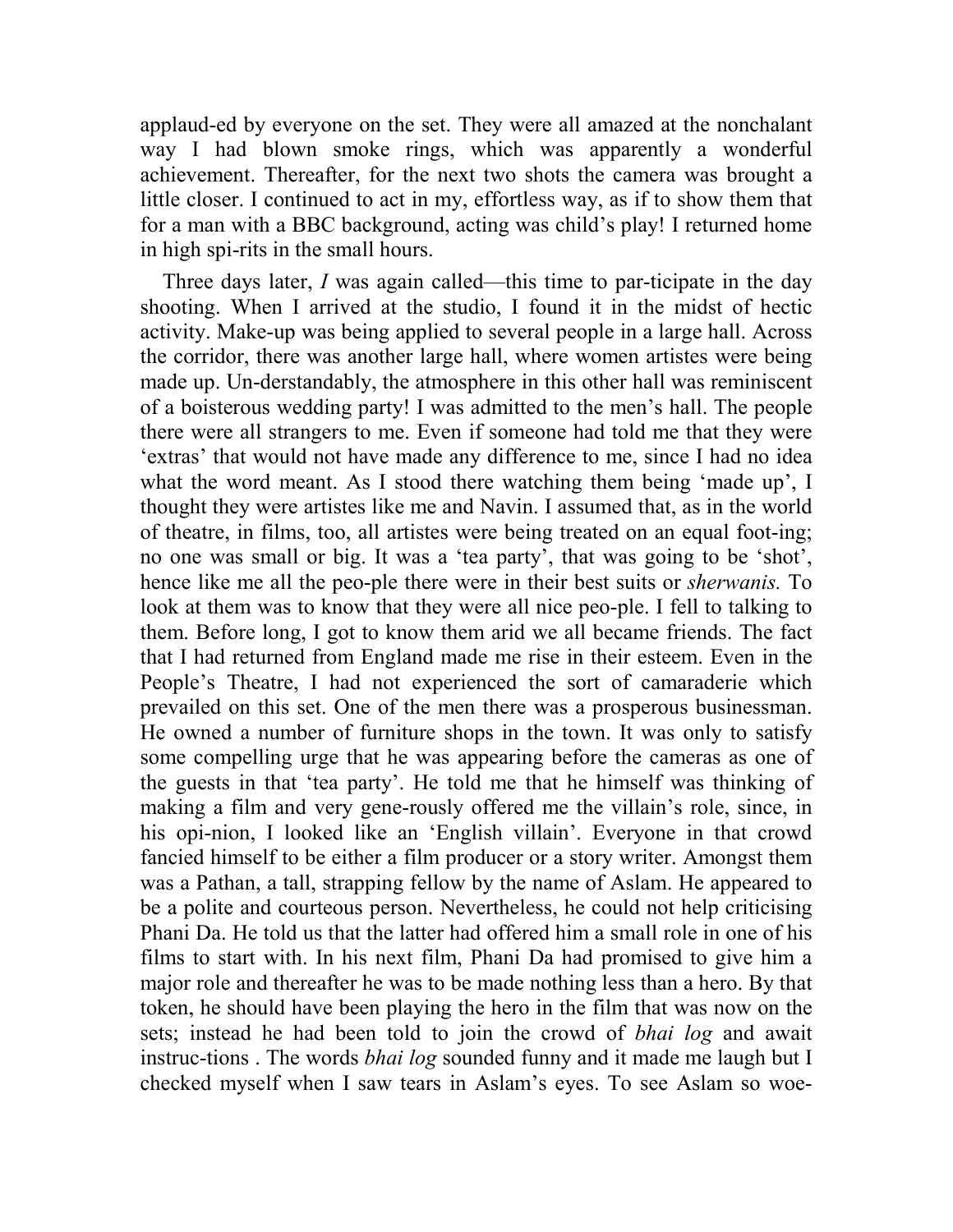begone gave me a jolt. J suddenly remembered that the promise Phani Da had given me was exactly like the one given to Aslam.

I could not bring myself to believe that Phani Da should be capable of doing such an injustice to anyone, since I had always had great regard for the man. Interestingly, he went on to give me exactly the same treatment, which Aslam had received at his hands. That had hurt me too and thereafter I had lost no op-portunity to disparage Phani Da. Today, however, I wouldn't blame him. After having spent twenty years in this world of make-believe, I have come to the conclusion that it has its own values and norms (with which the readers will get familiar as they read these memoirs of mine). I was not one of the 'guests' invited to the 'tea party', which was being shot on that day. Having, therefore, nothing to do, I got bored. The next day, however, Phani Da's cameraman Ghosh and a few other members of the unit came to the desk where I was whiling away time. They perched the camera on the desk and got busy with the lighting ar-rangements. While I sat there 'basking' in the full glare of the arc lights, no one paid any attention to me, nor cared to explain to me what the shot was about.

I felt terribly self-conscious when everybody started staring at me. They seemed to have guessed that I had got frightened of the camera.

When the lighting arrangements were over, a dressed fowl was placed before me on the desk. Phani Da now explained to me the shot. As soon *as*  the clap was sounded, the assistant standing next to the camera, would shout 'Lenin!' whereupon I was to smile at him, lift the fowl by its legs and say 'Beast!'

I found the thought horrible that the great Lenin's name should be thus bracketed with the word 'Beast'. But how could I, at that late stage, object to such a juxtaposition of»these two words when the scene was about to be shot? Perhaps the man, who was to utter the word 'Lenin', was the hero of the film and there-by the director wanted to indicate that he was a communist! World War II was on, and in those days the communists used to call it a 'People's War'. They were on the side of the Allies—England, America and Russia. Subhash Chandra Bose's followers, on the other hand, were in the camp of the Axis powers. According to them, the communists were 'traitors'. And as for the Congress, it had a finger in both the pies, since, while they were hailing the war as the 'people's war', they .were also branding the communists as traitors! 'Maybe', I told myself, 'Phani Da is an admirer of Subhash and wants to slight one of the members of the IPTA who are generally thought to be communists - by showing disrespect to Lenin. But then I also thought it possible that the director had purposely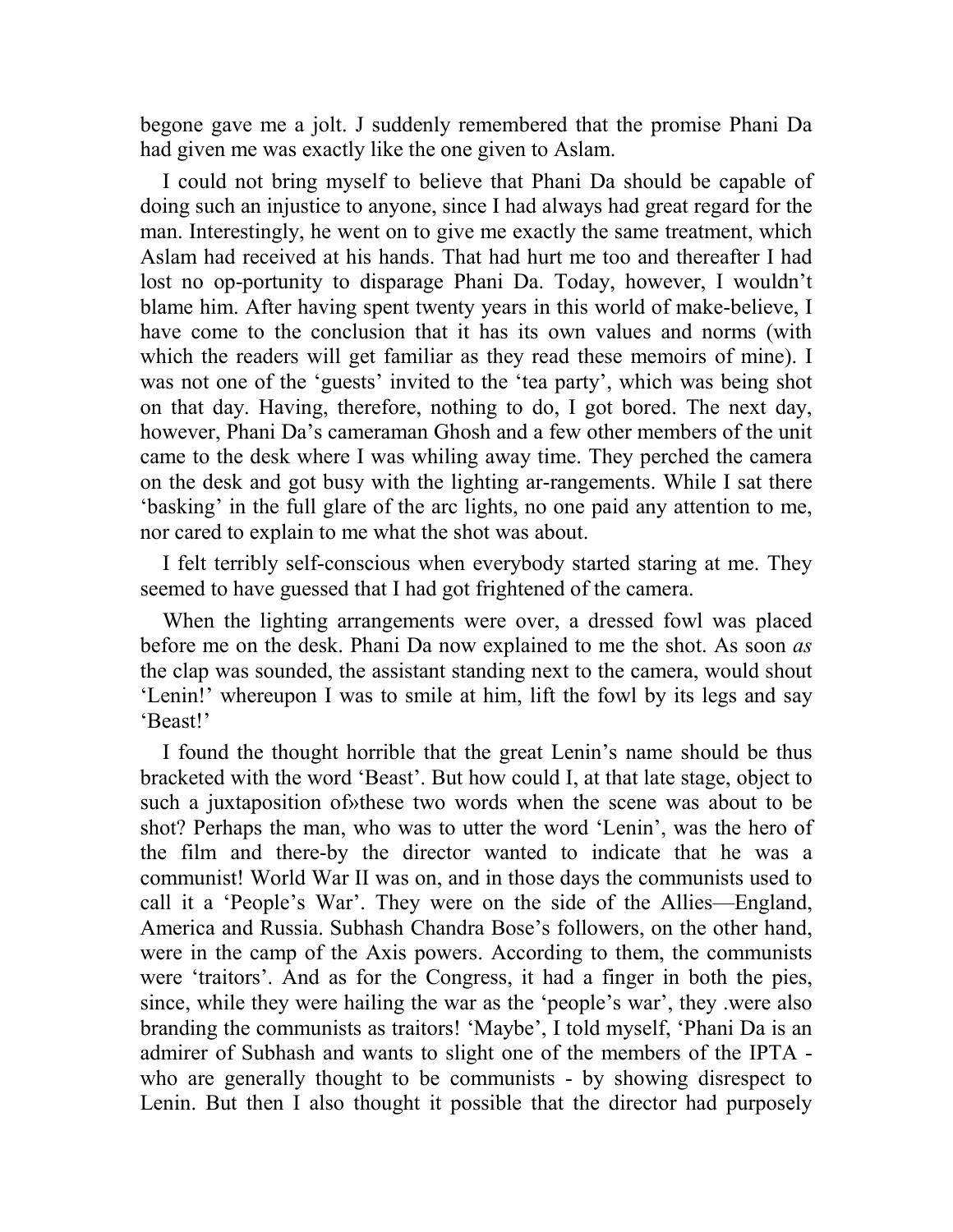made the hero ridicule communism in the opening scenes, so that later when he (the hero) saw 'reason', his 'conversion' should appear all the more convincing!

There was, however, hardly any time to weigh the pros and cons. There were two courses open to me. I could either have refused to play in that scene or ignored the disrespect to Lenin. I chose the latter course, since it was the easier of the two. But to this day, I have regretted my action. Under no circum-stances should I have consented to utter that word, which clearly showed the great man in a disparaging light - It was nothing short of moral cowardice on my part to have acquiesced in such a deed.

In a way, this incident also highlights the difference between the milieu of the films of yesteryear and that of today's films. The former did take note of the social and political trends of the times, which cannot be even remotely said of today's grotesque pot-boilers.

Anyway, I somehow went through the first rehear-sal, with Phani Da looking at me with those kindly eyes of his! But try as I might, I could not bring myself to utter the word! 'Beast' loud enough nor ma-nage to make my smile broad enough. So a second rehearsal was taken. Phani Da was still not quite satisfied with my performance. As he asked the recordist to make arrangements for a third rehearsal, I implored him to drop it and do the final 'take' straight-away. I assured him that it would come perfect, Phani Da accepted my suggestion and asked Swami, the make-up man, to freshen up my make-up. He put a fresh layer of powder on my face. I felt, I was a marionette—a thought which robbed my acting of all spontaneity. I went through the 'take' mechanically. When it was over, I expected Phani Da to admonish me. Surprisingly, he did not find anything wrong with my acting, and okayed the 'take'. As soon as the people on the set heard him say 'O.K, they ru-shed to me to congratulate me, since it was the first close-up of my life! Phani Da got one of his assistants to buy *rasgullahs* on my account and distributed them amongst the members of the unit. Everyone had a word of praise for me, which was, of course, not sincerely meant. For the life of me, I could not see that I had done something so wonderful that everyone should want to congratulate me!

This business of congratulating people is also very much a part of life in the show business. (With this practice too the readers will get familiar as they read on.)

I had no doubt that it was only for form's sake that they were congratulating me, since I knew for certain that each one of them could not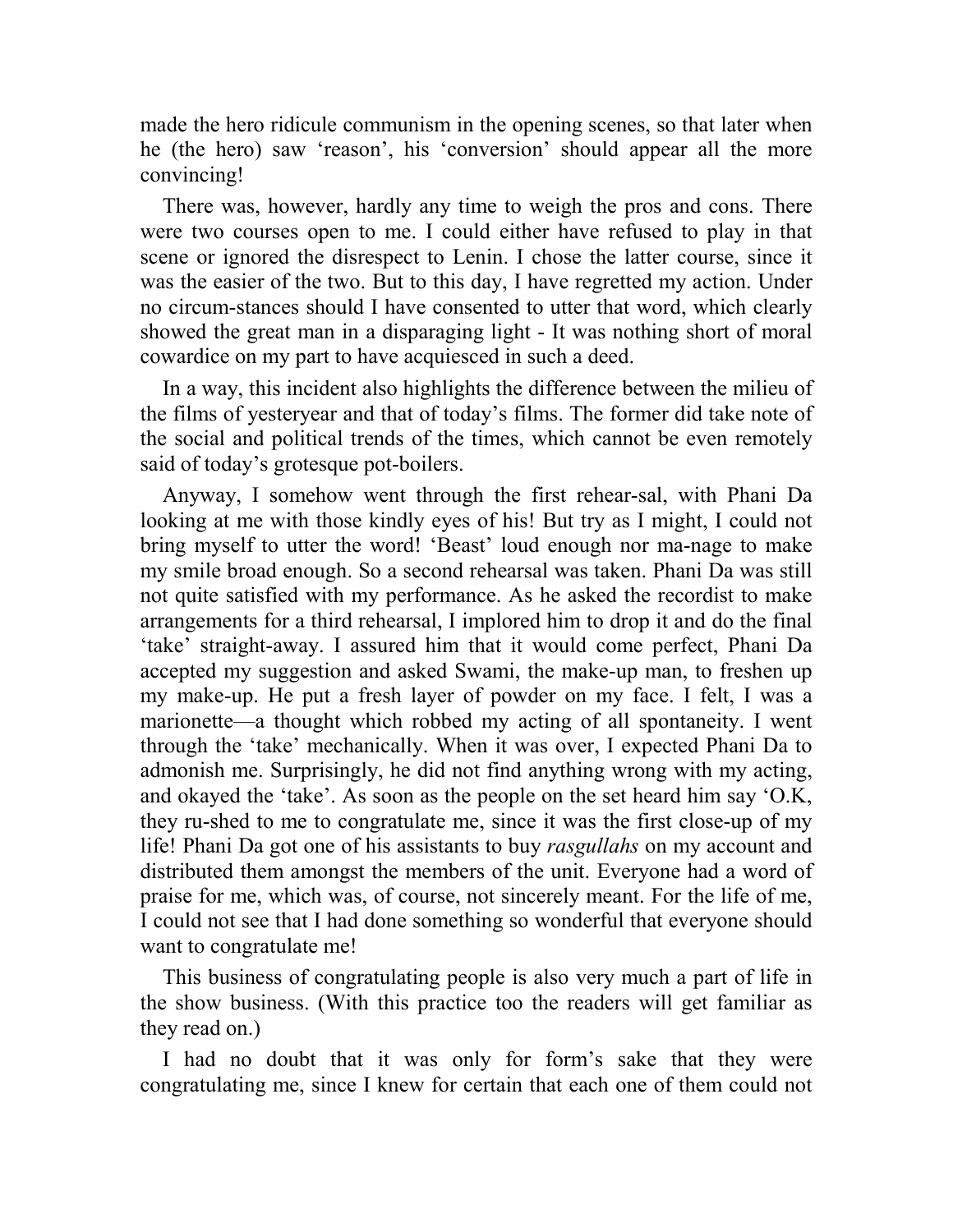care less whether I failed or succeeded as an actor. Moreover, in the world of films, people always praise you to your face, but the moment your back is turned, they will start running you down. The 'outsiders' think, this is only hypocrisy, but we 'insiders' find this hypocrisy rather a help in our careers. Since, no one in this profession enjoys what may be called 'psychological security', a word of praise, although not sincerely meant, goes a long way in boosting the confidence of a newcomer. If, for example, at the end of that first close-up of mine, someone on the set had told me the plain truth, I was bound to get disheartened and then perhaps I would have been in no position to act the next day. I remember, at the end of that first close-up, I had returned home dead-tired, with a splitting headache. It was then that I realised what a powerful influence a camera is capable of wielding on an actor. The experience taught me that the actor can never ignore the camera! The fact, that a close-up had been taken of me and, moreover, *rusgullahs*  had been distributed to mark the event, told the *bhai log* (extras) that I was not one of them. The mo-ment they realised that it was not a 'bit' role, but a fairly long one that I had been assigned, they stopped talking to me as if I had become suddenly a stranger to them! They simply threw me out of their brotherhood.

What a mistake it was on my part to labour under the delusion that in the world of films, there were no partitions or walls separating one set at artistes from another! If anything, here this division is much more rigid than the one in the other walks of life.

In my next scene, I had to play opposite Swarnalata, the heroine. The great lady was not even willing to do a rehearsal with me. The way she treated me, I might have been some kind of a diseased worm, whom you kept at arm's length! In the 'take', she would not even look at me, although the scene required her to talk to me. She kept on looking straight into the camera, while she recited her lines!

It was then that I missed the friendly and informal atmosphere of the extras' brotherhood. It was a world peopled by dreamers who looked forward to becom-ing some day stars or producers. I shall always che-rish the memory of the days spent in the company of these friendly folks!

## **Nine**

Deodhar Hall, where we used to do the rehearsals of the IPTA (Indian People's Theatre Association) plays, was also the headquarters of the Progressive Writers' Assoc. Honestly, till today, I have not been able to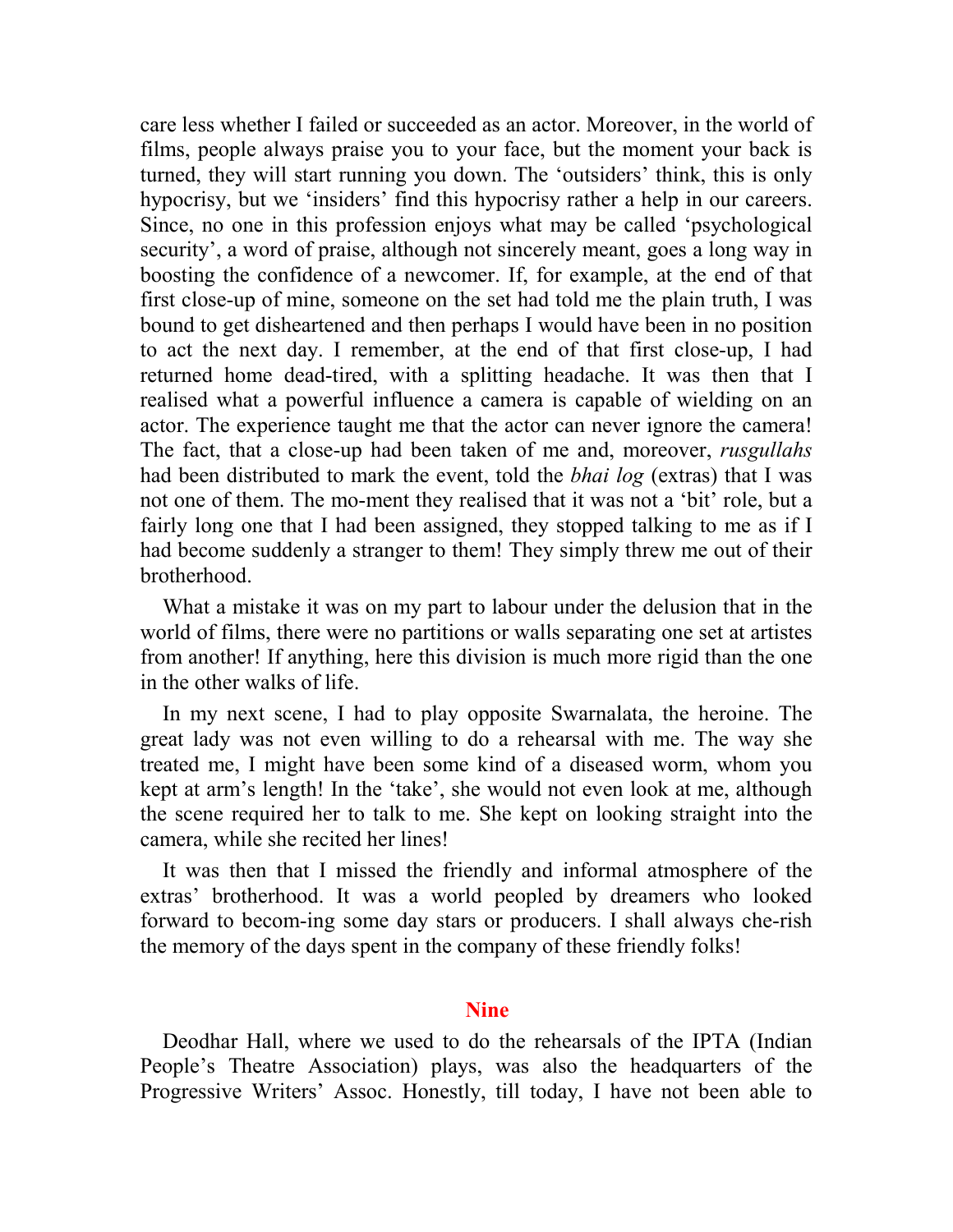determine how much the views of these wri-ters have been beneficial - if at all - to the community at large. Nevertheless, thanks to my membership of the IPTA, I made friends with a few kind-hearted and noble souls, one of whom was the late Ayub Khan, brother of actor Dilip Kumar. Ayub preferred wearing white *salwar-kamiz* to suits. He was f ail and not very robust to look at. When he peered at you through his thick-lensed glasses, you had an uneasy feeling since his look seemed to say, 'I have not many days left in this world' and when he laughed, you felt he was laughing at the folly of the whole world! He had a thick mop of jet-black hair, which he used to tend with great care. His punctuality and clean habits marked him out in that group of writers and artistes and it is perhaps because of these traits of his that we became great friends.

Ayub lived almost next door to Chetan on Pali Hill. His father, a fruit merchant, had a shop in the Crawford Market. The family hailed from Peshawar from where it had migrated to Bombay a decade ago. It was a noble family, which still retained its old-world charm and courtesies.

Ayub, though the second son of his father, was however his confidant. Bombay was 'foreign territory' to me and since theirs was a Punjabi way of life, the Khan household was a veritable haven for me. Yusuf (Dilip Kumar) had not yet made his mark in films. His first film, Bombay Talkies' *Jwar Bhata* had just gone on the sets. Nasir Khan, Dilip's younger brother, was a good friend of Dev Anand's. One day - it was probably at Abbas's instance — members of the *Zubeida* unit were invited to a lunch at the Filmistan Studios, Nitin Bose was then about to launch his film *Mazdoor* at that studio.. Those who have seen this film will agree with me, when I say that of all the films that have so far been produced in Hin-dustan, *Mazdoor* takes the pride of place, as a realistic film. I have not yet come across any other film which has dealt with the class struggle with such realism, sharpness, and precision. Indeed, all the aspects of the class struggle—be it the capitalists' constant efforts to divide the ranks of the workers, or the tricks they employ to help the bourgeoisie—realise their aspirations, so that the members of this class may sell their souls and help their capitalist benefactors to bleed the workers to death; or again, their raising the bogey of religion or even their attempts to murder the labour leaders had been so boldly depicted in this film that the producers themselves got panicky when it was released. In several cities, the film was with-drawn although it was drawing record crowds. A friend told me that the English Deputy Commissioner of Police at Kanpur had, at the behest of his Indian courtiers, all millionaires, ordered the film to be withdrawn from a local cinema on the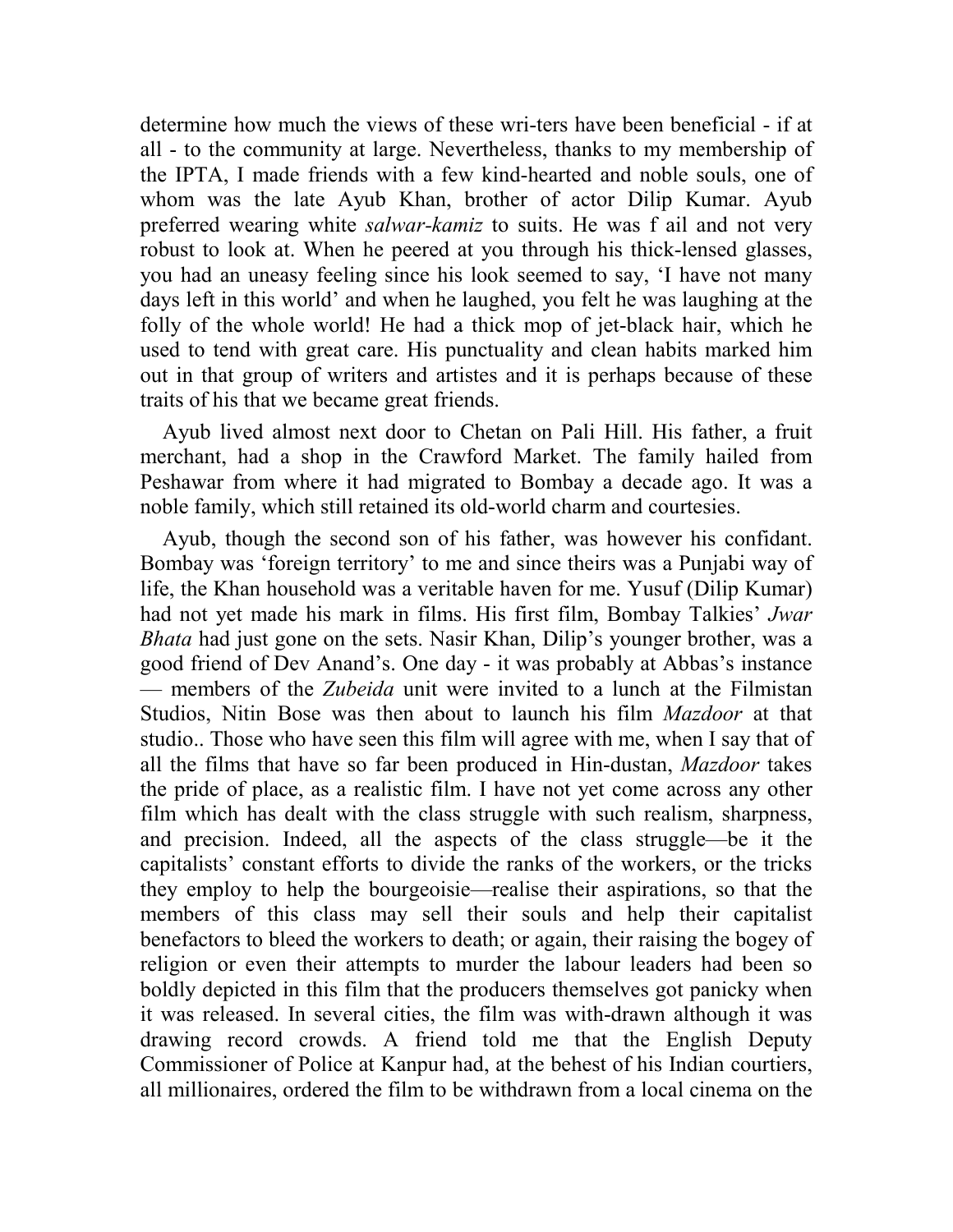fourth day of its run, because of which the owner had to incur con-siderable loss.

In Bengal, Bimal Roy was making his *Hamrahi,* a film which went on to ridicule devastatingly the capitalist system. Nevertheless, he too had not been able to make the film- realistic enough. The last 'fade-out' showed the hero and heroine walk hand in-hand towards the horizon - a very typical end to a New Theatres' film-which seemed to indicate that they had left all their problems to 'kismat'! Mazdoor, however, had refused to end on such an escapist note.

Moreover, its hero did not marry the millionaire's daughter. Far from making out that the workers themselves were to be blamed for their plight, the film had the courage to say in unequivocal terms that it was through unity and solidarity alone that the workers could break the capitalist system and lead our people on to the path of socialism.

Nitin Bose seemed to believe that the artistes working in films that propagated progressive views should themselves hold such views. Perhaps it was out of this conviction that he had invited the *Zubeida* unit to lunch!

On the day of the lunch our unit was waiting at the Bandra Station for the train to arrive, which would take us to Goregaon, where the studio was.' Out of the blue emerged Nasir Khan, whom his friend, the shy and retiring Dev Anand, pressed to join our group.

As things turned out, the meal brought luck to Nasir Khan, who technically was an uninvited guest. It was he alone whom Nitin Bose asked to call at the studio the next day. When he went to see Bose, the latter offered him the lead-role in *Mazdoor. As* everyone knows, Nasir played the mill manager's role with a rare brilliance, despite his total ignorance of the art of histrionics. This testifies to Bose's talent as a director. What is more, it proves that the choice of the right type of artiste is a prerequisite for the success of a film or a play.

We were -all obsessed with the idea of taking up a film career in those days and as for Dev Anand, he had no other interest left in life. He was deter-mined to follow in his friend's footsteps!

Nasir's becoming a star in so unexpected a fashion can only be attributed to 'kismat' alone, since our people have an unshakable faith in that commodity. I must refer, here to the state of affairs in the film industry which I have been observing for the past two decades that I have spent there. It is only a member of the bourgeoisie who can hope to make good, in this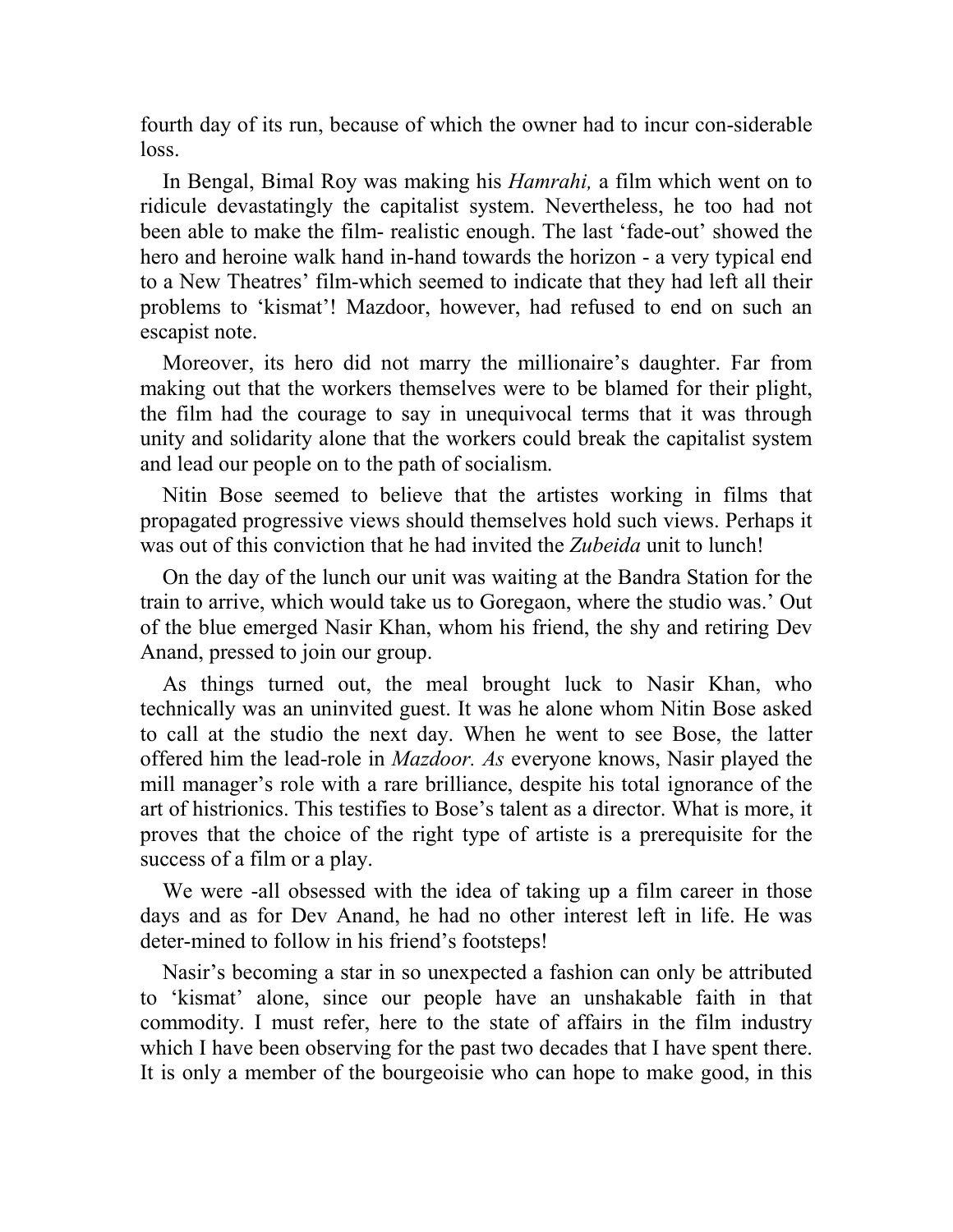profession. The lot of the proletariat, on the other hand, has always been one of sweat and toil!

Eventually, fortune smiled on us, when Prithviraj Kapoor founded his Prithvi Theatres. He offered roles both to Uzra Mumtaz and Damayanti. Damayanti was now earning Rs. 500/- a month, which in those days was quite a tidy sum. The first thing we did was to hire a small bungalow in the Theosophical Colony at Juhu, although its rent was a little higher than what we could afford.

There is a world of difference between the Juhu of those days and what it is today. It had not yet acquired the prosperous look which it wears today! Save a few houses of the rich, the place was full of thatched cottages, which were known as 'shacks'. There was no BEST service, Instead you travelled in privately owned decrepit buses, which often got bogged down in the dirt track in the monsoon.

The rehearsals of the IPTA plays were proceed-ing apace at the Deodhar Hall. They would last till almost nine in the evening, leaving us just enough time to run either to the Charni Road o the Grant Road Station to catch the nine o'clock local to Santa Cruz. If it was late by so much as a minute, we would find ourselves stranded at Santa Cruz Station, since the last bus for Juhu would leave at ten and the bus-driver used to take a malicious pleasure in seeing us miss it, which would happen about twice a week. We would then trudge along the two-mile distance from the Santa Cruz Station to Juhu. We used to be hungry and to lessen the pangs of hunger a little, we would buy peanuts and munch them on the way!

Many of our friends, including Chetan and Uma, thought it was madness on our part to live so far away from the city. True, one spent a lot of time travelling to and fro but then you lived right on the seashore and this was surely an adequate compensation for the time spent in buses and trains. Right from the day we moved into our bungalow, we became enamoured of the sea and the atmosphere surrounding it. Indeed, ours was a case of love at first sight. Before long, we realised that we couldn't now live anywhere else but amid those palm groves of Juhu. Early morning, our two children would run to the beach with their little toy buckets to recover their 'tax' from the fishermen. They coaxed the crabs out of their holes and lifted them by their prongs. Shabnam used to eat even live fish. As for me and my wife, living right on the seashore was an experience of a life-time. The human soul always craves for the Infinite and looking at the waves and the vast expanse of the sea, one becomes conscious of it.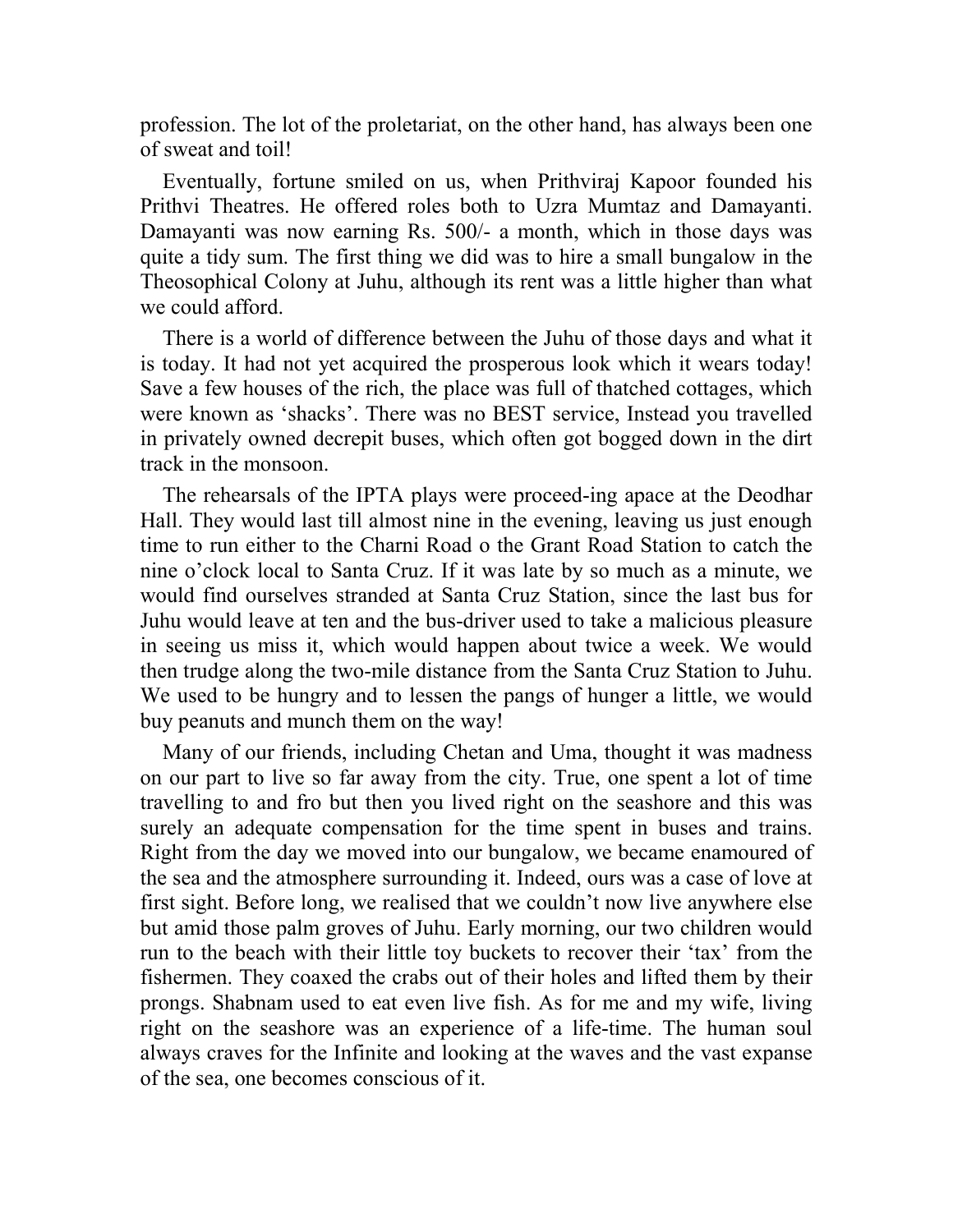Gandhiji too had retired to a cottage near the beach after his release from prison. Every morn-ing and evening we would see him being carried to the beach on a chair. The chair was then placed in shallow water near the shore and he would dip his bare ankles in it and sit there for a long time, deeply engrossed in thought. We used often to see Pyarelal, Dr. Sushila Nayar and Mira Ben strolling on the beach. We would then remember our days at the Sevagram Ashram. I felt I must call on Bapu once again to pay my respects but I could not summon the courage to do so. Instead, I wrote him a letter, requesting him to grant me the privilege of an interview. I had, of course, no hope of ever getting a reply. Eventually, one day we ran into Mira Ben who appeared to recognise us as 'that couple who was at the Ashram. Although, to start with, she talked to us nicely, she suddenly became very formal and cold, which rather put us off. I did not then have the courage to ask her what had become of my letter to Gandhiji.

Our going away to London had perhaps something - to do with this cold reception. Gandhiji, of course, could forgive us for leaving the Ashram to go to London and join the B.B.C. Indeed, we had sought his permission to do so, which he had given, albeit a little reluctantly. But the other inmates of the Ashram could not be expected to show such magnanimity. In fact, they had had to put up with a lot of Inconvenience, as a result *of* our leaving the Ashram.

Nevertheless, we did not think that we need have a guilty conscience on that score. The fact was, no words could have adequately described the veneration we felt for Gandhiji. Dammo; especially, had received infinite love and 'kindness from Bapu, Kasturba, Asha Di and Aryam Da. All the same, we had almost ceased to have any faith in Gandhism. True, we had not fought for the freedom of our motherland nor gone to jail like others. But .then we had spent countless sleepless nights in London, while outside the bombs were exploding almost every few minutes. We had known the horror of living under the shadow of death. We had spent four long years in Europe, during which several lakhs of its inhabitants had fallen victim to the war. We had witnessed how the Nazis had achieved the ultimate in beastliness by making lampshades out of the skins of innocent Jews. Consequently, we had become convinced that it was Marxism alone, and not Gandhism, which matched the spirit of the modern age, and with the passage of time, this conviction of ours has become all the more firm.

At the varsity, I had studied the history of English literature through which I had imbibed the doctrine of realism as applied to art and literature. I realised that in days when realism was unknown to European literature, it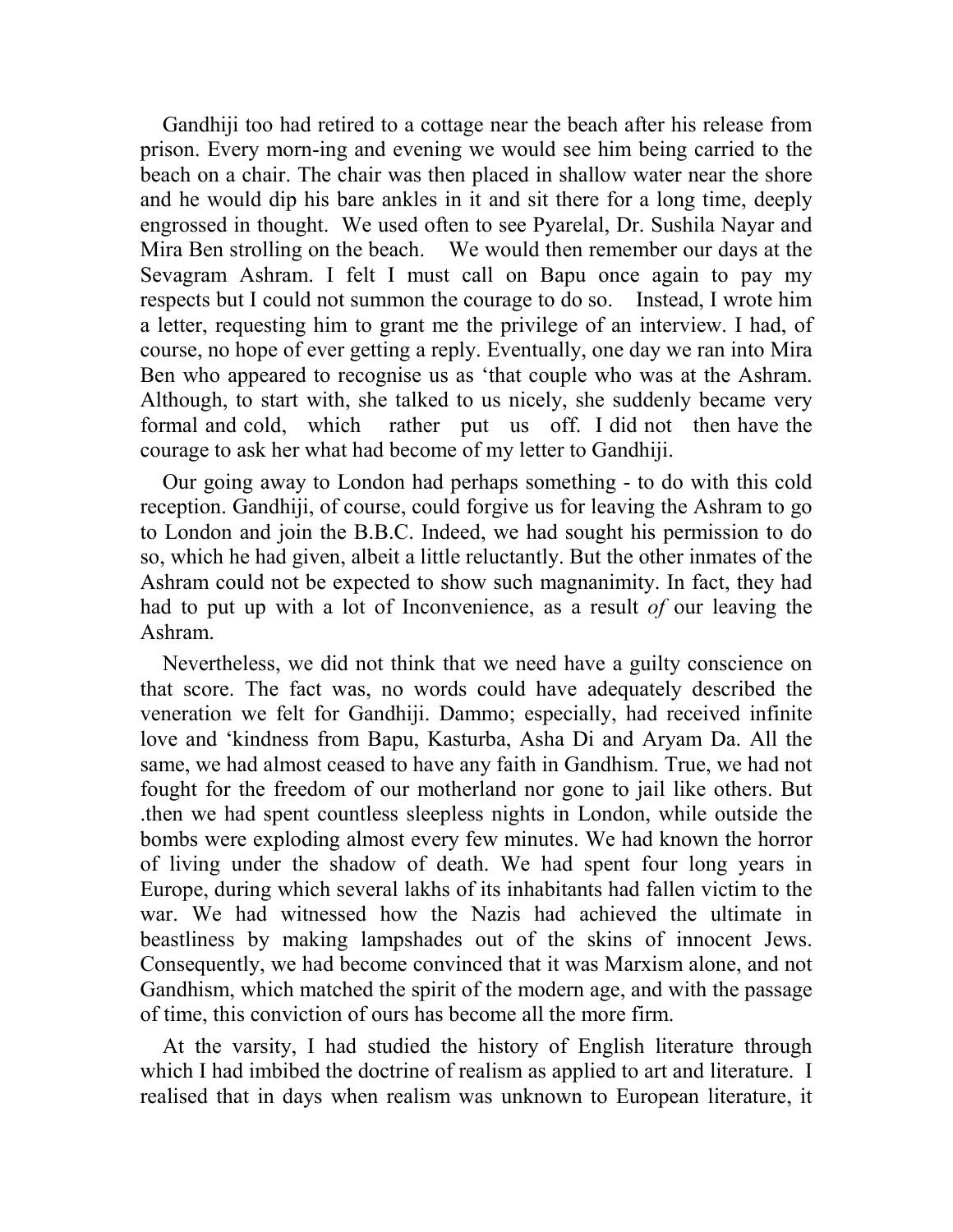had merely length and breadth without any depth, which it acquired only during the 'Renaissance'. This depth is really the third dimension of art. The uniqueness of realism lies in its ability to lend to a work of art this third dimension, which is what I have always striven to bring into my acting both on the stage and the screen. It is perhaps the most difficult task that any artiste can attempt. Nevertheless, it alone gives him genuine pleasure and satisfaction which is his reward as a creative artiste. Indeed, an artiste, be he an actor or a painter, is always anxious to infuse life into his creation, when presenting it to his audience. But to create a realistic role, an actor need not have necessarily studied and understood the stages by which the technique of acting developed in Europe since the fifteenth century, though, of course, this may help to some extent. What he must know, however, are the forces which have contributed to the evolution of human society". He must try to seek answers to the questions: What is the most important problem confronting human society and how can it solve it? Which are the trends that have lost their appeal to it and which are the new ones that are gaining ground? It is only when one has understood the psychology of a group that one can 'read' the individuals comprising it. As I delved deeper and deeper into Marxism, I acquired a clearer intellectual vision.

Marx's *Das Kapital* had a profound effect on me. It was as if I had found a solution to a major problem. I realise that acting is just one of the several vocations that men follow. Just as a carpenter or an engineer meets a specific physical requirement of his fellow-citizens by supplying them with a table or a machine, *&* playwright or an actor satisfies their psychological urge through his play or his *role.* Both types of work are equally useful to society; there cannot be any 'gradation' between them.

Our people generally believe that an artiste is "born' and that his art is a God-given gift. It is this belief of theirs that makes them regard an actor as someone unique. 1, on my part, however, had become convinced that such *a*  belief is absolutely unfounded. This conviction 6f mine was all to the good, since it is wrong to bring any kind of spiri-tuality into the realm of art. That would only harm art.

Take the case of American films. In them you find each role, whether big or small, enacted with consummate ease and skill. This is in sharp contrast to our Hindi films, which consider only the major roles of any significance. Consequently, no great acting talent is evident in the smaller roles. Moreover, you find well-known actors accepting roles simultaneously in as many as twenty films at a time! This craze for making quick money inevitably results in the lowering of artistic standards.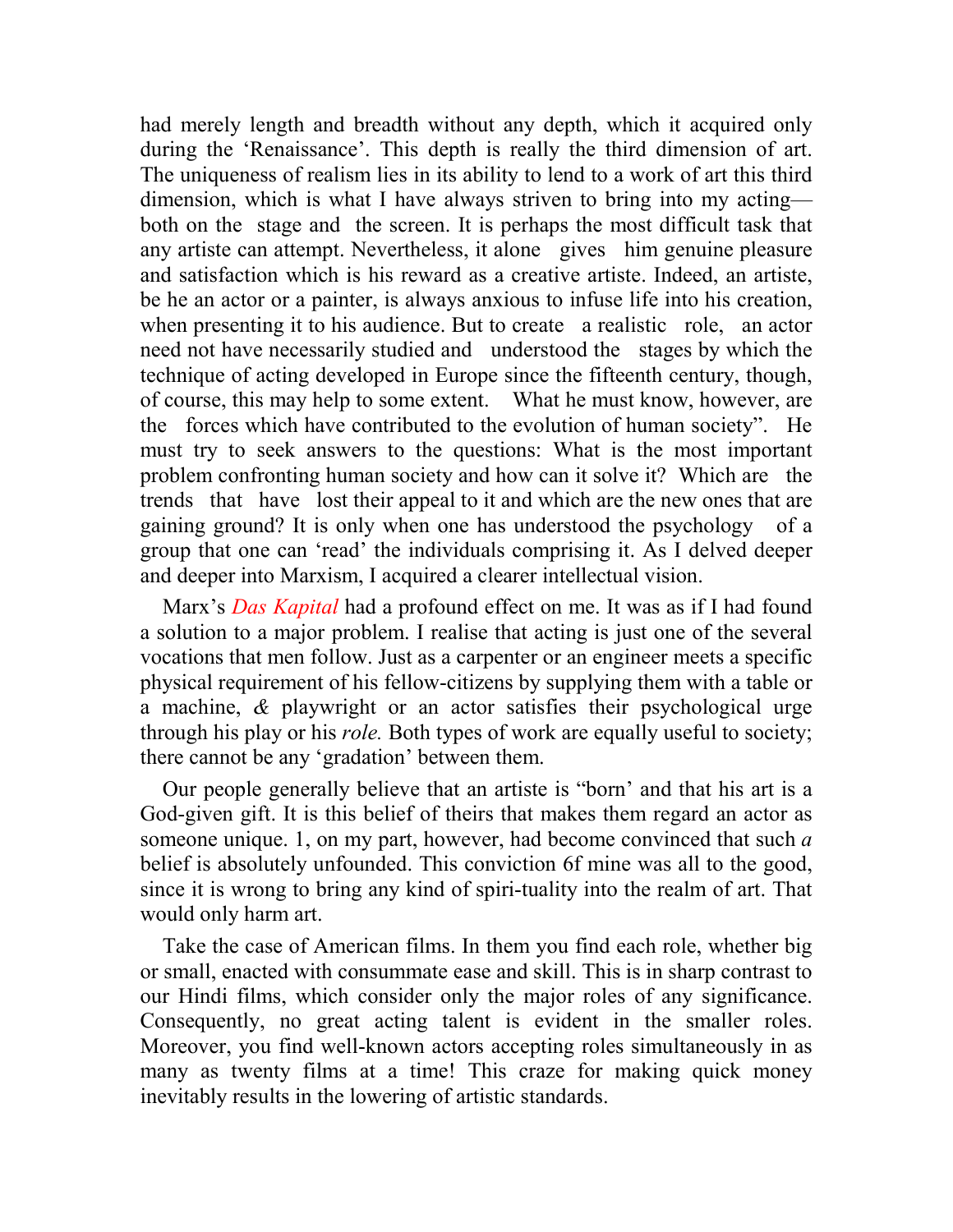If acting talent is indeed a God-given gift, then how does one explain the fact that in the West, where people are not very religious, you find every actor, no matter how insignificant, playing his role effortlessly, while *in* our country which makes such a fetish of religion, there are only a handful of people who are endowed with this talent? The fact is, acting is not only an art, it is a science also. Indeed, anyone can become a good actor by making a scientific study of histrionics.

All the same, it is also wrong to assume that a man's social milieu has nothing to do with the deve-lopment of his personality. Some people do come into the world blessed with a talent. It is this inborn talent that makes a man a brilliant scientist, or a painter, or a musician, or an actor or a sportsman. But a man can blossom into such an artiste only if, in his childhood his innate talent had been carefully nurtured. In our country, however, more often than not, young talent is nipped in the bud on account of poverty and Ignorance.

A man has to be endowed with a keen intellect and acute sense of imagination if he is to become an actor. In some children this faculty for imagina-tion is developed to a very fine degree, a fact which an observant parent or a teacher does not fail to notice. Such children are capable of reaching the pinnacle in the world of arts.

Anyone can become a good actor, but only a few become great artistes. Who can, however, say with any certainty that X will go on to become a great artiste, while Y will remain just an ordinary actor? The wise course for any man would, therefore, be to consider himself an average instead of an extraordinary person and to work hard for whatever goal he wants to attain in life.

When I look back on my childhood days, one thing stands out in my memory and that is that as a child I had a very sharp sense of imagination. True, every child has a tendency to mimic an adult. My 'act', however, used to be so lively that even adults would gladly participate in it!

In the school I "showed a pronounced inclination towards languages. I used to like even Sanskrit. Indeed, as early as my tenth year, I had read the *Valmiki Ramayan.* I had even written a few *shlokas* in the epic's genre, which I had recited at an annual function of the Arya Samaj. I would be at my happiest, whenever the teacher wrote a 'key sentence' on the blackboard and asked us children to write a story based on it and I had no difficulty in memorising the literary texts.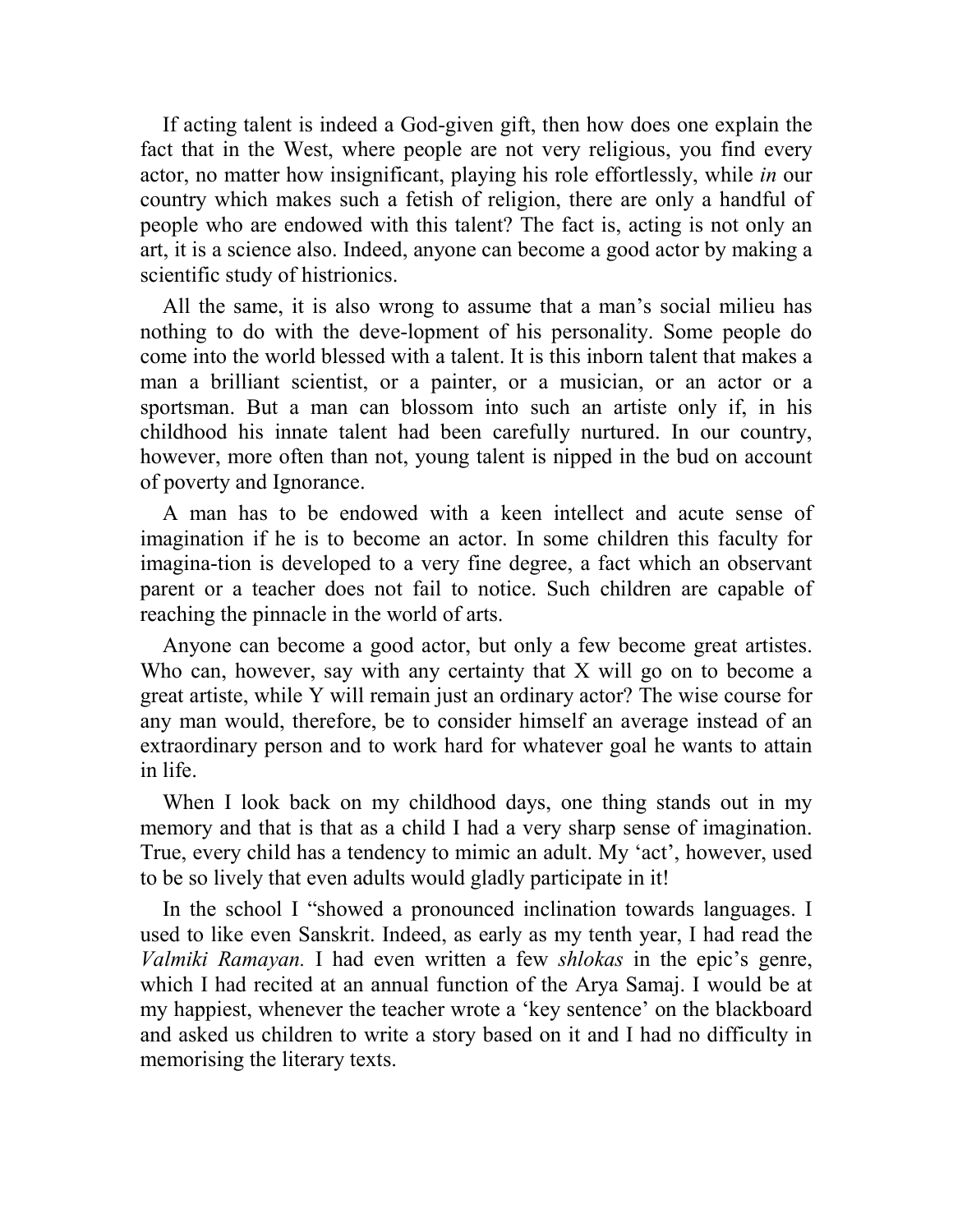Both my parents and teachers had always encouraged me in my study of literature. I had read English literature as my principal subject for the M.A. and I had begun writing short stories and poems soon after leaving the university. In fact, I had always wanted to become a man of letters. As I said earlier, it was only through an accident that I became a film actor. Today, if anyone were to see any of my earlier films, he would find my acting so pedestrian that he would scarcely believe that I could ever act even reasonably well. A number of my friends, who started their film careers with me, used to act very well even as novices." Everyone had predicted that they would soon rise to great heights in the acting profession. However, these expectations were eventually belied because unfortunately my actor-friends succumbed to the temptation of looking upon themselves as some kind of unique personalities.

Instead of devoting themselves to a scientific study of histrionics, they would sit back and wait fort 'divine inspiration' to come to them. These actors were under the impression that the characters they had to play would of their own free will enter into their 'geist'. Consequently, you either found them in some kind of a trance; awaiting this 'inspiration', while the shot was being readied, or they would get themselves drunk! Inevitably, therefore, they could not make much headway; while I went on to achieve comparatively more success in spite of my meagre acting talents!

Those who have no idea of what Marxism is about think that it is a mere political theory. This is, of course, «n erroneous idea. In effect, Marxism is 1 philosophy which can analyse every aspect of worldly life from the scientific point of view. An artiste is ever curious to know how much significance society attaches to his art, and he cannot help asking himself, 'Do I occupy a place in society in keeping with this significance? In this respect, it is Marxism which shows one the right way. I believe that in this modern age, the study of Marxism is as important to an artiste as it is to a sociologist. Marxism taught me how the problem of languages could be studied from a scientific point of view. Through imbibing the thoughts of Tagore and Gandhi, I had already veered round to the view that the mother tongue is the best vehicle of self-expression for a writer. The study of Marxism substantiated this conviction all the more.

Following the success of *Zubeida,* my colleague in the IPTA came to agree with everything that I proposed to do. I insisted that different groups for different languages" be founded something which IPTA had already accepted in principle. It now set about giving the proposal a practical shape. Before long, we had dramatic groups performing in Marathi, Gujarati,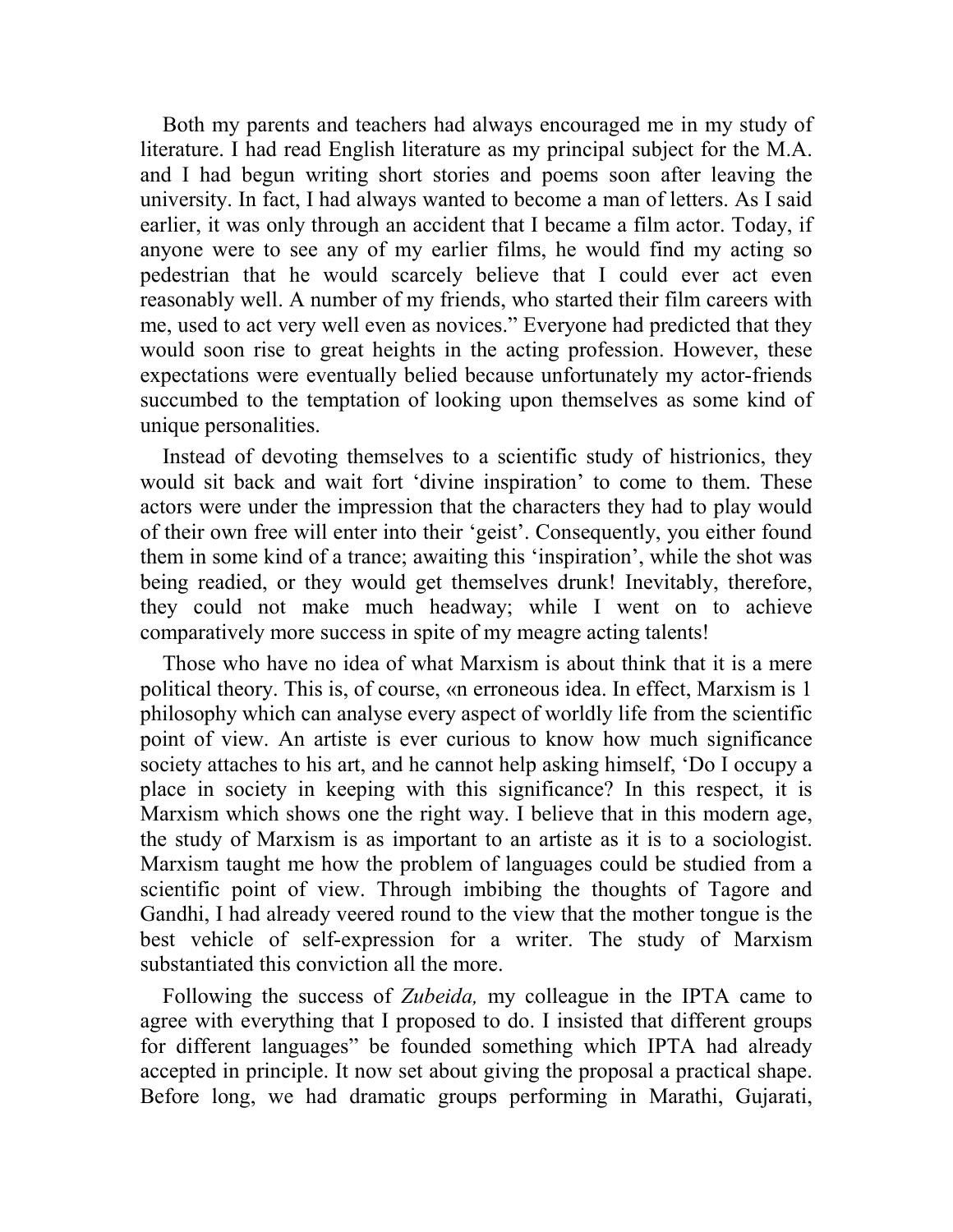English and even in Telugu. Besides these various groups, IPTA also had an All India Dance Troupe. After the break-up of Uday Shankar's troupe, almost all its leading artistes had joined us. They were such renowned artistes as Ravi Shankar, Sachin Shankar, Shanti Bardhan, Abani Das Gupta, Prem Dhavan, Ditia Gandhi, Gul Bardhan, Bina Rai, and Ali Akbar Khan!

Our dramatic troupes too enjoyed the patronage of such eminent litterateurs and artistes as Mama Warerkar, Chandravadan Mehta, Gunwautrai Acharya, Prithviraj Kapoor and Durga Khote. These people were no mere advisers, but wrote plays for us or acted in them. Durga Khote herself had made her stage debut in an IPTA play.

The IPTA movement was not confined to Bombay alone. It had spread all over India and leading writers and artistes from different states were now coming under its fold. A unique bond of friendship and love was being forged between artistes from different parts of India. The artistes of today's generation would, I think, scarcely believe that such a thing was at all possible!

What was it that gave the IPTA movement such phenomenal popularity in so short a time? Surely, no movement of such a magnitude can strike root, all by itself.

The answer to the above question, according to my lights, is that the IPTA flourished because in those days, the Communist Party was following the right policy, a policy that evoked an im-mediate response from the people. I remember how people in the auditorium would stand up spontaneous-ly as soon as someone had started singing a Prem Dhavan song. They would listen to it with rapt attention and a solemn expression on their faces. The party's policy was genuinely nationalistic in its outlook, while at the same time being in tune with true internationalism. Every problem of the day was placed before the people in clear-cut terms by the party, and the people were exhorted to unite and fight the British. In spite of its alignment with the Freedom Movement, the party was also the latter's critic. The devotion with which the party workers used to work for the IPTA had won them everyone's respect. Moreover, it was truly selfless work since none of them ever claimed any credit for it. Even their enemies could not help admiring the disciplined way these communist workers organised everything.

Marxist thought was very much in vogue in those days. Even in capitalist circles, it was considered to be fashionable to 'drop' Marxism. This fashion can perhaps be explained by the communists' calling World War II a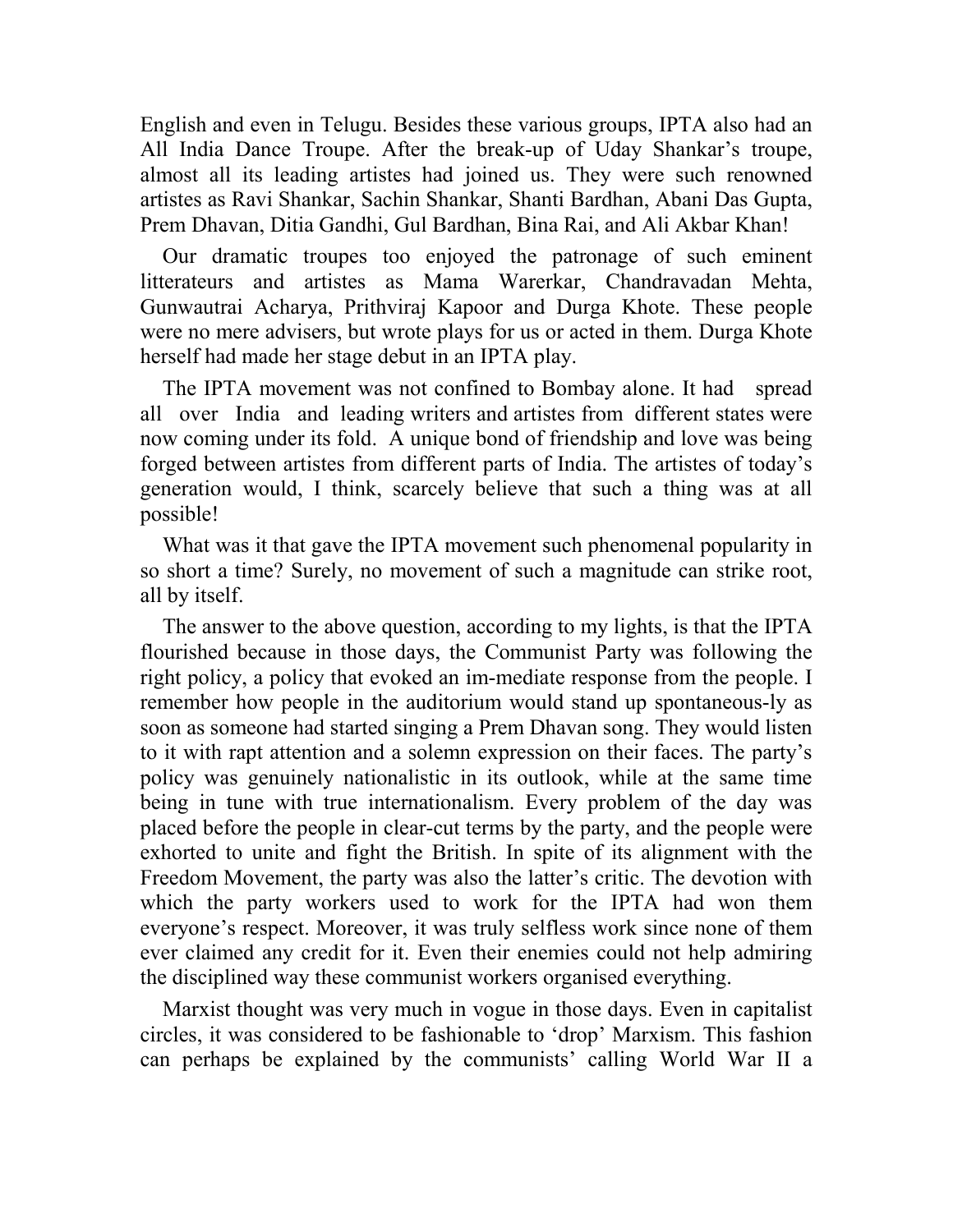'people's war', their antagonism to the British Raj notwithstanding! And at that time, this slogan was all to the advantage of the capitalists .

Jaswant Thakkar was already a dear friend of mine. Gradually I got to know the other workers of the party also. The party's central office was in Raj Bhavan, a building on the Sandhurst Road. The warmth and the friendliness of the place touched one's heart. The pleasure one derived from eating in the party's lunch-room was like the one the Sikhs get from eating in their 'Guru ka Langar'. It was in Raj Bhavan that I first met P. C. Joshi and before long our acquaintance blossomed into a beautiful friendship which has lasted to this day. An ardent revolutionary that he was, P. C. loved every facet of life intensely. He would devote every moment of his life to widening the boundaries of his knowledge. He did not believe that art should merely be a hand-made to political leaders. He himself took an intelligent interest in art. Time and again, his advice and guidance proved of great help to us in the IPTA. He was accessible to all and even to a lowly clerk he was a kind friend, guide and philosopher. He exuded a strange kind of magnetism and none who had met him once could ever forget him. No wonder then P.C.'s friends were scattered all over the country. Tamilians and Malabaris used to consider him as much their own comrade as people from his native UP, while still in her teens, P.C.'s wife Kalpana had attempted to shoot the .Governor of Bengal, and had been sentenced to life imprisonment for the outrage. It is ages now since our two families have been on the friendliest of terms. In fact, it was P.C.'s dynamic personality that had made both me and Damtno become members of the Communist Party.

Nevertheless, it would be also wrong to assume that it is only by acquiring a Marxist orientation and a realistic viewpoint that an artiste can reach his *manzil.* Above all, an artiste must first learn to act according to the dictates of his conscience, even if this involved a mental struggle. In effect this means, he must be prepared to give up the established theo-ries and accept a new creed, a course of action which by no means is easy to adopt. The citizens of the industrialised nations - even if they are capitalist countries find it comparatively easy to adopt a realistic philosophy of life, since they have long been exposed to science and technology, which have affec-ted every facet of their lives. The norms and standards of the Indian artistes of my generation are, however, those of a feudal age. Consequently, when they start flaunting their Marxist labels, they look grotesque — almost as grotesque as an ugly woman trying to look pretty toy smearing her face profusely with talcum powder and rouge!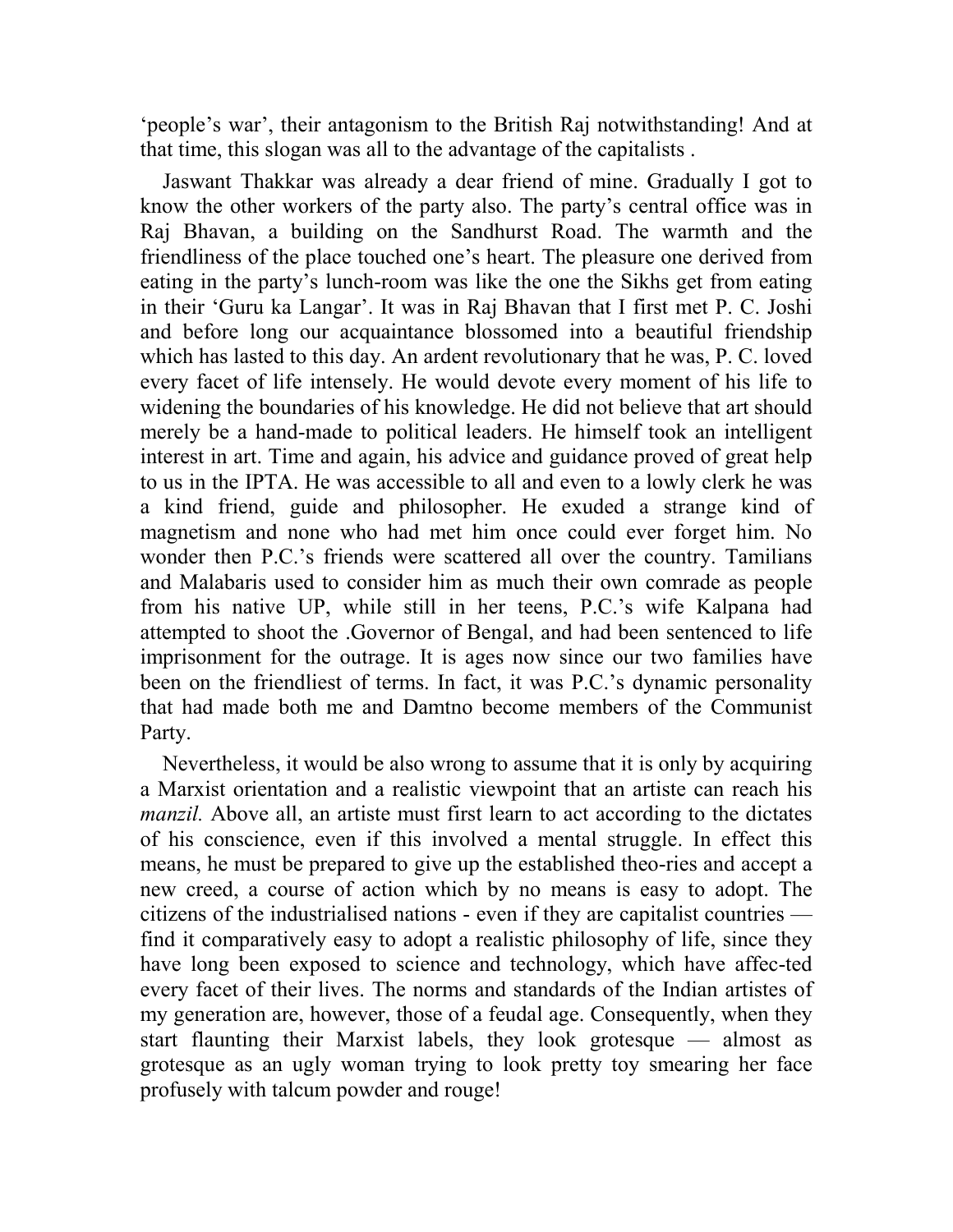What strikes me most about people from industrial-ly advanced countries — both the socialist and the capitalist ones — is that they work as a disciplined team. Moreover, these people do not hold extremist views. They are capable of listening to you atten-tively and then assessing the worth of your opinions in the context of their own experience. They do not mix personalities with 'isms'. In other words, they are concerned more with what you might happen to be telling them than with your personal life.

We Indians, on the other hand, are a different kind of people and that includes Marxists too! Once any section of our people has accepted Marxism as a philosophy of life, they will inevitably become as fanatic as they used to be as believers in a particular religion. Even as Marxists, we continue to be intole-rant of other political systems. The slightest differ-ence of opinion with others is a good enough reason for us to brand them as 'chickenhearted', 'bourgeois', "reactionaries' and what have you! And, moreover, we now start worshipping our leaders, as we used to do our prophets or *avatars!*  We have even no qualms about sacrificing truth in the interest of our party! A party colleague becomes our friend and of course the man in the opposite camp automatically becomes our enemy — simple logic Indeed! Marxism, in fact, expects one to shed one's ego but we Indians end up by becoming all the more egotistic.

I too was no exception. The moment I became a card-holding member of the party, I began undergoing a mental transformation. I took to evaluating art wholly in terms of political expediency. I now looked upon IPTA as a mere tool by which to further the interests of the party. In fact, I was getting to be a petty dictator. With the help of the party colleagues, I could now get everything done, the way I wanted it. The non-party members did advise me sometimes, but it was up to me to accept or reject their advice. Though every one of its members had accepted socialistic goals the IPTA had set itself and its national spirit they certainly did not believe that the Theatre should remain a mere platform to propa-gate a particular political creed. They were also keen on staging plays which were both artistic and entertaining, I, on the other hand, was totally blind to the opinion of my colleagues. The moment any one of them raised the question of technique, I would go at him hammer and tongs!

Nevertheless, those IPTA days bring back to me pleasant memories. We were for ever staging our plays in working class districts, or dingy little bylanes. We could thus observe at close quarters the life of the common man in Bombay — an experience which later stood me in good stead when I started acting in films.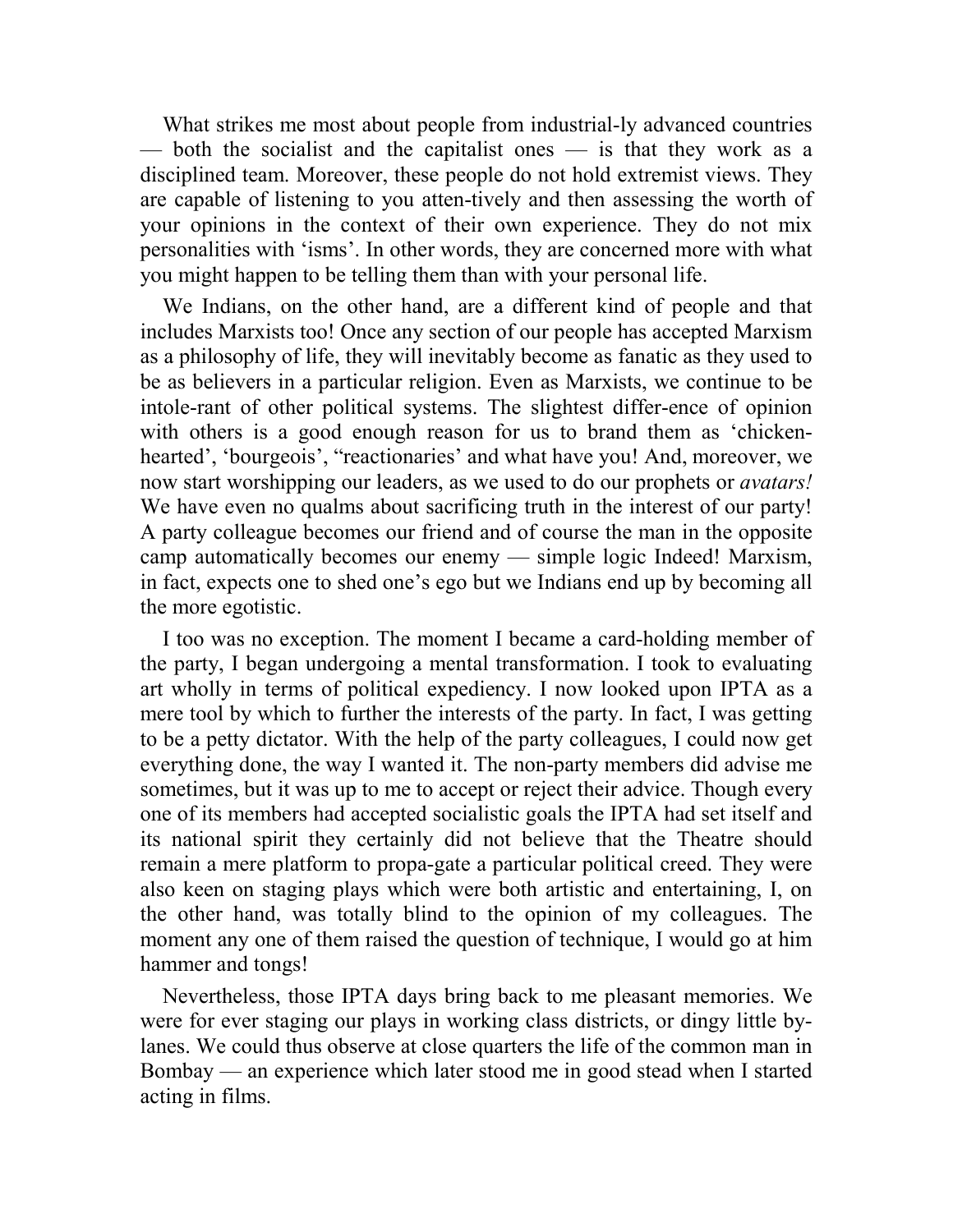Justice was now ready and prior to its release, Phani Da arranged a private show of the film. When I saw my close-up in the scene where I had to bran-dish that fowl, it was as if the roof had caved in and a big stone had landed squarely on my skull! I felt I was staring at a dead face! And the make-up had made it all the more horrible to look at! I was crest-fallen!

I did not let that bother me too much, though. True to his word, Phani Da had signed me for an important role in his next film Door *Chalo.* Moreover, Dammo was to play my wife in that film. Kamal Kapoor and Naseem . (Jr.) were the hero and the heroine and the cast included Aga, Kishore Sahu's younger brother, Ghosh (a peculiar young man who died too in a peculiar manner) and K, C. Dey. I was very happy indeed that I could meet K. C. Dey and be near him to watch him act. Dammo was like a loving daughter to him.

Most of the scenes of this film had to be shot out-doors in the vicinity of Ghodbunder Road. I was struck by the way Aga used to tackle his role. One moment he used to be talking to us in the normal way, without putting on any 'act', and the next, when the camera was switched on and the shooting got underway, he would cease to be Aga. 'Acquiring' the mannerisms of the role he was playing, he would instantly become one with it. If I happened to be acting with him, he would cast some sort of a spell over me. I would tell myself that he was indulging in overacting, which is indeed a major failing of the Hindustani actors. But the other members of the unit used to laugh uproariously over his pranks and praise him lavishly for his acting! Try as I might, I could not understand why they should praise him so much, who was after all making such a 'fool' of himself! I was sure, if anyone deserved praise, it was I, since I was acting, so naturally and with such admir-able restraint! This line of thinking was, of course, typical of an ignoramus. Oblivious of the fact that he is 'hamming', the inexperienced actor will persist in believing that he is playing his role in the only way it should be played! As for my 'acting', the less said the better. Indeed, it was anything but acting!

It has been my experience that the flair for acting is more pronounced in a woman than in a man. Being of the weaker sex, a woman is obliged to fall back on instinct, when applying her mind to any job. Consequently, in her childhood itself, she displays a tendency towards both agility of mind and lightness of heart. A man in comparison is more reserved in his behaviour. I used to feel terribly embarrassed at the gay abandon with which Dammo always laughed, sang or danced in front of the cameras! Indeed, acting was in her very blood! And then came the day when the curtain rose on the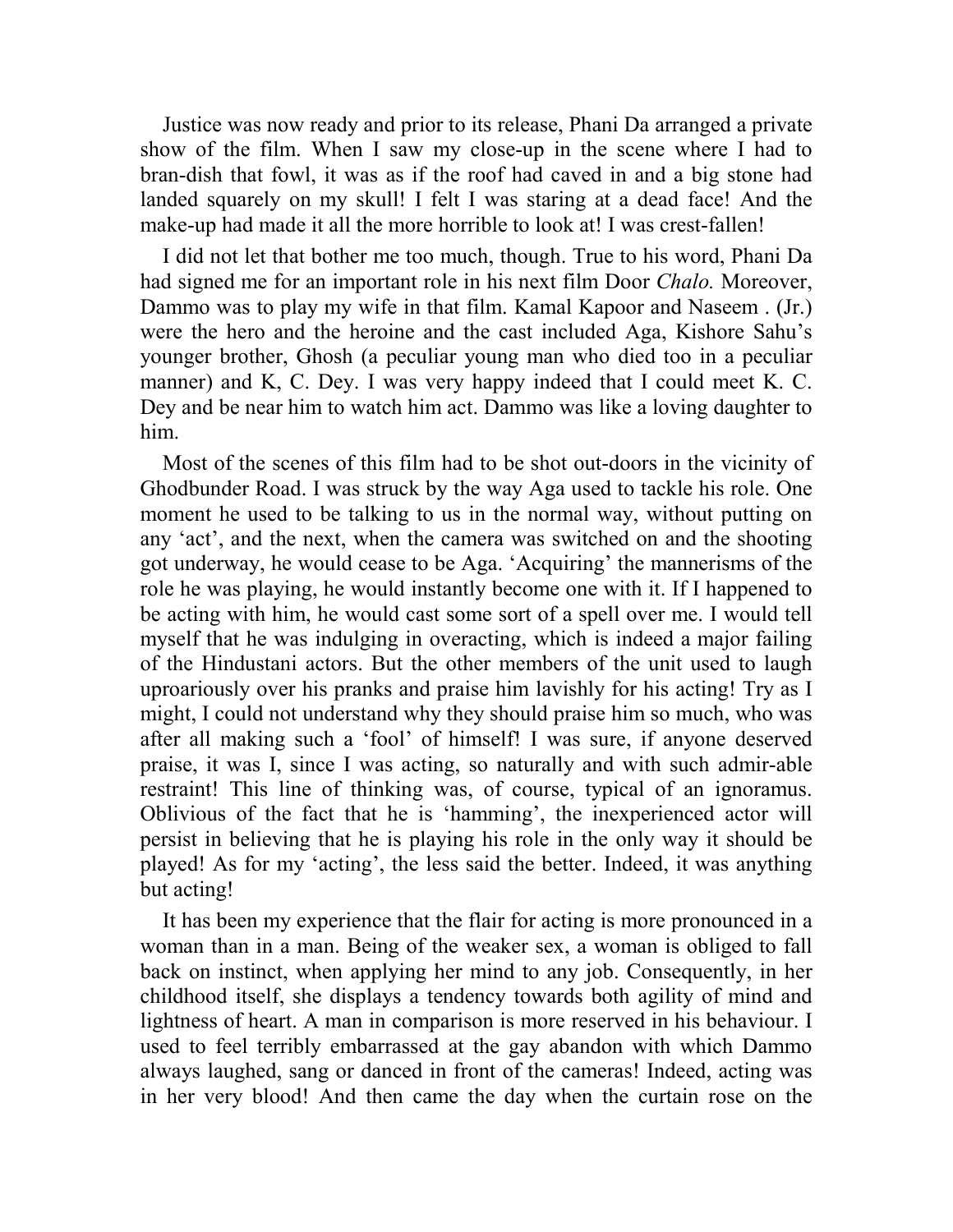Prithvi Theatres' play *Deewar*. In the premiere show, Dammo appeared to be a little overawed in the presence of Prithviraj Kapoor, She was also badly made up. After the show I went to the green room and bucked her up, as a result of which she became an altogether different person in the second performance, which followed after a break of half an hour. I can say without the slightest exaggeration that *Deewar* made Dammo a darling of Bombay theatregoers. No play has hitherto won such acclaim as *Deewar* did. Indeed the unend-ing queues one witnessed at the booking office of the theatre were longer-than those at any cinema house in Bombay!

Dammo had now become a star! From the day fol-lowing the premiere of *Deewar, film* producers began trekking to our house — something which was a novelty for us!

## Ten

In the days of World War II, the British Government would also sometimes grant well known artistes and companies licences to make films. As for those producers who made propaganda films with a view to boosting the war effort, the Government even helped them financially. The number of such producers was, however, very small, since the Indian public was averse to patronising propaganda films. New Theatres' *My Sister* was perhaps the lone film of this genre, which had any success at the box office; but that was largely due to K. L. Saigal's acting.

Thanks to the licences granted to them, Uday Shankar and Sadhana Bose too could produce films. My colleague on the B. B. C., Raflq Anwar, who had put on the London stage a run-of-the-mill opera on the life of Buddha, had also been granted a licence to produce a film. Rafiq offered to pass it on to Chetan provided the latter made him the hero of his film *Neecha Nagar.*  Chetan, therefore, was compelled to drop me in favour of Rafiq. Since my wife Pammo was not willing" to act in that film without me, Chetan had to look for another heroine. Eventually in Lahore he found one, Kamini Kaushal. Although she was making her debut, her acting in that film was so natural that, she became the talk of the town even before the film was released. Krishan Chander too had produced a film, based on his play *Sarai Ke Bahar.* A financier who was an admirer of Harindranath Chattopadhyaya had placed his entire wealth at the disposal of that celebrated poet, so that he could make *Azadi,* an idealistic film.

I have cited these instances to prove that there was no dearth of finance if our intellectuals were inclined to produce films with a certain social content.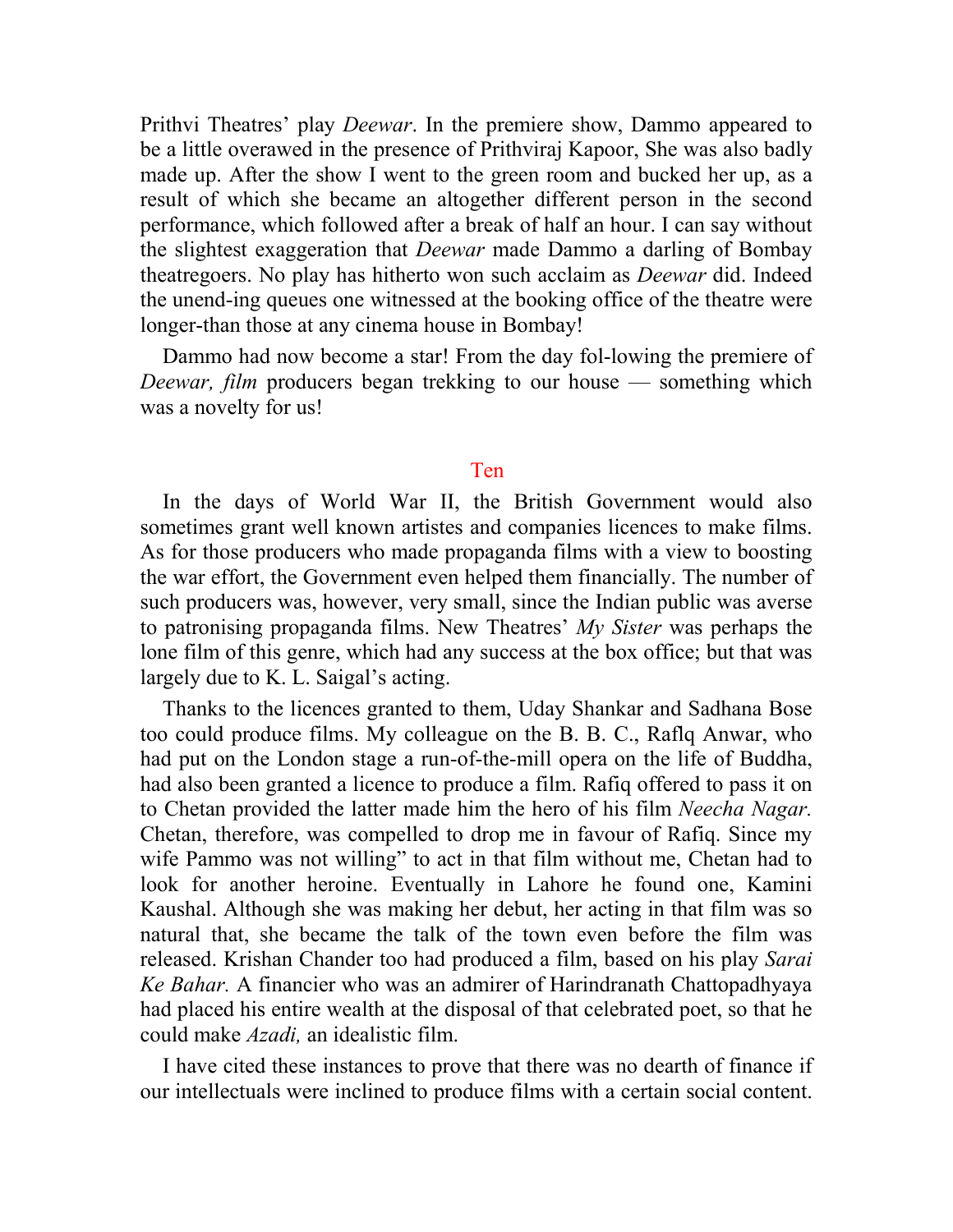I have always felt that If only they had the ability to produce such films, the Hindi films of today would be on an altogether different level! But this was not to be! They neither tried to acquaint themselves with the special requirements of the film medium nor in any way kept their private lives within reasonable limits. Consequently, each film that they produced belied the people's expectations and they became thoroughly disillusioned with the intellectuals. As if this was not enough, thanks to their wrong notions about life, these learned people stood as much discredited in the eyes of the public as the very film magnates whom they often lampooned in their stories! I get incensed at these intellectuals (many of whom are my friends) when they start blaming both the public and the producers for showing a preference for escapist films. After all, I have seen the best of opportunities go a-begging!

Thanks to the enterprising spirit of Abbas and Sathe, IPTA too got a licence as a result of which we could produce *Dharti ke Lal.* It was the first ma-jor experience for me in my film career. The entire film was planned by Khwaja Ahmed Abbas, all by himself. He was both its writer and its director. He was assisted by three men who hailed from three different parts of India—Shombhu Mitra from Bengal, Vasant Gupte from Maharashtra and I from Bombay. The film was based on three books which in those days had been acclaimed as classics. All three had the Bengal famine as their central theme. They were, the two plays by Bijan Bhattacharya *Zabanbandi,* and *Navannu* and Krishan Chander's lyrical novel *Annadat.*

However, Abbas's first draft of the scenario came as a bitter disappointment to many of the IPTA members, especially to me and Shombhu Mitra. Though I am a great admirer of Abbas's plays, I am also an equally frank critic of his films. Abbas, I find, is obsessed with a particularly useless and pedantic jargon through which he seeks to project his films, *a la*  Shantaram. For example, instead of building each sequence of his film in a natural and plausible manner, Abbas only ends up in making it all too artificial, thanks to his penchant for theatrical dialogue and symbolic images. True, the message he wants to convey is full of progressive ideas; all the same, his method of presentation makes his films boring. The viewer does not find them engrossing enough to make him forget himself. Watching his films, he has rather the feeling that Abbas is taking him by the scruff of his neck and shouting at him; 'Look, better be entertained, or else . . .!' To some extent, every Hindi film producer is a prey to this philosophy. He is like that naive mother, who knows only one way of pacifying her crying baby, and that is to give it a toy to play with! Our producers have not yet learnt the art of holding the attention of their audience solely by the strength of the stories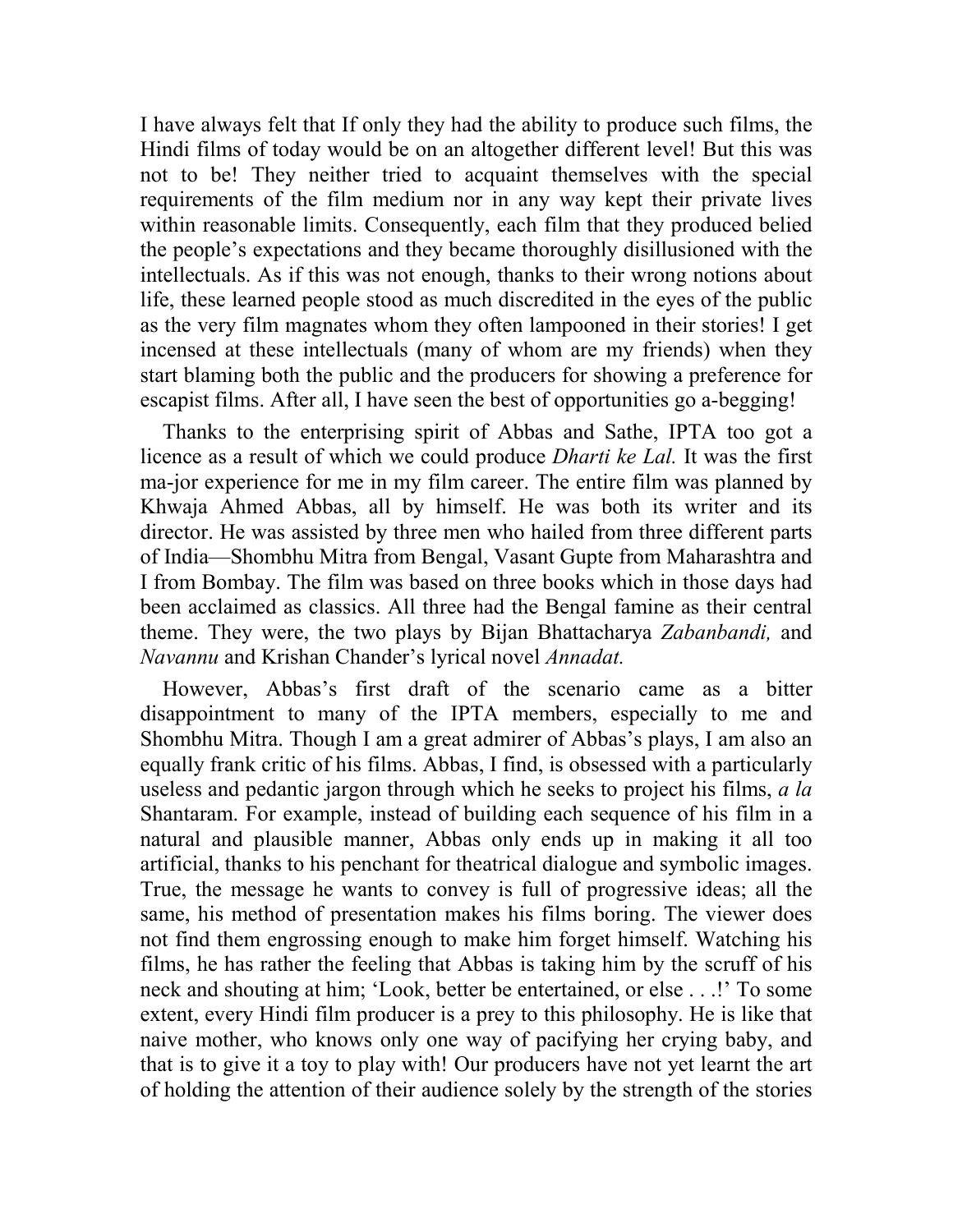of their films. To do that, they have to go and stuff their films with spicytitbits! The Hollywood film men, on the other hand, can make a brazen falsehood pass off as truth! As for their Indian counterparts, they will make even truth look like a falsehood! Our men are not satisfied until they have paraded their knowledge of the film technique to their heart's content!

This screen play of Abbas was a hotchpotch of various ingredients taken from Pearl Buck's Good Earth, Steinbeck's Grapes *of Wrath and* God knows what else! This was as if he had no faith in the writ-ings of Bijan Bhattacharya or Krishan Chander!

Shombhu Mitra and I were better acquainted with the technique of Realism and we had only contempt for those who took only to the welltrodden path. But we too had overlooked one important fact and that is: The Bengal Famine was by no means an entertaining event! The masses, however, expect a film to be entertaining above everything else. While Abbas was hesitating to take to the path of realism, we were all for it! But we were young then and inexperienced too! Though we were all educated men, this lack of experience had made us all rather selfish. Instead of trying to win over others to our point of view, we would stubbornly stick to our opinions and that only made our discussions acrimonious!

It was Abbas's firm conviction that he understood the intricacies of the film art better than any of us. We, on the other hand, were proud to be the people's artistes and revolutionaries. Moreover, we were not prepared to acquiesce in any injustice being done to the principles we believed in. We were backed by the Communist Party and without its help; the film had little chance of being launched. No wonder, then, that we took every opportunity to snipe at Abbas.

It was IPTA that had planned the film *Dharti ke Lal* and inevitably the Bengali group became the most powerful group in IPTA. Who indeed could be better acquainted than they with the hardships the famine-stricken, people of Bengal had to endure? Our difficulty, however, was that none of them could speak Hindi with even reasonable fluency; consequently, they could not convey to their colleagues what they wanted to say. The discussions and the rehearsals' preceding the actual shooting often drag-ged on endlessly, so that the cameraman and his assistants had no alternative but to cool their heels while they lasted. Abbas would sometimes walk out of the studio in a huff and we would run after him to bring him back! Or it was the other way round. Naturally all these moods and tantrums of ours raised the cost of the shooting. I, of course, had no know-ledge then of this aspect of film-making nor did I care for it, since I was only an assistant director! If our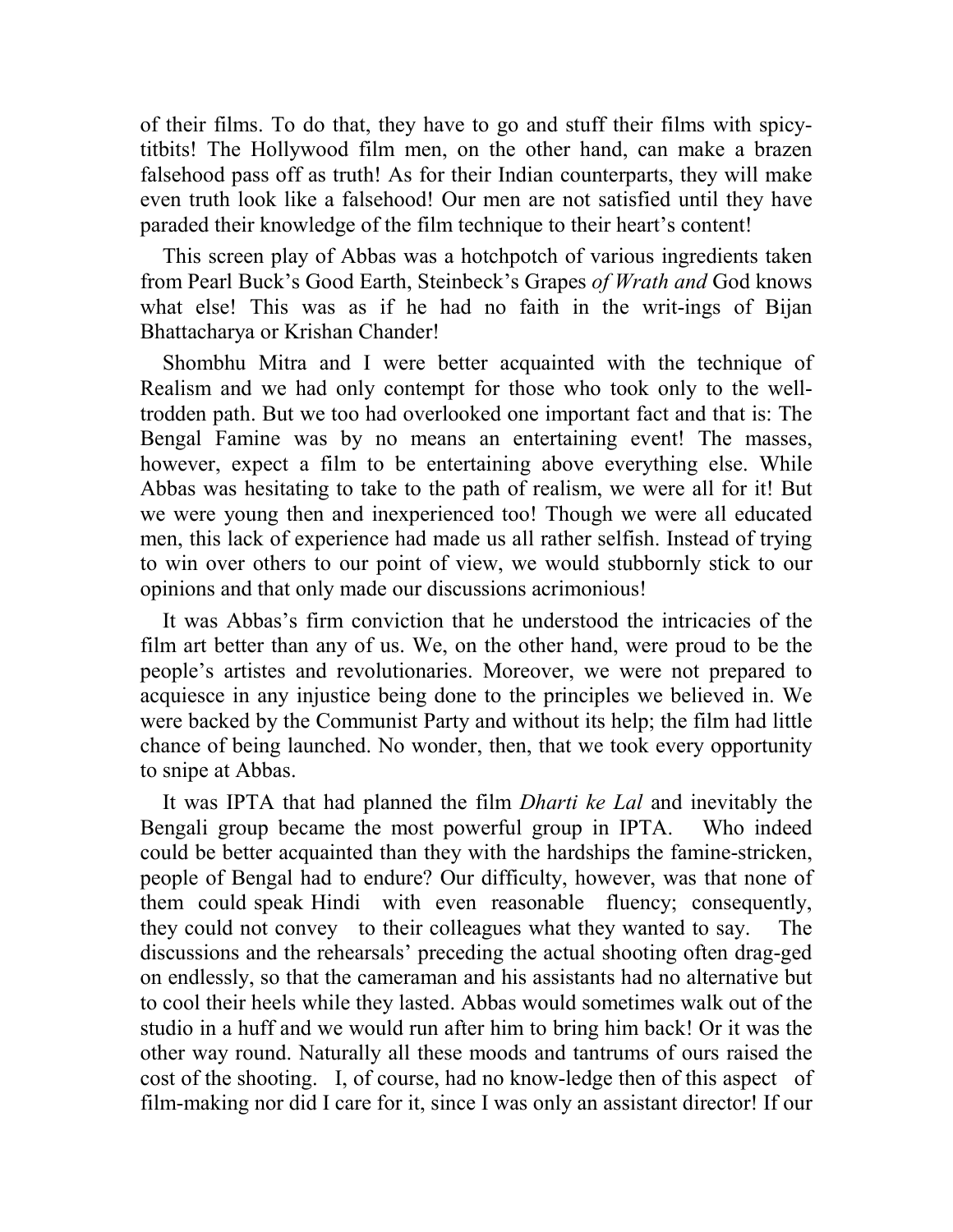film did not flounder, it was solely because both the IPTA and the Communist Party saw to it that no member of the unit transgressed the limits of propriety. I am still an uncompromising critic of Abbas's films and yet I cannot help admiring him for his extreme patience and devotion with which he nurtured our friendship. It was Abbas alone who had got me a place in the Tanks of the Bombay film stars and in return, I had set out to tear him apart. But Abbas had not let that lose his cool!

We used to shoot at Shree Sound Studios. Rajnikant Pandey, its owner was a master cameraman and his brother Chandrakant Pandey, the sound recordist, had no peer in his profession. No film distri-butor was prepared to consider a film worth buying unless it was shot at Shree Sound Studios and Chandrakant Pandey had done its recording. At all .hours, you found the place swarming with scenario writers, actors, directors, producers and musicians. It was Abbas who had managed to get such a well known studio to let a poor organisation like IPTA shoot its film there. No one else could have done that. We were, however, always afraid that the studiowallahs would one day get fed up with *out* un-ending debates and bickerings and throw us out!

But we were wrong in assuming that they had formed a poor opinion of us IFT A artistes. Par from it, we actually rose in their esteem as the shooting progressed. This was because of the non-personal nature of our quarrels and debates. They probably realised that through all that shouting we were seeking to im-prove the overall standard of our films. Howsoever bitter the quarrels, we always patched them up in the end and became friends again! Our Bengali col-leagues were staying with Abbas in his two-room flat. Many a time we too would descend on him for an overnight stay, especially on those days when after the day's shooting of Door Chalo, we had to appear before the cameras at night for *Dharti ke Lal.* Participation in two shooting shifts was in those days a status symbol for an actor. Once we too had not slept a wink for four days and four nights in a row. With so many uninvited guests having planted themselves on the Abbas household, it was not too difficult to imagine the mood of the members of his family.

When more than half the film had been ready, its rush prints were shown in the projection theatre of the studio. Mahesh Kaul, the well-known director, had quietly slipped in to watch the rushes. His ver-dict, when he came out of the theatre, was, 'I had almost lost faith in our films. I must, therefore, thank you young people for restoring it. Raj Kapoor, who was then an assistant of Kidar Sharma's, also praised the film lavishly. He was yet to achieve the success he did in later life.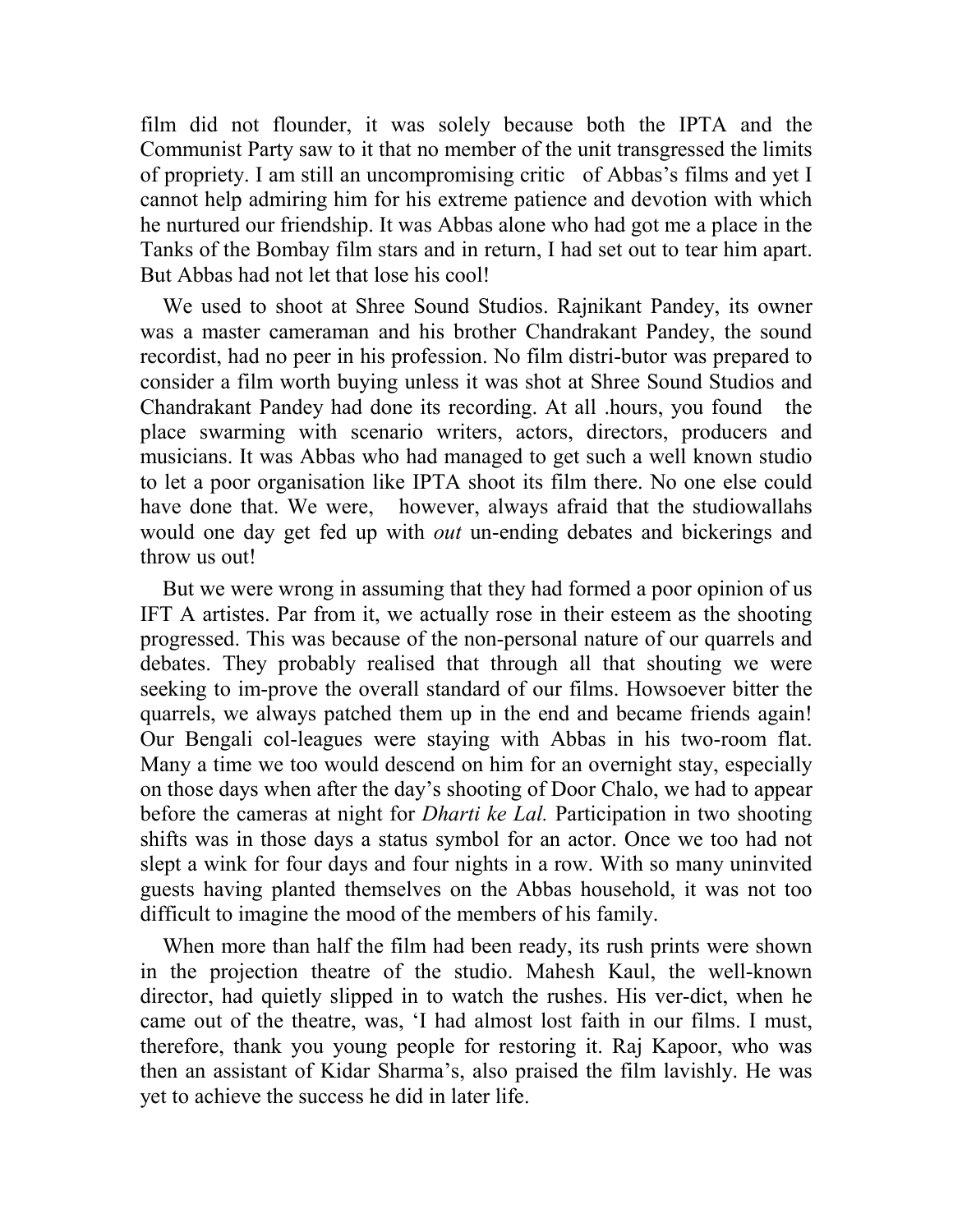It was probably because of the impression that *Dharti Ke Lal* had made on Mahesh Kaul that he subsequently launched a realistic film. The film was *Gopinath,* which had Tripti Mitra (Nee Bhaduri), the heroine of Dharti *ke Lal, in* the lead with Raj Kapoor as her hero. It also went on to become an unforgettable film.

None of us had a car. Despite this 'deficiency' everyone of the studio employees from Rajnikant Pandey himself down to a minor studio hand used to treat us with utmost respect. They .would vie with each other to fulfil our smallest wish, even if this meant their leaving the job in hand! In their eyes, we were doing work of national importance and hence were great people.

The community spirit with which we were working came as a breath of fresh air, in the stuffy at-mosphere of the studio, where each one was for himself. This is borne out by a number of apparently insignificant incidents, which I can never forget.

To wit, we were shooting a scene on a 'Calcutta street' at dead of night. The hero of the film, an old peasant, is running a high fever and, in his delirium, he sees before his eyes his farm back in his village. 'Ah, my harvest! Look, how grain-laden it is', he shouts at the members of his family and fellow-villagers who are squatting near him. They are his old wife (Usha Sengupta), eldest son (myself), younger son (Anwar) and his two daughtersin-law (Damayanti Sahni and Tripti Bhaduri). Gesticulating wildly, he orders his sons to go and cut it with sickles. He is in a frenzy which does not last long. He drops dead.

The set, which showed the street and the foot-path, was erected in the studio premises. First a long shot was taken with the cameras placed at some distance from the 'street'. This required special lighting arrangements which took a good foul: hours. However, when the next shot was about to be filmed and the cameras were brought nearer to take a close-up of the old peasant, it was found that the lamp on the post under which he lay did not function. Obviously, someone had bungled.

The close-up shot required that a single lamp from that lamp post should shed a pallid glow on the face of the peasant. This had not been switched on for the long shot and hence no one was aware till the last minute that it was blown out. Now that a close-up was to be taken, all the other lights in the studio were switched off. But this one vital bulb which had to function was now refusing to glow!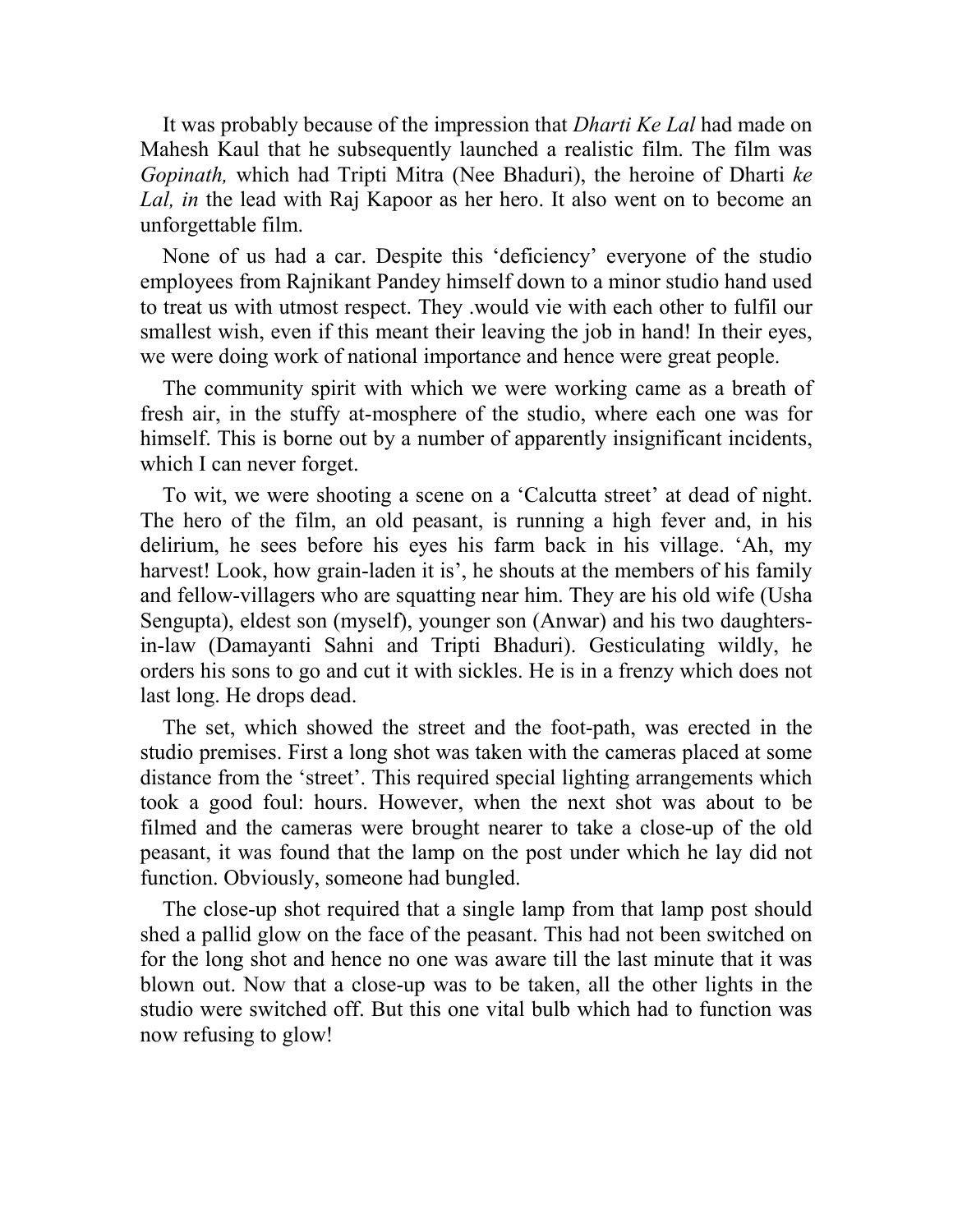We were in a fix all right! If the first shot were to be refilmed, this would require another 3 to 4 hours to see to the lighting and the entire shift would come to nought!

*As* all of us sat there racking our brains, a *mazdoor* came forward with a suggestion which he insisted would solve our problems. This was his plan: Let the peasant's, face remain in darkness, to start with. As he starts talking in his delirium and his frenzy rises to a pitch, let a car approach him from a distance with its headlights on. As it comes nearer, the glow of its headlights falling on the peasant's face would be shown to increase. Cut the shot on his dropping dead. The next shot should show his near ones and friends, throwing themselves on the peasant's dead body and as they are wailing and crying, the car should speed past them, with its tail light reced-ing in the darkness!

By any token, this was a brilliant idea. It literally left all of us spellbound, — Abbas, Shombhu, Gupte, myself and cameraman Kapadla. Here was an illite-rate mazdoor setting right a blunder we intellectuals had committed and in the process he had shown him-self to be an artiste.

Ravi Shanker had written the musical, score for *Dharti ke Lal.*  A lone melancholy air from a *Bansuri* perfectly captured the mood of that scene. It seemed to convey to the viewer the idea of the peasant's departed spirit, winging its way to his be-loved farm! That air lent the scene a superb touch. All credit for this scene must, of course, go to that unlettered mazdoor — a member of that class, which dare not so much as talk to a member of the 'gentry', let alone discuss anything with him!

It was obviously the lack of any pomposity and hauteur (which money breeds) amongst the members of our unit, that had emboldened the *mazdoor* to come forward with his suggestion. The fact was that members of the proletariat had come to regard our film as their own! At the instance of the Communist Party and the various trade unions and peasants' or-ganisations, many workers and farm hand and their womenfolk and children used to play bit roles in our film, gratis. Indeed hundreds of them had participated in that scene, depicting the trek to the city of im-poverished, starving villagers. On the day of the shooting, as early as 4 in the morning, the Bengali girls from IPTA had begun teaching the women participants, who came from a Maharashtra village, the ritual of wearing a saree in the Bengali style, and for four full days the villagers of Kapadne had let the members of the *Dharti ke Lal* unit romp through their farms. Moreover, they treated us as their honoured guests and gave us food and shelter. It was, therefore, all the more a pity that the hopes which the ordinary members of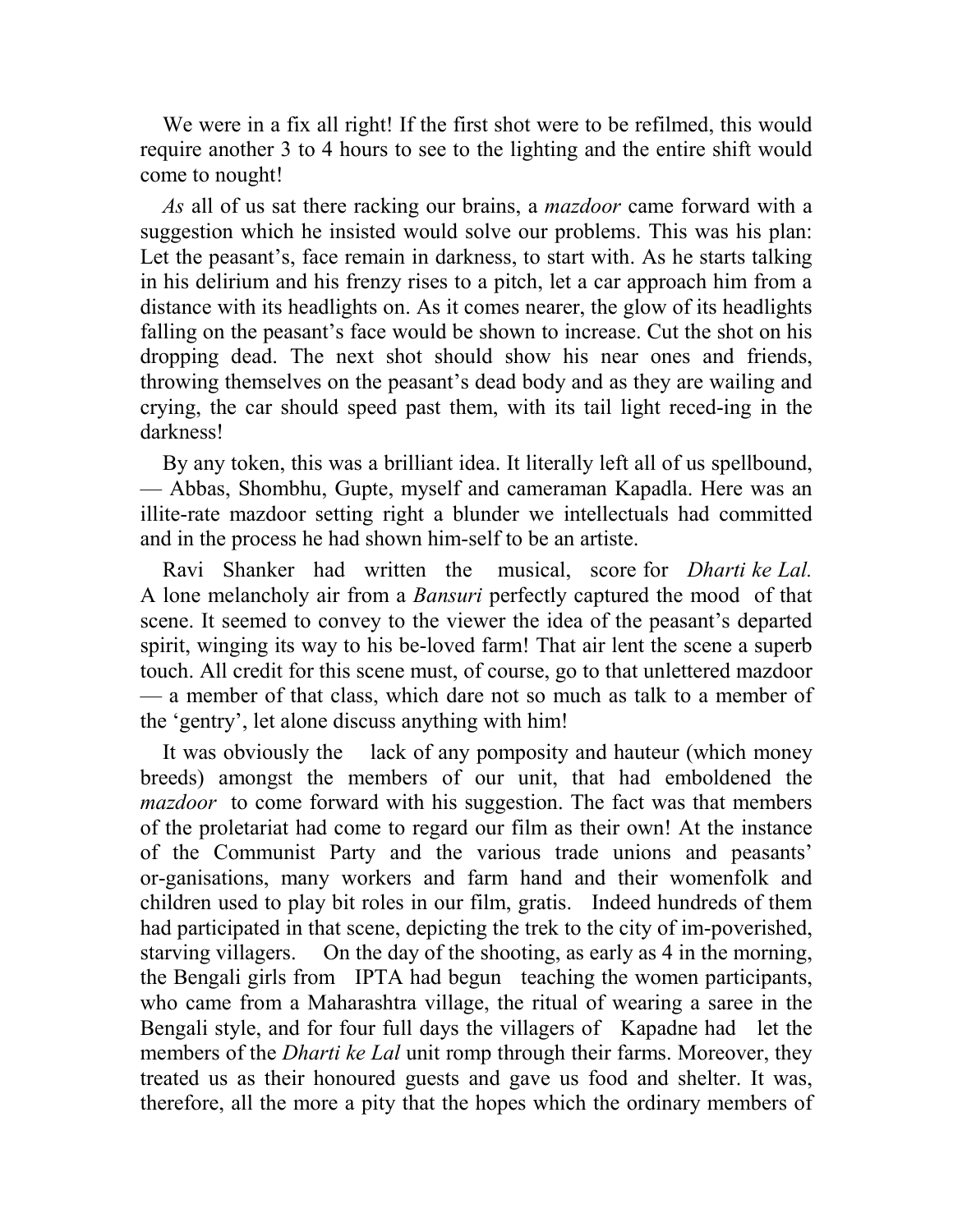IPTA had pinned on this film were in the end thoroughly belied. It is the leaders of IPTA who must take all the blame for this, since they could never manage to sink their differences, which, in fact, went on increasing day by day. The opportunists amongst us had formed their own exclusive groups. The fact that film-making necessarily involved money transactions to the tune of several thousands of rupees, apparently proved the undoing of those of our comrades who were not too scrupulous. Thus, what began as a labour of love became eventually a headache for everyone. Abbas disposed of the recording job in a tearing hurry as he had to rush to Lahore, where a fresh film contract was awaiting him. After he had left, our film became an orphan. It was consigned to the shelves to gather dust there. No one had any idea as to what we should do next. And as luck would have it, riots broke out in Bombay on the very day the film was released in that city. A curfew was clamped which fortunately was lifted when a few days later the riots subsided. But the damage had been done. The people were still afraid to venture out of their houses and the cinema hall showing *Dharti ke Lal* would remain almost empty. This was, in fact, the fate of all the films which were released during that fateful week. Indeed this business of film-making is rather like raising a crop. You never know when something will go wrong and all your efforts will come to nought!

However, despite its failure as a commercial film, *Dharti ke Lal* was no doubt a highly artistic film. Whoever saw it had only praise for it. Actually it won more acclaim abroad than in our own country. In one of its journals, the famous English publishing house of Penguins called it a landmark in the annals of the film industry. It was shown throughout the Soviet Union and several other countries included it in their film libraries. True enough, *Dharti ke Lal* was full of defects. Nevertheless, it had also a few laudable features, which were conspicuous by their absence in many other films. For example, even the rich-est producer could not have got such a large num-ber of workers and peasants to work in a film gratis. Moreover, every one of its scenes was infused with humanistic and liberal sentiments. One of the produc-ers said to me after seeing the film, 'You fellows have stolen a march over the Russians themselves in realism!'

It was *Dharti ke Lal* which had paved the way of subsequent films made in the realistic genre, films like Bimal Roy's Do *Bigha Zamin* and Satyajit Ray's *Pather Panchali.* Alas, Abbas himself went on to discard this genre, which explains the inability of every single of his later films to stand up to *Dharti ke Lal.* And what is more, none of them could give Abbas the sort of prestige which this first film of his had done.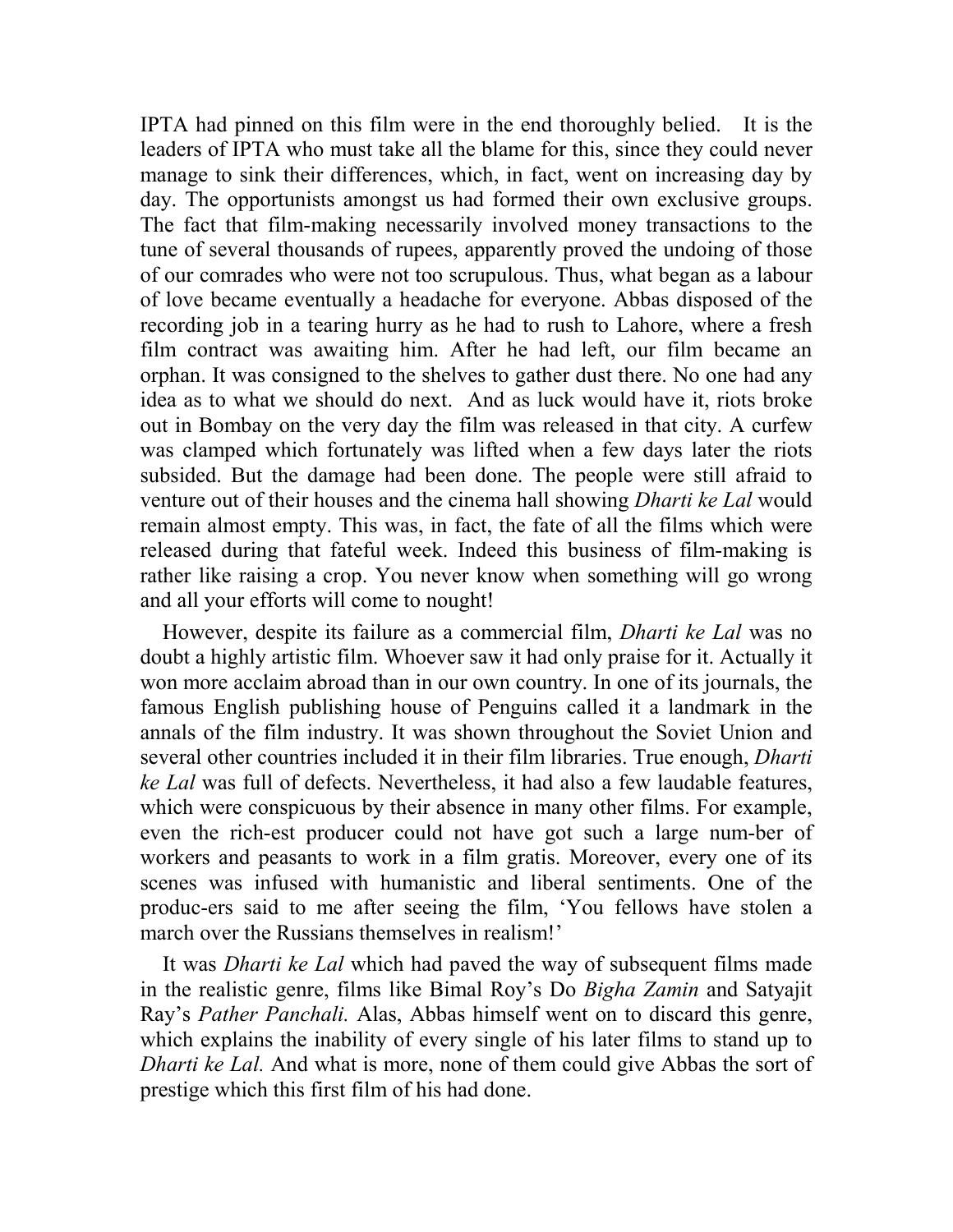So long as we worked as a team of selfless and humble workers, our films remained a model in co-operation. If only we could continue in the same vein, *Dharti ke Lal* would have led to something more permanent. We could have founded a film society to make patriotic and socially progressive films. But our *kismat* ruled otherwise.

## Eleven

By the time *Dharti ke Lal* was ready, my domestic life had changed completely. Gone were the days, when we would stare with longing eyes at ten-rupee notes. Now even those big ones, bearing the charmed figure of a hundred, held no fascination for us. Between the two of us, it was Dammo who used to earn more. She was, however, not given to saving money, nor did she care much for her own comforts. Begum Para, Noorjehan and Baby Naseem were her friends, all of whom were fond of going on long drives in their expensive cars, but for Dammo a bus or a train was good enough! A simple *khaddar* saree was what she always wore and all her earnings, save the house-keeping money, she would donate to na-tional causes.

Indeed everyone was fired with the national spirit in those days. It was as if the masses were caught in a storm! I can never forget the night, when the pro-tagonists of Netaji Subhas had stormed the Communist Party's Central Office. They, came in thousands and attacked the seventy odd people many of them women and children—who happened to be in the office. There was a pitched battle and the staircase leading up to our office was spattered with the blood of our comrades. I myself had been hit by a stone, while I was engaged in taking them to a safer room upstairs. At the end of the melee, my bushshirt and trousers were soaked in blood, both my own and those of my comrades. It was truly a horrible expe-rience to live through. To this day, I carry the wound scar on my forehead like some precious talisman.

And then followed the naval mutiny. All Bombay was convulsed like never before! Hindus, Muslims and Parsis, all of them, rose to a man, and attacked the white *firangis.* Most of the news of heroic deeds came from the Muslim districts of the city. Every house-top flew flags of the Communist and Congress Parties and the Muslim League, rather like ships flying their national colours. The tommies riding in open trucks used to shoot down pedestrians with dumdum bullets. But the masses were in no mood to heed them. Their enthusiasm was simply magnificent. I vividly remember the day when, accompanied by a colleague from Andhra, I was walking down a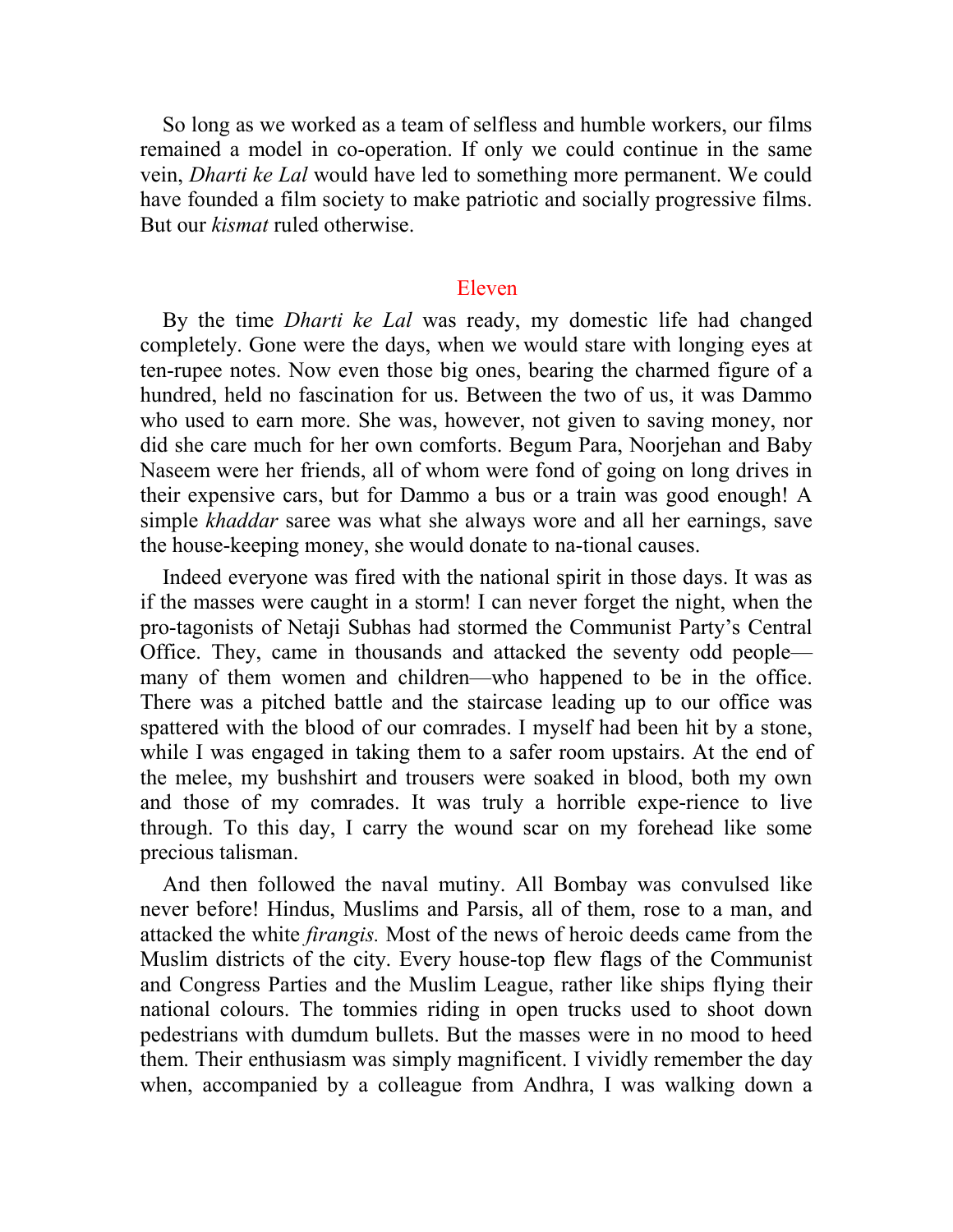street in midtown Bombay. The crowds had come out to do battle with the tommies, and my colleague was so overcome with emotion that he kept on shouting, 'People are in the streets, comrade. This is a revo-lutionary situation! Hardly had he said that, when the people started running helterskelter. Taking their cue, we too rushed into a shop. These Bombayites are indeed a strange people. They seem to be endowed with some uncanny intuition, which tells them in advance when it is going to rain. This enables them to run for cover just before the rain-drops start falling. It is probably this intuition of theirs that told them now that the tommies were about to descend on the street with their guns and, sure enough, even as we were ducking under a shop-counter, the street was spattered with bullets. Though the outrage lasted hardly a minute, a number of them felled a college girl who had taken shelter in a shop a little distance down the street. Needless to say, the poor girl was killed instantly. We carried her body to the office of the Gimi Kamgar Union, where we found the leaders of the Railway Workers debating furiously whether or not the fish plates on the rail-way lines should be removed!

Rightly or wrongly, I have always felt that if, in-stead of leaving the people in the lurch, and arriving a compromise with the British, our leaders had then come forward to lead the people's revolt, the British Raj would have collapsed in no time. The revolutionary élan of the people was at that time at fever-pitch. Coupled with this, the Indian contingents of the Air Force had gone on strike in support of the naval mutineers. Moreover, there was unrest amongst the ranks of the Bombay Police. In such a situation it was not too difficult to get the Indian army to raise the banner of revolt, much in the manner of Netaji Subhas's Azad Hind Fouj. If this had happened, then the country would not have been parti-tioned nor would the framework of the old corrupt bureaucracy have survived and continued to hold the people in its vicious grip, as it is doing even to this day.

Our leaders, however, thought it lit to keep themselves away from this mass movement, and enter into negotiations with the British. It is, of course, not proper to hold Gandhiji responsible for this policy of our leaders, since Ahimsa had always been an article of faith with him. In fact, he had repeatedly asked the Congress leaders to relieve him of his 'post' as their political mentor, but Nehru and the other Congress leaders would hear none of it. They had come to depend upon his advice so much, that it had be-come indispensable for them. Consequently, they were incapable of taking a decision on their own. If only Nehru, the visionary, had then foreseen the horrible consequences of arresting the rising tempo of the revolution! He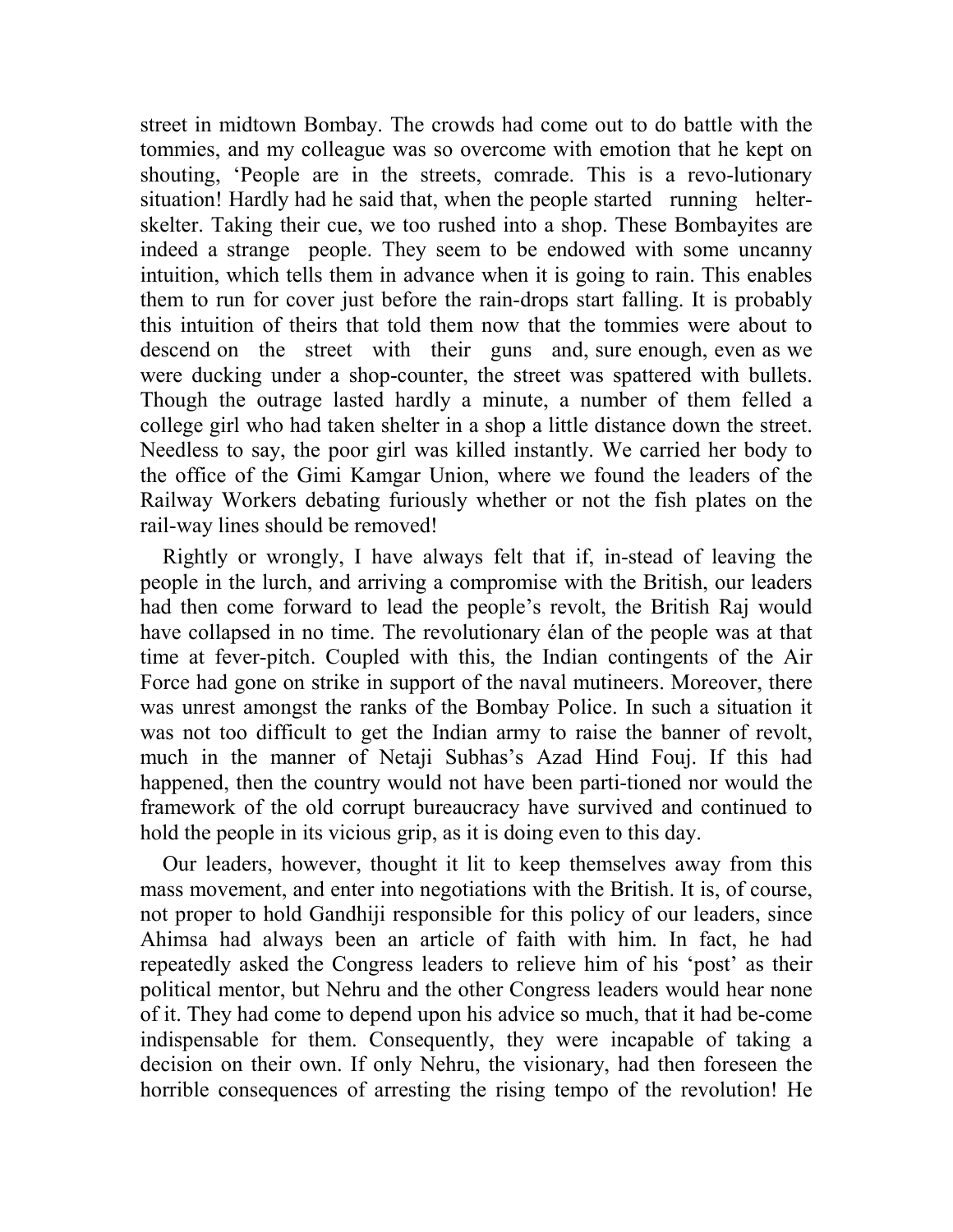himself admitted later that he should have realised the implications of the revolutionary situation then prevailing in the country. He was the most fearless of men and hence could have joined the revolution without the least hesitation but even his revolutionary ardour was at that time at a low ebb. I cannot help saying to myself, 'If Netaji were alive then and living in India!' Surely he would not have remained a .silent spectator to the momentous events that were then happening in the country. After all, it was precisely in the hope that such a situation would arise in the country that he had made com-mon cause with the German and Japanese fascists, much against his conscience.

Nevertheless, no categorical statement can be made on this subject. The entire political leadership of our country has been the progeny of the capitalist class, and it is always the proletariat alone which has that compulsive urge to lead a revolution to its *manzil!*

The Communist Party was in those days the most important organisation of workers and peasants. It was just the right moment for the party to seize the initiative from both the Congress and the Muslim League, but it did not avail itself of the opportunity. Instead, it took to towing the line of both these political parties. It was, however, also possible that such a ven-ture on the part of the communists would have proved to be a gamble, since they had come to be branded as traitors, as a result of their support to the Allied war effort. Moreover, the Communist Party was by no means uniformly popular in the country. Hence, instead of hailing the communists as revolu-tionaries, the people might have turned against them; or come to think of it, by leading the people against the British, the Communist Party would have perhaps got rid of the stigma of being 'traitors' once and for all. But these are all speculations. God knows what turn the events might have taken. History alone can pronounce a definitive judgement on the events of those times!

Both Sardar Vallabhbhai Patel and Qaid-e-Azam Mohammad Ali Jinnah appealed to the mutineers to give up arms, while the British contrived to make the sailors fight amongst themselves. This was the British Government's way of rewarding the Indian Navy for the help it had rendered them in their hour of need! Thus, the tide of revolution which had bidden fair to drown the British ended up by dividing the ranks of our own countrymen! Before you knew what was happening, the revolution had degenerated into a communal riot.

Callow youths that we then were, we were in no position to grasp the significance of the events of those preindependence days. This was understandable since the great political leaders and even Gandhiji himself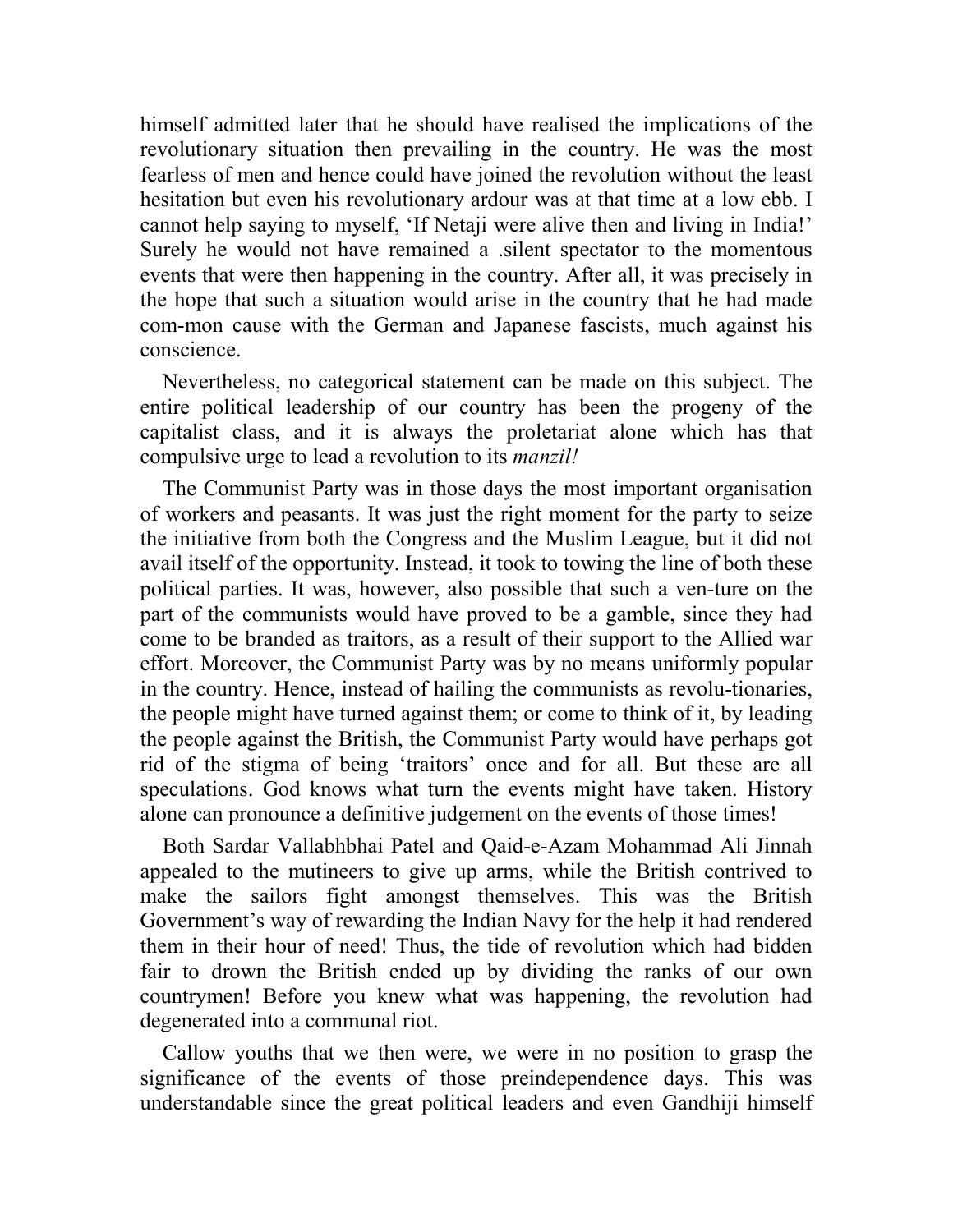were nonplussed by those events. As for me and the youths of my generation, we were simply dying to throw ourselves into the revolution and we could not care less what happened to us! We were rather like that reckless boatman, who sets sail in the storm with no thought whatsoever about what might happen to his craft.

A film star's life too has to weather storms, small and big. Our house had become in those days a regular venue for meetings of Communist Party wor-kers, on the one hand, and of *filmwallas—*producers, directors, photographers, actors and the like, on the other. All the din and noise which used to reign in our house throughout the day had brought the neighbours to the end of their tether. Moreover, this was exerting a bad influence on my children. But there was no one around, who could have warned us of the danger we we're exposing ourselves to. (Even if there was one, we would not have heeded his advice.) In Bombay, every man is so engrossed in his own af-fairs that he has hardly any time to bother about his neighbours, a situation which you find in every large city. True, the years spent in London had made us familiar with such a situation. London, however, is very different from Bombay. In London we had at our disposal every amenity and comfort that a metropolis could offer its citizens—excellent means of tran-sport, rich food, clean environs, courteous behaviour of its citizens, a hospital in practically every borough of the city, civic centres ready to come to the citizen's aid at any hour of the day or night, duty-conscious policemen, a telephone booth at every street corner in short, every facility that a citizen needs in his dally life. Bombay, on the other hand, has all the disparities of a big city without, however, any of the facilities available in London. Here in no time a minor mishap grows into a calamity. And as luck would have it, our own life had in store for us just such a fate.

Now that we—both my wife and I—had reached stardom, men of wealth were going out of their way to 'cultivate' us. It enhanced their prestige in society if they were seen in the company of film stars. If we shunned their ridiculous parties, they would give donations to the IPTA or the Communist Party and thus try to entice us into their fold. An actor and particularly an actress is after all looked upon as a mere plaything by a member of the bourgeoisie, a tact we were then totally unaware of. Nor did I know that the respect accorded to an actress is not devoid of a touch of contempt! When I once happened to read in the papers that some race-horse owner had named his mares 'Nargis', 'Begum Para' and 'Damayanti', I was incensed beyond words.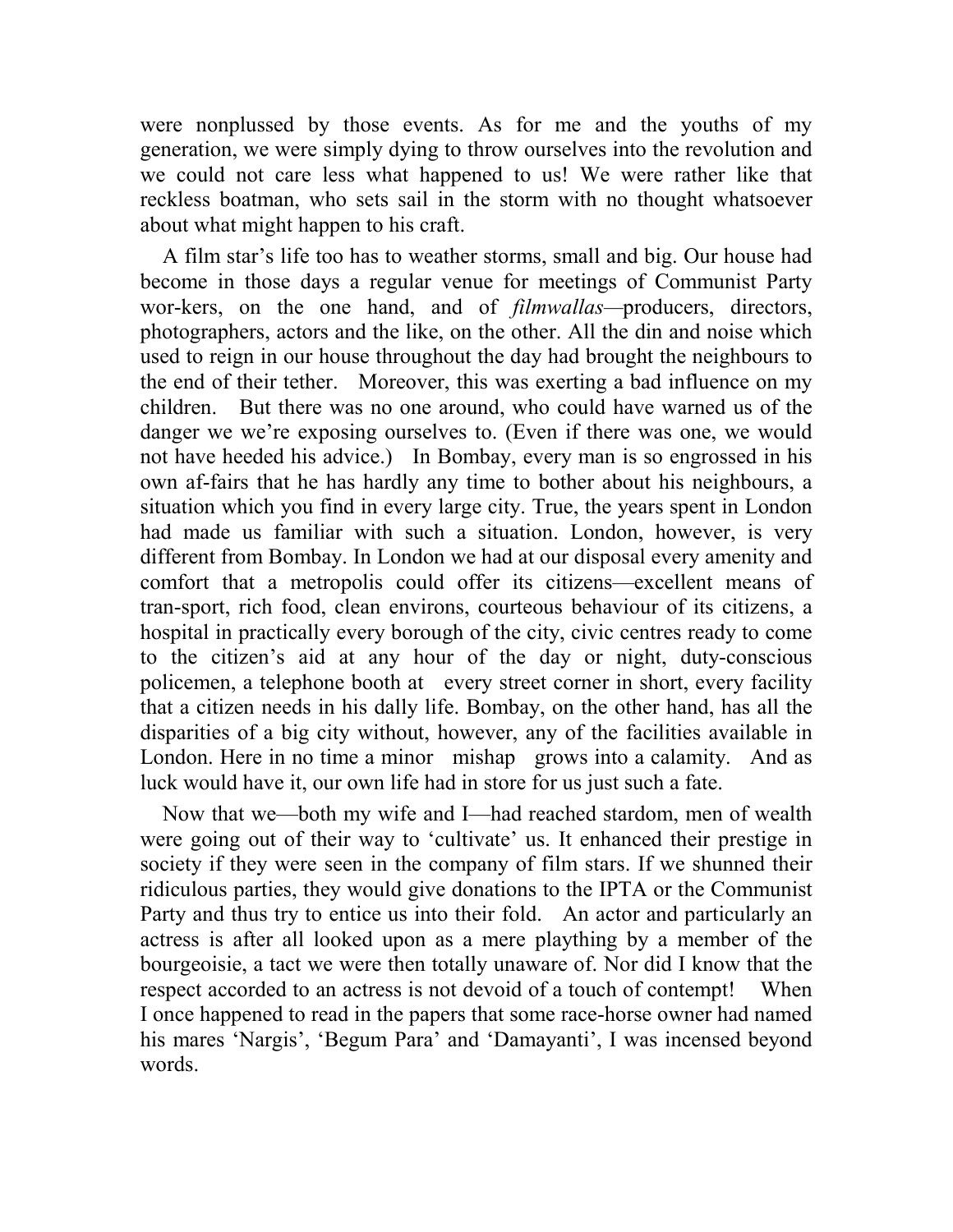'We had now come to a stage in our married life when Dammo was in dire need of my help and guidance. As her husband, it was ray duty to treat her with understanding and respect, which was also her expectation as an artiste and share some of her household chores. But instead of making her life a little less of a burden, I began to harbour a sense of resentment against her. I *was* jealous of her success and the fame it had brought her. When she arrived home from the studio, tired and hungry, I would be-have with her as if she had done some wrong! I would expect her to start cooking and washing right away, which I considered to be her real work. In order to parade my own importance, I started devoting most of my time to the IPTA and Communist Party work, the sort of work which was of no real consequence. I was, after all, a man and the social milieu I had grown up in had impressed upon me that a man must always have his say in his house. As for Dammo, she had been brought up to regard the hus-band as God. All her training and education had cen-tred on the dictum that it is the sacred duty of every wife to be at the beck and call 'of her husband! She accepted this situation meekly and took upon herself all the responsibility of running the house, a task which was beyond her physical capacity. I now realise what hardships she must have patiently borne and my heart cries out in anguish. Dammo was a price-less jewel, which her parents had entrusted to some-one who had no feeling of gratitude or appreciation towards her. Consequently, we were forever caught up in a psychological storm!

*Gudia* was the next film to be shot at Sree Sound Studios after *Dharti ke Led.* Rajnikant Pandey him-self was the producer of this film, while Achutrao Ranade was its director, who later gave up films to devote his whole life to the task of rehabilitating ex-jail birds. He was a very learned man, and a fine gentleman too! He had based the film *Gudia* on the famous Ibsen play, *Doll's House.* Dammo and I were playing the stellar roles in the film.

In one of the scenes, Dammo had to sing a love-song. Its setting was a garden, and I had to sit by her side listening to the song. While they were arranging the lighting, Dammo, Rajnikant and I came out of the garden and stood on the footpath outside, enjoying the fresh air. Presently a big car pulled up at the roadside and we saw K. L. Saigal emerging from it. He was being helped by one of his acquaintances to step out of the car. What a sight he was! We couldn't believe our eyes. Was this old, sickly doddering man the same Saigal, whom only six years ago we had seen on *the President* set so full of *joiede vivre* and fun? My heart sank to see him aged so much in those six years.All his hair had gone grey, he had lost a fearful lot of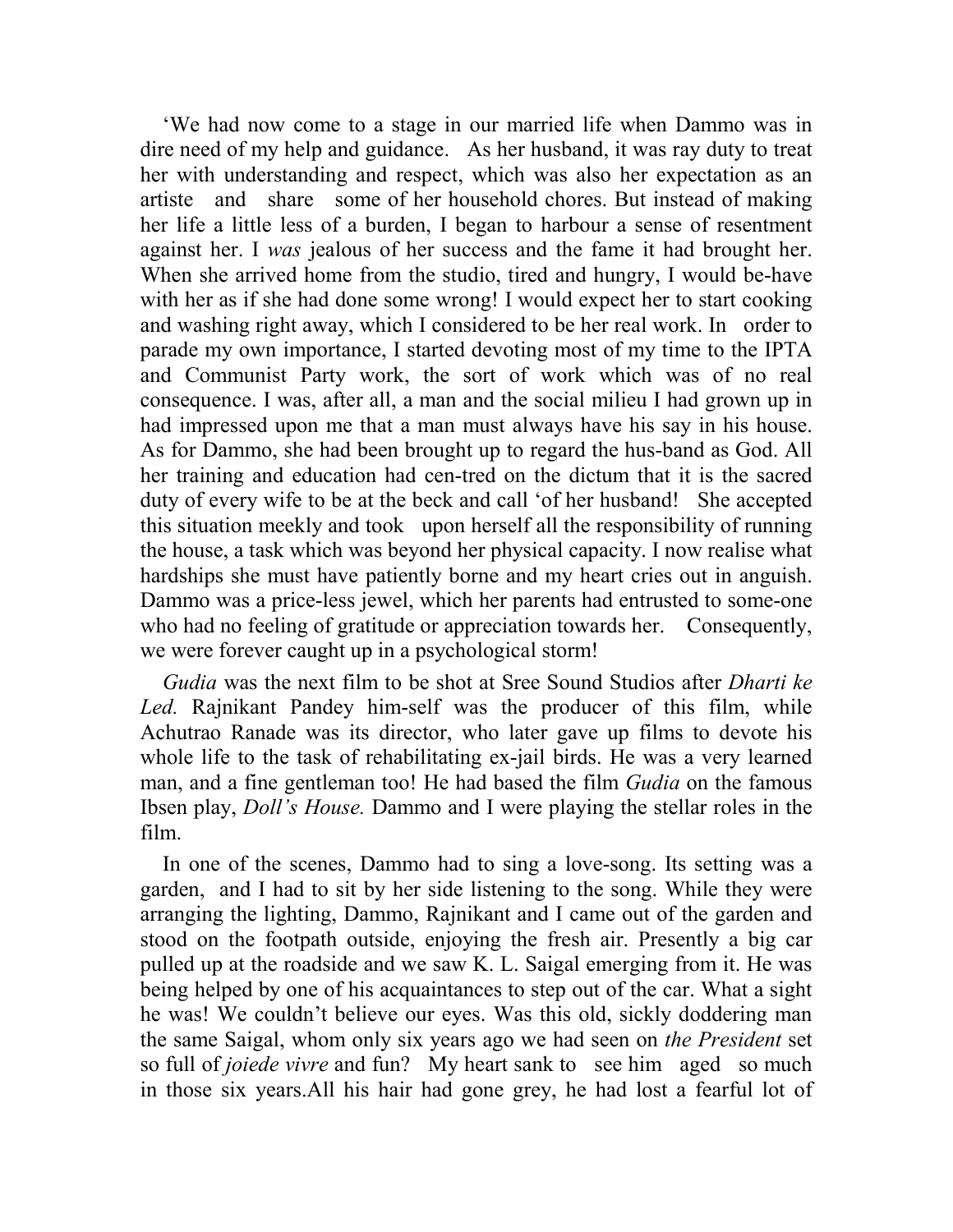weight and was wearing glasses. He was hardly able to support his own emaciated frame, clad in white kurta and pyjamas! It was tragic to see him come to such a pass in the best years of his life.

As we saw the man approach us, leading Saigal by the hand, we advanced towards them and greeted the great artiste. 'How are you Saigal Sahab?' Rajnikant enquired of him. Saigal did not appear to hear the question addressed to him.

Raising his voice, Rajnikant said, 'Let me introduce you to Damayanti Sahni. You know, she had made a name for herself in her very first film. We are going to record a song of hers today.'

The word 'song' had almost an electrifying effect on him. He seemed suddenly to wake up from his reverie. For a considerable time, he stood there with a smile on his lips. He then pulled Dammo towards him and started patting her head lovingly.' A song? Go ahead, sing, my dear child. There is nothing in the world like a song.'

Those words coming from a man whom Dammo had been worshipping all these years brought tears to her eyes. She knew that she would not be able to control her emotions if she stood there facing Saigal any longer. She ran away from us and disappeared into the studio portals.

To see Saigal in such a terrible condition had an unsettling effect on her. She was too disturbed that day to work. Unable to fight back her tears, she kept on asking me, 'Balraj, do you think Saigal will be no more before long? Can't someone save him?' It was obvious to me that she could not bring herself to accept the cruel fact that Saigal would soon leave this world!

And then not long thereafter I stood watching helplessly as the icy hand of death snatched away both Saigal and Dammo. I was left to fight my battles alone.

Within four months of Dammo's death, India was partitioned and our family was uprooted from Rawalpindi. The house of cards that I had built for myself and Dammo came tumbling down!

> *Life is a joke; and all things show it, I thought so once, but now I know it.* GEORGE III My Own Epitaph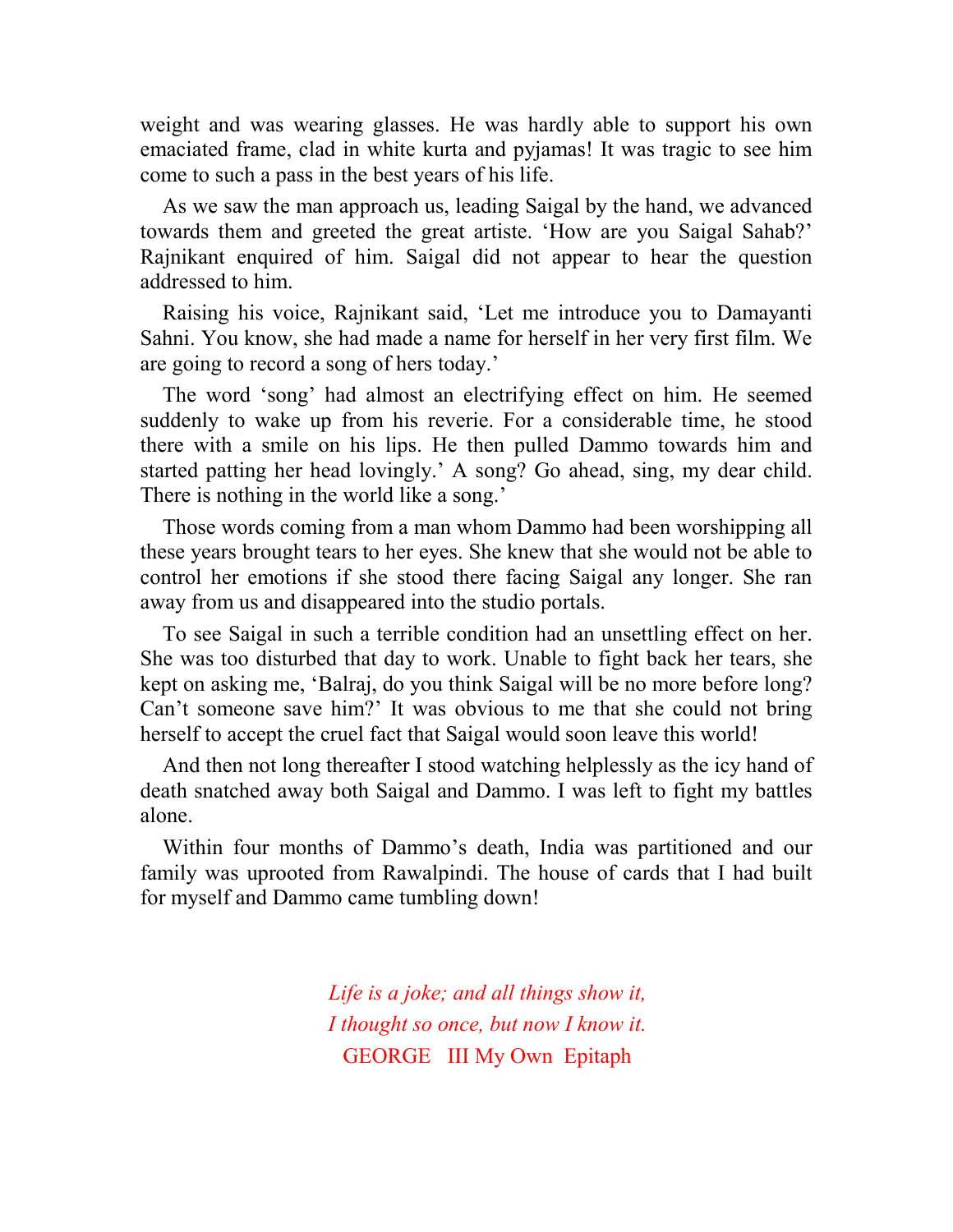## PART TWO

#### One

Following Dammo's death, I left for Rawalpindi with the children. Rawalpindi and the surrounding districts were then aflame with the communal holocaust. Human life had ceased to have any value and a wholesale genocide 'of Hindus and Sikhs was in progress. My brother Bhishma was then the Secretary of the Rawalpindi Town Congress Committee, and was engaged in compiling a report on the atrocities that were being committed daily. This job took him to far-flung places in the district and what he saw there was enough to curdle one's blood. At one place, hundreds of women had jumped into a well and thus killed themselves rather than surrender their honour to the goondas. Some had even taken their children along with them on the fatal journey!

In the city of Rawalpindi, the 'Peace Movement' of the Communist Party was in full swing. The comrades were exhorting the leaders of both the Congress and the Muslim League to close their ranks and fight the British together. This appeal evoked a ready response from the people at large, but by this time, the British had succeeded in gaining full control over the situation and were thus in a position to make the Indians dance to their tune.

The sacrifices my comrades were making touched my heart-strings. I began to participate in their peace-keeping activities and thus to forget my personal sorrow. I knew by heart several Prem Dhavan's patriotic songs, which I would sing at street corners to collect a crowd. My comrades would then address them.

The comrades had pinned all their faith on the pro-letariat. All their efforts were directed at keeping the working class districts free from riots. Not only that, they wanted the workers to come forward and defend the city.

Shri Dhanwantari, a colleague of Bhagat Singh's, had specially come to Rawalpindi on a peace-keeping mission. The great man was totally oblivious of the intense May heat. He had even no thought for food, or any other comforts, so engrossed was he in his work! I used to sing those Dhavan songs at his meetings and in the process became quite a singer! Prom morning till night, we would roam the entire city on our bicycles, taking our message of peace to the people. . Once we cycled twelve miles out of town to hold a meeting of the workers of the Attock Oil Co. It was a 'closed door' meeting, which was attended by party members and their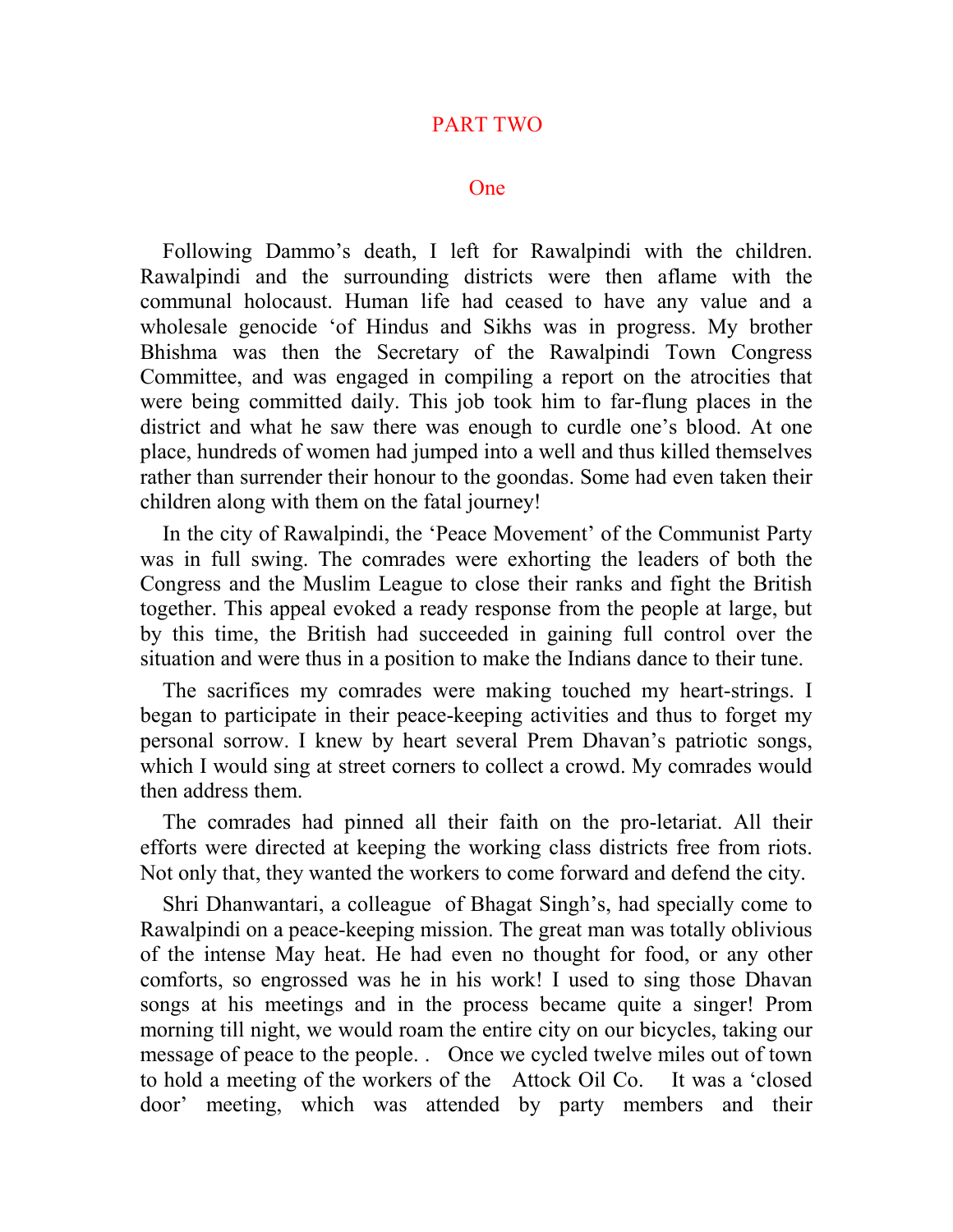sympathisers. Comrade Dhanwantari was warned not to expose himself and me so recklessly to danger, in the towns and villages around Rawalpindi, the Muslims were being incited against Hindus and Sikhs. Since the Government officials themselves were accomplices in this, there was simply no question of holding a public meeting. Some of the workers (All the workers of the Attock Oil Company were Muslims) provided us with an escort by cycling with us to the outskirts of the city on our return trip home.

Although caught in the storm, which was then rag-ing around me, I was in no position to grasp the sig-nificance of those events. I had not yet read any of Lenin's works, Marxism teaches one to understand one's environment and shows one the way to change it. In those days, however, I was ignorant of this fact. Hence, I took to interpreting those events in a manner which conformed with my middle-class values, a failing which is, shared by all the young men of that class. My father, .of course, knew better. He was convinced that once Pakistan was born, Hindus would find it impossible to live there. A Muslim Mend from Ludhiana used to write to him regularly about the necessity of transferring his lands and other property but Father was not willing to take a decision without consulting me or Bhishma. As for us, we would merely make fun of his misgivings. We used to say, 'Fancy a city calling itself by the ridiculous name Ludhiana, being fit to live in!' and he too would laugh with us. I now feel terribly embarrassed at the thought that he should have put up with any foolhardy plan that we could have thought of. Consequently, he lost his lands and property, whose value ran into lakhs!

I was then in poor health. My doctor had advised me to spend some days in Kashmir. Though the situ-ation there was tense, it was nevertheless free from any communal strife. Maharaja Hari Singh was ruling the state with an iron hand. Sheikh Abdullah, Sadiq, D. P. Dhar and several other leading personalities were behind the bars and the people were very much agitated. Many state officials were secretly in-citing the people to revolt. Even the police were siding with these officials! An unforgettable episode during that Kashmir sojourn was a chance meeting I had at a secret joint with the great poet of Kashmir's *mazdoors,* Abdusitar 'Aasi'. To earn a living, he was working as a weaver's assistant!

Since I had come from Bombay, where the Central Office of the Communist Party was, the Srinagar comrades used to treat me with deference, which was out of all proportion. I, on my part, would also try to live up to it, although I was no match for them in political sagacity. Thanks to the atmosphere in my home and my education at the Government College,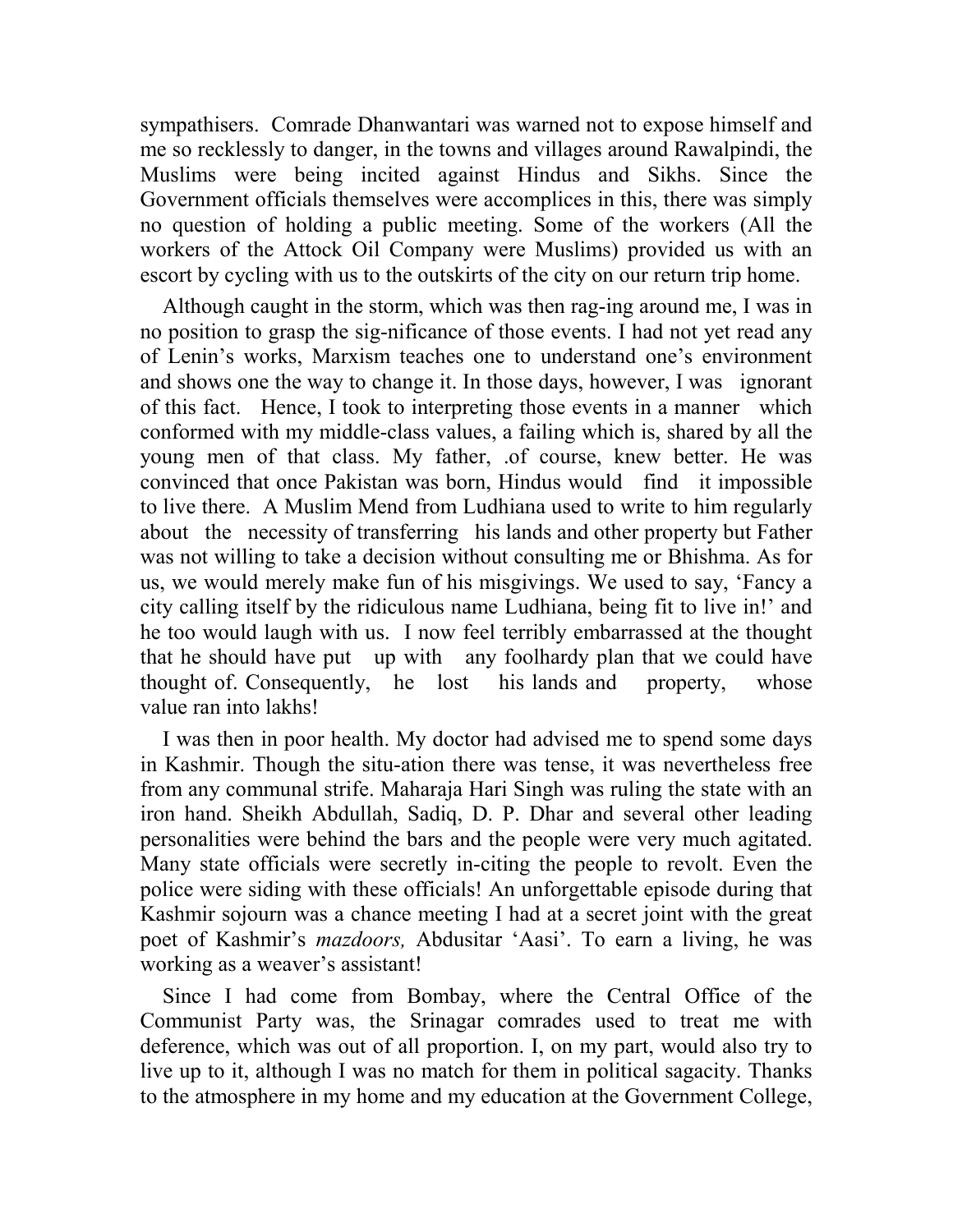Lahore, I had become an introvert; I had got into the habit of closing my eyes to the events that were happening around me, no matter how momentous they were! Even Marxism could not provide me with a means to get rid of it. I always get nonplussed whenever I find myself in a different situation.

By and large, this failing of mine is shared by many of my fellow-artistes and writers. The traumatic experience of 1947, which was nothing short of a death wave, left us untouched. We have not been able to produce a film which could be said to mirror those catastrophic events faithfully. Nor has any of our writers written a novel, which, steering clear of sentimentality, would describe the horrors people on both sides of the border were subjected to.

After spending a few days in Srinagar, I went to Gulmarg. I forgot all my worries in the beautiful surroundings of that resort.

While at Gulmarg, I received a letter from my dear friend Amritlal Nagar, the celebrated Hindi novelist. It said, producer Virendra Desai had decided to make a film on one of his short stories. He wanted me to play the main role, and that I was to be paid a sum of ten thousand rupees. If the terms were acceptable to me, I should send Nagarji a telegram conveying my approval.

It was in these *very* sylvan environs of Gulmarg that three years ago, Chetan Anand had prevailed upon me to join films, and now a valued friend was trying to entice me once again into the same profession! When your heart is young, it simply cannot resist the glamour of the film world! In fact, Bom-bay's moist air had not agreed with me. Moreover, I could not establish a rapport with the "people of that city, and now that Dammo was also no more, I was unwilling to go once again to Bombay, I had acquired a new interest—Punjabi language and Punjabi lite-rature. I was, therefore, on the look-out for some means of livelihood, whereby I could live perma-nently either in Kashmir or in Punjab. All the same, just one letter from the film world was enough to make me abandon all my plans!

I was being offered the role of a hero, unsolicited and in the bargain J was going to be richer by ten thousand rupees! This meant, I was on my way to becoming a star! The very thought made me dizzy with happiness!

The end of July 1947 found me in Bombay with members of my family. Leaving Kashmir, we had come down to riot-torn Rawalpindi. A reign of terror was in evidence everywhere in the city. Indeed, peo-ple were afraid to walk on the streets. As the train was passing Lahore, I saw outside several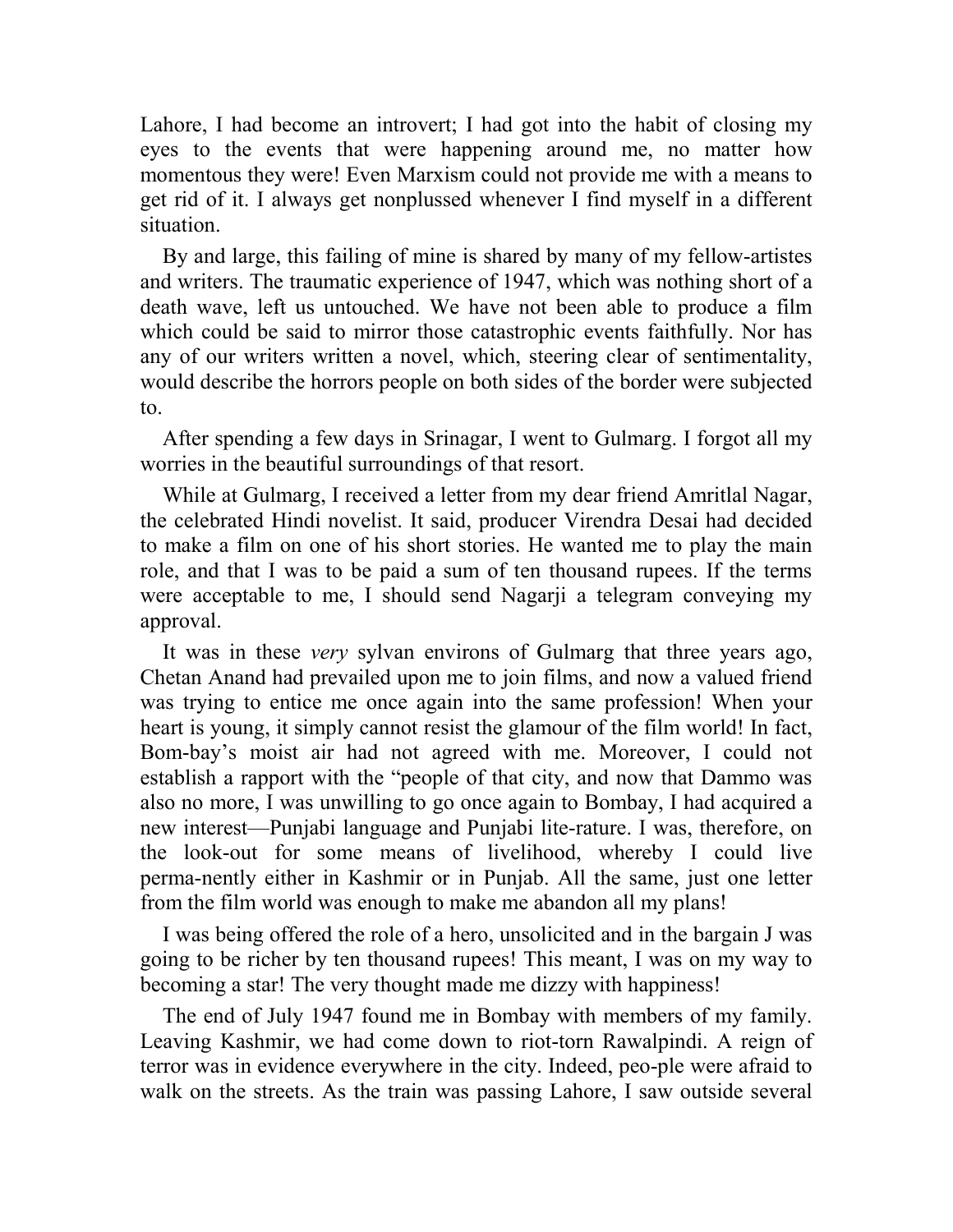fiercely burning fires which were obviously not a natural phenomenon. But I did not let those sights worry me. Now that I had won a film contract, I turned a blind eye to everything that was happening in my native Punjab, as if I had nothing to do with it!

*Gunjan* was the film's name. It was Nalini Jaywant's first film after she had stepped into youth. Unfortunately, she had to contend with not one but two leading men! I was the one to whom she loses her heart but it was the 'other man', played by Trilok Kapur, she has to marry! Trilok Kapur was a veteran actor and therefore knew how to throw his weight about. When on the set, he would go out of his way to announce that it was he who was the real hero of the film. Hearing him say that, I used to feel as if I was being deprived of my legitimate right. It was a very disconcerting thought which used to rob me of my sleep. I was only a 'semi-hero'! When would I become a full-fledged one?

In fact, this line of thinking had nothing to do with my role in that film. Character portrayal has a psychological aspect also, a fact I was then unaware of. Nor was I conscious of the necessity of understanding this aspect. Drunk as we were with the heady wine of Marxism, we used then to brand Stanislavsky as a 'bourgeois'. I was by no means innocent of the experience of becoming nervous and tongue tied in front of the cameras. Nevertheless, I still continued to behave like a patient, who instead of taking me-dical treatment promptly, prefers to hide his ailment in the hope that it will eventually disappear all by itself!

I do not remember now the details of the story of *Gunjan. I* do remember though, that it had all those twists and turns, typical of a story penned by the eminent litterateur. Although I did manage to understand the idea the author wanted to convey through his plot, I was totally blank as to how one went about expressing it through one's acting. Since Nagarji was no actor himself, he was not aware of this failing of mine. If they had got Raj Kapoor or Dilip Kumar to play the role I was playing, *Gunjan* would have become a memorable film. But it is also likely they might have refused to play opposite an unknown heroine.

As the shooting got going, I was 'exposed' and, moreover, Nagarji too became 'devalued' in the producer's eyes. On the set, Nagarji would describe to me in great detail the hidden meanings behind the different situations of the plot. Today I enjoy such a 'briefing' from a writer but in those days, I had not yet learnt to enter into the soul of a character. If I were then adept at this skill, I would have acted the part in a way that would have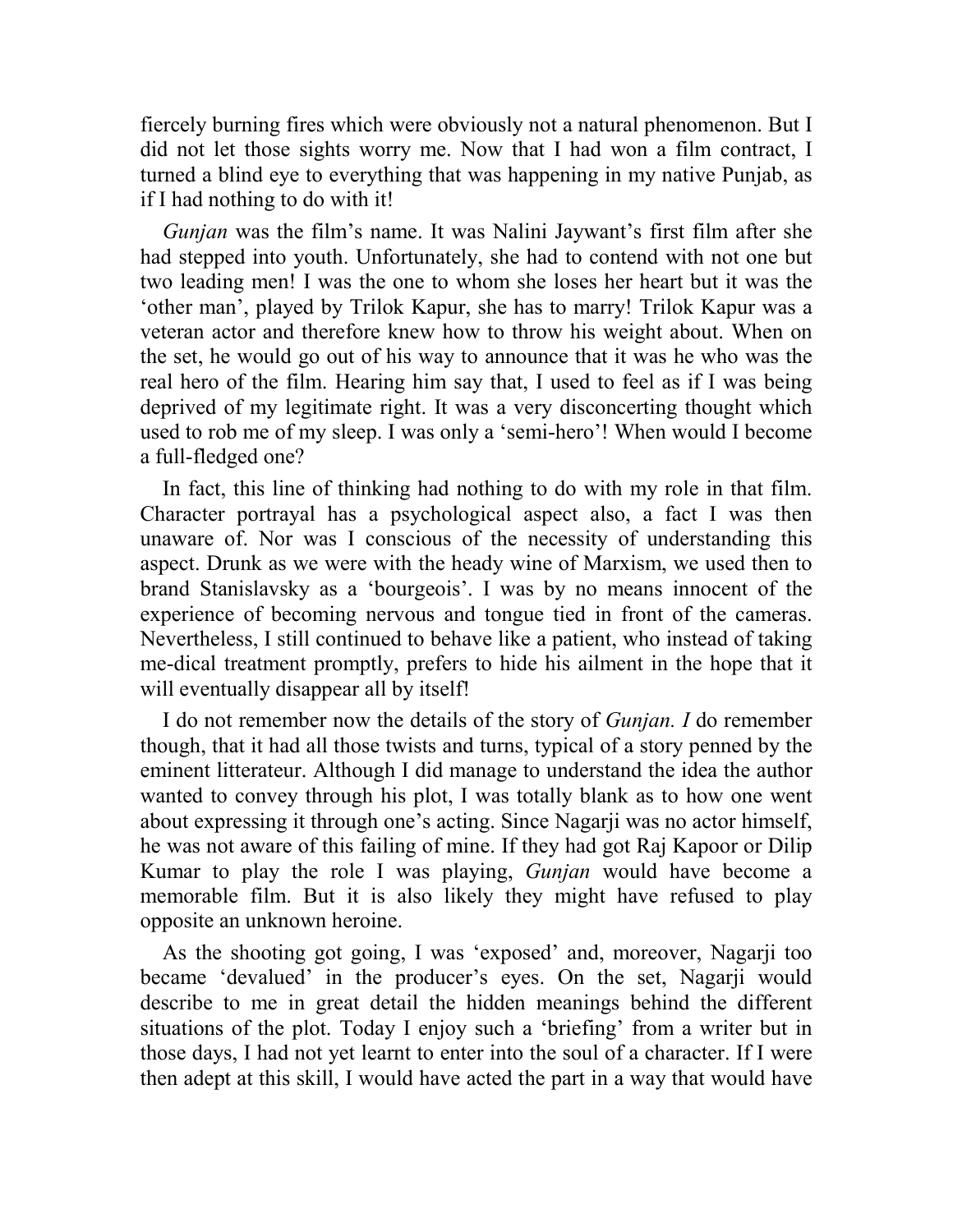brought out the traits of Nagarji's hero. But this was not to be. To this day, I regret not having been .able to play the role to Nagarji's satisfaction.

The shooting of a film is a slapdash affair. Every moment is precious and its cost is calculated in terms of so many rupees, annas and pies. The rehearsals of a play, on the other hand, can go on for weeks on end, which affords a new artiste an opportunity to climb one or two rungs on the acting ladder—a facility that is denied to him in films. Moreover, the scenario is never one of a piece. It is filmed haphazardly, regardless of its sequence and the camera sometimes is brought so close to the artiste's face that the viewers can read it like a book. Obviously a naive artiste has no place in the film industry.

That day I went completely blank on the set. My throat went dry and a combination of nervousness and fright seized me. I could follow not a word of what Nagarji was telling me. As if memorising those long dialogues was not enough, I was having to listen to Nagarji's advice too. I was at the end of my tether. If I had a sword then, I would have surely beheaded him. Not even the fact that he was a friend of mine and that it was he who had got me the role in *Gunjan* would have stopped me from doing that!

Producer director Virendra Desai sensed what was going amiss. He took Nagarji aside and left me alone with my thoughts. I must say, this act of Desai's lessened my tension. I heaved a sigh of relief. Since it was Nagarji rather than I, who, in my eyes deserved the blame, I did not suffer any loss of self-respect Taking advantage of this situation, Desai boosted my confidence and that gave me peace of mind. I somehow managed to remember my lines, which I delivered a la a Hollywood star, and the day's shooting came to an end.

After this incident, Nagarji stopped coming to the studio. It was obvious to me that he was a disappointed man. This was natural enough, since all the high hopes he had entertained about films as an art-form were clearly belied in this very first encounter he had with the mechanics of shooting a film. I knew that like Munshi Premchand, he too had not let the prospect of earning money in films betray his conscience. After having seen me first on the set of *Dharati ke Lal* and later on the *Gudia* set, he had planned to write several film stories for me. It was all because of his personal efforts on my behalf that several producers and directors had signed me for roles in their films. Thanks to his putting in a word for me, they had agreed to pay me money, which by standards prevailing then, was considerable—and this in spite of my being by no means an established star! It was, again, he who was instrumental in prevailing upon Desai to give me the role in *Gunjan.* In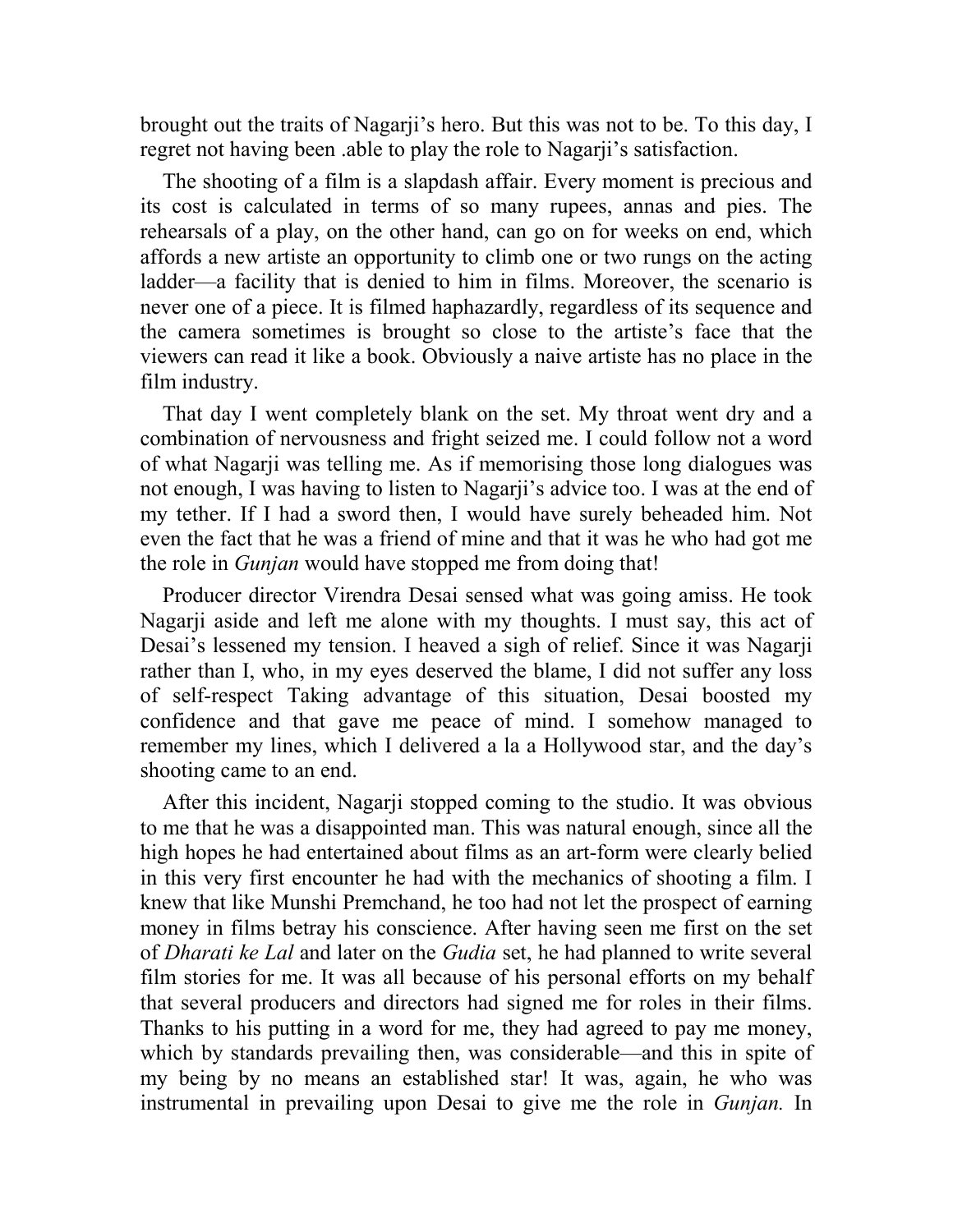doing me this good turn, he had probably thought that if I got that role, that would take my mind off the memory of my departed wife. The film too was a tragic one, and he must have reckoned that it would spur me on to act with a will!

Virendra Desai was keen to finish the film at the earliest. The film was being shot at the Bombay Talkies Studio, which still retained its lustre, al-though its two leading lights, Devika Rani and Himanshu Roy were no longer associated with it. And it still enjoyed the patronage of those two veteran directors, Nitin Bose and Amiya Chakravarty. In its precincts one often ran into Saadat Hasan Manto, Bhagwati Charan Varma, Upendra Nath 'Ashq' and other writers. Every other day some celebrity of the film world would visit the set. Before *Gunjan* was quite ready, Shashadhar Mukherji signed Nalini Jaywant for his film *Saathi,* which was being directed by Ramesh Sahgal. Nalini was not only a fine artiste, she was very beautiful too! And the German cameraman Wirsching made her look all the more ravishing! ,

Once I was acting opposite David in one of the shots! Being unable to remember my lines, I was making them do retake after retake on me. I could not help asking David, in the end, 'Is there some way to remember one's lines? How is it, you don't make them do a retake on you?'

With infinite kindness, David explained to me what an actor should do when he is facing the cameras. He said, 'Every word in a sentence represents an image. In other words, if you can manage to see before your mind's eye a particular image or picture, a (sentence then; becomes a series of images. When you are delivering your lines, try to evoke these images. You will not then forget your lines!' When I tried this experiment, it proved to be very useful. It was thus David who taught me the first lesson in the art of acting. Thank you, David!

# **Two**

Gunjan 'flopped miserably. Amritlal Nagar gave a wide berth to films and settled in Lucknow to devote himself entirely to literature. He had, however, come to Bombay to attend the premiere show of Gunjan. I still remember that evening I had spent in the com-pany of 'Nalini, Virendra and Nagar on the Juhu beach. The conversation was of a general nature .... I sat there awaiting the moment when Nagarji would say something about my acting in that film and he knew what was going on in my mind. At long last he said,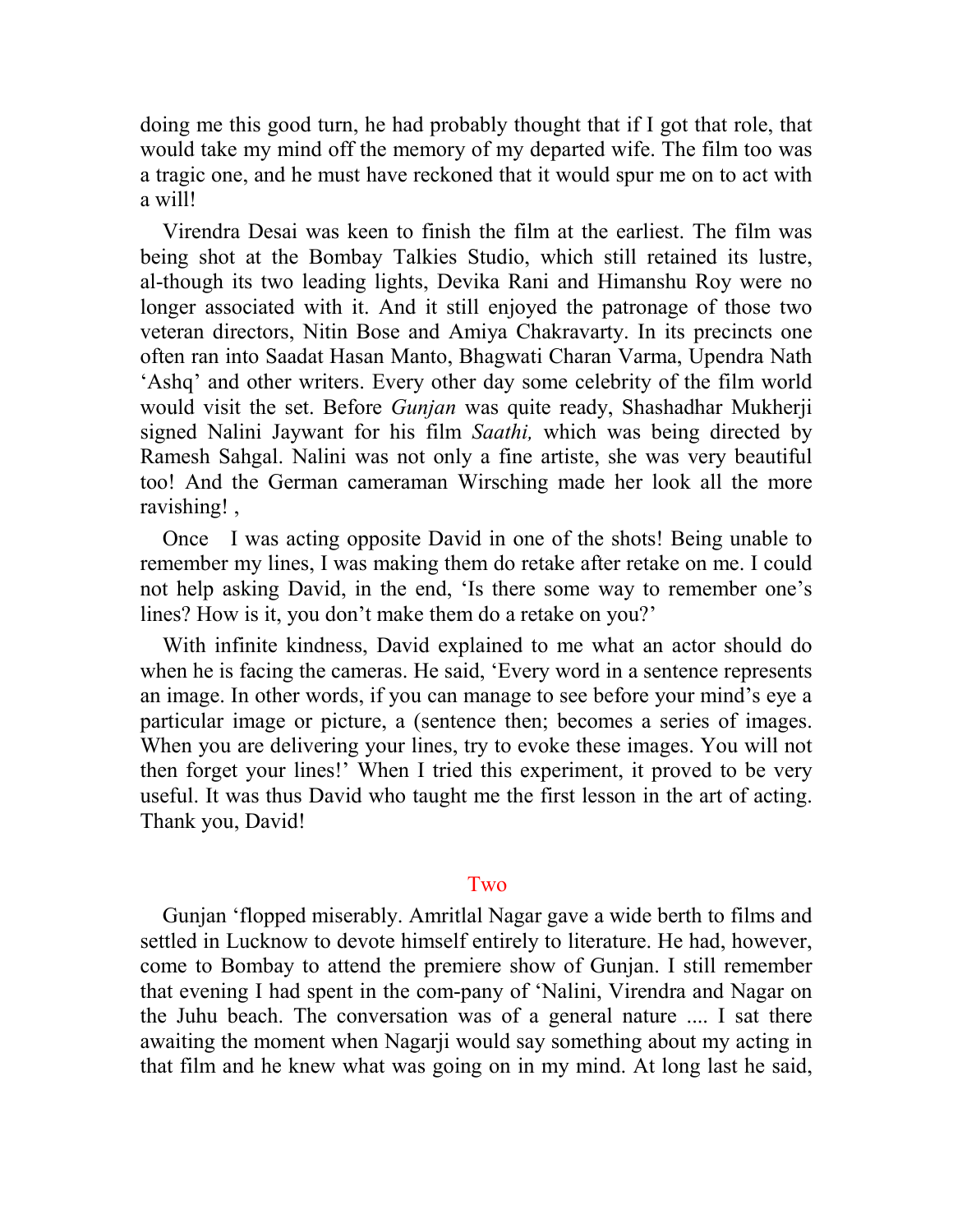*Bahut acche, Baltajbhai, bahut acche!* (Bravo! Bravo!). Some other time, 1 shall do a proper assessment of your work in *Gunjan!'*

No doubt, it must have embarrassed him no end to utter those words. His long association with films had taught him one thing, though: one should never criticise the acting of a newcomer since it makes him lose confidence in no time.

I have always wondered whether it would have been all to the good if he had told me then his honest opinion about my acting! And I am still groping for an answer! I must, however, say, those words of Nagarji have always rankled in my mind. Try as I might to delude myself, I still could not be blind to the fact that my acting did have certain blemishes. What were they? Come to think of it, it would have been better if he had told me what they were. That would have spared me this gnawing suspense!

Whenever he has had occasion to refer to me—in his writings or speeches—he has never failed to ex-press his regret at the loss the world of letters has suffered because of my joining films. I myself share this view of his. I have always wanted to become a writer and yet cannot categorically say that Nagarji was fully justified in leaving films or for that matter, I was not at fault in not leaving them! It is, I think, idle to speculate now on the 'heights' I might have reached in the world of letters. However, the years I have spent in the film profession can by no means be called a waste. Films have taught me the art of act-ing and moreover they have enabled me to experience the bliss of being in that psychological state which only an actor can experience! This by itself is some achievement! '

Before the year was out, Nalini Jaywant became a leading star. She gave up her one-room flat at Matunga, where she used to cook herself and then husband and wife would eat off the same plate. It used to be a pleasure for me to call on "them, in their tiny flat. They had now built a grandiose bun-galow at Chembur, on which they had spent a fortune. Squandering money like this is typical of every successful film personality! I was a frequent visitor to their new house. Both husband and wife were fond of me and Virendra would show me the various things he had bought to beautify it. All the same, I did not fail to notice that he was no longer his usual jovial self.

The more money they earned, the wider became the gulf between them and eventually they separated. Now, whenever I saw Virendra waiting in a queue at a bus stop, I would turn my face away and walk past him. The evil days on which he had fallen, finally killed him.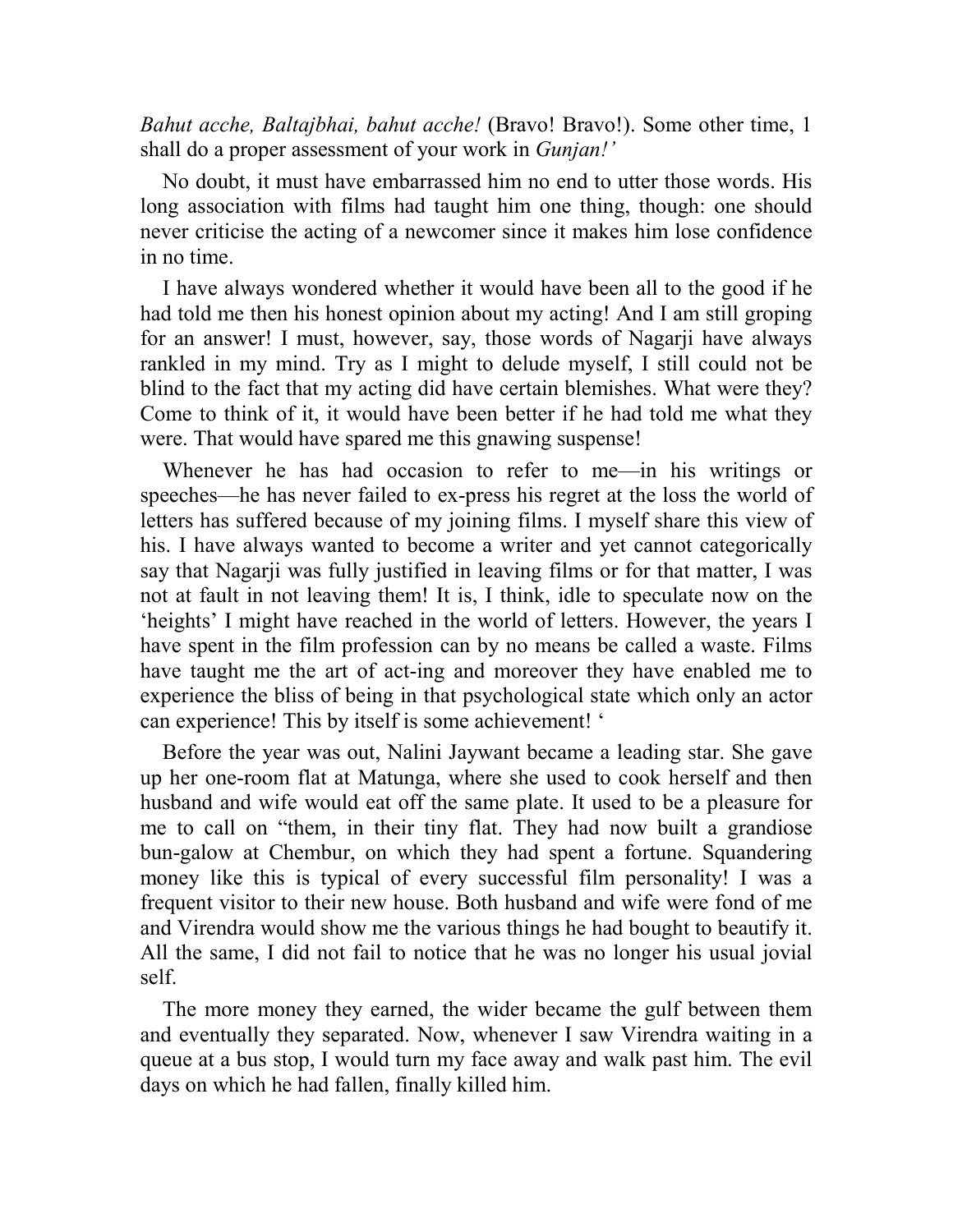Shyam too had built a house next to mine. The news that he had died from a fall while horse-riding for a scene that was being shot for one of his films came as a terrible shock to me. Shyam was a fellow-Rawalpindian and our families were very close to each other. He had great regard for me.

I remember, I was on my way to Chembur that defy to express my condolences to members of his family. Since the 'chauffeur' of my motorcycle had not reported for duty, I had to walk to the bus stop. I believe, I must be the first man in history to keep a chauffeur for a motor-cycle. That in itself is a story, which may be recounted here:

Experience had taught me quite early in my film life, that to arrive at the gate of a film studio on foot was to invite an insulting treatment. The *Durwans* and the guards take a malicious pleasure in making fun of people who come to the studio walking. Dixit, the comedian, always made it a point to get out of his car, when it reached the studio gate to do a *Pranam* to the *Durwan* before entering the studio. This was for old times' sake, when as a novice he had to put up with insults at the hands of the studio gatekeepers.

One day, my friend Mama Phansalkar told me, Avadhut 'V. Shantaram's younger brother) had brand new 5 H-P, AJS motor-cycle, which he wanted to sell. I somehow managed to collect the required amount and bought it. But who would ride the mon-ster? The mere sight of it used to give me the creeps! Mama know how to ride a motor-cycle. Moreover, he was very fond of going on long rides, so he became my 'chauffeur'. He would 'drive' me 'free of charge'; in return he lived and ate at my place. He was jobless in those days, after his return from Lahore, where he had gone to make a film, as an assistant to Khwaja Ahmad Abbas.

Since Mama was not available that day to drive me around, I had to travel by bus to Chembur. In those days the road to Chembur was no more than a dirt-track, bumpy and full of potholes. At Sion, when I got into the Chembur bus, I saw sitting in front of me a lady, whose face seemed familiar. She had played Dammo's friend in the film *Gudia.* She was a Muslim and came from Rawalpindi. Although she was a minor artiste, Dammo used to treat her as her equal. In fact, they had become good friends. With great affection, I bade her 'namaste' with folded hands but she turned her face away! When I reached Chembur's Union Park, I saw there a sea of mourners. I elbowed my way through them and in the process got quite a few bumps myself. I wanted to join the members of Shyam's family, but when I reached them, they too turned their faces away exactly as the lady in the bus had done! Even in mourning, all their attention was reserved only for the high and mighty of the film world!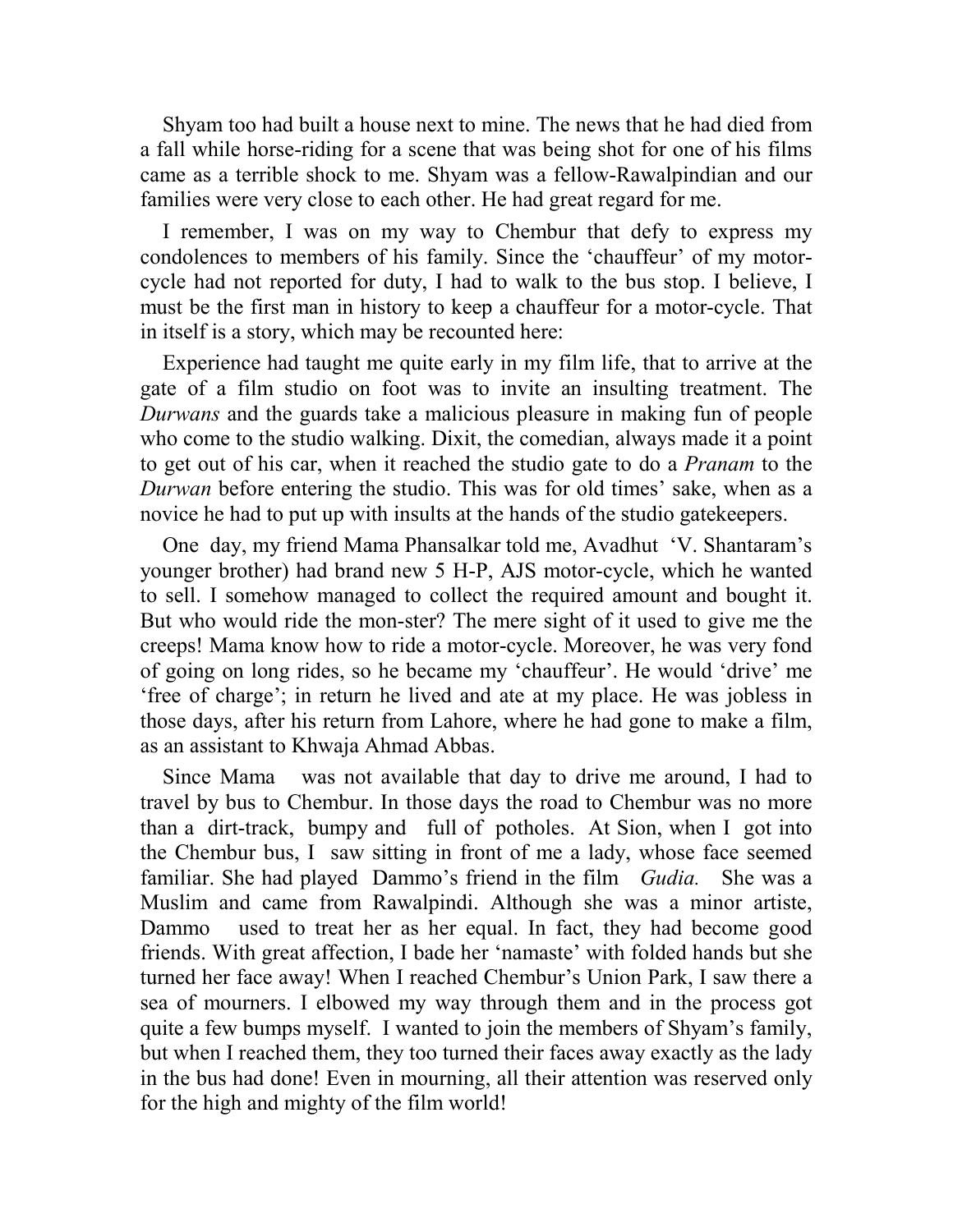For me, those days were full of hardships and an-xiety. Following the partition, Father had lost all his property at Rawalpindi and had now taken to roaming about from place to place, without any appa-rent aim. He could not bring himself to stay at one place for any length of time. Other members of my family were staying with me. My younger brother Bhishma and his wife Sheela were meeting part of the household expertise by dubbing a film for Jayant Desai. As for me, I would go knocking on the doors of either the All India Radio or the Films Division. To add to my troubles, IPTA started floundering, fol-lowing the 1948 Congress of the Communist Party. IPTA had been a veritable haven for me since, in spite of my failure to make much headway in films, I still had a standing in that organisation. The Ranadive line of the Communist Party now laid down that Jawaharlal Nehru had become a stooge of the Anglo-American imperialists. The party had branded the entire bourgeoisie as enemies of the working classes and the country. Instead of accepting the reality of India's independence and rallying to the Congress Government, it had called upon its followers to rise in rebellion against the Government. It launched a campaign to rid its ranks, as well as *its* front organisations, of every bourgeois trace. Those who till yesterday were respected persons became traitors overnight. Several members were expelled from the party on one pretext or another, some left the party when faced with government reprisals, yet others quit without formally announcing their decision to do so. Amongst the latter were eminent colleagues like Khwaja Ahmad Abbas.

I too could not make head or tail of this new party line. However, after having wrapped Dammo's dead body in the red flag of the party, it had become an inseparable part of my life. Moreover, it was the training I had received in the party that had taught me to give rational thinking precedence over mere revolutionary élan. But now, I reversed my order of priorities and, carried away by enthusiasm, wrote a play *Jadoo Ki Kursi.* Although it was published in my name, it was, in fact, a joint effort with Rama Rao, who was then the General Secretary of IPTA, collaborating with me. The play devastatingly lampooned Jawaharlal Nehru and his polities, I myself had played the lead role in that play, which was directed by Mohan Sahgal. The play succeeded beyond our expectations. The audience used to roar with laughter. Krishan Chander had seen it eleven times!

People who have seen it ask me even today for its manuscript. I cannot, however, bring myself to tell them how ashamed I am of that *faux pas* of mine! I feel mortified at the thought that an insignificant person like me should have had the cheek to ridicule a great savant like Nehru! Years ago I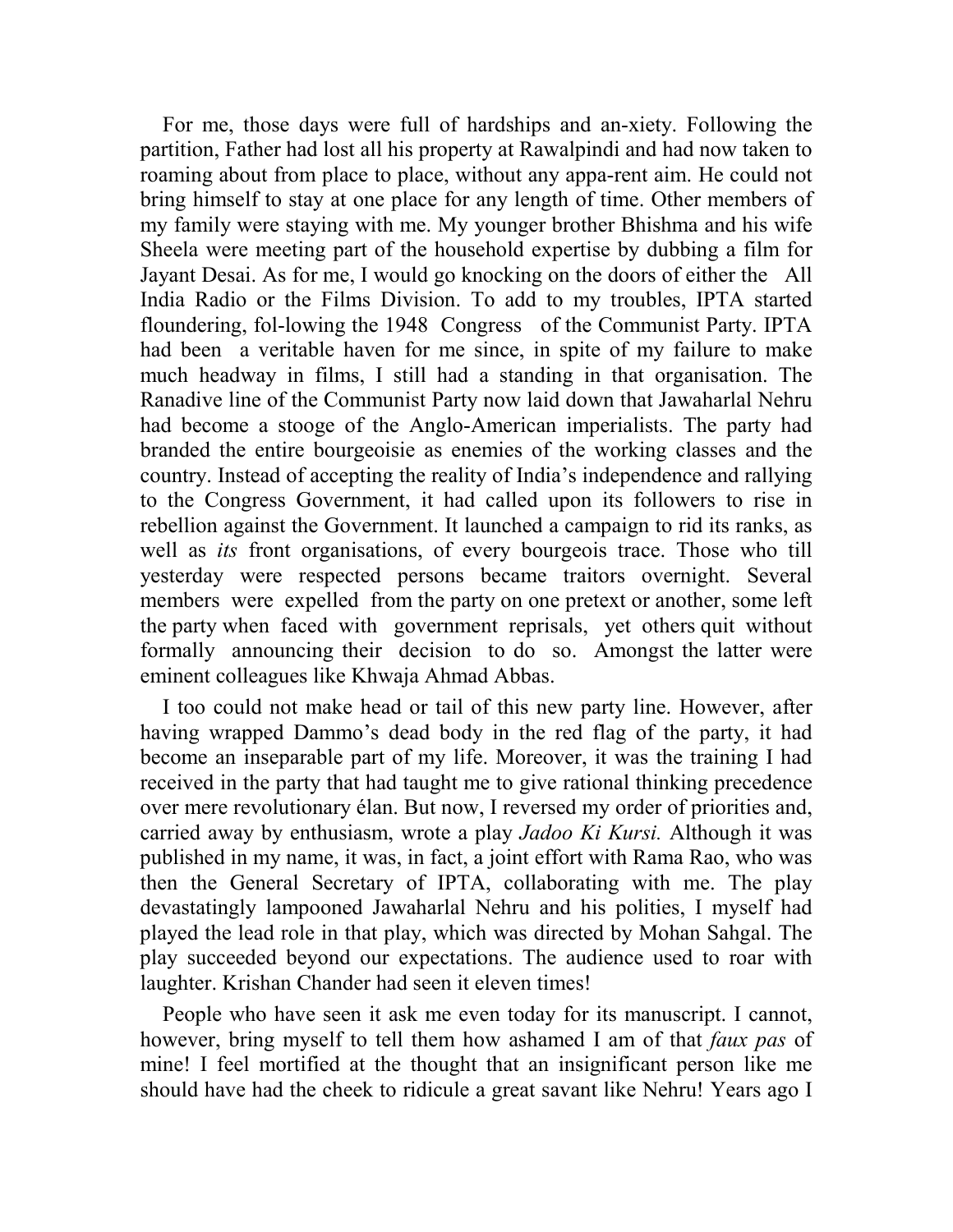had burnt all the copies of that unfortunate play, and all I remember now is its bare outline.

In those days, no film producer was prepared to give me a role in his film. My friends, however, were ever ready to come forward with help and guidance. On Virendra Desai's recommendation, Mahesh Kaul sent for me and gave me a screen test, which meant I had to say a few lines, standing in; front of the camera. The moment I approached the camera, I became stiff with nervousness, which was a 'repeat perfor-mance' from my *Gunjan* days. By now, I had taken a terrible fright for the camera.

The Bombay film world is a small one, where news spreads in no time. Shahid Lateef had promis-ed me a good role in his film *Buzdil.* Indeed, a tailor had already made clothes for me. As luck would have it, just a day before the *mahoorat,* my "fame" came to his ears and he offered me instead a very minor role. I could no more countenance such an insult and left the film. In my eyes, Sahid Lateef became the villain of the piece!

My dear friend Ayub, too, helped me get a role in the film *Hulchul.* He had asked his brother Dilip Kumar to recommend me to its producer—K. Asif in Gunjan, Trilok Kapur was Nalini Jaywant's husband, while I was her lover. Now in Hulchul, I became Nargis's husband, while Dilip Kumar was courting her. Till the shooting of the film started, I was rejoicing at the thought that this film too had two heroes and that I was one of them.'

I had to play a jailor in the film. K. Asif was given to doing everything in a grand style. One day he took me to the Arthur Road prison, so that I could study at close quarters the inside of a jail. The jailor sahab was waiting in his office to receive us. First, he showed us different kinds of uniform. We had with us a tailor, who was asked to look at them carefully. He then proceeded to measure me for my uniform. Later we went round the cells to see how the prisoners lived.

This was in early 1949. Hardly a fortnight had elapsed, since my marriage to Tosh. We were then in the midst of rehearsals of *Signalman Dulee,* a play by Balwant Gargi. Tosh was playing the signalman's wife, while I was the director of the play. That day, as we were halfway through the rehearsal, a messenger called to inform us that both myself and my wife were required to participate in a procession, which the Communist Party was taking out from its Parel Office. We rushed to Parel 'immediately on my motor-cycle. We found a meeting of party workers in progress with a disconcertingly large number of policemen in attendance, but we ignored them. At the end of the meet-ing, when the procession took the road I joined the men-marchers,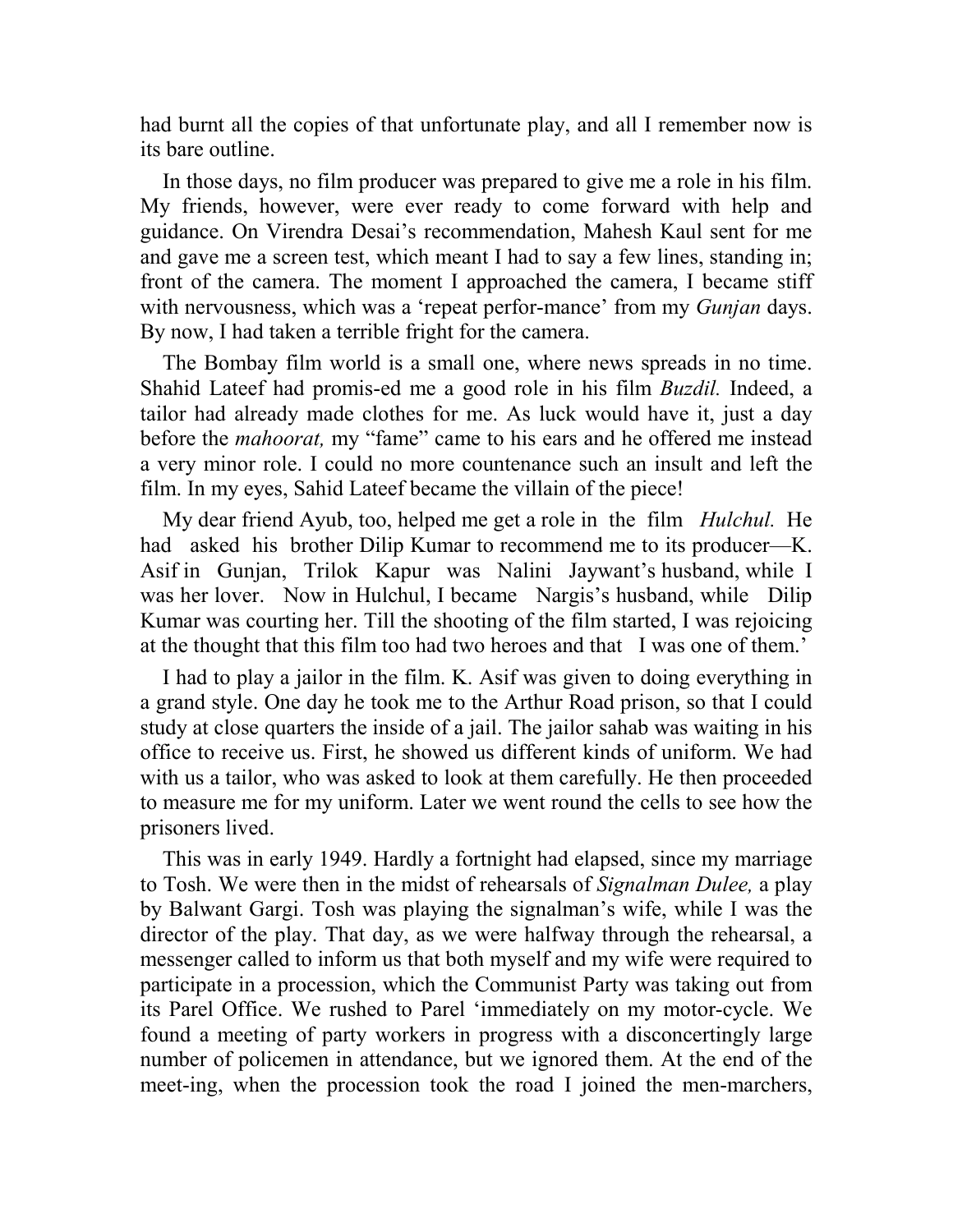while Tosh joined the women. Hardly had we marched a few steps, when there was com-motion all around. The police had launched a *lathi* charge and soon thereafter they opened fire. I was arrested while shouting slogans. While I was being taken to a police station, I kept wondering about Tosh's fate.

I spent the initial two months in the Bareilly Jail. Thereafter, I was given the 'A' class and transferred to Bombay's Arthur Road prison. Whenever the prison's jailor ran into me, he would stare at me intently and then say, 'I have seen you somewhere before!' What could I say to him? The more often I told him that he was making a mistake, the stronger became his conviction that it was not my first 'trip' to the *jail* and that it was necessary for him to pay special 'attention' to me!

## Three

*I* used to think that a jail must be a very romantic and mysterious place, but it turned out to be quite a different kettle of fish! No one need have any illu-sions about the barbarity of the Government which must lock up human beings like so many beasts to perpetuate its rule!

People who find themselves in prison cells are, on the whole, either paupers or those who have had the impertinence to take up the cudgels on behalf of the poor of the land. Sociologists believe that it is mainly poverty that makes a man commit a crime. In other words, a man's greatest crime is to be poor. This is brought home to you the moment you step into the precincts of a jail. Even in a prison cell a rich man can enjoy all the comforts he is used to in the outside world, which is, of course, by no means the case with a penniless jail-bird. As free men, the poor can at least give expression to the injustice so-ciety does to them and thus make themselves heard. However, once they are confined within the four walls of a prison, they might even be killed and yet the outside world will not have heard of the out-rage!

As an 'A' class prisoner, I could join my other comrades in the jail and share with them the facilities which went with that class. The ground floor was occupied by petty criminals. One day, about fifty young lads were hauled in and lodged in a small room below our cell. Some of the prisoners there told me, every third month, the police rounded up vagrant boys, much in the manner of the municipal employees catching pie-dogs. After locking them up for two to three days, these boys are then put on buses and taken to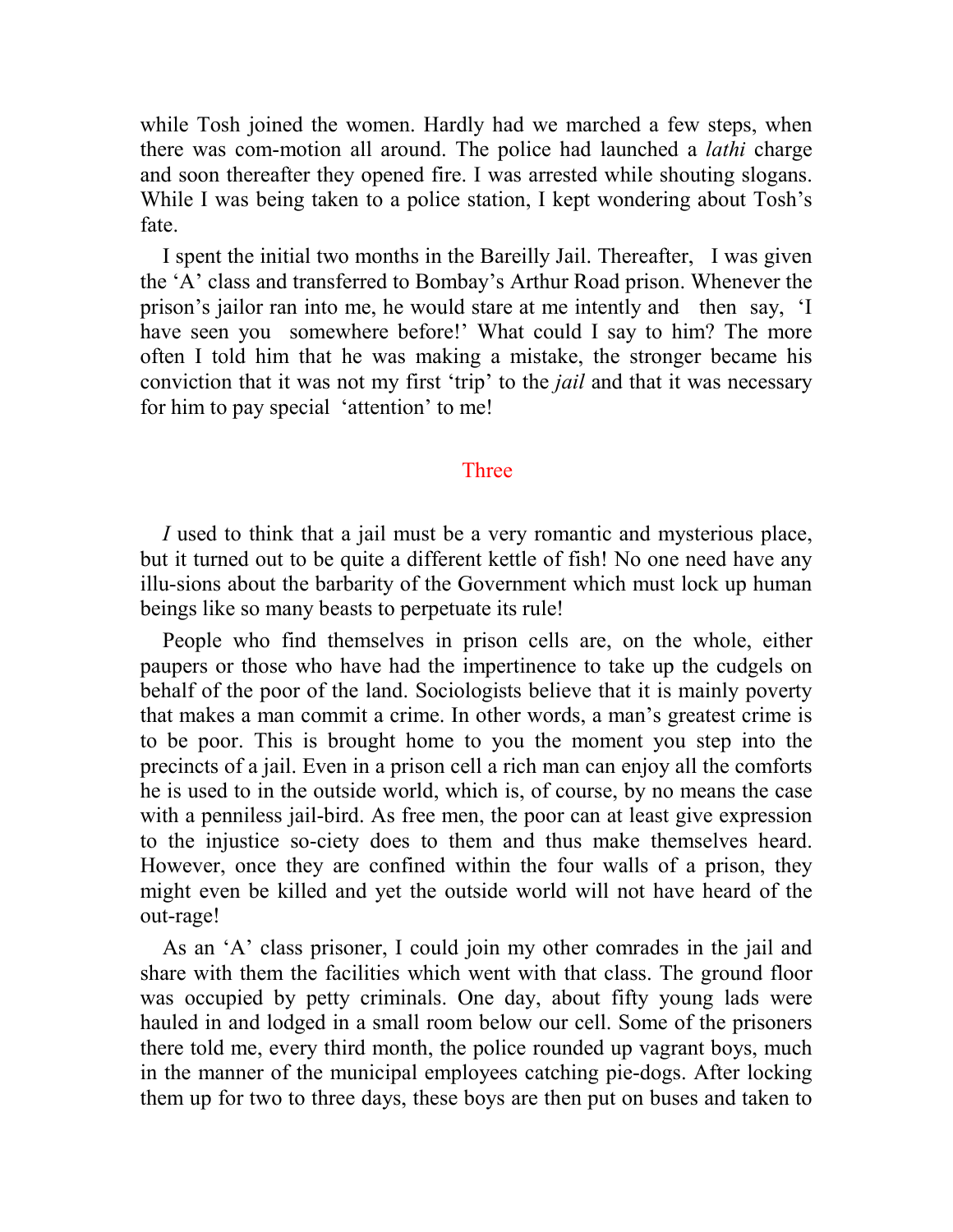some secluded spot miles away from the city and let free. Some return home, while others go back to Bombay in search of work.

Later that night, when the main gate of our barrack had been bolted, and we were trying to sleep, a melancholy wail came from downstairs. It was obvious that one of the boys was crying. He was probably pining for his mother or he might be terrified of the darkness in the cell or perhaps a colleague of his was thrashing him. Anyway, when the sound of wailing showed no sign of abating, we knocked on the door of the neighbouring cell and thus tried to attract the attention of the warder. The jailor was called. In good faith, he told us not to worry, since the boy had only a stomach ache and that a doctor had been sent for.

After a while, the wailing stopped. Apparently, the doctor had, arrived and the boy had responded to his treatment!

Next day we came to know that the boy had died sometime during the night through the bursting of his appendix. They could not fetch the jail doctor, since, being "a Saturday night, he had gone away to see a film and the jailor had not thought it necessary to call in an outside doctor; or perhaps he had no authority to do so.

One day the jailor summoned me to his office. When I arrived there, I found K. Asif also in the room. As soon as they saw me, they burst out laugh-ing. I realised that the jailor now knew, where he had seen me first!

K. Asif had managed to procure a peculiar order from the police commissioner. Whenever they wanted me at the studio, I might be allowed to go there under police escort.

The 'A' class had already made my life in jail quite comfortable and now this order made it almost a bed of roses! It is always a prisoner's greatest ambition in life to feast his eyes on the goings-on in the outside world. In the compound of our barrack, there was a high wall, from the top of which one could see the cars and the upper stories of the double-decker buses plying on the road below. All of us would await our turn in a queue to climb that wall to get a glimpse of the free world.

But, that was a thing of the past! I could now spend a whole day in the outside world! Naturally, I became an object of envy not only, for my colleagues but also for the entire prison fraternity!

The day I had to report for the shooting, all the inmates would become animated. It was as if everyone had suddenly got film fever! I then used to be flooded with all manner of requests. Someone wanted a bottle of scented hair oil, or a tin of tooth powder; a film-fan wanted me to get him a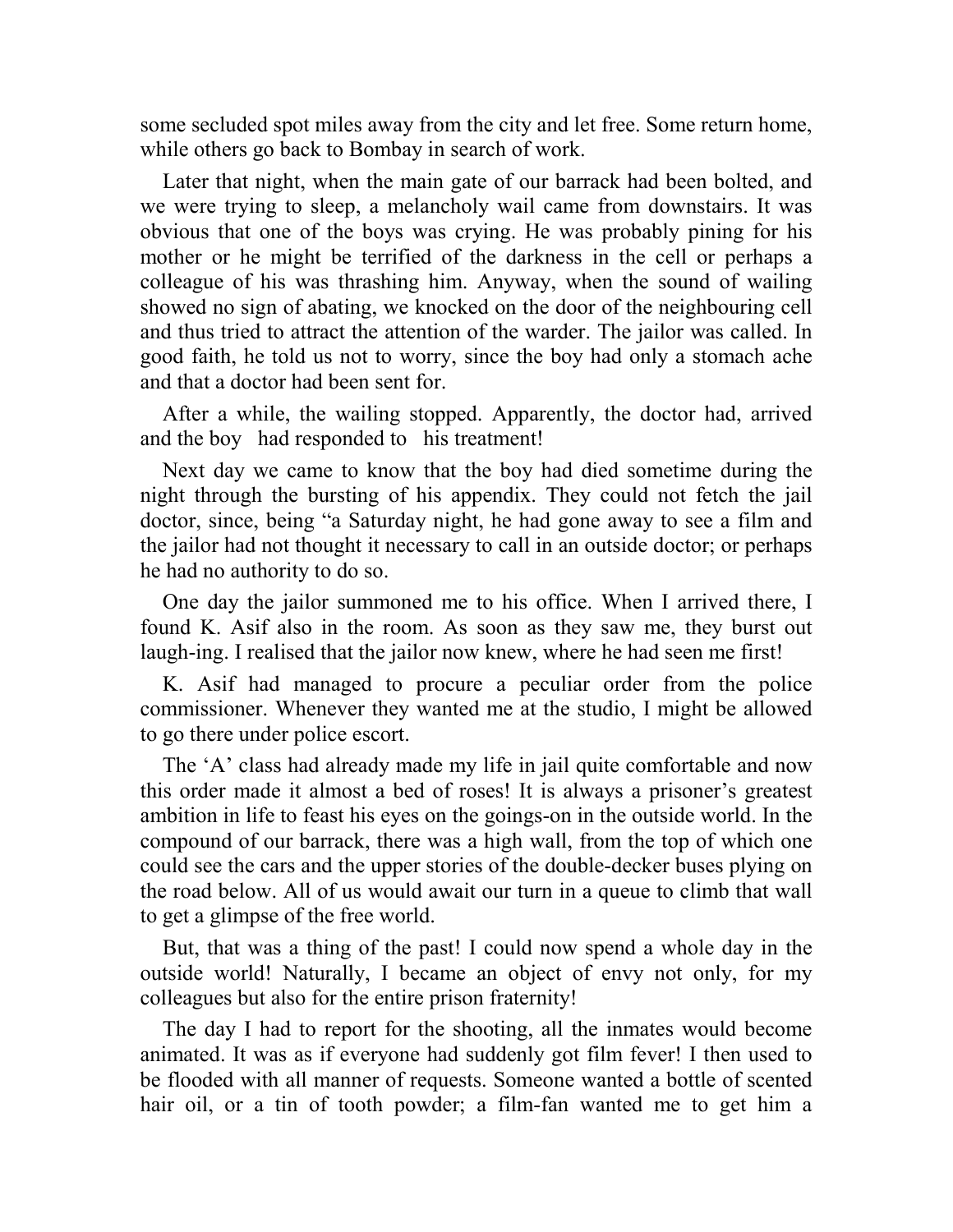photograph of Nargis and Dilip Kumar; or I might be asked to pro-cure a packet of tea, or a particular brand of *bidis* or cigarettes. I would then arrive at the studio carrying in my pocket a long list of all these odds and ends. K/Asif would hand it over to his assistant and by evening, the 'cargo' would be delivered at the studio for me to carry it back to the jail!

The jailor himself used to find this errand-running a source of amusement. The fact that one of his wards was going to play a jailor's role in a film had no doubt added to his responsibility. Before sending me off to the studio, he would size me up, see if I was clean shaven, and give me several instructions. He even accompanied me to the studio on one or two occasions.

While leading this 'double life' I was witness to several peculiar incidents. To wit: Being a fellow-traveller of the Communist Party, Sahir Ludhianvi was in those days having to dodge the police. Having heard that I was shooting that day, he came to see me at the studio. But the sight of a police officer pacing up and down the set scared him and he took to his heels. Later he came to know that the police officer was, in fact, I myself! (A police officer's uniform is very much like a jailor's.)

Government departments have their own way of working. On the day of shooting, my 'escort' used to bring me to the studio at six in the morning, al-though the actual shooting started at 9.00 a.m. Those three hours would hang heavily on me. I would see very few familiar faces and even if I happened to spot some acquaintance, he would give me the cold .shoulder because of the dread of the police.

Raj Kapoor was shooting his film *Barsaat* at that studio (Today's Roop Tara Studio). Once when I reached the studio in the early hours of the morning, I found Raj getting ready to go home after finishing the night shift. His colleagues had already left. When he saw me, he came to the bench, where I was sit-ting with my 'escort' and joined us. Hailing a canteen boy, he asked him to bring tea. I thought he was doing all this out of sympathy for me, but sometime later, I realised that he had come to me not to offer sympathy but to see if he could get some from me! He had no idea where I had come from that day, nor indeed who my 'colleagues' were. They were a police inspector and a constable in plain clothes. Raj Kapoor was under the impression that we had been watching the shooting of his film throughout the night. He took it as a compliment and that put him in a mood to talk. It is very characteristic of the man, that whenever he is making a film, he puts his whole heart and soul into it. It was obvious to me that he was dead beat, after having worked all night, but that did not deter him from launching into a long analysis of his film and giving expression to the various difficulties he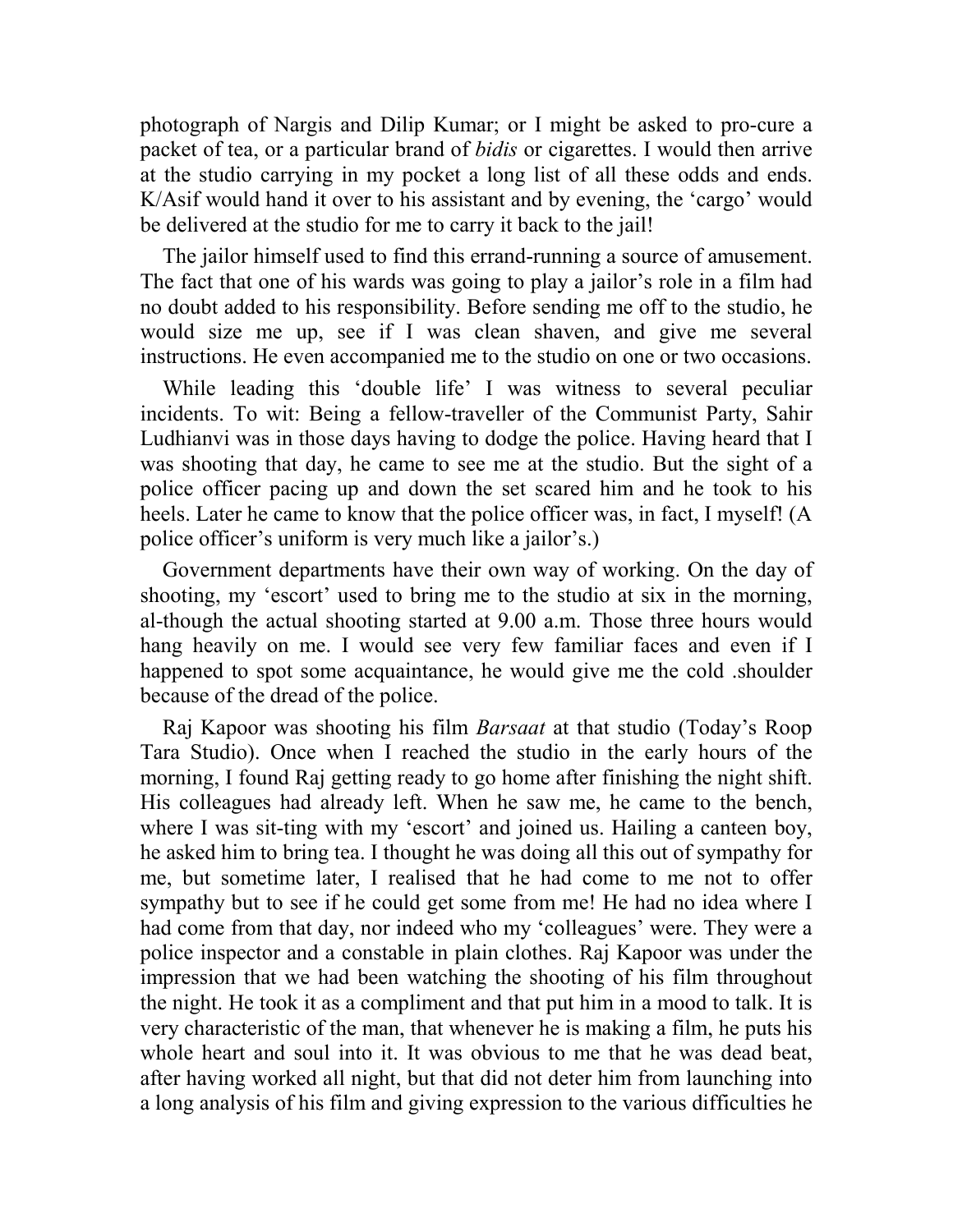was having to face! Finally, after unburdening his heart to us, he bade us good-bye. I should have liked him to ask me, how I was getting on, since I on my part was also in need of someone who could give me sympathetic hearing. My wife was then seriously ill and I had been re-used parole to see her. I felt very much distressed that day as I sat there awaiting the start of the shooting.

People working in the world of films are rather self-centred. Ayub and my other friends were well aware of this fact. They would, therefore, advise me to hang about studios although I might not have any-thing to do there. They said, I should for ever be on the look-out to 'catch the eye' of the producers!

Today, I have no hesitation in endorsing this view of theirs. Our producers and directors are given to doing everything on the spur of the moment. For instance, everything hinges on the OK from a 'star'. The moment that is obtained, the producer, will set about planning the other details of the film in *a* tear-ing hurry. And one never knows when the 'star' will say that magic word. A meeting is then convened hastily in the producer's office and whoever may happen to loiter about in the studio compound is caught hold of and given a role, and that is that!

Moreover, in this celluloid world, every man looks down upon everyone else. True, a *fllmwallah* will be all smiles and kindness when talking to you, but you can be sure, in his heart of hearts, he will be wishing plague on your house! The moment you are out of his sight, you cease to exist for him, and he heaves a sigh of relief and happiness! Consequently, if you are a successful film actor, you must see to it that your friends and colleagues are denied this 'pleasure\*.

In those early days I was, of course, not wise in the ways of the film world. Although with my motor-cycle I could have easily reached the farflung studios, I considered it *infra dig* to hang about them, hat in hand. I could not forget that I had come away from London, leaving a good job there, nor that I was a son of a rich father. Old habits do die hard!

It was my stint in jail which eventually made me aware of these wrong notions of mine. It was the months of August. Bombay was being buffeted by the tumultuous monsoon showers. As usual, a police van had brought me to the studio gate. In spite of re-peated honkings of the horn, the 'Lala' would not open the gate. At long last, we saw him running towards the van in driving rain. He was furious with us, for having made him come out of his 'cabin' in such a deluge and he minced no words in telling us what he thought of us.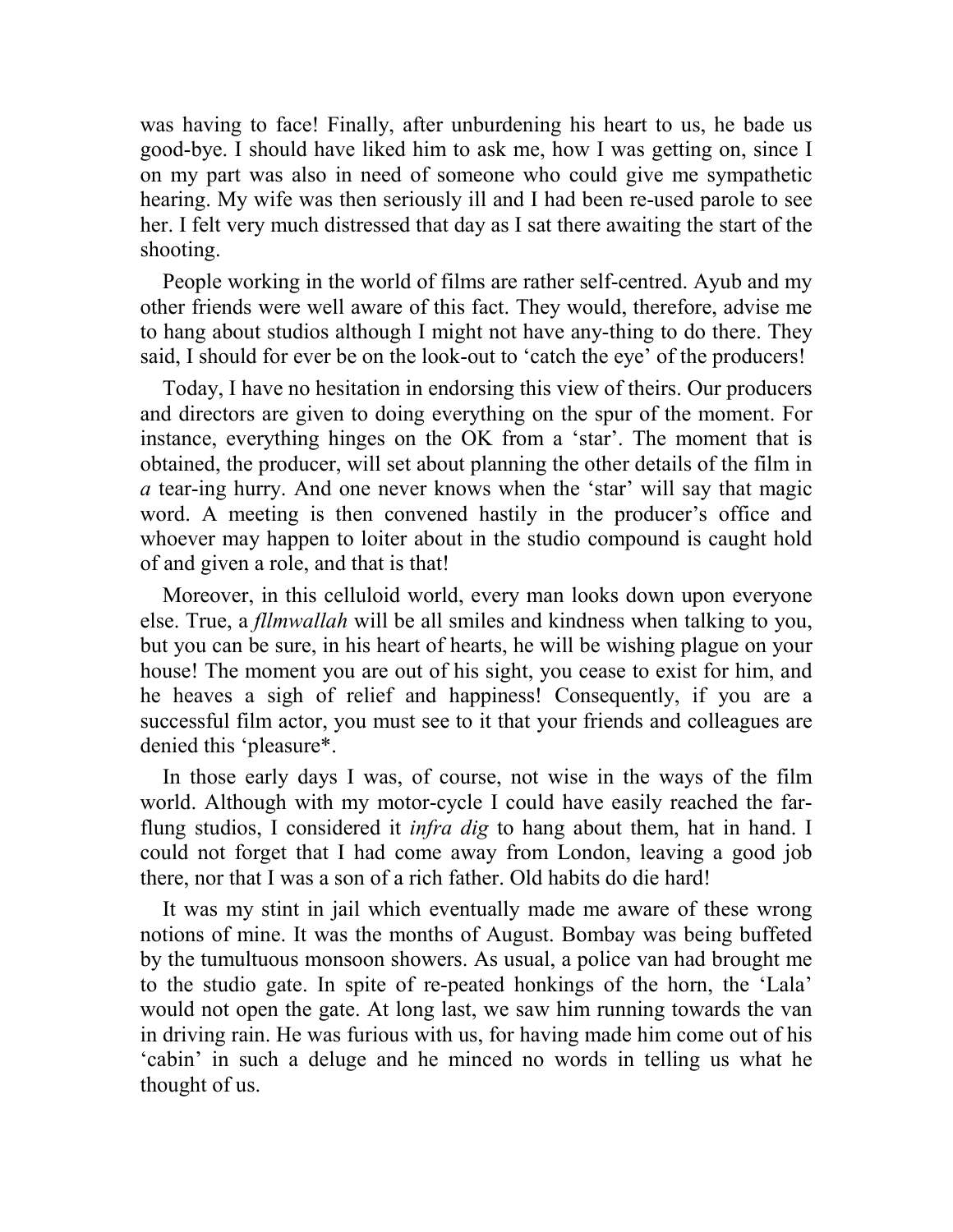The inspector cut him short and ordered him im-periously to open the gate. The man cooled down and said, 'Don't you know the studio is closed today? Nargis's amma passed away last night!'

I was shocked to hear the news. It was only two weeks ago that I had met Jaddan Bai, and I had found her hale and hearty. She was not only the mother of the greatest star of our film industry, but was herself a fine artiste, endowed with a striking personality. I do not think I have come across a lady who was more kind-hearted or soft-spoken. When-ever I had a shooting date, she would come to the studio to watch me act. She had great sympathy for me and moreover was very progressive in her outlook. She was so considerate, that she used to bring my wife and children to the studio on some pretext or other, so that I could meet them in the make-up room. Naturally, her sudden death from a heart-attack left me dazed.

The inspector coolly ordered the driver to drive us back to the jail. That made me all the more uneasy. After all, I had been looking forward to this one day of 'freedom' so eagerly! When the van had emer-ged from the jail gate, I was entertaining fond hopes of seeing my children and my ailing wife Tosh. I also wanted to do so many things in those few hours of freedom, besides buying all those odds and ends for my friends and colleagues in the Jail. Moreover, I could not bear the thought that I should have to return 'home' without having a last 'darshan' of the noble lady. No amount of pleading with the inspector, however, proved of any avail. His refrain was 'Orders are orders. Since there is no shooting today, you shall go right back to the jail.' Finally, I hit upon a novel idea. I said to him, 'Do you realise that to-day all the top artistes of the film world will be at Nargis's house? You will have an opportunity to rub shoulders with Dilip Kumar, Kamini Kaushal, Raj Kapoor, Motilal, Bharat Bhushan, Begum Para, Nalini Jaywant, Nasir and many other stars. I could also introduce you to them. I promise you, we won't wait there longer than five minutes!' 'That is all very well, but you communists are treacherous fellows. What if you took advantage of the crowd there and gave me the slip? I will also lose my job!' he countered . Putting' on an act, T said, 'Look, you have your revolver on you. Besides, there are two constables to take care of me. Let them by all means hold me by the arm, while we are there!' That did the trick! Our van took the road leading to Nargis's house.

Three long months had elapsed since I had last seen the magnificent expanse of the Arabian Sea. As the van turned into Marine Drive, and I feasted my eyes on the roaring waves of the sea, I felt strangely exhilarated.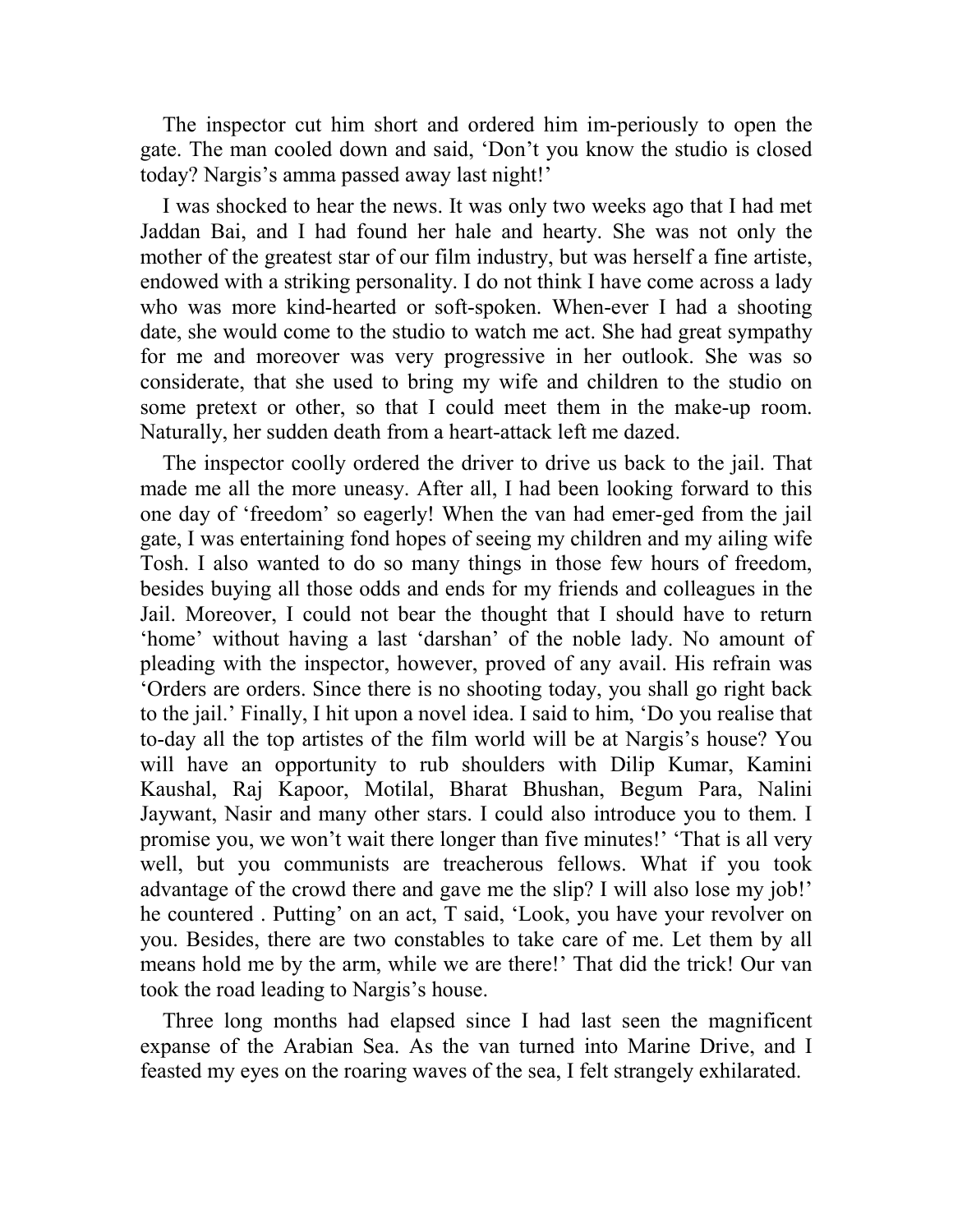Nargis's house was overflowing with mourners. Following Islamic' practice, they would go home one by one after offering their condolences to her and other members of the family. But I stayed put. The inspector, too, was overawed by the sight of so many film stars.

Standing there in the midst of so many friends and colleagues, I realised that I had become almost a stranger to them. The way they were all looking at me, I might have been a corpse, which had suddenly emerged from a coffin! Durga Khote was the only artiste, who had the decency to talk to me, but she too was unaware of the fact that I had been jailed! The hour or so I spent that day at Nargis's house made a different man of me. I resolved never to leave the world of films. Some day, I must make it feel the impact of my personality.

Not that the fact that I had been arrested and on shooting days would be brought to the studio under police escort had gone unnoticed in the film world. This happening was indeed being discussed everywhere, but it was of no earthly use to me. If on the other hand, I was a famous star, this jail term of mine would 'have created a sensation, press reporters would have then followed me right up to the jail-gate to photograph me. They would have written long, spicy articles for their papers, describing my life behind the bars. But it was obviously useless to give publicity to an artiste like me, who was not in the top bracket! Indeed, I was not entitled to it why would any producer bother about an artiste who could not be relied upon to report for the shooting on time? And, moreover, it was a fashion in those days to prefix the word 'communist' with all manner of derogatory adjectives.

K. Asif had his own way of planning a shooting schedule. Neither money nor time played any part in his scheme of things. Every time I arrived at the studio, I would find a new twist given to the screen-play of *Hulchul.* As it was, the vicissitudes of life and the dread of camera had played havoc with my nerves, and now the atmosphere in the studio virtually snapped them. I began losing all sense of proportion.

Once, while I was being made up for a shot, I fainted through sheer exhaustion. I was in such a condition that I would have gladly embraced the gallows rather than face the camera. True, at the time of rehearsals, I would have all my wits about me, but when the time came to do the shot, I would simply go to pieces! They would then have to do retake after retake. I would have the sickening feeling that all my fellow-artists were making fun of me! No matter how hard I tried to ignore them, I just could not concentrate on the job in hand. It was as if the doors of the acting profession were slammed shut in my face!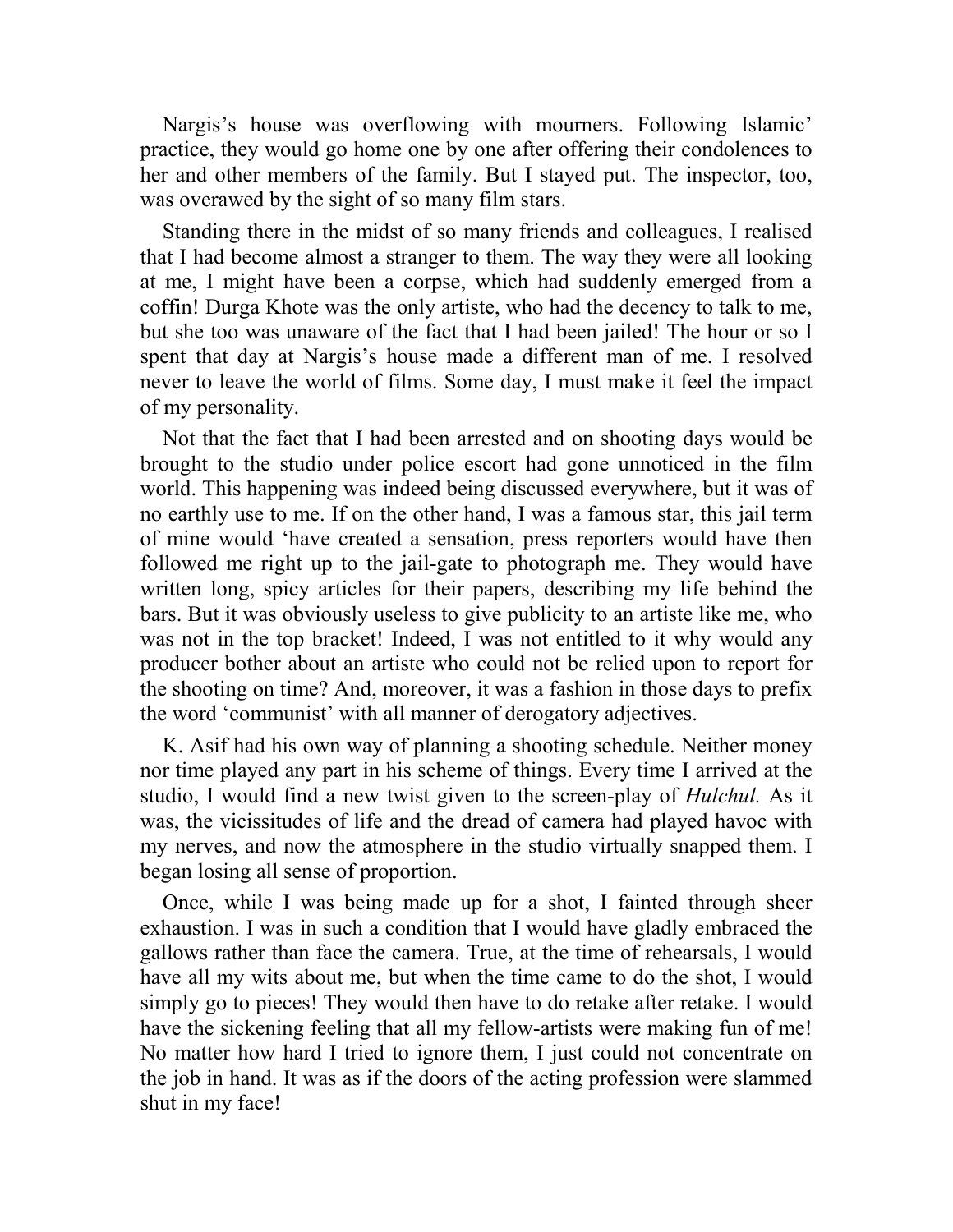One of the scenes was like this: Nargis and I are a newly-wed couple. I, the jailor, arrive home from office. Dilip Kumar, a convict, who is serving a life-term, is detailed to work in the garden of my bun-galow. As we are chatting over a cup of tea, Dilip Kumar appears in the door with a bouquet in his hand. He has come to felicitate us on our marriage. The bouquet is his wedding present to us. I finish my tea and go into our bedroom to take off my jailor's uniform and change into *mufti.* The two are now left alone and Dilip starts pouring out his heart to his lady-love ...

During the shot whenever my eyes met those of Dilip and Nargis, I would read in them pity for me. That used to unsettle me! Today, however, I know what was hidden behind that 'pity'.

Right till the moment when the camera was train-ed, Dilip and Nargis would be relaxed and make light conversation but the moment the shot began, they would enter the souls of their respective roles. I, however, could never manage to be one with my role. I too would try my best to act naturally with-out, however, realising that no actor could achieve spontaneity in his acting, unless he entered the soul of his role. Being unaware that this was a psychological process, demanding mental discipline from an actor, I used to think that while Dilip and Nargis were acting artificially, it was I who was acting naturally! Actually, it was the other way round.

As luck would have it, my wife had come to the studio that day to watch the shooting. Any number of retakes were taken. I would either forget to say my lines or leave my tea undrunk. I was making a fool of myself.

At long last, Oza and Asif managed to take the shot somehow, and my ordeal was over. The camera was now trained on Dilip and Nargis who started acting the lovers with consummate ease. I, the gran-dee of IPTA, who had till then looked down upon film artistes, stood there fascinated at the high degree of professional competence these two artistes were displaying! I was properly cut down to size. I felt, I had miles to go before I could come anywhere near their *niveau* of acting.

My wife had only recently come from England. Once, while I was directing *Signalman Dulee,* she had told me not to behave towards the artistes like a dictator. She had said, 'A director is not supposed merely to make his artistes dance like so many marionettes. An artiste's inspiration must come from within himself and in support of her argument, she quoted Stanlslavski, whom I used to consider a bour-geois upstart!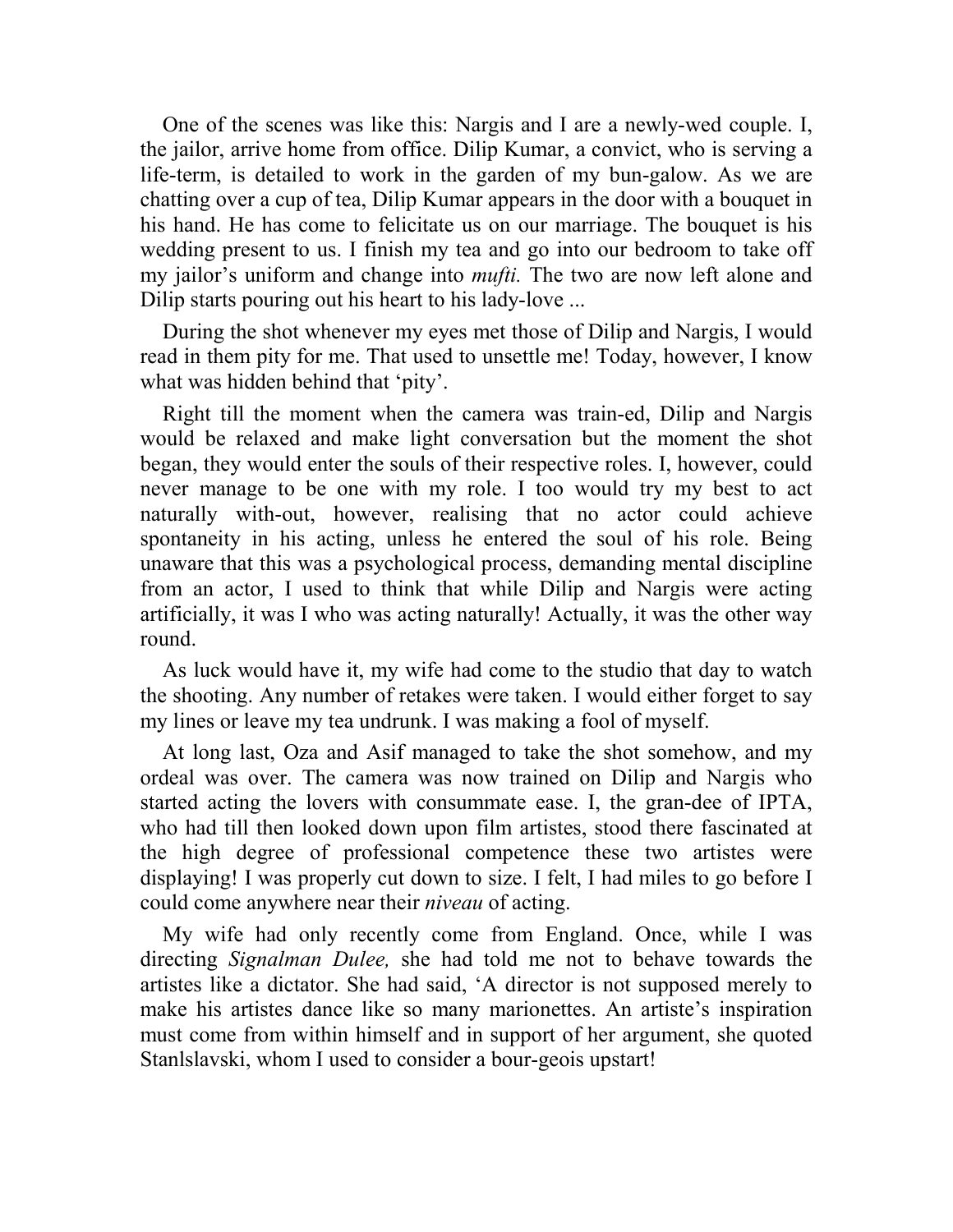I had shouted at my wife and told her to shut up. Today, I bow my head in shame at my stupidity.

When the shot was over, I went to Dilip Kumar and, in all humility, begged of him to tell me how he managed to make his roles so very life-like! I remember to this day, what Dilip Kumar said by way of a reply, 'Whatever I have learnt of acting is partly through watching others and partly through the tips given by friends.' His evasive reply disappointed me. He had seen with his own eyes that I was floundering miserably as an actor and yet he had not thought it *fit* to come to my rescue!

However, now that I myself am no longer a struggling actor, I too have learnt the art of giving evasive replies to my younger fellow-artistes. TO wit: the other day I ran into Kabir Bedi on the beach. Both his parents have been great friends of mine for ages. In the course of our chat, Kabir Bedi said, 'I enjoy working with Raj Khosla. He has a knack of making me act naturally. With him directing me, I now no longer feel self-conscious before the camera.'

'That is because Raj Khosla is a great director.' I said.

'Quite. But what does one do when your director happens to be a mediocre man? You must have worked with all kinds of directors.'

'Well' I said, 'it is true that an actor does get rather nonplussed when his director is not quite up to the mark.'

That answer must have told Kabir I wanted to put a stop to the discussion. What else could I do? To make any categorical statement about art is as hazardous an exercise as tight-rope walking.

When eventually I came out of the jail at the end of a six-month term, I was exhausted—both mentally and physically. It is not necessary here to ela-borate on the circumstances under which I was released. One thing, however, must be mentioned: My coming out of jail meant that I was now no longer welcome in IPTA, which had been the only place I could call my own in the vast metropolis of Bombay.' In their eyes, I had become a traitor and a renegade. Although I was reluctant to accept the charge, it nevertheless broke my spirit. I felt I had become old in the prime of youth.

The shooting of *Hulchul* continued even after my release from jail. During the lunch-break, Qza*,* Asif, Dilip Kumar, Yaqub and other artistes would some-times ask an 'extra', one Badruddin, to entertain them with his mimicry. He used to be really good as a 'drunkard', or a pavement vendor, who collects a crowd through his 'oratory', to sell them his home-made 'medicines'.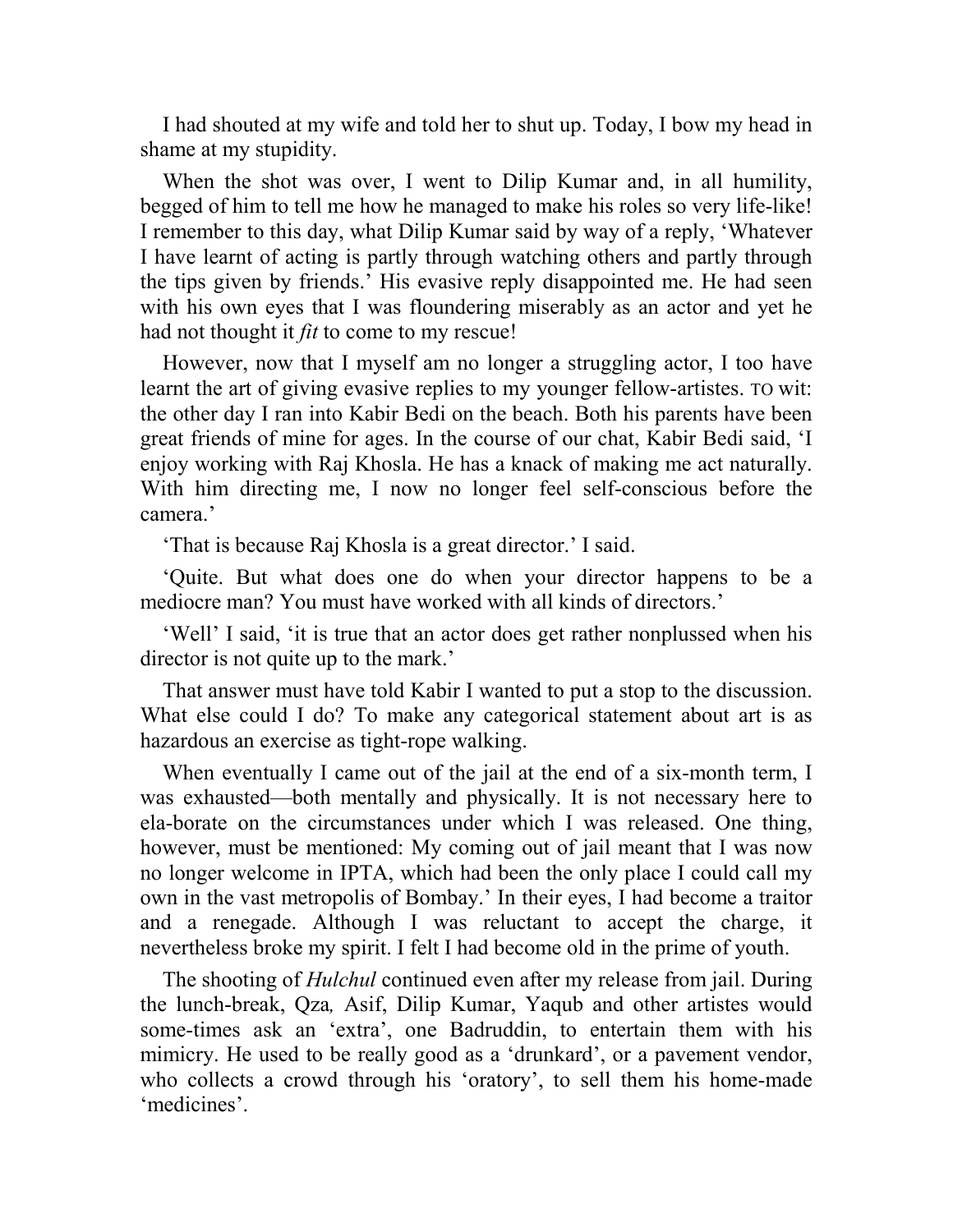One day things came to such a pass that they made me terribly dejected. I felt I had to talk to someone to chase away my blues.

I went to Badruddin and opened out my heart to him. During our talk I asked him, 'How much do they pay you here?'

'Five rupees a day, one of which is taken away by the supplier.'

'Do these four rupees also include your fee for putting on those mimicry acts?' 'Oh no!' He looked embarrassed as he said that. 'No? Then aren't you ashamed of behaving like an ass in front of those fellows?'

All the six months I had been in jail, none of my friends, whether from the films or other walks of life, had ever helped any member of my family financially. I was thus taking out my bitterness on Badruddin.

'You are right, sahab! But I am helpless, I can't possibly displease the big bosses!'

'Nonsense! I will see that you get the sort of work you really deserve,' I said pompously, 'provided you learn to value the talent you possess. These good-for-nothing cads are incapable of appreciating it!' It was the same Badruddin who later went on to become famous as Johnny Walker.

# Four

*Hulchul* gave me my first chance to work with famous artistes and producers, which in several ways proved very instructive too! Among the things I witnessed during those days were; the reckless manner in which the movie grandees squander their money on the various pleasures of life; the financiers and distributors kowtowing to them; stupid yes-men influencing their every decision, while honest, hard-working men are forced to eat humble pie and to go begging to these high and mighty of the film world for their salaries.

I also realised that these people had their own fields of influence, which operated like magnetic fields, trap-ping into their fold .those unwary people who had been bitten by the film bug, and thereby ruining their lives-

I myself felt that I was exposing myself to this danger. Ayub, too, seemed to be going my way. Dilip Kumar and Kamini Kaushal were then at the peak of their careers and their love affair was the talk of the town. It was understandable that this situation, in which his younger brother Dilip was in-volved, should cause anxiety to Ayub. However, when this love affair became a subject of conversa-tion between us it clouded our friendship. One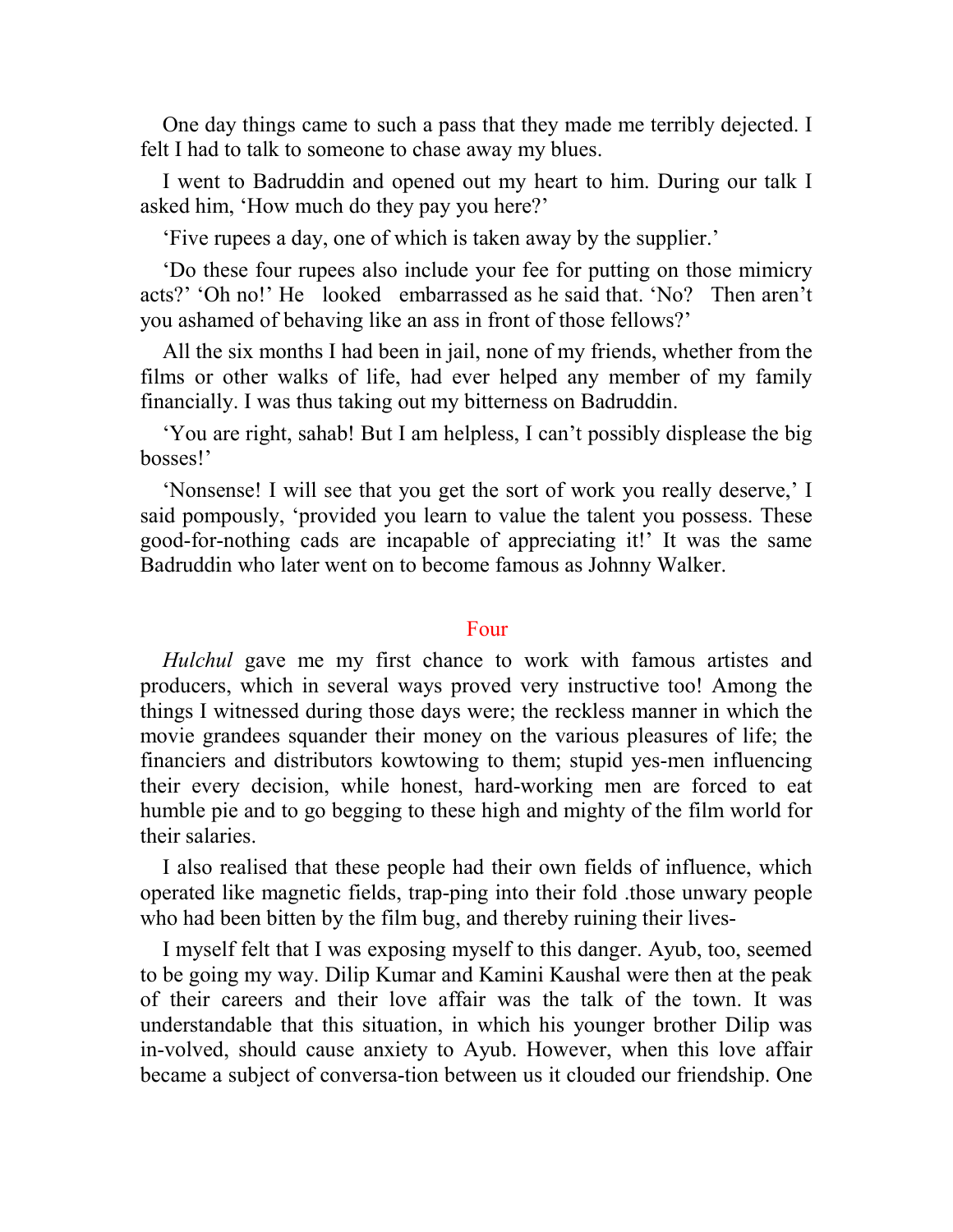thing led to another and we became alienated from each other. That also put a stop to the cordial relations between our two families.

It, of course, never occurred to me that Ayub would be no more in a couple of days. If I had the slightest inkling of his impending death, I would have brushed aside all my selfishness and narrow-mindedness and showered on him all my love and affection. But fate ruled otherwise. What a fine, sensitive person he was! I fondly cherish the memory of that dear friend of mine.

In some mysterious way, my children came to know of my financial predicament. One day, when I came home in the evening, I heard Parikshit tell his little sister Shabnam,

'Why must people waste their money on crackers? They are, after all, such useless things!'

I remembered that the next day was Diwali. The neighbourhood children had already started firing crackers. Those words of my son touched me deeply. I turned back and headed straight for a friend's house. I borrowed fifty rupees from him and returned home with a boxful of crackers and lots of *mithai!*

Parikshit was then a boy of ten. I had agreed to let him play the juvenile counterpart of the role Dilip Kumar was to play in *Hulchul. As* a token of friend-' ship to K. Asif, I had, however, made it a condition that this should be 'gratis'. Subsequently, Nitin Bose offered to give Parikshit a role in his film, *Deedar* on a fee of Rs.1500. My wife was totally against Parikshit's acting in films, since it was affecting his studies. But I insisted that he accept this role, as we were in need of money. I took my son into con-fidence and talked to him like to a friend. I laid bare before him the true state of affairs and said he should consider himself the master of the house that month since it would be his earnings that would go into the running of our household. Parikshit listened to me in silence.

I do not know, however, whether it was the proper thing to do from the psychological point of view.

It was necessary that someone accompany Parikshit to the studio and bring him home in the evening. I, however, shied away from the prospect, since I thought it below my 'dignity' to chaperon my son and watch him act from the sidelines. That would have made me, in the eyes of the studio employees, a jobless father living on the earnings of his son!

I consoled myself by saying that since both Nitin Bose and Dilip Kumar considered Parikshit their own son, they would look after him. It was also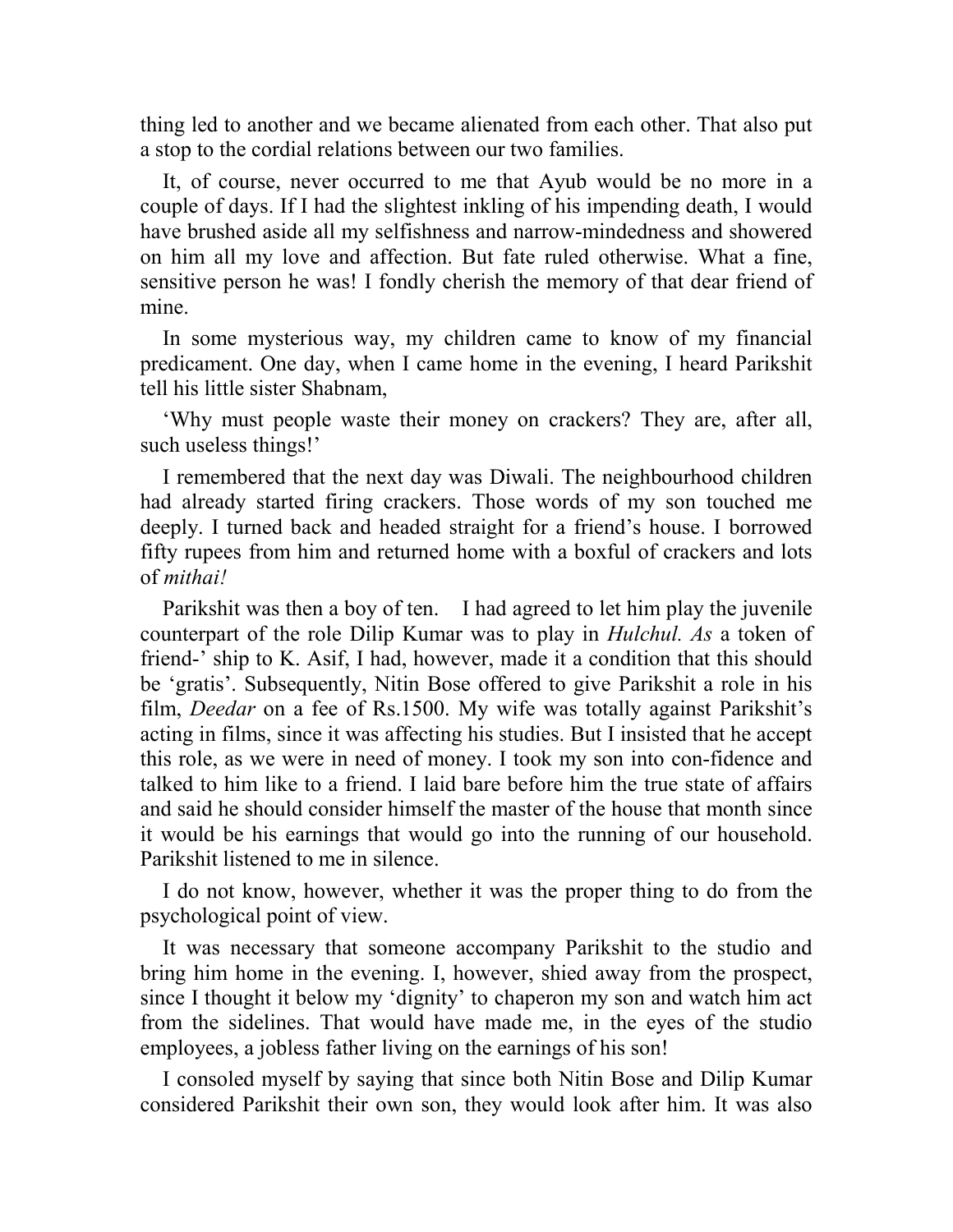comforting to see him in high spirits whenever he returned home from the studio.

One day, while riding past Central Studios on my motor-cycle, I dropped in to see Parikshit. The set presented a very awe-inspiring sight... A dark stormy night in a jungle. Parikshit, 'an Innocent orphan' is caught up in the storm and rain. He cries for help. His is literally 'a voice in the wilderness' since nobody is around to come to his rescue. The fury of the wind is such that a large branch of a giant tree breaks and lands squarely on his head 'blinding him for life'... Deedar went on to become a hit. It celebrated a jubilee in almost every large city of the country. I have no doubt that the scene I have described here must have brought tears to the eyes of millions of viewers. However, far from shedding any tears, my eyes had become red with anger, as I stood there watching that scene being shot!

Large electric fans had been brought to the set to simulate a storm. The air they generated kicked up a lot of 'dust' as in a storm and other objects were also seen flying about the set. To protect themselves from possible injury, the director, cameramen and technicians were wearing 'gas masks' over their faces, but no one had a thought for the little boy who had to weather the storm.

The moment I realised this, I went straight to Nitin Bose, and started taking him to task for exposing my son to danger, Bose was a very mildmannered man and he listened to me patiently. It was really the production department's responsibility to see to the safety of everyone on the set. However, Bose said he was sorry for the lapse and finished the shot as early as possible, taking all necessary care.

Mahesh Kaul was also there on the set, while the scene was being shot. I sat in a corner dejected. I could not help wondering what would have happened to my boy if I was not there! Mahesh Kaul seemed to be trying to 'place' me. He appeared surprised to see that an ordinary artiste should have the cheek to shout at Bose—an unheard of thing! There are many poor people who are forced to let their children work in films, no matter how harsh the conditions under which they have to work.

'One day, Madhubala's father honoured me by a visit. I thought he had come to offer me a role in his film but it was Parikshit whom he wanted. Trying not to look disappointed, I politely declined his offer.

'The boy's studies will be affected,' I said. For a considerable time my guest sat there, looking at me with those kindly eyes of his. He struck me as a fine, upright Punjabi gentleman. Finally, he said, 'Beta, like you, I am also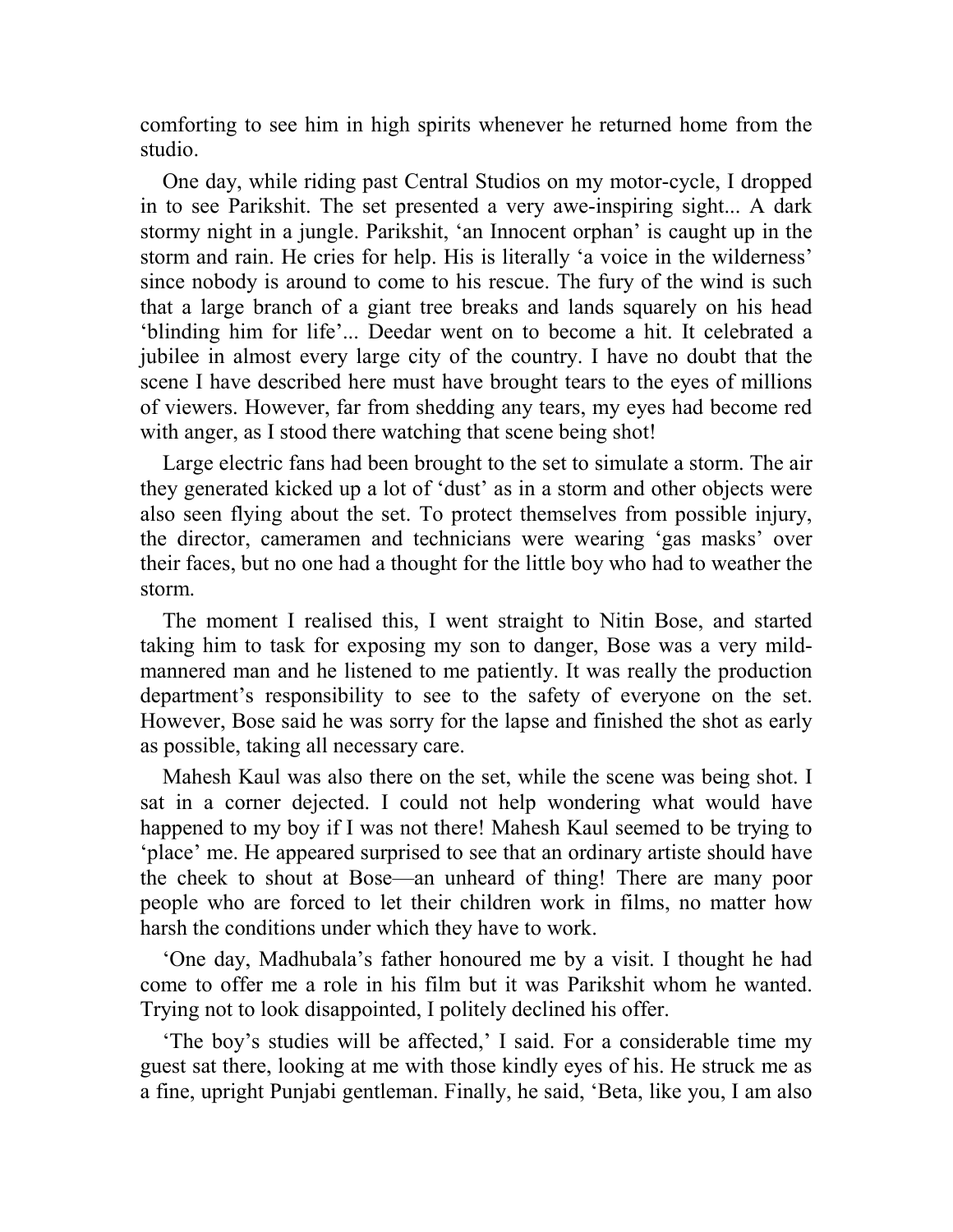a father. *I* too have gone through many vicissitudes of life. They have taught me that unless you have money, you can not hope to call anyone your friend. And what use is today's education to anyone? I ask you. I have seen your boy act. He looks a darling on the screen. Let just one of his films get released and producers and directors will flood you with offers of ten and twenty thousand rupees. Moreover, a child artiste's work in a film hardly lasts a week. He can thus work in scores of films simultaneously and within a couple of years, you will forever be rid of your financial worries. You can then engage any number of private teachers to coach your son at home! Do think over this proposal! It is all to your good. There is no hurry, though. Consult your wife and then let me know!'

'Khansaab,' I said cautiously, 'I am grateful to you for your advice, but I must tell you, I have made up my mind not to let anything interfere with my son's education.'

*'Achha!* As you please.'

After he had left, I spent hours musing over Khan saab's advice. Was I, after all, doing the right thing? I tormented myself no end!

Looking back on that incident, I now feel I was by no means all that hard up! True, I was finding the going hard but it wasn't a hopeless situation.

In those days my wife Tosh and I were engaged in dubbing a Russian film in Hindi. Every morning, after seeing the children off to school, we would pack a dry lunch and ride on my motor-cycle to the Famous Studios building, for the recording job. In the same building, Chetan Anand had rented floor space, where he had set up the office of his Nav Ketan Film Company. This brought the two of us once again together. He invited me to write the screen play and dialogues of his next film, an assign-ment which I accepted gladly. Guru Dutt, who was a friend of Dev Anand's, was to direct the film.

Guru Dutt was then an assistant of Gyan Mukherji's. At Almora, he had taken -dancing lessons from Uday Shankar. He also spoke excellent Bengali. Both he and Sahir Ludhianvi were making their debuts in that film, the latter as a screen poet. The film was *Baazi,* which later went on to become a hit.

In Hindi films, the writing of a screen play has always been treated on an ad hoc basis, which is the very antithesis of the way films are planned in for-eign countries. In the titles of these films the pride of place is given to the screen play and its writer, followed by the name of the story on which it is based and the name of the story-writer.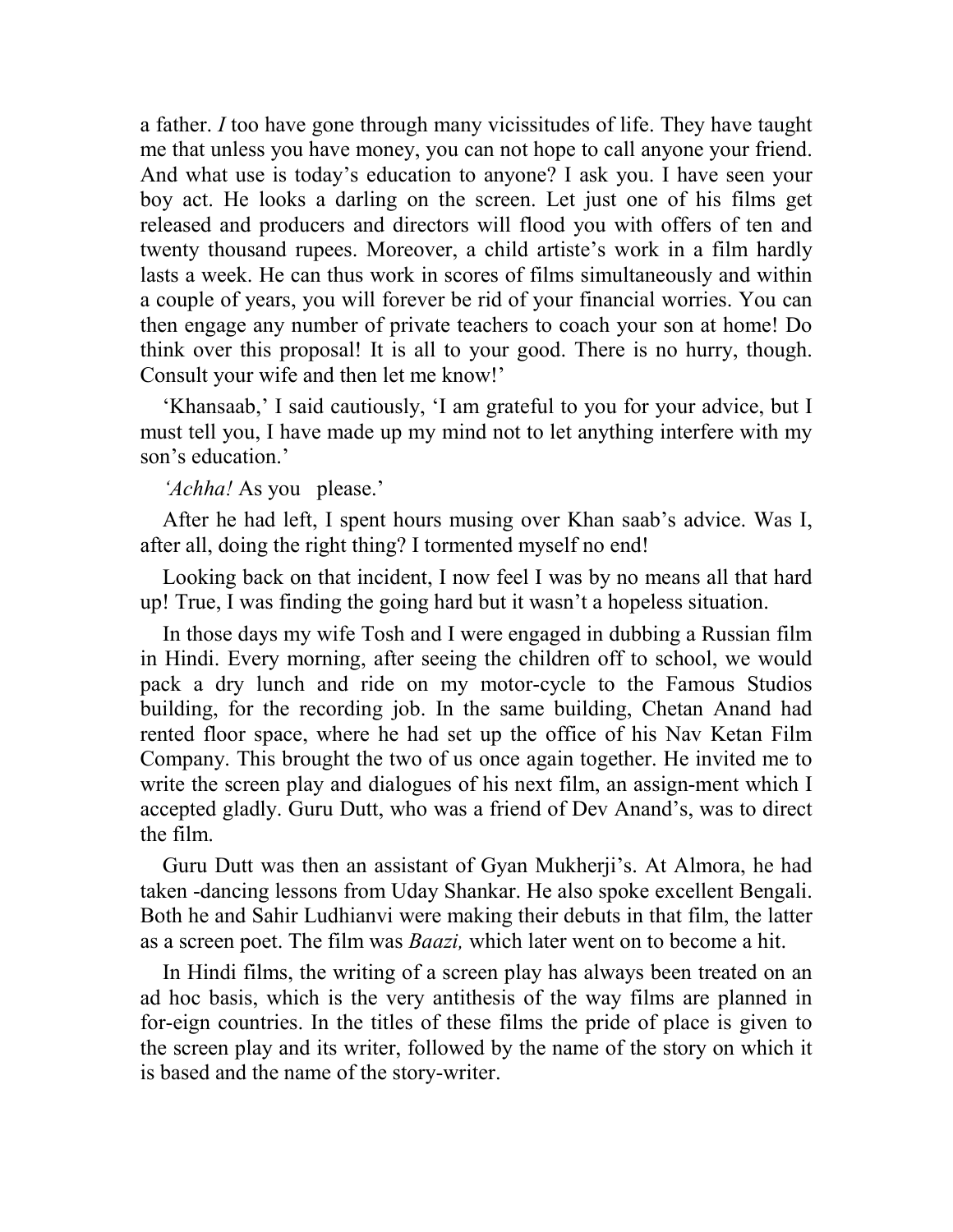The Hindi films, on the other hand, set great store by the story. It is only after the general outline of the story has been laid down that the screen-play writer comes into the picture. And all he does is to write a 'scene'! After all, the 'scenes' have been written, the dialogues of the players are 'filled in!' Indeed, our producers have come to place so much faith in the story that more often than not the 'scenes' and dialogues are left unwritten till the very day a par-ticular set is to be erected.

It is not, therefore, a rare thing to find the cameraman ready with his lighting, while the dialogue is still being improvised! No wonder, then, cha-racter portrayal is relegated to a backseat in our films.

Shashadhar Mukherji was then enjoying a great reputation as a 'boxoffice wizard'. It was believed that no film of his could ever fail. His formula was based on the principle that the screen play should necessarily be so fashioned as to make it artificial and 'rickety'. That would make the viewers impa-tiently wait for a song or a dance. He did not want them to get too engrossed in the story since they would then find a song or a dance an unwanted intrusion, a prospect which would mar the chances of the film becoming a box-office hit! Indeed, songs have now become the one single factor that ensures the success of a Hindi film!

I had no idea how far Guru Dutt was inclined to share Mukherji's views. Nevertheless, he no doubt took considerable interest in filming song and dance scenes. In his Order of priorities, a screen play came only after such a scene. Moreover, he had had to struggle to get this chance to direct *Baazi.*  Conse-quently, he was keen on starting the shooting at the earliest.

I had, however, other ideas on how a film should be planned. I had found Guru Dutt's story, which was to form the basis of my screen play, too flimsy. I wished to present the characters and situations in terms of values I had imbibed through my study of theatre and literature. I considered it a grave mis-take to write a scene and its dialogues separately. In fact, I looked upon a screen play as the trunk of a tree, which in due course would sprout branches and leaves (i.e., the various scenes and the dialogue). I, therefore, demanded a full six months to write it. Guru Dutt had thus perforce to wait for six months, before he could start shooting the film. That put him in a quandary. Since I was a friend of Chetan's, he could not possibly show his annoyance at this delay. The prospect of having to remain inactive for such a long period was no doubt eating his heart out. He wanted the film to be taken on the floor right away. I could then take my own sweet-time over the writing of the scenario! I, however, held my own. I knew that once the shooting started, I would be quite helpless.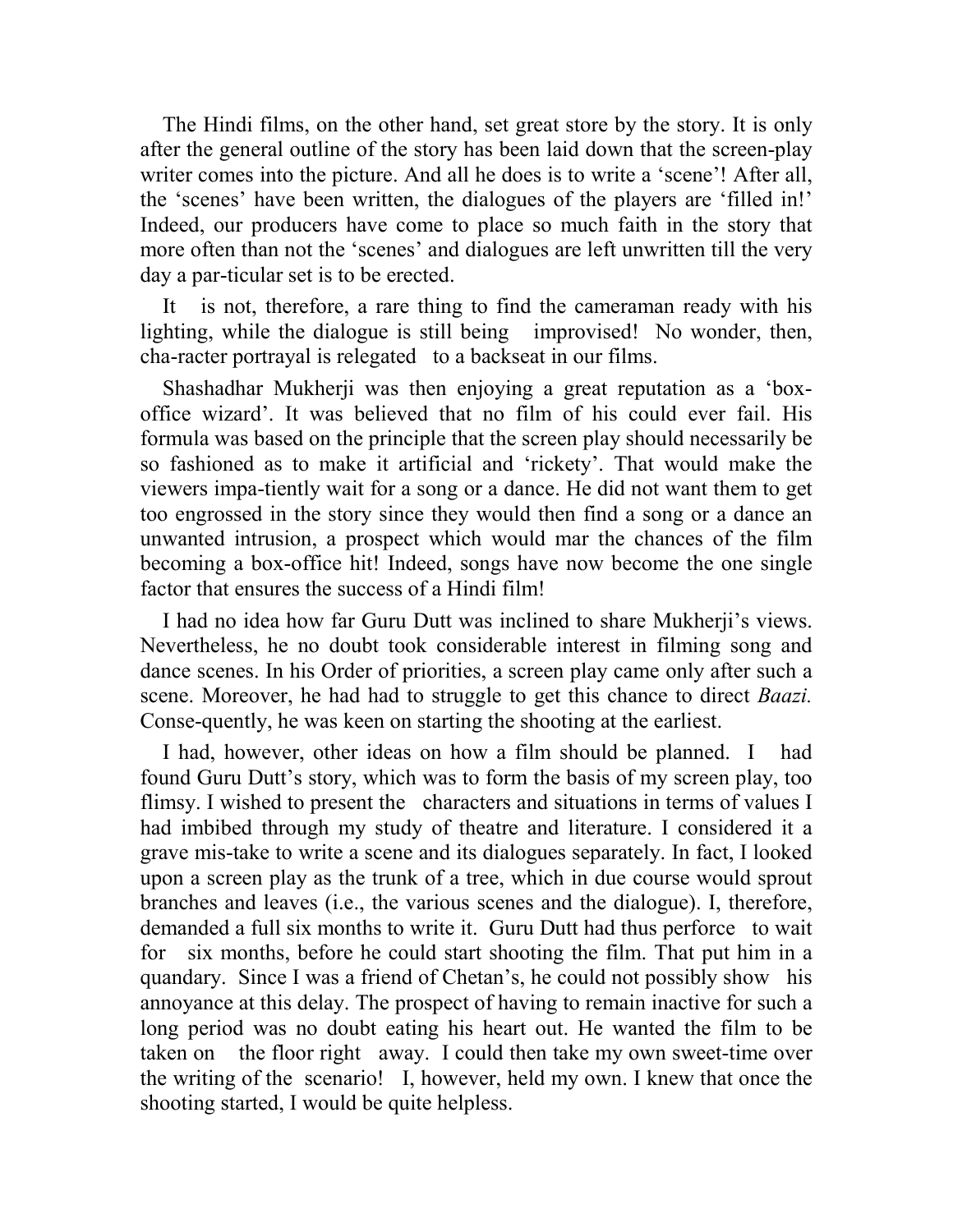Those were the days full of hectic activity, argu-ments and counterarguments. Many were the all-night sessions, devoted to discussing and planning a . scene. For days on end, Guru Dutt would plant him-self in my house olr alternately I would go and make myself at home in his Matunga flat. His mother had come to like me very much.

Eventually, we reached an impasse over the climax of *Baazi* Try as we might, we could not find a way out, so we decided to consult Zia Sarhadi. In no time did he suggest a plausible end to the film. True, he had borrowed the idea from some old American film; all the same, it fitted into our story perfectly. We were overjoyed at this windfall and, very much wanted to celebrate the occasion over a bottle of whisky. Neither of us, however, had any money, and as for Zia, he was more 'broke' than the two of us put together!

Years ago, Zia had seen me act in an IPTA {Indian People's Theatre) play. He remembered the play *(Sadak ke Kinare)* that evening. Next day he went to Seth Chandulal Shah, the owner of Ranjit Movie-tone, and read to him the story of his Hum *Log,* which he had written for K. Asif, (in the meanwhile they had fallen out.) Sethji liked it so much that he got Asif to part with it.

However, Sethji found himself in a fix when he came to know that Zia now wanted me to play the lead role, which he had originally written for Dilip Kumar. Sethji had heard of my 'reputation' and when he met me in person, he appeared to sink in utter despondency!

Whenever I passed the Mahim district of Bombay on my motor-cycle, J would invariably see Badru there at some street-corner or other. Sometimes he would stop me and remind me of my promise, which, of course, I had not forgotten. In fact, it was for Badru that I had written a drunkard's part in *Baazi.* However, my problem was how to get the producer and the director of the film to accept Badru for the role!

Finally, I hit upon a novel idea which I explained carefully to Badru. Next day, as we—Chetan, Dev, Guru Dutt and I—sat in Chetan's cabin, discussing "the script of *Baazi,* there was a commotion in the outer office. Apparently, a drunkard had forcibly entered the office and was bothering the clerks. Presently, the intruder appeared at the door of the cabin. Walking right in, he went straight to Dev Anand and started talking nonsense to him. All of us there found the way the man was making a fool of himself excruciatingly funny and we burst out laughing For well over half an hour he entertained us and the rest of the office staff with his pranks. At last, Chetan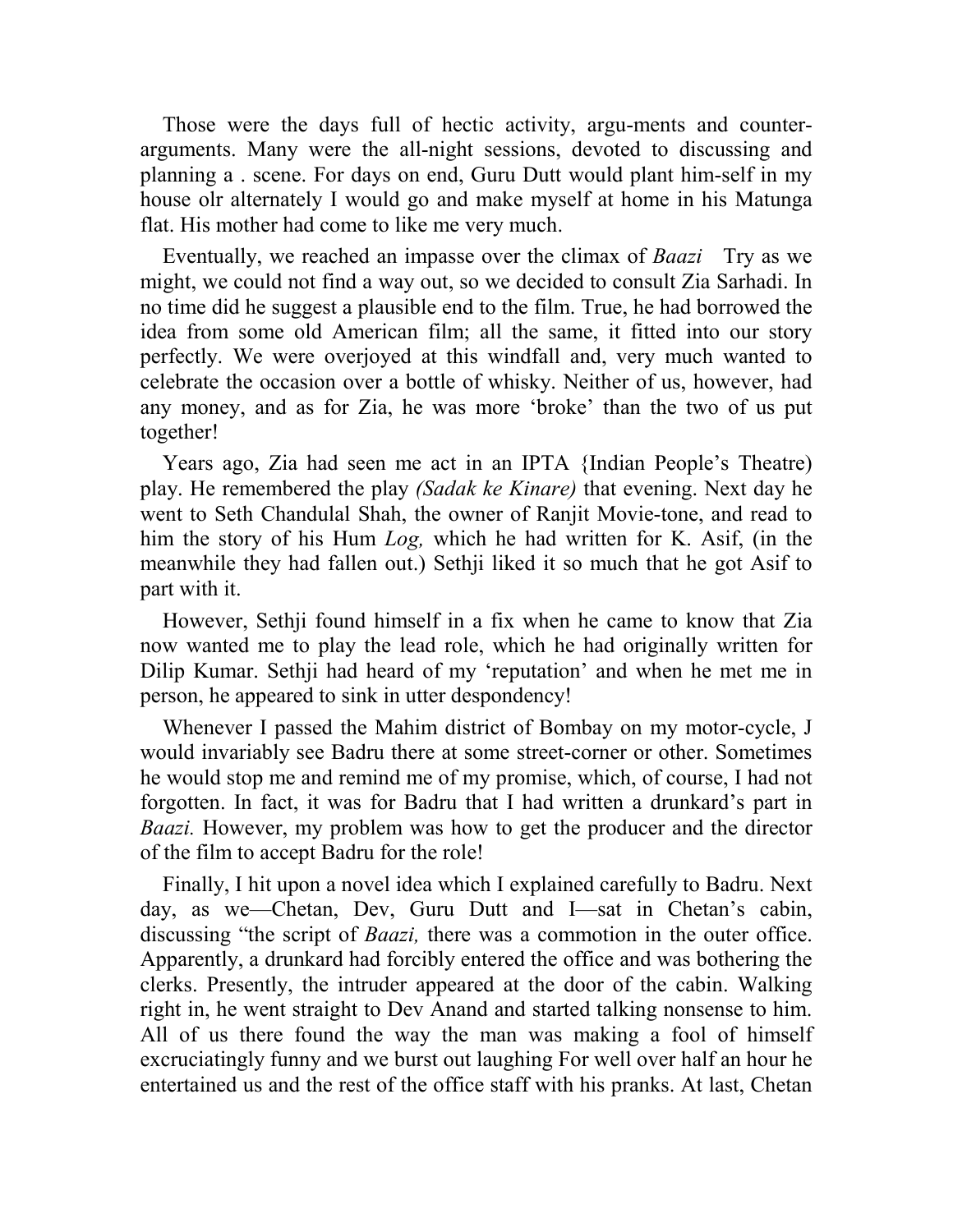decided that enough was enough. He ordered that the man be thrown out bodily! At that point, I asked Badru to offer a 'salaam' to his 'audience'!

And lo! The *Sharabi* sobered down instantly! The change in the man was so sudden that my colleagues could hardly believe their eyes! It is a measure of Badru's acting talent that he keeps the bottle, which is such an inseparable companion of his on the screen, miles away from him in private life!

I found Chetan looking askance at me! When I told him that Badru's performance was a 'make-believe' and that the whole thing was 'stagemanaged' by me, he gave the role to Badru without the sligh-test hesitation.

That was the beginning of Badru's glorious screen career. His millions of fans, however, know him by the name Johnny Walker. After *Baazi,* Johnny Walker never looked back again. That small role brought him into the limelight and within a year he reached the pinnacle of success and popularity, leaving me way behind in the rat

In the world of films, it is not enough for a race aspiring artiste merely to wait for the right oppor-tunity. While he is thus marking time, he must also make himself familiar with the finer points of acting, so that he may not be found wanting when opportunity knocks at his door!

Since Guru Dutt had wanted Geeta Bali to play the dancer in *Baazi,* we went to her bungalow at Versova one evening to read to her the script of the film. We had to wait since she had not yet returned home from the studio. When she eventually arrived, she had still on the dress of the part she was then playing and her face was made up. I remember, she was looking dazzlingly beautiful. Throughout the recitation, she sat there restless and fidgety. At least that *is* the impression I got, which might be due to the fact that, that was the first time I was 'reciting' a film story to an actress! All the same, I could not fail to see that her grasp of the film medium was amazing! Hardly had I read a third of the script when she rose from the sofa and exclaimed, 'Wonderful! I will definitely work in your film. Please settle the details with Bibiji.'

That was an excellent piece of news for us, since we had hardly expected her to take on one more role. You see she was then working in about thirty films!

Both *Baazi* and *Hum Log* went on the sets simultaneously. Once its shooting started, I never once called on Guru Dutt on the *Baazi* set, nor did he ever invite me! Six months of arguing with me had left him exhausted! As for me, I felt like a mother, who having borne a baby had entrusted it to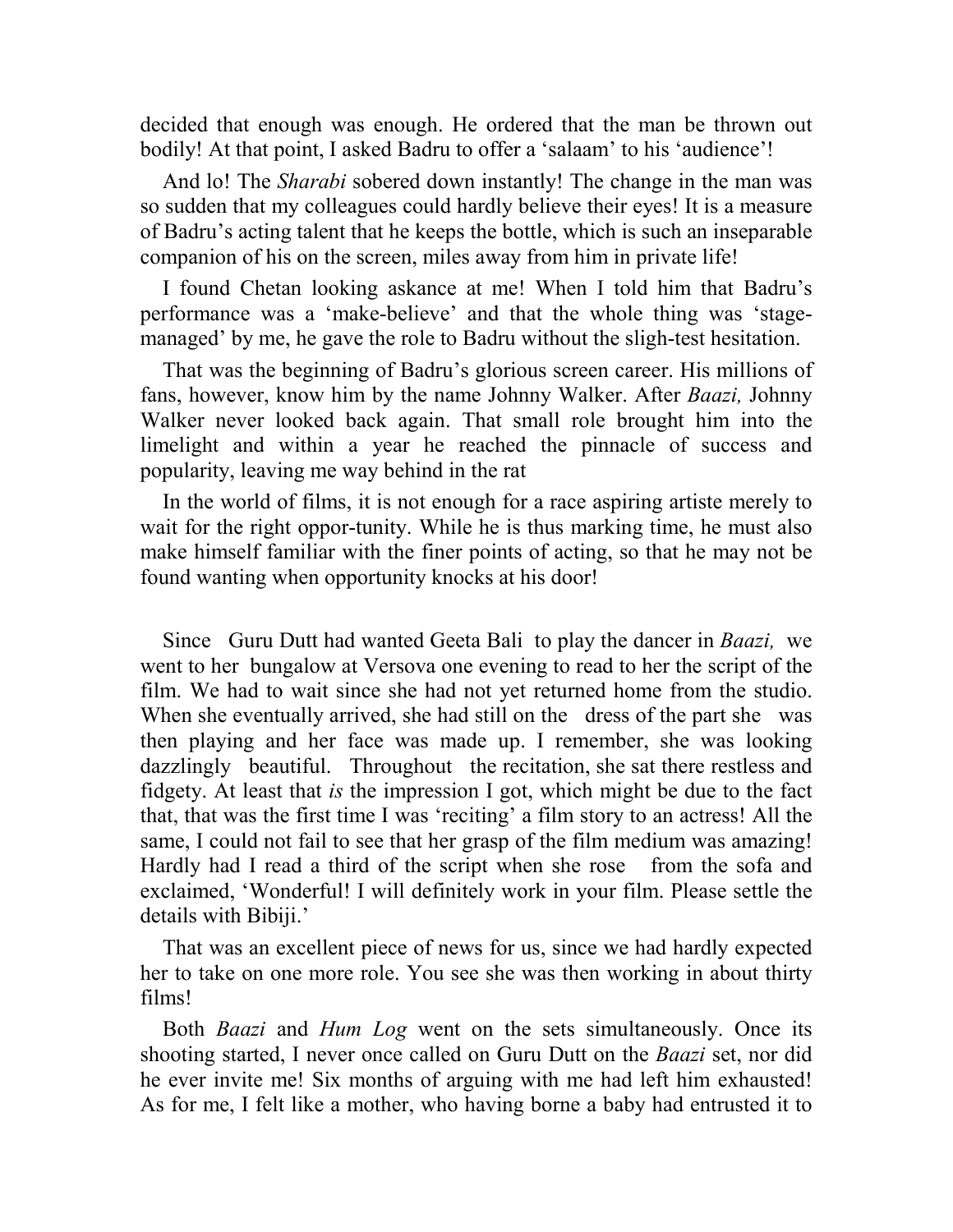someone else! Raj Khosla and Kuldeep Kohli, the two assistants of Guru Dutt's, used to keep me posted about the progress of *Baazi,* but their news was not too encouraging. Finally, Kuldeep told me frankly, 'The way they a<re tampering with your script $\land$  you would hardly recognise it, by the time the picture is released!'

This information literally broke my heart! Although my script had envisaged only six 'song situations', Guru Dutt had apparently gone and added three more! I passed many a sleepless night fuming at the thought that my script was being cut and chopped without my knowledge! I, the writer, could not bring myself to suffer in silence the humiliation of being treated like a mere pen-pusher! I began to throw my weight about in Chetan's presence, where-by I trod on Guru Dutt's toes. A coolness crept into our relationship and we seemed to drift apart. Little did I then know that he would be no more before long!

I remember an incident which happened during the shooting of *Pinjre ke Panchhi.* It is worth narrating.

We were shooting an outdoor scene at Khandala. The shot was:

Bent on committing suicide, Meena Kumari is walking between the railway lines. I run after her to dissuade her from her foolhardy act. I save her in the nick of) time by pulling her away from the track, as the train speeds past us. An acrimonious debate then starts between us. All that Salil Chaudhary wanted to film was the shot showing me running after Meena Kumari and then pulling her away from the track. Later by back projection, he could have taken the two shots of the approaching train and of our argument. As we got ready, it suddenly struck me that the Deccan Queen would pass that spot any minute. (It does not halt at Khandala,) If only the cameraman made haste and fixed all the lighting arrangements, in time to shoot the speeding train also, that way the whole scene could be filmed at one go and Salil would be spared the bother of back projection! I went to Salil and put up my plan to him. He in turn asked Meena Kumari who surpri-singly agreed to it. Everyone plunged into feverish activity. As we stepped on to the track, it dawned on me, I had not yet learnt my lines by heart! But there was no time left. As I started chasing Meena Kumari, the shrill whistle of the engine was heard. The driver must have been horrified to see us right in the middle of the track since he repeatedly sounded the whistle. The train was running at top speed and it must have been within a few yards of us, when I dragged Meena Kumari away from the track. While we lay prostrate by the side of the railway line, the train went bounding towards Lonavala! The whole shot came out splendidly! "We packed up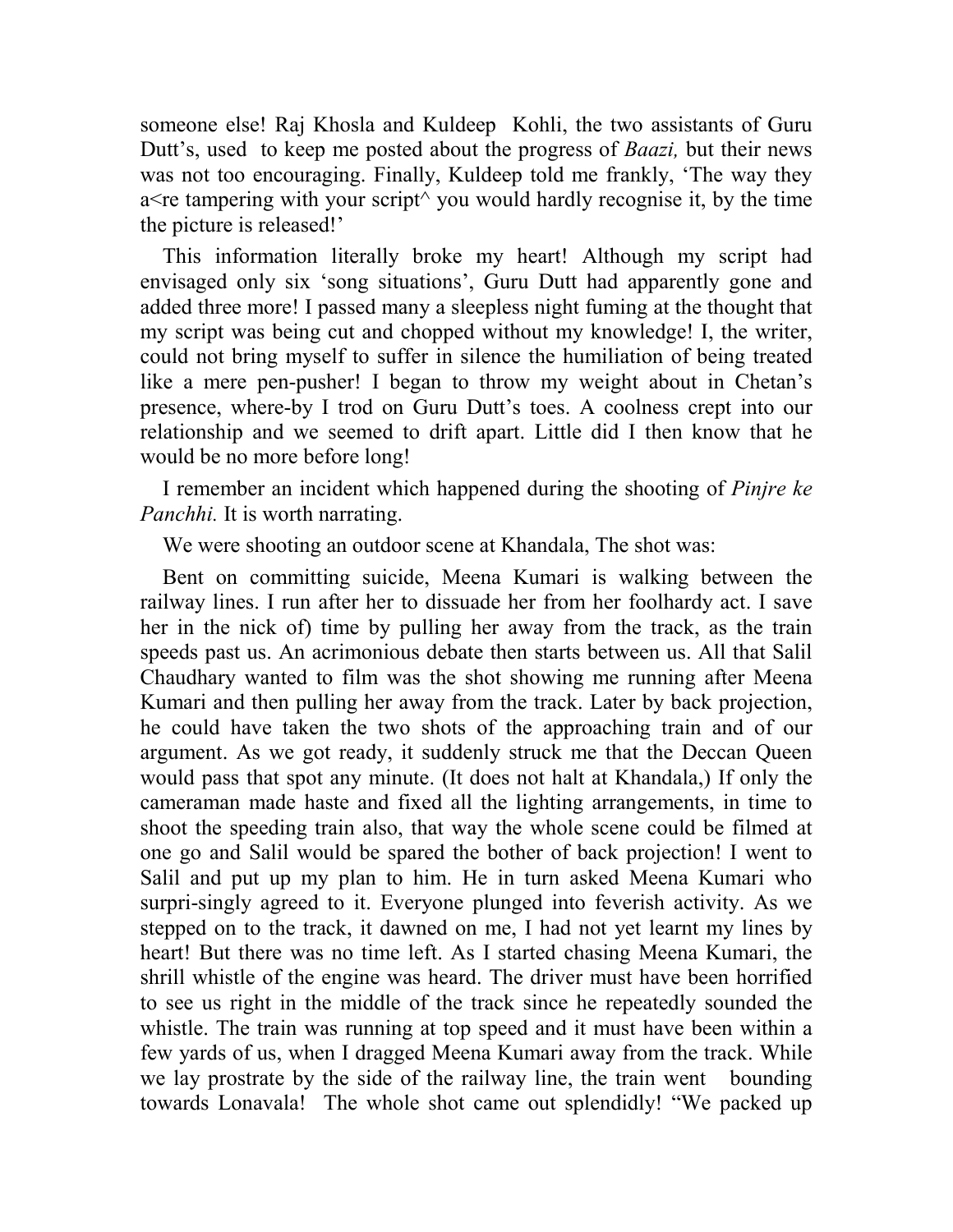and re-turned to our hotel. Later, as I lay in the warm water of the tub in the hotel bathroom, my whole body was aching. In a flash, I realised the enormity of my folly! If one of us had tripped and fallen down on the railway track ... When I finished my bath and came out of my room, J saw Meena Kumari, sitting on the floor of the verandah outside her room. She was holding her head between the palms of her hands. As she saw me, she said, 'What were you up to today Balraj ji? Are you fed up with life?"

'That's exactly what I am asking myself! What a foolish thing to do! But I can't understand why you did not stop me from exposing ourselves to such a danger!'

She smiled and said, 'You were so very keen on taking that shot at one go! How could I then stop you?'

I was all at sea the day the shooting of *Hum Log* started. The fright that I had taken for the camera had by then reached truly ridiculous proportions. Indeed, things came to such a pass on that day that once during a break when I went out into the gar-den to take a breather, I peed in my trousers!

The first scene showed me acting opposite Anwar Hussain who was playing Kundan, the *murgichor.* Merely to look at him was enough to make me nervous. The way he was acting, one felt the role had been specially written for him. As for me, I could hardly open my mouth without putting my foot in it. Anwar Hussain was the very soul of Hum *Log.* His acting was just superlative. Since *Hum Log,* not once has a role of that calibre come his way.

That first day, Zia Sarhadi had brought me to the studio in a taxi. In the evening, too, we had returned home together. On our way to the studio, I made a clean breast of my misgivings. I said to him in all humility, 'Look Zia, I do not think I deserve the trust and confidence you have placed in me. I shall not take it amiss, if even at this stage, you give the role to someone else. After all, you too have had to struggle to get the film, and you cannot possibly afford to take any chances with me!'

I shall never forget the answer he gave me. As he was wont to do, he nibbled at his nails for a while, and then said, 'Balraj Sahab, there's no turning back now. We shall either swim or sink together!' It was the typical of the magnanimity and kindness of the man!

However, this solemn assurance of his neither bucked me up nor made me happy. On the contrary, my nervousness increased all the more at the prospect of facing the cameras the following day!

On reaching home, I literally broke down in the presence of my wife.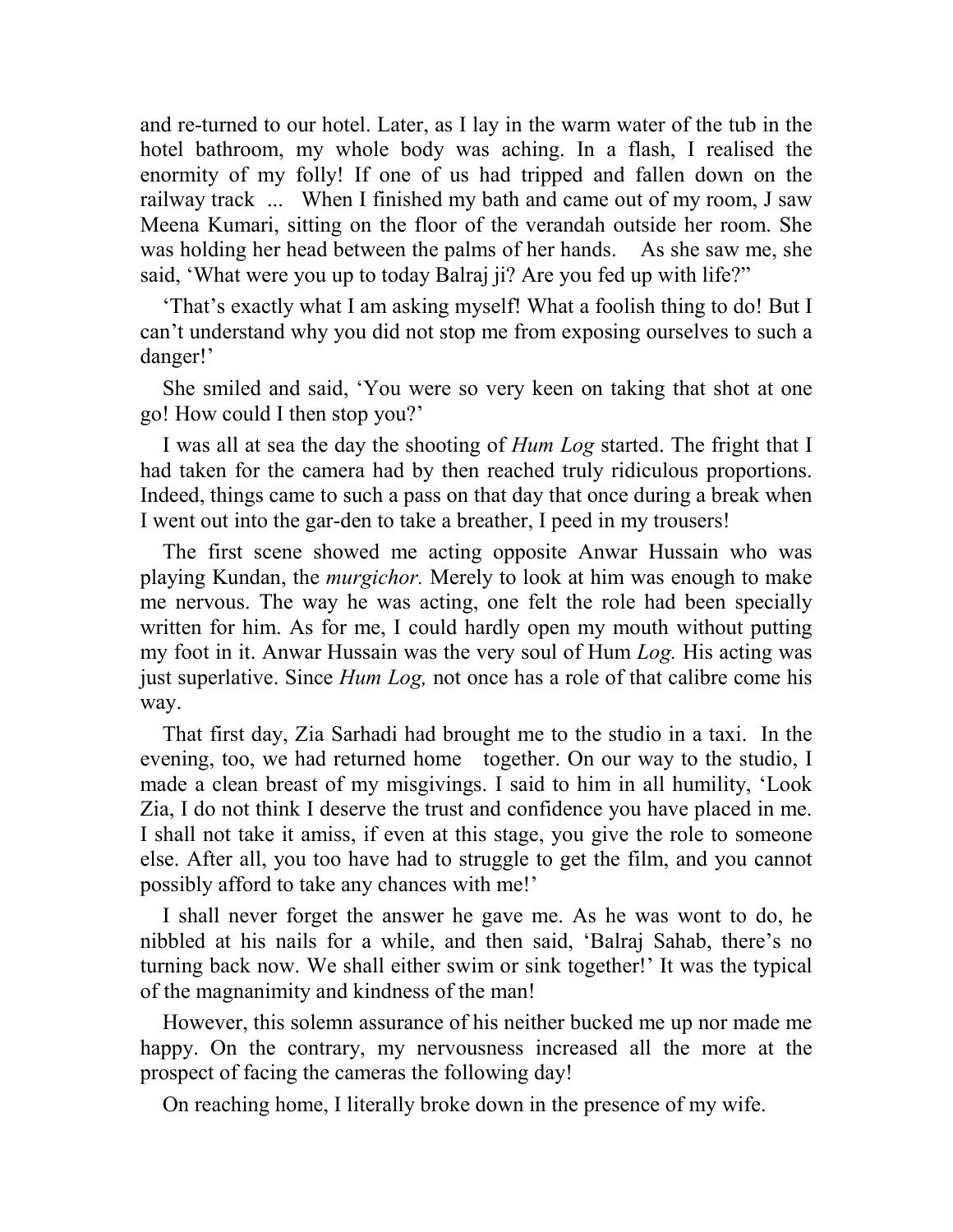Like a mad man, I started pounding my head against a wall, muttering all the time, 'I can never become an actor!'

As luck would have it, while I was raving and ranting like this, we had a visitor. It was Nagarat, a nineteen-year-old lad, who was an assistant of Zia's. The moment he saw the sorry state I was in, he started haranguing me, 'You are a downright coward and a hypocrite, that's what you're! You should be ashamed to call yourself a communist. You, who do nothing but lick the shoes of the capitalists!'

I merely stood there gaping at him, too startled to say anything! 'You can't act, eh? What rubbish! Of course, you can, in fact, a hundred times better than any of them—but not as long as you let yourself be cowed down by the pomp and splendour of the rich and look at their cars with longing eyes! I know what's pinching you. You cannot stomach the fact that your colleague Anwar should be so rich and the brother of a leading star like Nargis! You are jealous of him. And yet you go about cutting a fine figure as a monopolist of all the art in the world. The bloody cheek! Let me tell you, it is not art that you care about but wealth. Money is the only thing that you really cherish and value in life! You can fool yourself but not me!'

Those words, coming as they did from a mere lad, pierced my heart like a dagger. They laid bare before my eyes the core of the role I was to play in *Hum Log.* One word kept ringing in my ears — *Nafrat*—hatred! Hatred for everything, be it man or beast! Hatred for life itself!

It was no accident that it fell to Nagarat to put his finger precisely on what was eating me up and thus understand my predicament. He had seen me play an ailing unemployed youth in the *IPTA* play *Sadak ke Kinare. I* used to deliver my lines with such gusto and vehemence that they always evoked a spontaneous response from the audience; and no wonder, since the sentiments they expressed were full of venom against the capitalist system. The entire hall would ring with a deafening applause as the curtain came down! Nagarat's homily had hit the bull's-eye, so to speak. I asked myself, 'Isn't your role in *Hum Log* an exact replica of the one you used to play with such success in that play? What then, is the sense in being a cry baby and losing your balance?'

I have always wondered at that young man's perspicacity, which so unerringly pointed out to me where I was going wrong! His words acted like a tonic on my sinking morale! They also led me to self-introspection. I now realised that it was my alter ego which was responsible for making me lose confidence. No artiste, especially one who is on the threshold of his career,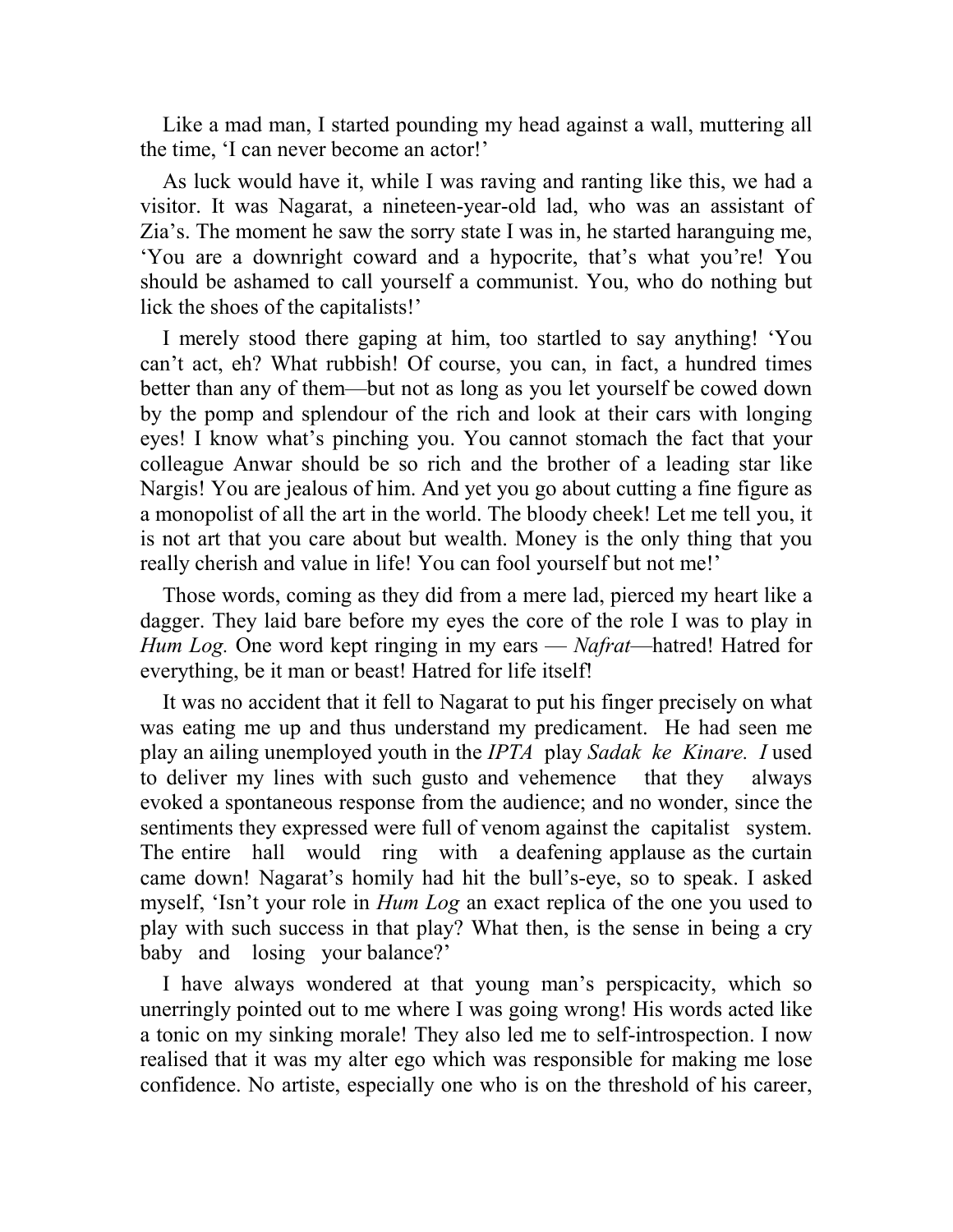can escape a confrontation, with this demon of an alter ego whom he must over-come if he is to survive!

Sleep eluded me that night. I let my imagination run wild. I saw every human being as my 'sworn enemy' and I did not spare even my friends and colleagues! Surprisingly, as the night wore on, I found my spirits soaring. By morning I was a new man, with my self-confidence fully restored. In fact, I began impatiently to look forward to that moment when the cameras would be switched on and I would get a chance to 'cross swords' with Anwar! I now saw him as someone who like me was a victim of circumstances! It was, of course, very callous of me to take such an attitude!

Next day I rode to the studio on my motor-cycle. As Dada Paranjape, the make-up man, set about applying all kinds of paints, and lotions to my pale and none-too-attractive face to make it a little presentable, I stopped him, saying, 'I have no use for these artificial beauty aids. Let me be just myself. I want my face to look natural, exactly as it is!'

He was quite taken aback at these words. 'That won't do. I have to follow Zia Saab's instructions!' I lost my temper. Raising my voice I countered, 'Zia Saab may be the Director, but I am the hero of the film! Besides, he is my friend, so we will settle this matter between ourselves. Please do as I tell you.' Dada had to give in.

There were a number of spanking new cars parked in the studio compound. Making sure first that no one was around, I spat on a few of them. That whetted my appetite. I went round the parking lot and spat on each one of them to my heart's content. Arriving at the set, I saw Anwar there. I gave him a look of such contempt that he winced before it, "which I took as a triumph! He seemed to read the meaning of my look which conveyed the hatred I felt for him—a man who was 'living on the crumbs thrown at him by his sister!' (Today, whenever I remember this incident, it gives me pain!) The fact is, in the film world, every man is for himself. Your colleagues are your enemies, who are all the time trying to outsmart you! All this rivalry and jealousy has created a film jargon all its own! You constantly hear phrases like, 'X has dominated Y in that film' and 'A has put B in the shade.' I kept telling myself that day, 'Let me see, who is going to dominate *me* or put me in the shade.' I was ready to take on all comers!

Surprisingly, this truculence of mine sharpened my memory. At the rehearsal I remembered all my lines, which I delivered effortlessly. Zia was so much pleased with me, he could not help embracing me. The eyes of my *guru* Nagarat, who was standing nearby, betrayed the admiration he felt for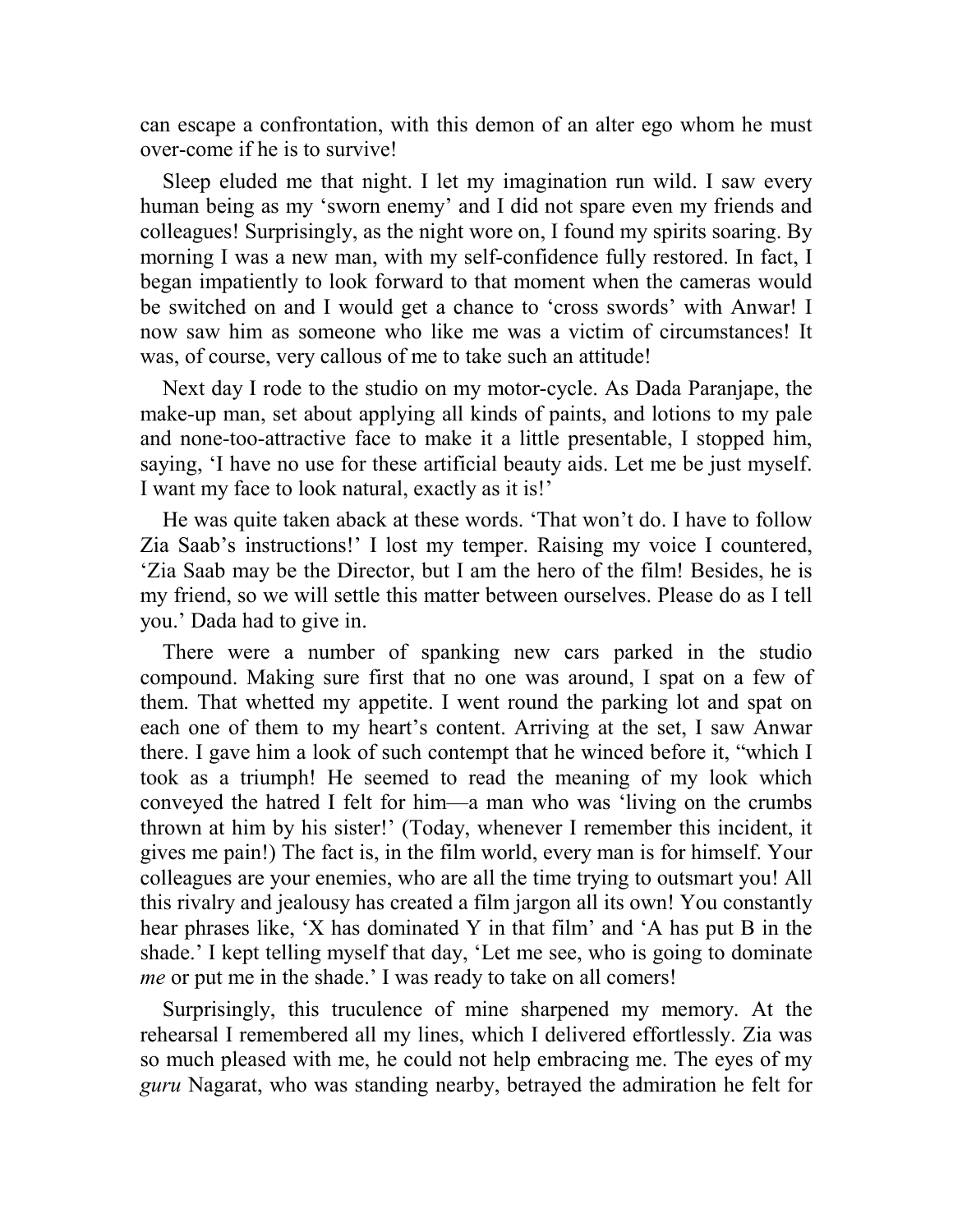me. Everyone on the set seemed to be imbibed with a spirit of camara-derie and the day's shooting ended on a very cordial note.

Thus it was that I became an artiste — on the strength of just one feeling, hatred for everyone! Luckily for me, the character I was portraying in that film did harbour a grudge against society, else my sullen mood would have been of no avail. More over, since it was this feeling of hatred, which had given me the much-needed courage to face the ca-meras, it became in my eyes a sort of a panacea, a solution to all my problems. Although whatever I was doing was against all canons of film acting, it was nevertheless the proper thing to do in the context of the role I was playing. Slowly but surely, I began to come up to Zia's expectations. Fortunately, my lines too were full of punch and poetry. T had a feeling that I had 'arrived' as an actor.

To get disheartened over a minor failure or to indulge in self-praise over an equally minor success is the distinguishing characteristic of an inexperienced artiste. I too took to bragging to my friends and colleagues the moment things began to go a little smoothly for me!

As you walk through the gates of the Ranjit Studio and enter its premises, the first thing you see is an outhouse. It was in this house that Goharbat and Seth Chandulal Shah would hold court every morning. AH the leading lights, so also the smaller fry of the film industry used religiously to come here to pay their respects to the great man. Those on whom Sethji wished to bestow a special honour, would be asked to stay on for lunch. In the evenings, Sethji retired to his *pedhi* from where he operated as a stock broker. Both on the stock exchange and in films, he had won and lost literally millions.

A nawab or a maharajah could have envied the way he conducted himself and the kind of life he led. Practically every other day, you saw his photo-graph in the newspapers, a tall, white-haired man with a winning smile on his face, proudly holding the reins of some race horse!

Anwar .Hussain used to call him affectionately 'Negative Plate'. His flamboyance had given rise to a number of apocryphal legends about him, it was rumoured, for example, that he had once young naked girls substitute for marble columns in a palace scene.

There was no doubt, however, that Sethji had a very soft corner for artistes, whom he always treated with respect. Whatever might be his assessment if my work in that film, I had excellent personal relations with him. I had, for instance, a very frank discussion with him, prior to signing the *Hum Log* contract. Zia was also present then. Sethji had said, in his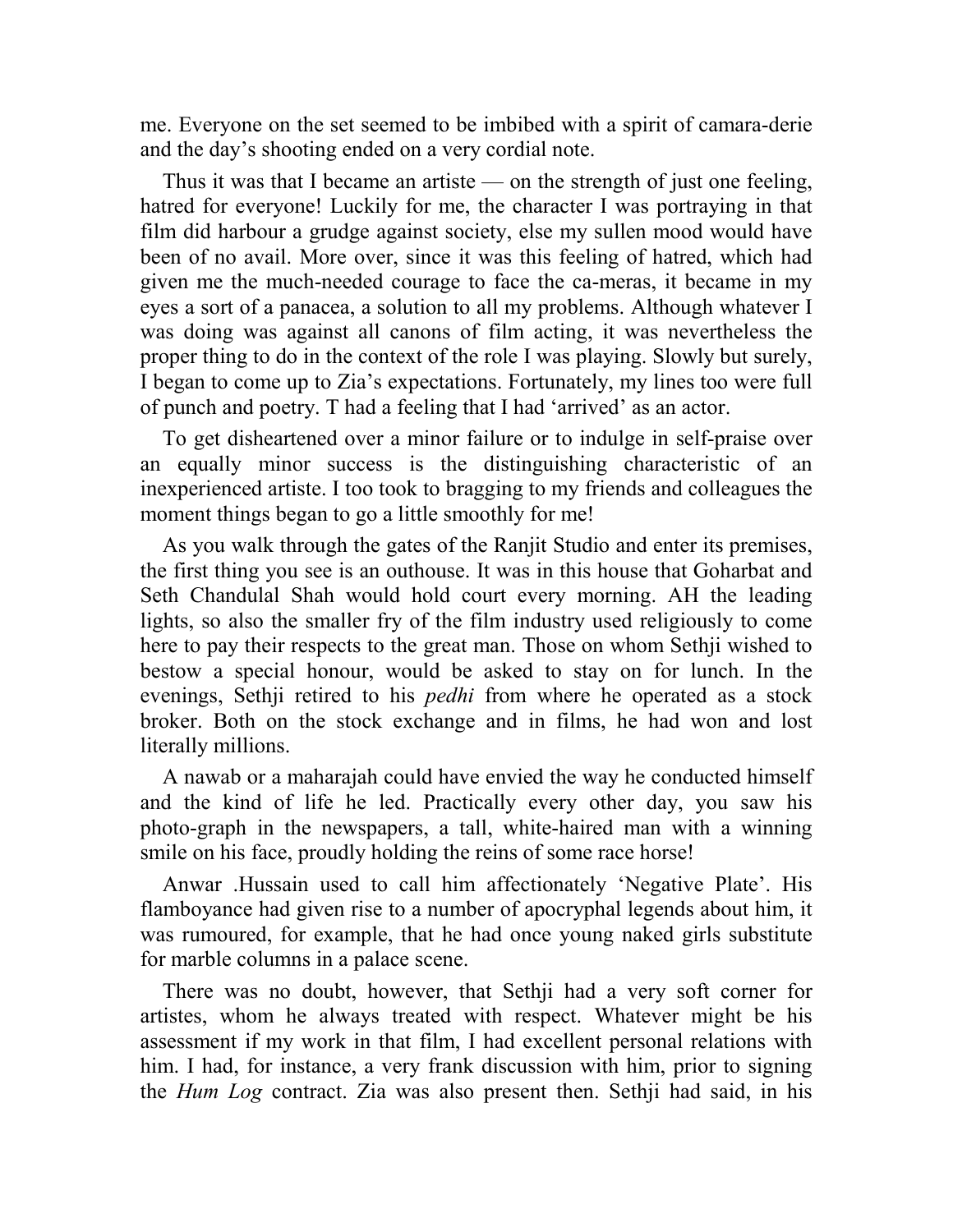none-too-elegant Hindustani, 'Frankly, I do not think you are the right person for this role. But what can I do when the Director insists that you play it? Anyway, how much do you expect for the role?'

I answered, 'It is not for me to say how much I should be paid. I will accept whatever you give me!' 'No, no, don't stand on formalities! Now that we have signed you for the role, we want you to be happy working for us.', 'Give me then ten thousand,' I said after a little thought. Sethji smiled at me. 'Ten? We had reckoned with five. It doesn't matter, though. You shall have your ten thousand. What difference does it make, after all, whether we give you five or ten thousand rupees?' Hearing those reassuring words, I was emboldened to say, 'Sethji, whatever the amount please see that I get a fixed instalment paid to me every month. I am passing through very difficult times, what with the debts I have incurred.' 'That is no problem,' Sethji said. He summoned his manager and instructed him to pay me a sum of fifteen hundred rupees in the first week of every month.

Sethji himself was finding the going rough those days. That was why, contrary to his usual practice, he was making small-budget films. Actually none of the artistes of *Hum Log* has been paid a paisa till today. Nevertheless, as far as I was concerned, Sethji was true to his word.

Raj Kumar was still a police inspector in these days. I used to see him quite often in Sethji's Durbar. In his uniform, he cut a very fine figure. Rajendra Kumar too was wont to frequent the studio to call on Sethji. The presence of these two aspiring artistes there made me wonder whether in spite of my contract, Sethji was not having second thoughts, after all, and trying to make Zia see reason!

Once while a shot was being readied, Durga Khote took me aside and confided in me, 'The way you are delivering your lines, they are coming out flat.' That jolted me out of my complacency. I found myself losing confidence, but fortunately, it was not long before I gathered my wits about me. I realised that like Nagarat, she, too, was offering this criticism out of a genuine desire to help me become a better actor. I remembered that David, too, had once given me a few tips, which even now I was finding useful! Thanks to Durga Khote's hint, I became my own critic, in that I began to assess my work objectively, j could then see how right she was! I was indeed saying my lines in a staccato voice. It lacked those modulations which go to make the ordinary everyday human speech so natural!

I now took to meditating on my lines in the pri-vacy of a secluded corner, before the start of each rehearsal.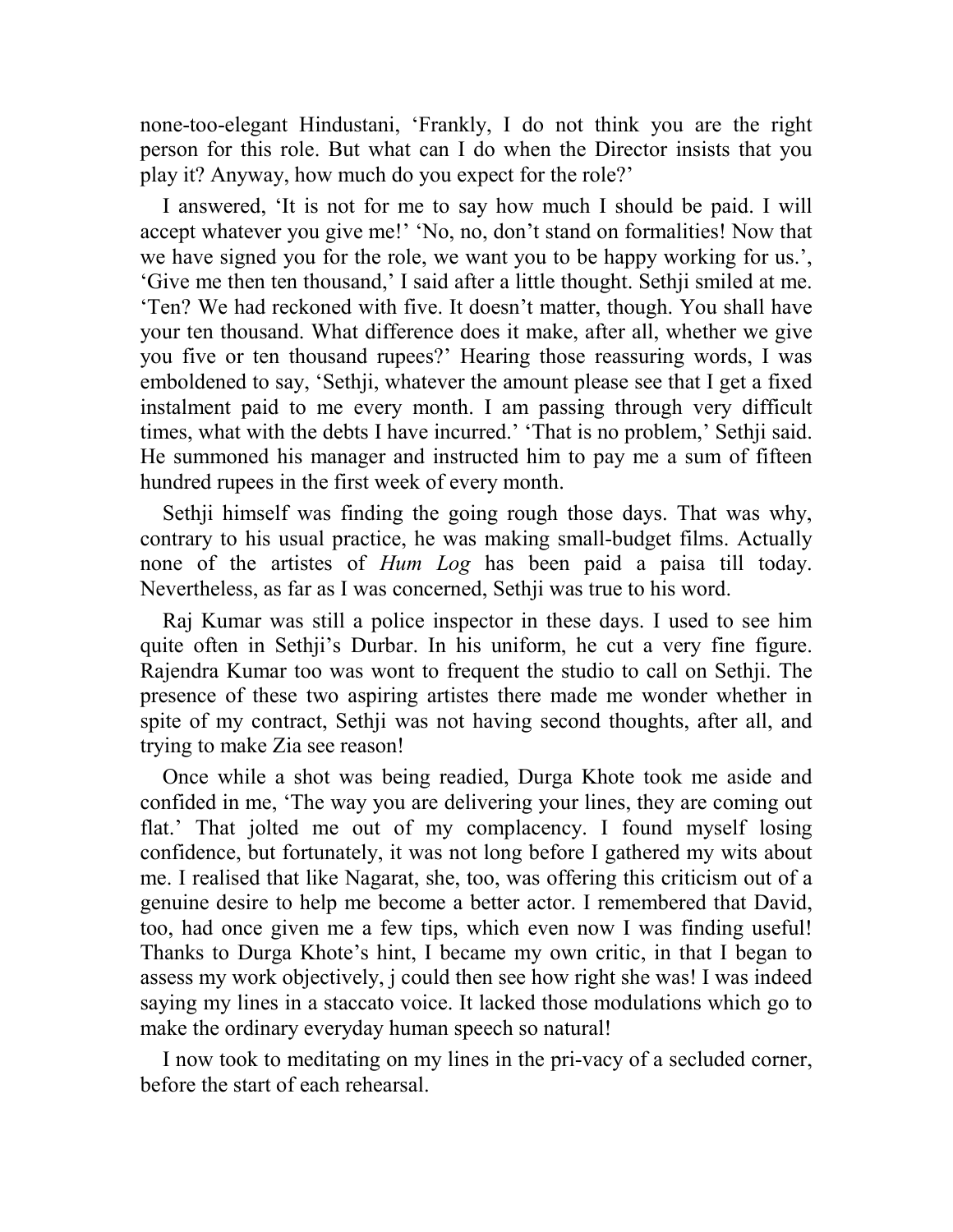Bearing in mind what David and Durga Khote had told me, I would repeat the lines to myself in a manner that articulated the sentiments hidden in them!

I had found one more way to ascertain whether or not I was sounding natural. I would ask myself: 'How would you say these lines, if you had to say them in Punjabi?' After all, Punjabi, my mother tongue, is so very akin to Hindi!

Thanks to kindness and help from Zia and my other colleagues, the quality of my work began to improve. The congenial atmosphere of the studio too made me work with a will. Moreover, one now heard nice things being said about the film. I must, however, set the record straight by saying that the film industry can be sometimes very cruel to its technicians and workers. Hence, everyone does not find the atmosphere in a studio cordial. We had, for example, an editor, whom Zia had invited to join the *Hum Log*  unit. Zia had a very high opinion of his editing ability. Unfortunately, a few days after joining the unit, he lost his father. He had not a penny on him, so he approached the studio authori-ties for an advance to pay for the last rites of his departed father. In vain did he wait in the studio office from 10 a.m. to 4 in the afternoon, while the shooting of *Hum Log* proceeded unhampered! The shock unhinged him completely. After Hum Log he left the industry and took to the bottle. With no means of livelihood, he began to beg unashamedly. Taking pity on him, I used to help him occasionally but then gave it up when I saw it was doing him no good.

Once I happened to see a Mughal-style *pagdi* lying forlornly in the corner of a make-up room. Out of curiosity I enquired of Swami, our make-up man. He told me it used to be K.L. Saigal's headgear, when he was playing Shahjahan! I was saddened at this indifferent attitude of our countrymen.

What a contrast it was to the loving care with which such moments are preserved in other countries!

Swami's experience of studio life too was revealing. Being a resident of Thana, he had to catch an early morning local train to reach the studio and it used to be well past midnight when he returned home. Thus at both times, he would find his children in bed, fast asleep and in those days they had no weekly holidays. Fortunately, things have since improved with studios now remaining closed on Sundays.

*Hum Log* took about six months to complete. I was not quite myself on the day the 'trial' of the film was shown in the studio. I just sat there numbed, as if I had fever. I was so engrossed in assessing my own role, that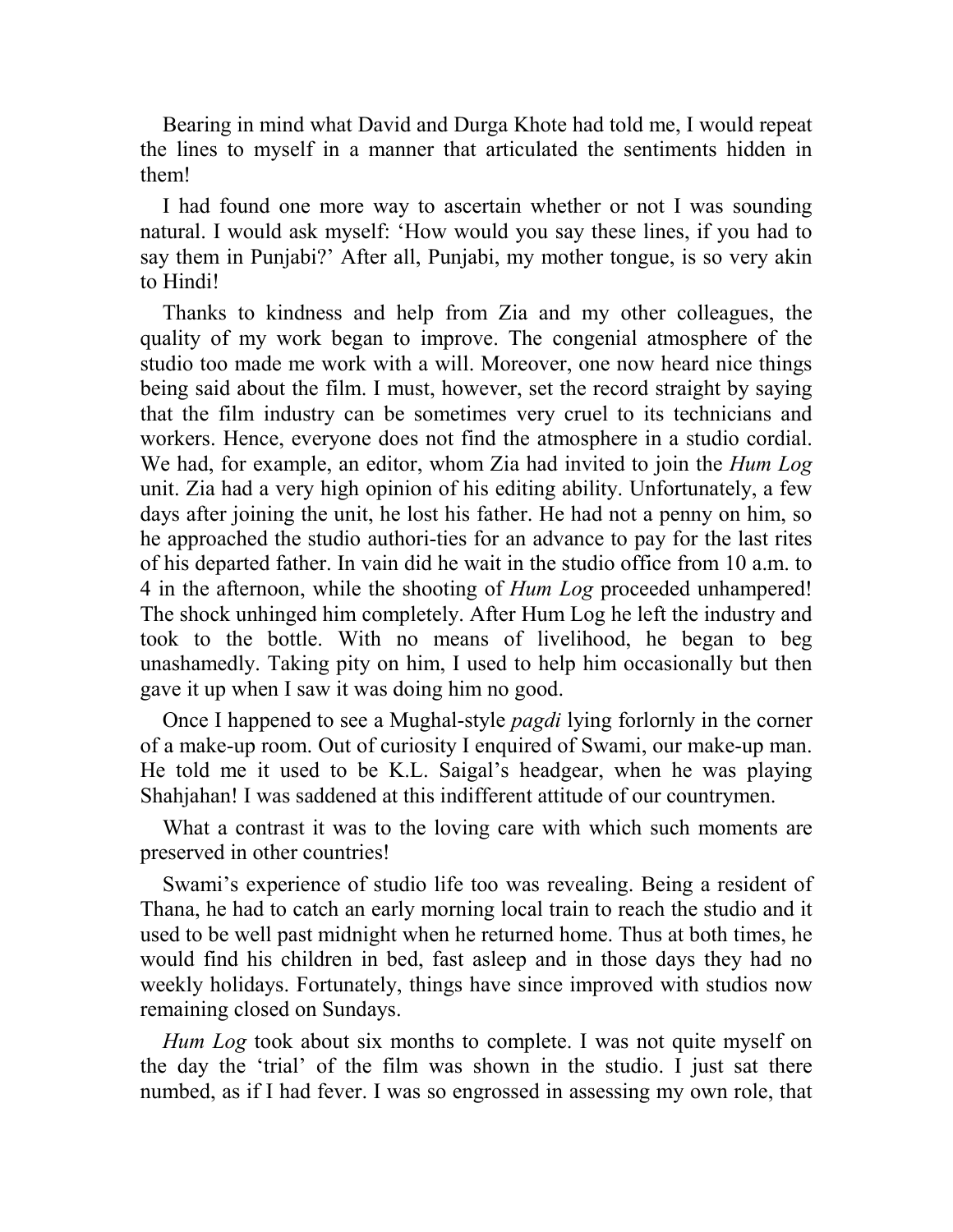I could not make head or tail of the story. I felt, my acting was all wrong! At the end of the trial, there was a stunning silence in the audi-torium which I found chilling.

As we came out, Kanhaiyalal caught me by the arm. Leading me aside, he said, 'Maar di!' I kept wondering what he meant by that.

The film was released at the newly-opened Liberty Cinema in Bombay. With no marquee names in it, it had a rather cold reception in the first few weeks. It was, therefore, all the more remarkable that even-tually it caught on with a vengeance.

Indeed, the employees of Liberty Cinema became so enamoured of it, that they took to selling tickets in the by-lanes of Bombay. In Bombay, *Hum Log*  came to be known as a 'communist film' and I was labelled a 'communist actor'!

A day before Hum *Log* was released; I had the privilege of being received by Seth Chandulal Shah. As I entered his chamber, he bade me sit beside him on a sofa and said to me with 'intimate kindness, 'Balraj, it is as a character actor rather than a hero that you have made your mark in the industry. This means that you will continue to get roles till your old age. A hero's film career, on the other hand, is rather short.'

Both our films and the actors have come to be typed. You have for example, social films, stunt films, heroes, character heroes, side heroes, character artistes, decent extras and what not! This makes it well nigh impossible for an actor to change his screen image.

I too did not escape being 'typed'. Moreover, my face was now familiar to the man in the street. Once at a film premiere I found myself mobbed by a bevy of young girls, who wanted my autograph. In great style I took out my fountainpen, only to find the autograph book snatched from my hand! I stood there helplessly — watching the girls run towards Raj Kapoor, whom in the meanwhile they had spotted in the crowd!

Once I ran into Hiten Chowdhary in a cafe. There was a time when as a struggling artiste, I used to see him quite often. He came to my table and said, 'Well, Balraj, how does it feel to be successful?' I couldn't think of anything to say in reply.

## **Six**

Many interesting things came to light in the wake of *Hum Log's* success.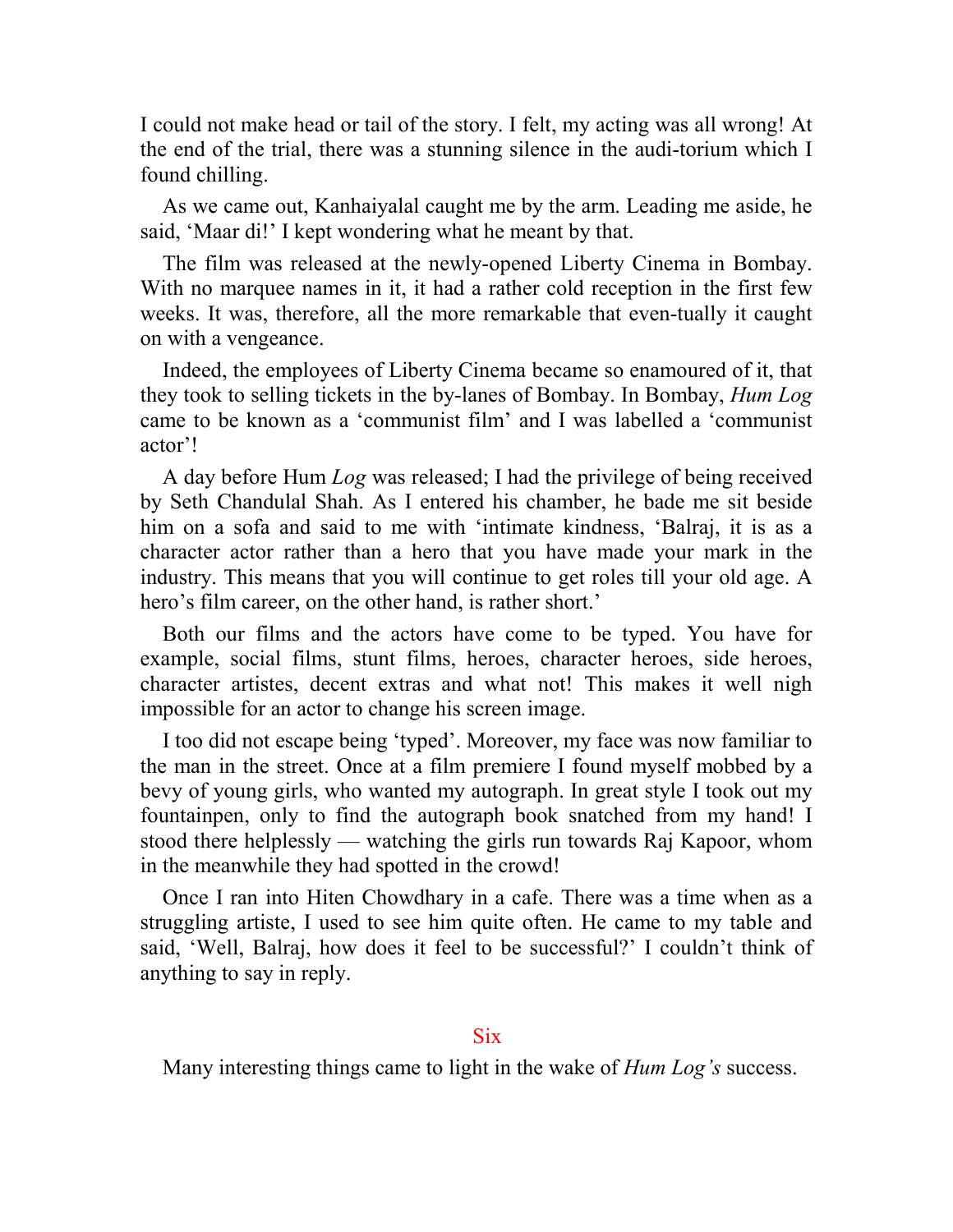A Shehenshah that he was, Seth Chandulal Shah presented Zia with a brand new Hillman-minx, complete with a chauffeur. The car did wonders to Zia's already inflated ego. The man became so puffed up, he started thinking no end of himself! Our neighbourhood at Juhu was now no longer good enough for him. He shifted to a hotel in Colaba. I called on him at his hotel a couple of times, but then stopped seeing him. It was obvious to me that I was not welcome there. But by then I had learnt to take such things in my stride!

More than Chandulal Shah, however, it was the Communist Party which was responsible for building up Zia's image. He began to look upon himself as some kind of a prophet of 'socialist realism'. At Nagpada, a grand function was organised in his honour. A huge stage was erected in a maidan, with a snow-white canvas, as its backdrop. It showed two portraits — one of Comrade Stalin and the other of Comrade Zia Sarhadi! It was only later that the cat was out of the bag. Zia himself had met the expense of the whole show!

Comrade Dange occupied the place of honour on the stage. To his right sat Zia and the other stars of *Hum Log —* Nutan, Shyama, Sajjan, Durga Khote, Kanhaiyalal, Anwar Hussain and I. The left flank comprised All Sardar Jafri, Mugni Abbas, Sabir and a few other progressive writers.

The occasion no doubt demanded that Comrade Dange praise Zia Sarhadi. In the course of his speech, however, he also said a few uncharitable things about me. Turning to me, he said, 'This gentleman here used to be with us in days gone by. He has, however, parted company with us now. 'Well, it does not matter, I suppose.'

That remark made the audience a trifle restless. A few derisive whistles and cries of 'shame' 'shame' were heard. Thereupon, Comrade Dange became aware of his gaffe and immediately changed the trend of his speech. I heaved a sigh of relief and sat there with bowed head!

The entire Hum *Log* unit had worked with a fine esprit *de corps.* All of us had hoped that it would endure long enough to enable us to produce better social films than *Hum Log.* As for me, I felt as if in the *Hum Log* unit I had found a haven! True, Zia had been most helpful and cooperative, besides treating me with great respect. However, my con-tribution towards the writing of the *Hum Log* scenario was far more substantial than the help Zia had rendered me when I was writing the *Baazi* script.; Zia had modelled the male lead of *Hum Log* on a character from the American play, Tobacco Road-. But when it came to presenting him in an Indian garb, he found himself at a loss. It was here that my understanding of the political and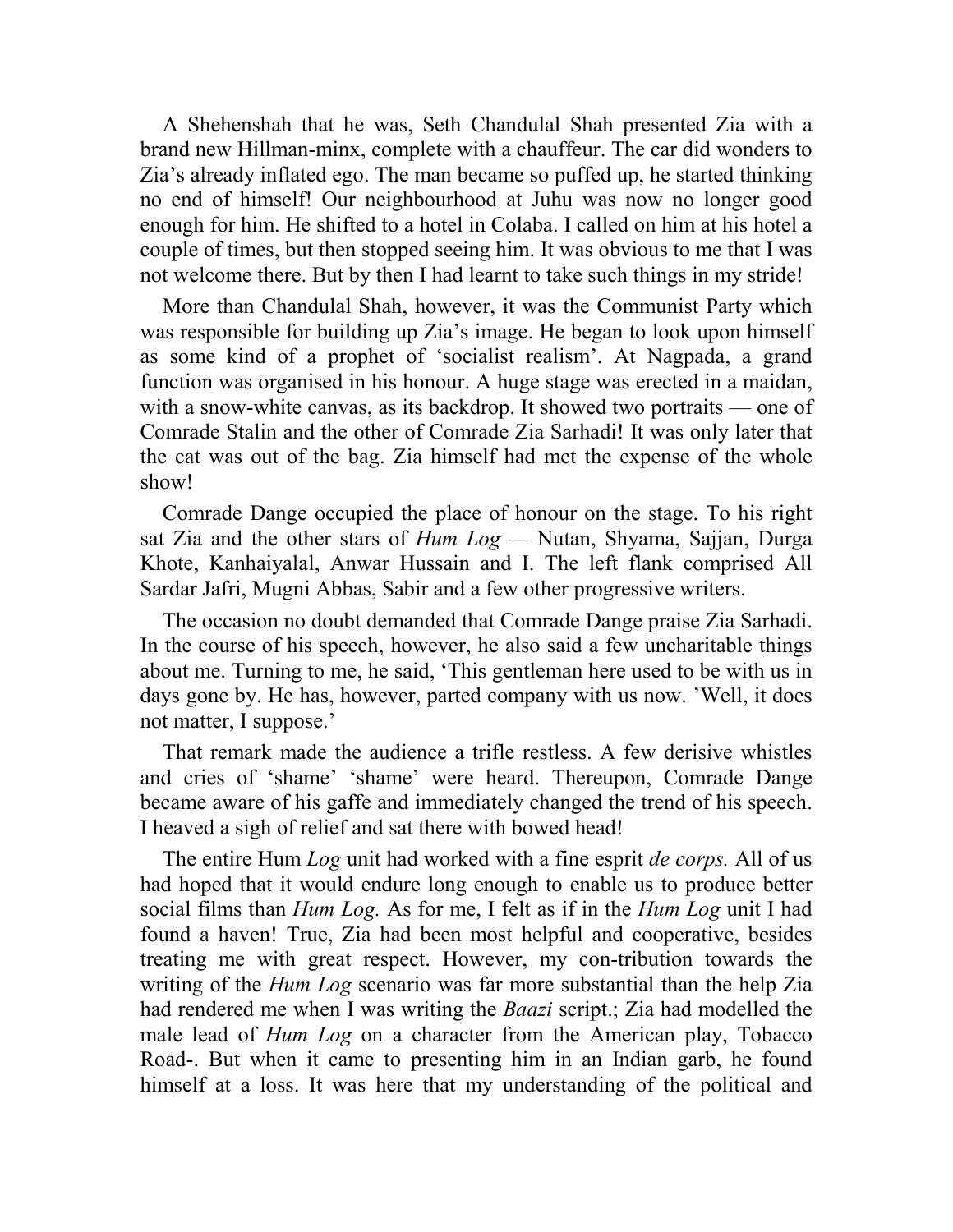social aspects of Indian life proved very useful to him. Zia, Kishan Chopra and I had sat up once till the early hours of the morning, writing the 'climax' of the film, over which the fans subsequently went wild. My court speech was the highlight of the film which drew the public over and over again to the picture house. Although "The Times of India" critic—Clare—after whom the Filmfare award has been named — did hold me guilty of overacting, she nevertheless chose to call my role 'memorable'.

For his next film *Footpath, Zia* Sarhadi had at his disposal everything that a director could ask for — artistes of the calibre of Dilip Kumar and Meena Kumari, unlimited funds and leading theoreticians of the Communist Party—-Ali Sardar Jafri, Ramesh Thapar, and Gawankar amongst them—to advise him on ideological matters!

It was, therefore, all the more unfortunate that *Footpath* failed miserably. Apparently, the film was not equal to conveying the message of socialist rea-lism. The film spelt the ruin of Seth Chandulal Shahi He had to close down his studio, as a result of which its *mazdoors* and technicians were thrown on the streets.

*Baazi* in the meanwhile was scaling new heights of popularity. It proved to be a lucky film for Dev Anand, Geeta Ball, Guru Dutt, Sahir Ludhianvi and Sachin Deb Burman. Its success gave a flying start to their careers. With the film journals praising them sky-high, they started blowing their own trumpets. No wonder then that against this fanfare, the poor, unknown writer should pale into insignificance. Even today people merely try to humour me, if I tell them that I had penned the script and dialogues of *Baazi.*

Chetan Anand offered me a sum of six thousand rupees for writing the screen play and dialogues of his next film. This was nothing in comparison with the fees (up to Rs. 20,000/-) producers were now prepared to offer me, in the wake of *Hum Log's* success. It was, therefore, rather reluctantly that I accepted Chetan's offer.

Chetan's offer, however, had another aspect, which in my eyes was significant. He wanted me to direct the film as well, for which the fees were to be a thousand rupees. I now realise that Chetan was then doing me a favour, since it was the role of a writer and a director rather than an actor's which was more suited to my temperament.

As a successful director, I could have produced films according to my own likes and instead of cry-ing my heart out over the utter senselessness of our films; I would be today trying to mould them to make them more realistic. I had already achieved a measure of success as an actor and a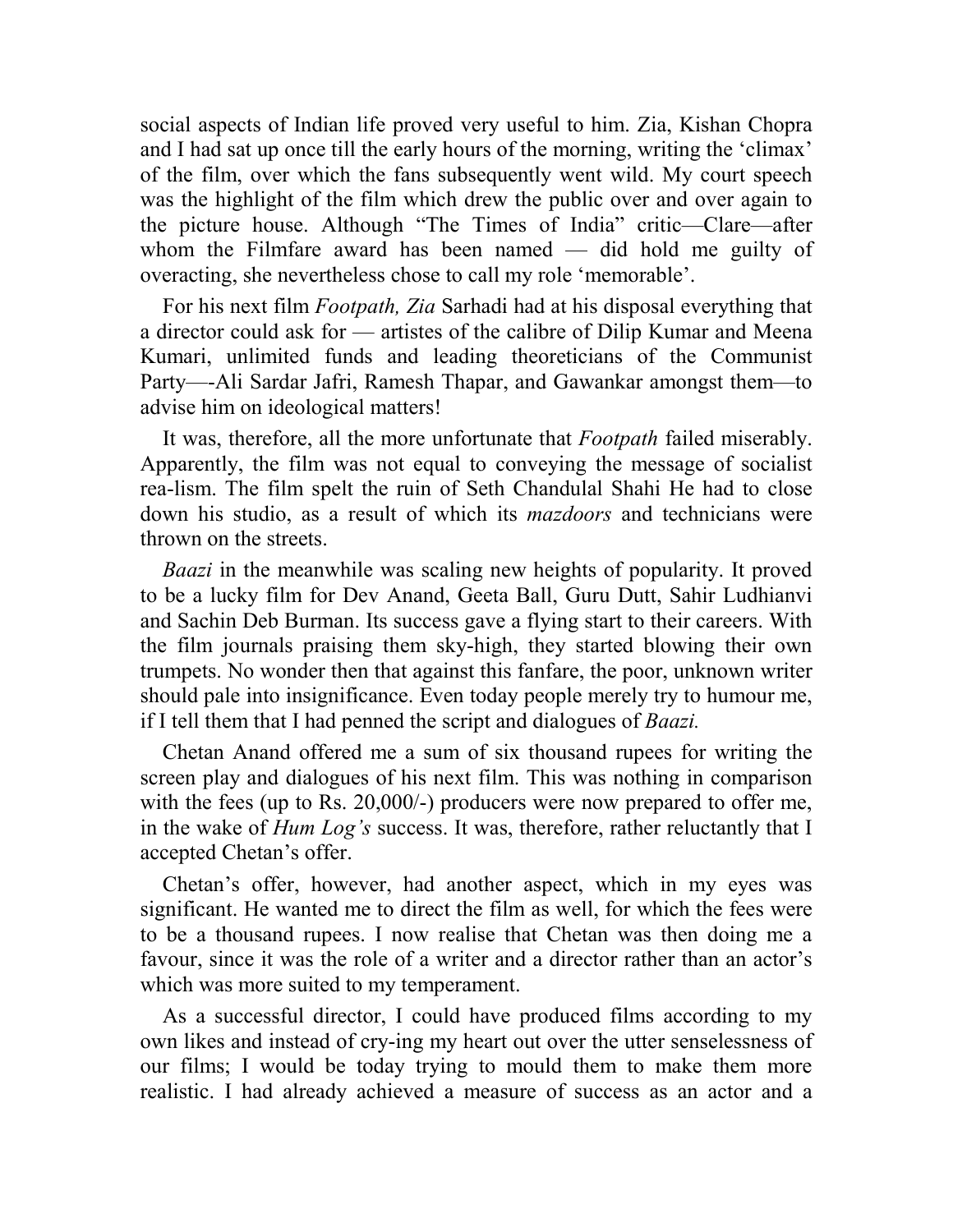writer. If only I had succeeded as a director too, I would not be probably nursing today thoughts of leaving the film profession altogether!

For about three months I worked on the scenario of Chetan's film, which we decided to call *Solah Aane.* However, the lure of acting was diverting my atten-tion from the job in hand. The film had to encoun-ter several other impediments, as a result of which it had to be finally given up.

Interestingly, as the success of *Hum Log* receded into the background, the offers of acting roles I had been receiving dwindled too. D. D. Kashyap was the only director, who still thought me good enough to be a hero. He offered me the lead role in his film *Badnaam,* which he was making for Filmistan. Shyama was my heroine, while Sheela Ramani and Helen were making their debuts in that film.

Helen was then a fifteen-year-old girl. She used to look exactly like a beautiful doll. Having recently come from Burma with her mother, she knew no dancing. She did not understand Hindi, either. In fact, she was practically unlettered and yet despite all these handicaps, she was intelligent enough not to fall prey to the wolves of the film industry. As for her mother, she had only romantic notions about the film world, but Helen was more sensible. Before long, she parted company with her mother and threw in her lot with producer P. N. Arora, although he was old enough to be her father! Thereby she could keep those wolves at bay and de-vote herself to the study of dancing and acting. I have only respect and admiration for Helen. If she had let her mother turn her into a mere money-making machine, she would be in the wilderness today!

Ulhas and Murad had important roles in this film. Both were brilliant raconteurs. And as for the num-ber of Hindi-Urdu *shers* that they knew by heart, it was simply legion. They would cast a magic spell on you, once they started talking over a glass of wine. K. N. Singh, Hamid Butt, Kameshwar Sehgal, Kanhaiyalal and Badri Prasad were also masters of the art of conversation. After listening to them, I realised that I could not really call myself a film artiste until I learned to speak Hindi as fluently and expressively as these versatile men. 1 have never subscribed to the theory that the voice of an actor is his most important asset. I do, however, maintain that an actor must be able to speak the langu-age, which happens to be the vehicle of his creative expression, with the correct 'native' accent. More-over, he should be a discerning student of its literature, without which his progress as an actor will stop after he has attained a certain level. It was this conviction that had made me take infinite pains over improving my Urdu-Hindi diction, when I was on the B.B.C. True, I have had some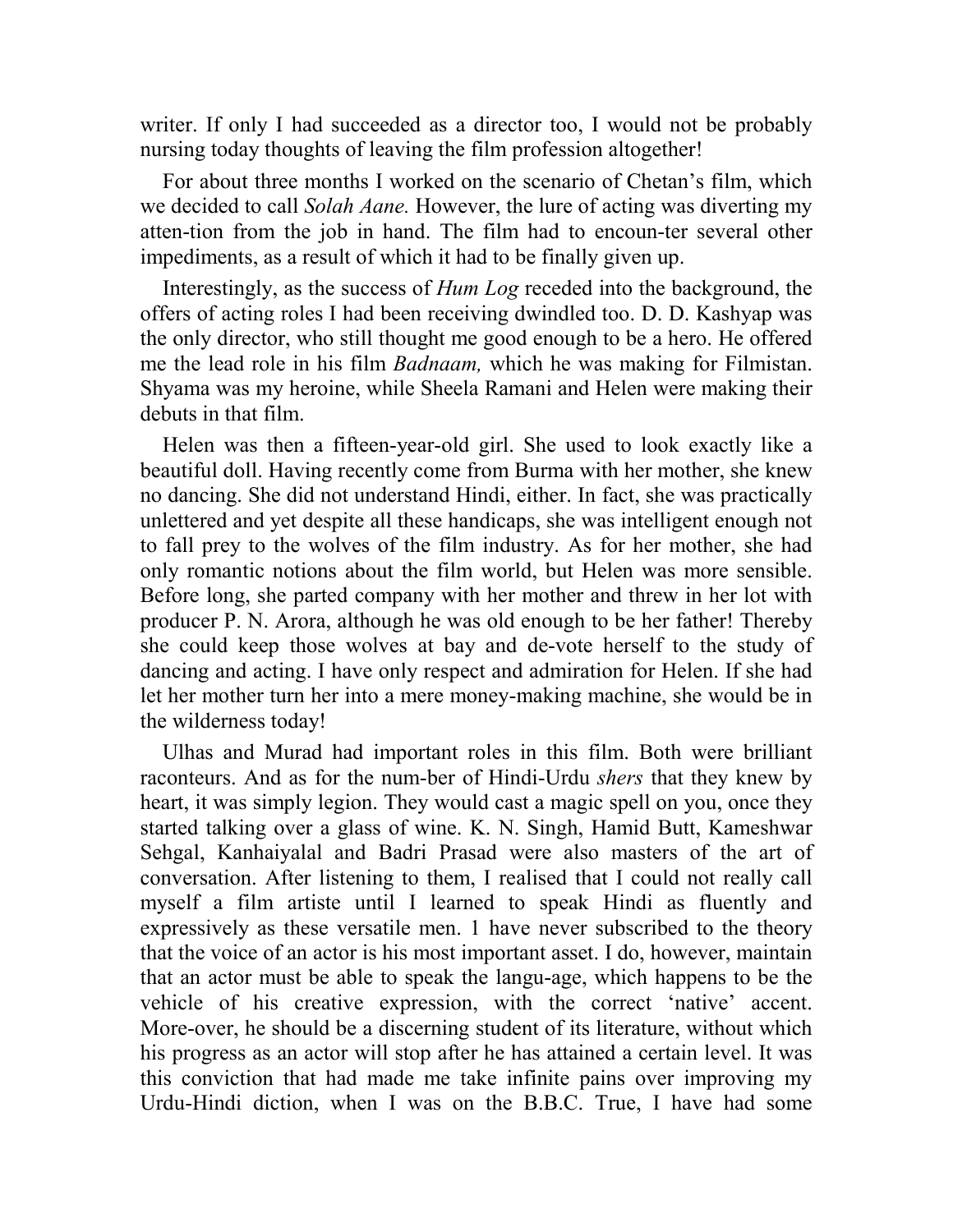success, as a result of my continued study of the phonetics and literature of these two languages. Nevertheless, I Jim convinced that I can never hope to come anywhere near the flawless diction and the complete mastery Ulhas and Murad have over Urdu and Hindi. It is they who have induced me to take up the study of my mother tongue, Punjabi.

Those were the days of black-and-white films. The budget of such a film hardly ever exceeded Rs. 4 lakhs. Needless to - say, the practice of going to Kulu, Kashmir or to London or Paris had not yet come into vogue. The hilly, wooded terrain of Ghod Bunder about twenty miles out of Bombay instead filled the bill. If a blue clear sky enlivens a scene in a colour film, it is dark clouds which put life into a black-and-white outdoor scene. All the film companies, therefore, used to head for Ghod Bunder a month before the outbreak of the monsoon, when the clouds appear in the Bombay skies. It was a favourite locale for outdoor shooting.

The *Badnaam* unit was once shooting an outdoor scene in the vicinity of Ghod Bunder. D. D. Kashyap, who, like Chetan Anand and B. R. Chopra, was among my contemporaries at Government College, Lahore, had the camera perched on top of a hillock, which overlooked a deep ravine.

'What's the point in, having the camera at such a dangerous spot, Kashyap Sahab?' Murad asked him.

' Here the hero and the villain, that is, you and Balraj Sahab, come to blows!'

'You mean, we stand over there, right at the edge of the cliff and fight it out?'

'That's the idea!'

'I see. I get the point,' Murad said gravely. He then repaired to a spot, far away from the cliff, where Ulhas was waiting for him to join him for a little booze.

I had developed cold feet at the prospect of 'fighting it out' so near the cliff, but since Murad had thought nothing of it, I decided it wasn't all that dangerous, after all. I got ready for the shot, make-up and all.

When Kashyap saw that I was ready, he shouted across the terrain,

'Murad sahab! We are waiting for you to get ready!'

Murad at first acted as if he had not heard Kashyap. When he finally walked across to where we were standing, he was unsteady on his feet.

'You said something, Kashyap Sahab?'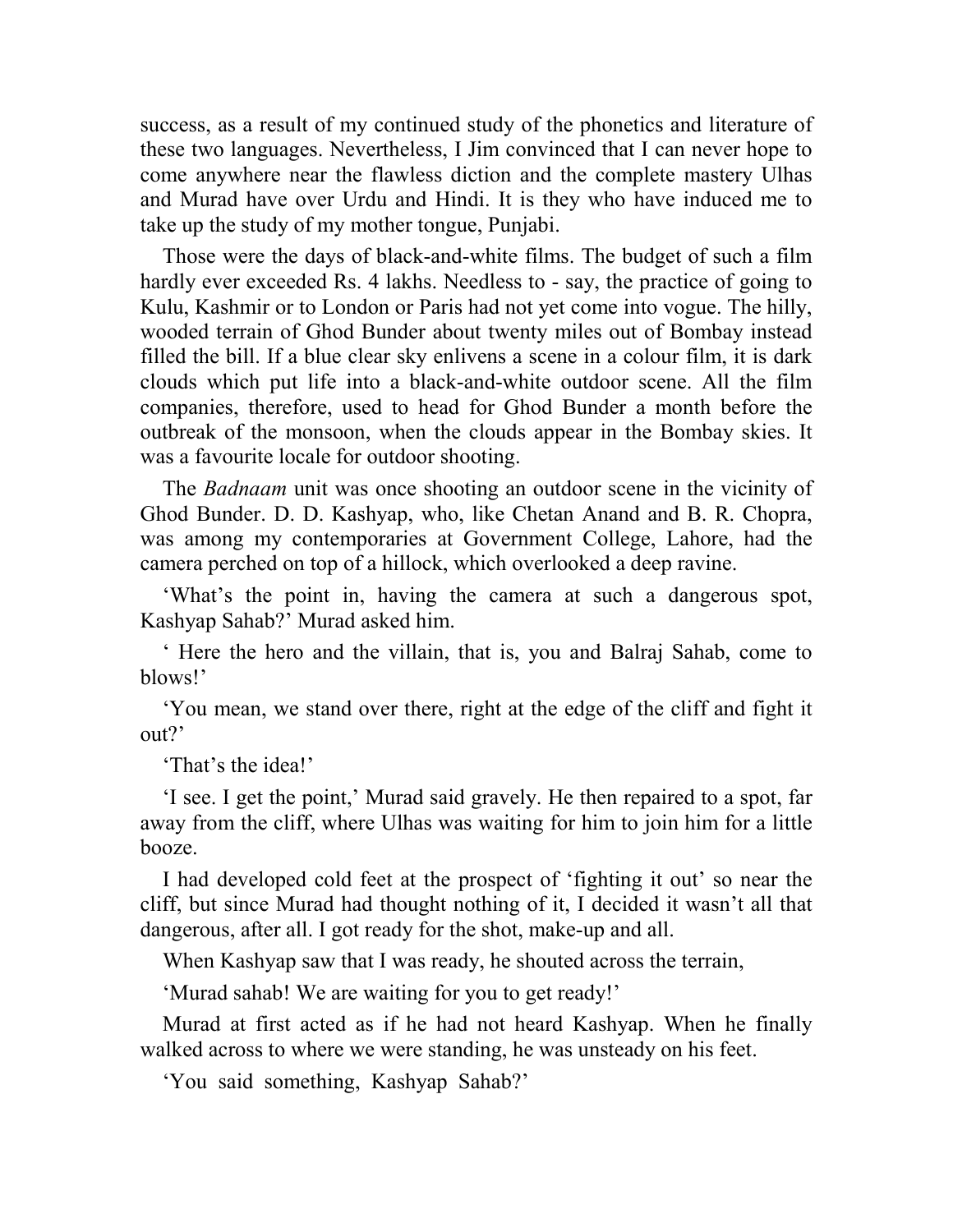'I did, indeed. The shot is ready.'

'Shot? What shot?'

'The one, where you and Balraj sahab have to fight!'

'Oh yes, you mean that fight! But what kind of fight do you have In mind,. Kashyap Sahab? There are .so many different ways one can flight in.'

'Just a little mock—fight will do. The sort you see in films.' Kashyap answered smilingly.

'I get you now. That's no problem. But you see, I can hardly stand on my legs, let alone give some-one a thrashing,' so saying he walked away to join his friend. I stood there trying to suppress a laugh. Thanks to this tact of Murad's, we got out of the dangerous predicament without much ado.

While the shooting of *Badnaam* was still in pro-gress, I happened to read *Modern Acting,* a book analysing the technique of Clark Gable. It was written by his wife. I must say the book did me much harm. Its thesis influenced me so much that I started aping Clark Gable. In trying to smile *a la* Gable, when before the camera, I only made myself ridiculous. In assessing my role in *Badnaam,* Clare had written, 'The face of a corpse might have looked more lively than Balraj Sahni's!'

With the release of *Badnaam*, I once again hit the nadir of my career! Its failure broke my heart!

## Seven

It was a pleasant morning, and I had brought my children to the beach. I was showing them how to build sand castles, when I saw a rotund dhoti-clad Ben-gali Babu approach me, I had no idea who he was. (He was Asit Sen, who in those days was Assistant Director to Bimal Roy.) Later he became famous as a comedian of Hindi films.

The stranger walked right up to where I was squatting on the sand and addressed me in his nasal and melancholy voice:

'Bimal Roy Dada has been remembering you. He wants to discuss with you something about a film.'

The great Bimal Roy remembering me and want-ing to discuss with me about a film? I could not bring myself to believe it! True, he had visited the set of *Hum Log* once. I was doing then a love scene with Shyama. I remember, I had stood there be-fore the camera, ill at ease, while Shyama was neck-ing me without the slightest embarrassment. Bimal Roy had seen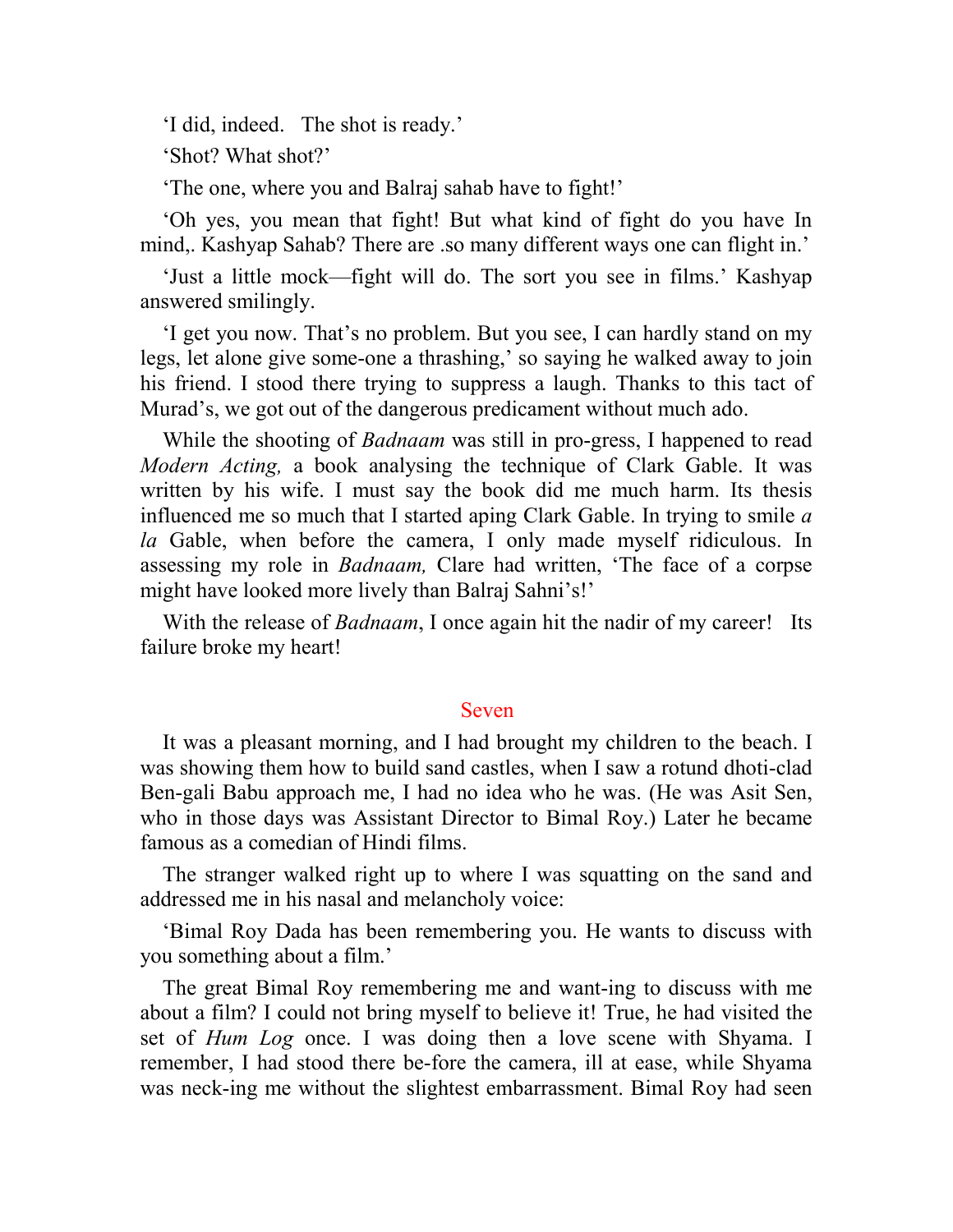my amateurish acting that day. It was, therefore, all the more difficult to believe that a director of his eminence should want to give me a role in his film!

All the same, I presented myself at the Mohan Studio post-haste. For the great occasion, I had on my London-made suit, which by standards of those days was quite expensive. On my face, I had put a thin layer of powder.

I found Bimal Roy at his desk, writing something, when I entered his cabin. As he stopped writing and looked up, he appeared to be taken aback. He fixed me with a steady gaze and kept staring at me in silence. I felt as if I had committed a *faux pas!* After a while, he turned to the people seated at the rear end of the cabin and said to them in Bengali: 'Is this the man you had in mind? What sort of a joke you are playing on me?' Apparently, he wasn't aware that I knew Bengali. Without even offering me a seat, he said to me, 'Mr. Sahni, my men have made a mistake. I can see that you are totally unsuited to play the sort of role I wish to present in my film.

I found the matter-of-fact way, in which he uttered those words, chilling. Dignity demanded that I leave the place forthwith. But I stood there rooted to the floor. I was not prepared to see my hopes shattered just like that hopes, which only a short while ago had soared sky-high! I cleared my throat and managed to mutter, 'What is the role like?' 'An uncouth villager's,' he answered a shade mockingly.

Once again, I was gripped by an uncontrollable urge to turn round and walk out of the room. My legs, however, refused to move. It was as if some unknown power was warning them not to move, since such an opportunity would not come again! The same unknown power made me say,"

'I have already played such a role before.' 'Where?'

'In the fllm *Dharti ke Lal,* which -was made by the People's Theatre.1 The expression on Bimal Roy's face changed. His colleagues too appeared to heave a sigh of relief. It was then that I noticed Salil Chowdhary in that group. He himself was a member of IPTA (Indian People's Theatre Association) Unit and I had met him before on one or two occasions. Perhaps it was he who had recommended me to Bimal Roy!

'What role did you play in *Dharti ke Lal*?' Bimal Roy asked me.

'Niranjan's, the Prime Minister's son's. Shombhu Mitra was the Co-Director of the film. He had help-ed me a lot then.'

Bimal Roy pointed to a chair and said, *'Bosho!'* (Sit down). More than the mention of *Dharti ke Lal,* it was the magic name of Shombhu Mitra, which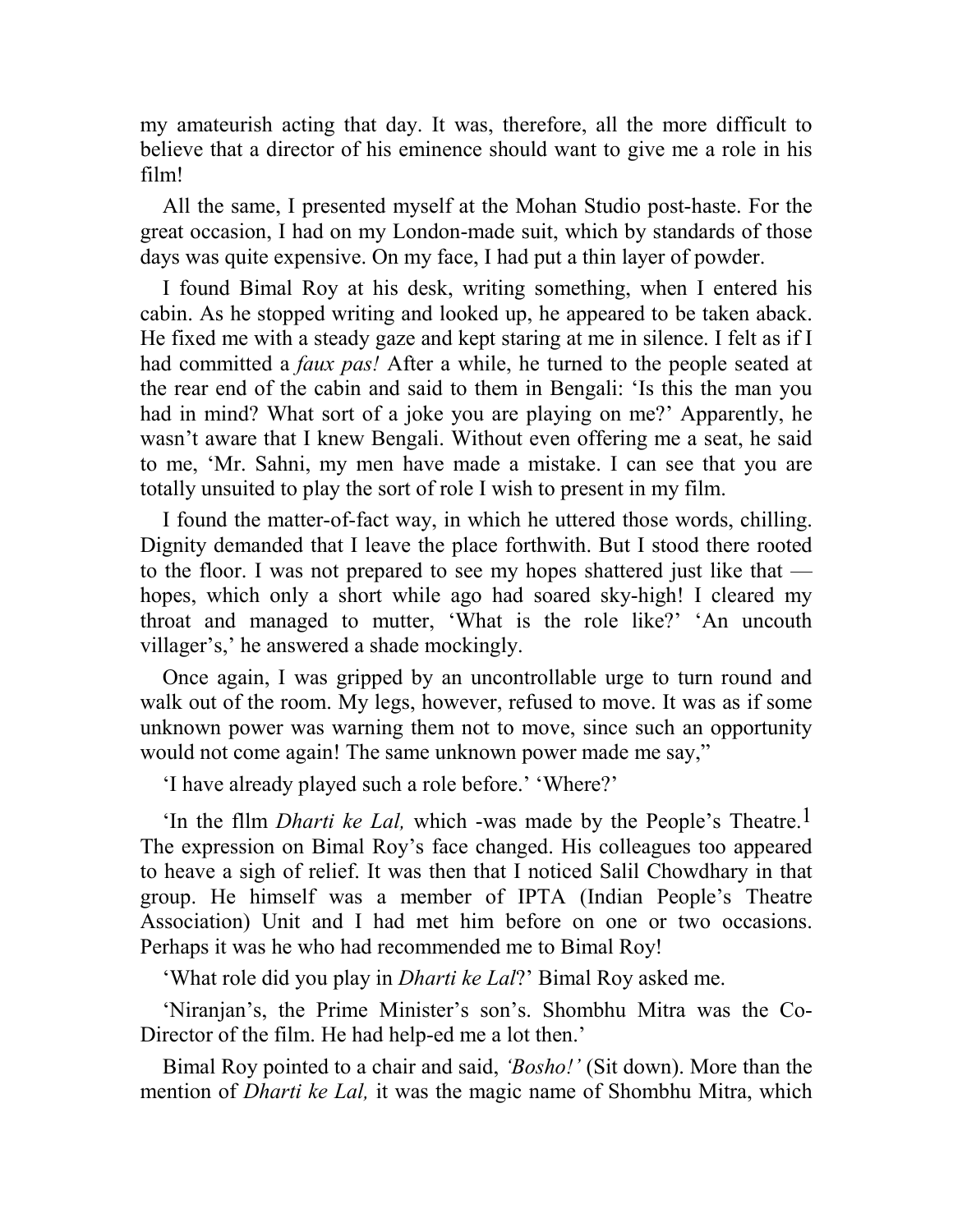did the trick. I had a feeling I had come up to the high expectations of Bimal Roy, the Director, and I wasn't wrong there. I got the role.

Hrishikesh Mukherji took me out into the studio-garden. We sat on a cement bench there, while he narrated to me the story of the film. Listening to it, I could hardly contain my tears. He himself, too, was in no better condition.

Jogeshwari is a sprawling suburb of Bombay, a few miles outside the city. It is the home of *Bhayyas* from Bihar and Uttar Pradesh, whose main occupa-tion is tending herds of buffaloes, which they main-tain there. From the day following my Interview with Bimal Roy, I took to visiting their *bustees. I* would go there and watch them minutely — their way of working, the way they walked, squatted on the ground to eat, their accent, their dress, everything! I would make a mental note of all the traits and pe-culiarities of those people and try to imagine myself as one of them. L noticed that they were very fond of wearing turbans and that each had a way, all his own, *of*  tying it. I bought myself one and started practising the ritual of tying it, the way they did. But I could never achieve their perfection. This was one knotty problem, which I had to solve as best I could. Whatever success I could make of my role in *Do Bigha Zamin* is thus the result of this study I had made of the way of life of the *Bhayyas.*

Came the first day of shooting. All the nervous-ness and diffidence, which I used to suffer from on such occasions in the past, was gone. The thought that I was going to enact a role after my heart gave me confidence. On reaching the studio, I requested Bimal Roy to let me do my own make-up and choose the dress I was going to wear for the role. He agreed. Some time later when he saw me transformed into 'Shambhu Mahato walk with the gait of a peasant — the very antithesis of that 'well-dressed gentleman', who only a few days ago had called at his office, hoping to get the role — he looked genuinely pleased. Bimal Da was not given to expressing his pleasure in, so many words. All that happened on such occasions was that his round, fair face lost some of its cold impassivity.

There was indeed a good deal of artistry and meticulousness in Bimal Roy's direction, without however any of Barua's harshness. The first shot showed me entering the zamindar's drawing-room. When we were rehearsing the scene, Bimal Roy had instruc-ted me to wipe my feet on the doormat, before I step-ped in. This realistic touch of his must have stirred several other facets of my imagination for I did not merely wipe my feet; I also showed the terror that would grip an ignorant peasant at the prospect of coming face to face with a *zamindar!* The approval with which he watched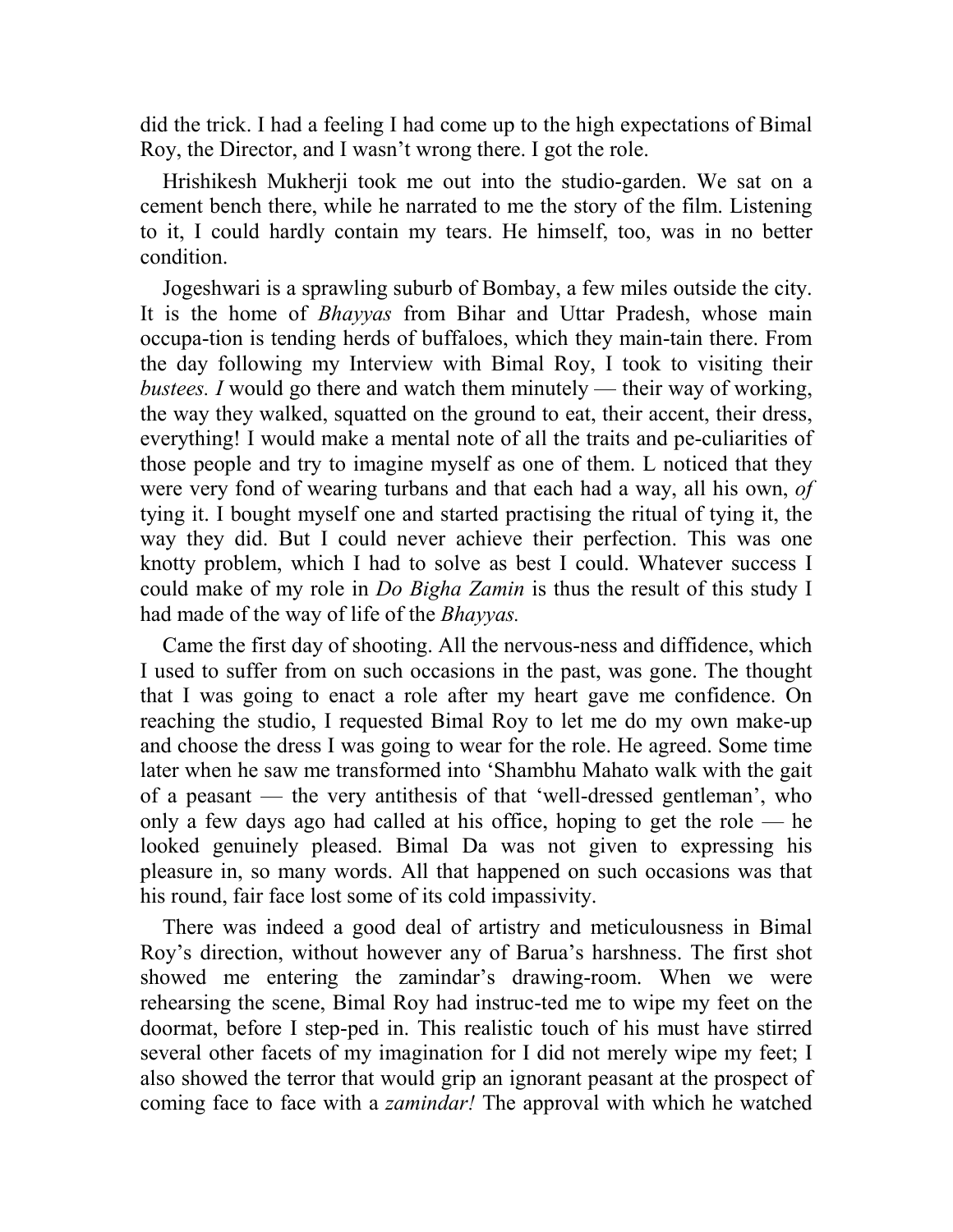me play that scene — I shied away from entering the room—was all too apparent to me. A new sense of camaraderie began to deve-lop between the two of us.

Murad was playing the *zamindar's* role. On seve-ral occasions during the filming of that scene, parti-cularly when the camera was being trained on my face for a close-up, I became aware of my short-comings. My face then became immobile. I would find myself unable adequately to express the senti-ments I felt deep in my heart. The atmosphere of the studio was, however, to my liking — calm and peaceful. This was something I had missed in those other studios, where shooting was accompanied by a lot of vulgarity and drunkenness, which used to make me feel dispirited.

In the last shot, I had to sit on my haunches and seize the *zamindar's* feet in supplication, and implore him not to deprive me of my land. Before the 'take', Bimal Roy had secretly told Murad to jerk his feet free of my grip, and then remove himself from the range of the camera — a fact I did not know. As luck would have it, in the process, his foot landed smack on my face with a sickening thud! That no doubt lent the shot an excellent effect, but I felt deeply insulted and hurt. Tears of anger welled in my eyes. Long after the 'cut', I lay there on the carpet, sobbing!... Murad came running. Taking me in his arms, he apologized to me and told, me what had transpired between him and Bimal Roy. The incident made Bimal Da rise in my esteem, all the more!

I was on trial, so to speak, during those early days of shooting, since some ~of the leading stars such as Ashok Kumar, Jairaj and Bharat Bhushan had tried their best to get the role. I was also given to under-stand that, notwithstanding the contract, I could be given the sack any day. I felt, however, confident enough to take all that in my stride.

It was on the sets of Do *Bigha Zamin* that I met Nirupa Roy for the first time. In my estimation, she was already a great star (Actually, she was new to films, having just started her career). I, therefore, thought she was pulling my leg when she told me how pleased she was to work with me!

A lot of care and research had gone into the selec-tion of Nirupa Roy as the female lead. She was, after all, herself a farmer's daughter. Indeed till about two years ago, she had been actually leading the kind of life she had to portray on the screen. She was thus native to the rural milieu, whereas it was through study and observation that I was trying to become a *kisan!* It is, therefore, Nirupa who must get the major credit for giving the film that realistic touch, which the viewers had felt and appreciated so much, without,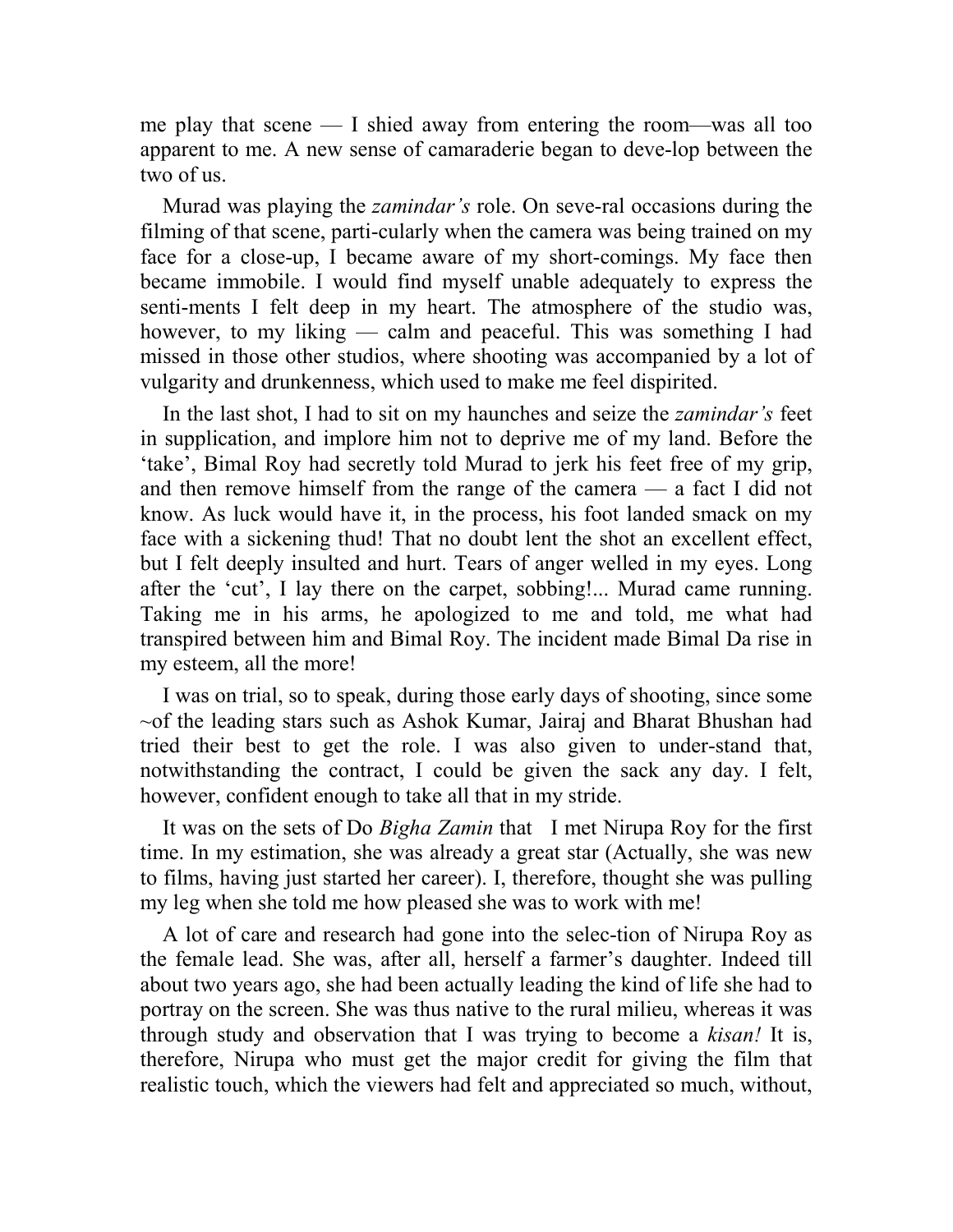however, being aware of the factors that had made it possible. Eventually, we made such an' impact as a husband-and-wife team, that we have played similar roles on the screen on several occasions since then.

For two or three months, the shooting went on without a hitch. But then I had a problem. As for the way he dresses and walks, I could simulate a peasant effortlessly. But talking with a 'chaste' rustic accent presented difficulty. I knew that the dialogue had to be delivered without the slightest artificiality. I reckoned that even if I could manage that, that in itself would be some achievement! Whenever I was in a fix, I would imitate Dilip Kumar. However, in spite of my best efforts, Paul Mahendra, the film's Director of Dialogue, wasn't too pleased - with me. Being a product of the-New Theatres School, its influence was much in. evidence in his direction, while I on my part was of the view that the New Theatres School of acting was out-moded. Indeed, it was never fully spontaneous and natural, but merely made a pretence of being so. Be that as it may, Paul Mahendra began remonstrating with me in private. He was afraid that I would ultimately bring about the downfall of the film!

Heaven knows, who else was sharing these misgivings about my style of acting and was worried about the imminent failure of the film! In my heart of hearts, though, I felt sure, I was going in the right direction. After all, Bimal Roy, to whom I had surrendered myself completely, appeared satisfied with whatever I was doing!

The next stage in the film was shooting 'outdoors' in Calcutta, where I was to pull a rickshaw. Accom-panied by my wife, I arrived there a few days in ad-vance of the other members of the unit. We made the journey by rail in a third class compartment, since I. wanted to observe the behaviour of villagers while travelling—how they get into and off the train, how they sit, etc. This was in preparation for a scene which was to be filmed later. I was determin-ed to see that my peasant looked fully authentic.

On reaching Calcutta, I went to the office of the Rickshawallas' Union. One of its members taught me, within a day, all the tricks of pulling a rickshaw. True, it is easier to pull a hand-rickshaw manually than to pedal away at a cycle-rickshaw; but the former involves such a lot of physical effort, that it leaves you completely exhausted. Every muscle in your body aches and you feel as if all your bones would crack. Moreover, you have to be extra vigi-lant on Calcutta's busy roads, where the vehicular traffic moves at a terrific speed.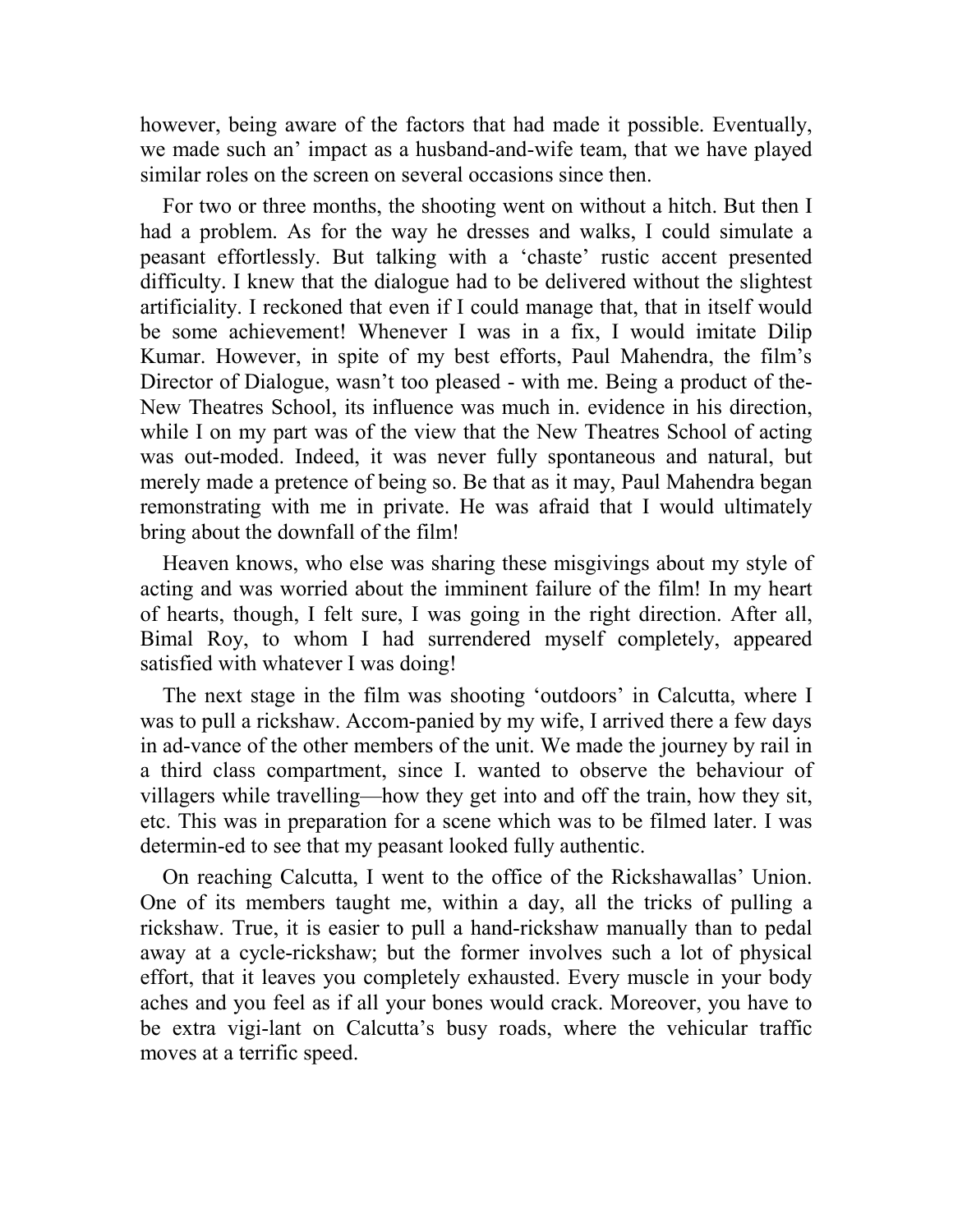On the eve of the shooting, I took my wife to see the Shishir Bhaduri play *Chandragupta.* In the world of theatre, the late Shishir Bhaduri occupies the same exalted position which Rabindranath Tagore does in the world of letters. In Europe and America, too, his acting talent has won acclaim.

Seeing him act in that easy and natural manner, which was the hallmark  $of^{\wedge}$  that great actor, I felt myself sinking into despondency. My selfconfi-dence, which I had built up so painstakingly, started giving way to a sense of diffidence. *I* did all I could to bolster it up, but to no avail! On the contrary, I became obsessed with the thought that I did not know even the rudiments of acting. I spent a sleepless' night.

Next day, the outdoor shooting started in the vicinity of the Victoria Memorial. Within a matter of minutes, all that old nervousness of my *Hum Log* days came over me. I kept forgetting my lines. I had an uneasy feeling that my acting was all wrong. In desperation, I tried to act like Dilip Kumar, but then I saw before my eyes the person of Shishir Bhaduri! Falling between two stools, I felt terribly confused and bewildered!

Bimal Roy looked annoyed. 'What's wrong with you? Aren't you feeling well?' he asked me. I said, 'I am feeling rather listless. I couldn't sleep last night.'

But he didn't seem convinced. He had probably guessed the real cause for my feeling out of sorts. Apparently fed up with me, he went away to Chowringhee to take some shots there. I was left alone with a splitting headache. As I sat there in my rick-shaw, forlorn and dejected, a middleaged *ricksha-wallah* approached me. He had been watching our tamasha from a distance. Except for his poor health, he might have been one of those Jogeshwari *Bhayyas.* His sickly, pockmarked face showed a greyish growth of several days, and he had yellow protruding teeth. He wanted to know what all the fuss was about. I told him we were shooting a film.

'You acting in that film?'

'Yes.'

'As what?'

I felt, if I talked to the fellow, it would distract my mind and help me come out of my gloomy mood. I began telling him the story of the film, the way Hrishikesh Mukherji had told me earlier. It was now his turn to be reduced to tears. His tears were, how,-ever, more 'genuine' than mine, in that it was his own life-story he was listening to! He too had *do bigha zamin in* a Bihar village, which had lain mortgaged to a *zamindar* for fifteen years. All those years, he had been pulling a rickshaw in the streets of Calcutta,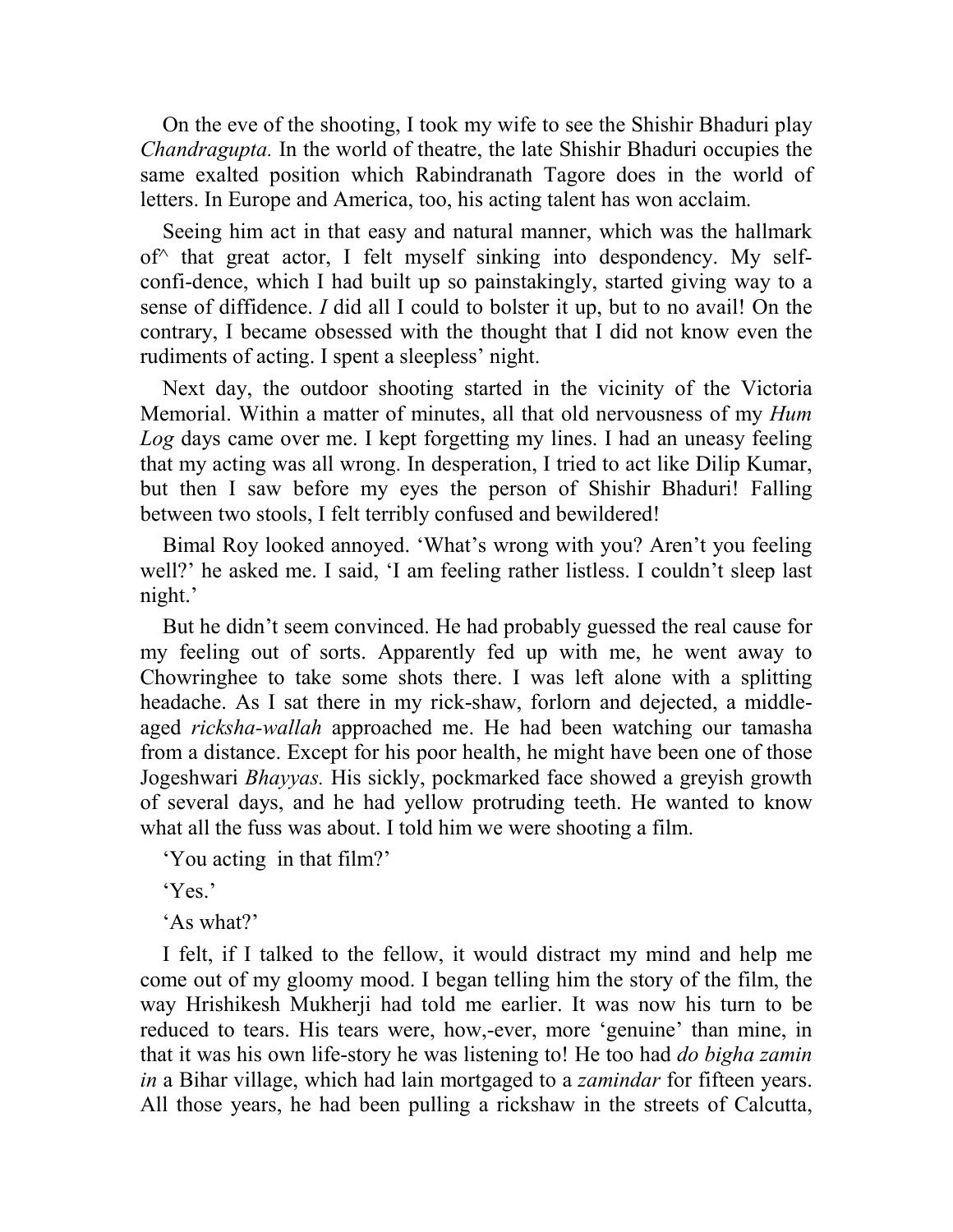looking forward to the day when he would save enough money to get his land back. But now he had given up all hope of ever seeing his land again. After having recounted to me these details of his life, he sighed deeply and, as he walked away, said, 'Yeh to *meri kahani hai babu, yeh to meri kahani hai!* Those simple words touched a cord deep inside me. The theory of acting be damned and to hell with Sisir Bhaduri and Dilip Kumar. The very peasant down-and-out, miserable and meek, whose life I was sup-posed to portray on the screen had appeared from nowhere, and stood before me in flesh and blood. This was a chance of a life-time, for which I should thank my stars. In a flash, I saw this role as a challenge to my acting ability, a responsibility which I had to fulfil by exerting myself to the utmost. Come what may, I .must not shirk it. That would be only cowardice, a sin, I told myself.

I simply stopped thinking about the academic theo-ries of acting. Instead, I entered into the soul of that middle-aged *rickshaw-wallah,* which was why I was so eminently successful in playing that role. I do not think any book on acting could have taught me what that unlettered villager did! I learned a lesson that day. It is only a character, straight out of raw life, which can serve as a model for an actor, if he is to achieve any success in his career!

In his review of *Do Bigha Zamin,* the critic of 'the Amrit Bazar Patrika' had observed, 'There is a touch of genius in Balraj Sahni's acting.' I owe this 'touch\* to that middle-aged *rickshaw-wallah.*

And a Russian film producer had this to say about my acting in that film: 'Balraj Sahni's face has the imprint of life itself. It was, of course, the life of that *rickshaw-wallah.* And it has not changed one whit even after twentyfive years of independence! What a crying shame!

During the location shooting at Calcutta, several other incidents occurred which considerably enriched my life, and the memory of which I cherish to this day!

As you cross Howrah Bridge to go to the city, you arrive at an enormous square, from which radiate several thoroughfares. Since the square encompasses an immense cement-built area, it serves as an ideal haven for the homeless poor, whom you find there lolling about at all hours of the day or night.

Bimal Roy had the camera perched on top of the tall traffic control cabin, from where one had a pano-ramic view of the entire square.

My instructions were that as soon as I received the signal, I was to come bounding from the direction of the bridge—a villager terrified at the hurry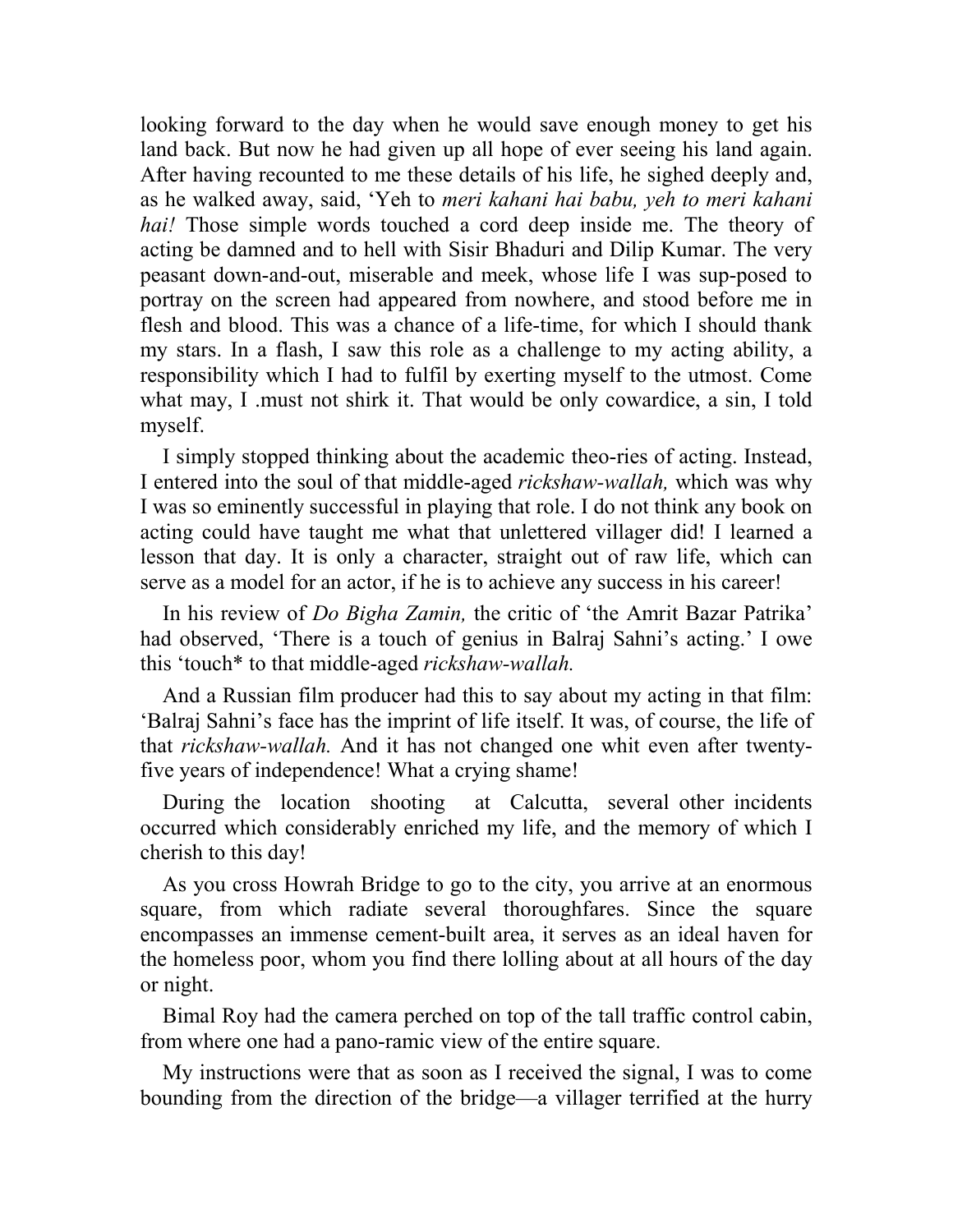and noise of the big city—and mingle with the impover-ished mass of humanity in that square, where I knew I could have found any number of Shambhus! It was a very important shot of the film.

Although I was supposed to be only play-acting, I did, in fact, get frightened of the milling crowds there. Hardly had I reached the foot of the bridge, when, a tram came tearing down one of the streets that converge on that square! I just about managed to save myself from being crushed under its wheels, by jumping clear of the rails, in the nick of time. In my hurry, however, the lower end of the stick I was carrying hit a cement column, and I fell down heavily on the road, in full view of those wretched paupers!

My 'son' (Ratan Kumar), who was clutching at my little finger; also fell down with me. The bundle of clothes which was tied to the other end of the stick flew away and landed at some distance. In the meanwhile, the driver had stopped his-tram and, hav-ing got out, was hurling at me the choicest swear words! I was under the impression that the camera was still on. Thinking, therefore, that my 'fall' must have made the shot very life-like, I picked up the lad and, dragging him by the hand, ran ahead, leaving the stick and the bundle of clothes lying there on the road! Surprisingly—or perhaps it was natural—these travails of mine affected all those hapless, people quite uniquely. Obviously, I had reminded them of that distant day when they too had trekked to the city, full of hope! Before I knew what was happening, I found myself surrounded by scores of men. They made me squat on the kerb and started consoling me, while the women fussed over the boy. 'Come on now! Don't get all that panicky! Leave everything to us. We shall help you!' one of them was telling me, as he put a glass of water to my lips!'

My eyes were, however, all the while glued to the camera. I got up and pleaded with them.

For heaven's sake, let me go. I have work to do! I feel all right now!'

But they would not believe me. On the contrary, they became all the more convinced that I was too agitated and nervous to know what I was doing. To those poorest of the poor, it was unthinkable that a man in his senses should have forgotten to pick up his bundle of clothes.

A woman shouted at me, 'You want to kill this child?'

I was now really in a fix, with two or three fellows holding me tightly by the arm. I was totally unaware of the fact that the shot had long since been 'cut' and. that Bimal Roy, Hrishikesh Mukherji and my other colleagues were in the crowd of people surrounding me! At last, Hrishikesh came to my rescue. Emerg-ing from the crowd, he told 'my well-wishers' that I wasn't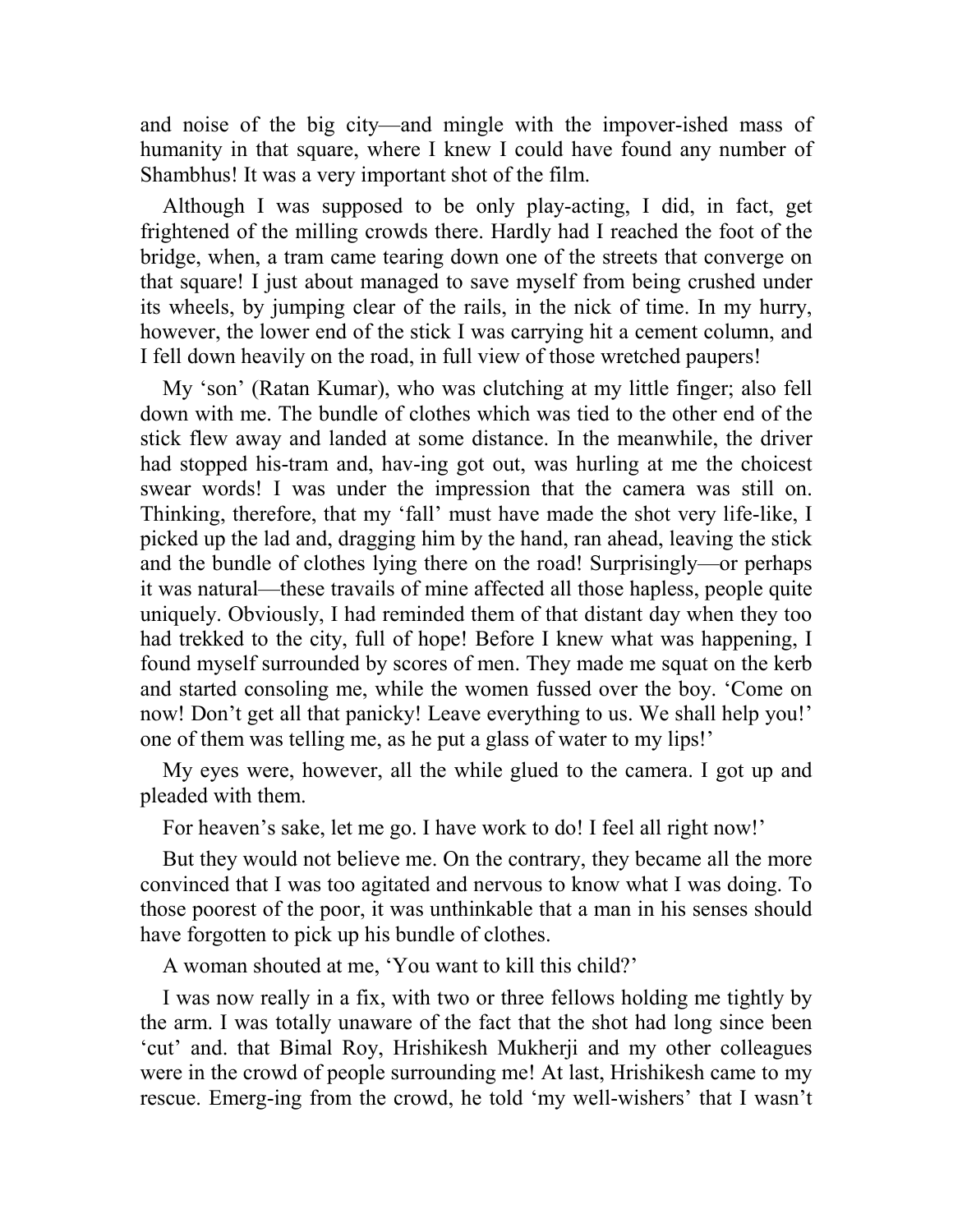really poor but^ only playing a poor man's role in the film that was being shot there!

The moment they heard this, all that sympathy and pity they had felt for me vanished, I had played on them a cruel joke, more cruel than the one fate was playing on them every day of their hopeless lives! This they could never forgive me! To this day I have not forgotten the look of hatred that came into theft-eyes, when they realised that I was not one of them! I have always felt that it was on one of the women in that crowd that the *malkin* of the slums in *Do Bigha Zamin* was modelled. However, now that Bimal Roy is no more, there is no way of getting my sur-mise confirmed.

All through the day, Bimal Roy and Hrishikesh Mukherji used to shoot, while during the night they would roam the streets in search of new 'locations'. In Calcutta, they wash the streets in the small hours of the morning. Bimal Da wanted to capture that at-mosphere in the film, so he made me drive a rickshaw once, as early as 3 in the morning. By the time the scene was shot to his satisfaction, I had been pulling the thing for ages! I was exhausted and famished. On seeing a *halwai* selling piping hot milk outside a *bustee,* I went to him and asked for half a *seer* of milk. The man had one look at me and told me to go to hell! I persisted, 'Here, take this money. I don't want your milk gratis.'

But that made him all the more angry. I walked away milkless!

This time we were shooting during the day. It was past twelve o'clock and the heat was enough to choke a man. The camera was mounted on a truck, whose every available space was occupied by the members of the unit. As soon as a handkerchief was waved at me, I would start pulling my rickshaw. I would take a passenger, or bring one to his destination. Sometimes, it was more than one. My throat was parched. I would have given anything in the world for a glass of ice-cold water. But in the midst of traffic, there was nowhere where they could have parked the truck. Fortunately — so I thought — I saw a wayside tea-stall, presided over by a Punjabi sardar. I 'parked' my 'vehicle' at the kerb and ran to  $\land$  him. 'Give me a glass of water, please!' I begged of him in Punjabi. 'I am dying of thirst!'

'You son of a ... Go get lost!' was what I got in-stead of a glass of water.

He probably couldn't stomach the fact that a fellow Punjabi should take to rickshaw-pulling for a living'

I felt like revealing my true identity to him and telling him a few home truths so that I could be quits with him, but there was no time for that, with the shooting held up!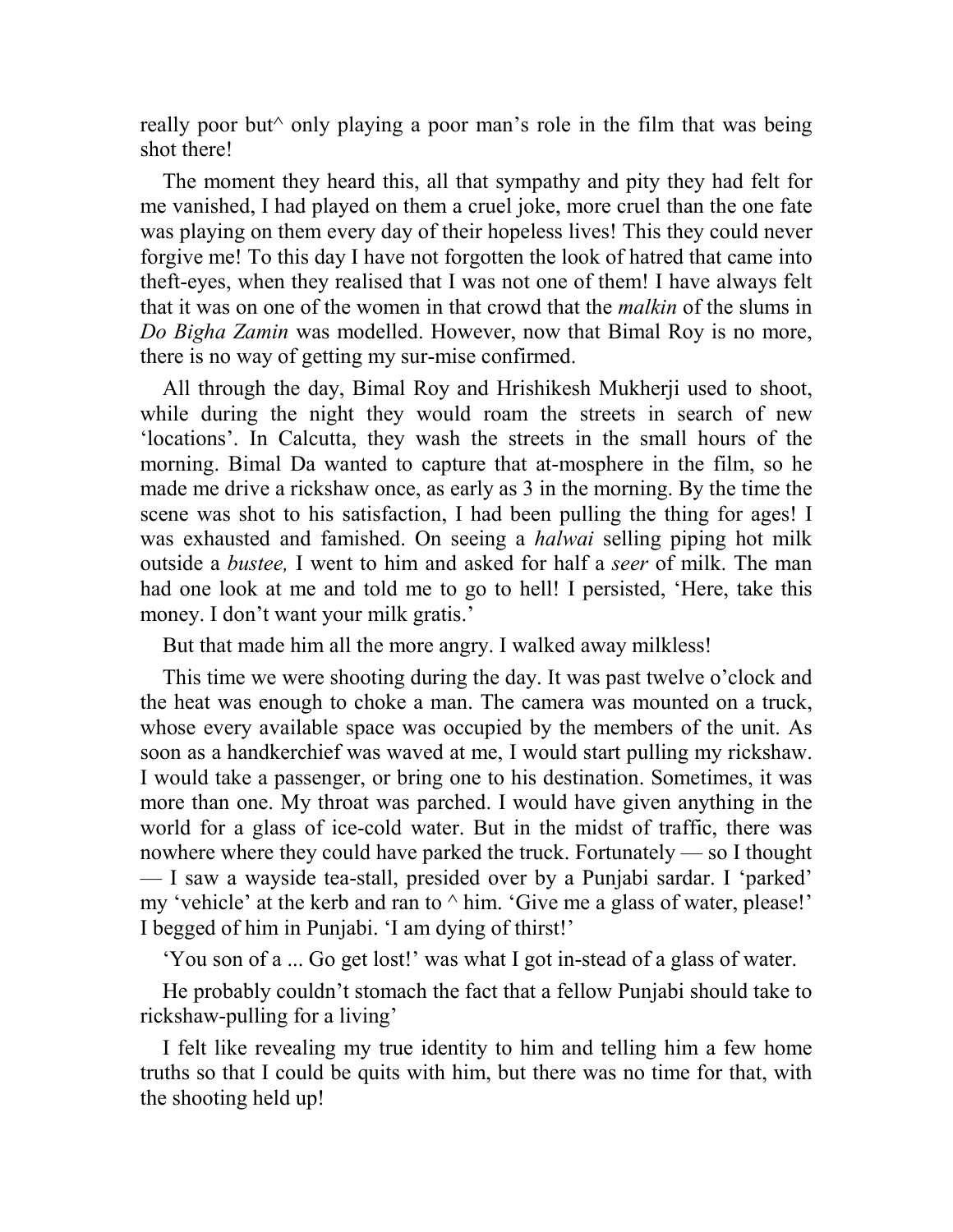Once during a break, I went to a *paanshop* and asked the *Paanwalla* for a packet of Gold Flakes, as I handed him a five-rupee note. For a full minute, the man regarded my bedraggled appearance with suspicion, then studied both sides of the note carefully. Next, he held it up against the light. Finally, after having satisfied himself that it was no counterfeit note, he parted with the packet of cigarettes. I felt like a petty thief, standing there, while the fellow subjected me and my note to this scrutiny!

On one occasion, no sooner did we start shooting at Chowringhee than a huge crowd collected there. Bimal Roy, therefore, suggested that Nirupa and I go and rest for a while in some nearby hotel. We went to 'Firpos', only to be thrown out by the waiters!

We never tire of shouting ourselves hoarse about the greatness of Indian culture and we go into rap-tures over its humane aspects. How hollow the claim is was brought home to me during the shooting of *Do Bigha Zamin.*  After what I saw and experienced as Shambhu Mahato, I became convinced that we Indians never respect a man as a fellow human being. Money is the only thing we value above everything else in life. Indeed, it is a special characteristic of bur country that a poor man may be turned away from a shop even if he should have money to buy things!

All my experiences as Shambhu Mahato were, how-ever, not bitter. There were some which I enjoyed too.

The day they filmed me racing with a 'victoria', I was ready to drop down with exhaustion. It was a hellish ordeal to run barefoot in the fierce midday sun on roads, whose tar had begun to melt. All that run-ning had caused blisters on the soles of my feet, which made any movement awfully painful. Whenever I begged him to stop the shooting for the day, Bimal Roy would say, 'Just two more shots and then we shall pack up.' This typical answer must have no doubt accentuated the expression of misery and pain on my face, which he probably wanted to capture on the celluloid. Anyway, the shooting dragged into eternity that day till finally I could hold out no more. Driven beyond endurance, I could not help telling him, 'Look, I am not going to run a yard more, unless you keep two bottles of beer dangling before my eyes.'

Bimal Roy promised me that as soon as the shot was over, Asit Sen would take me to 'Firpos'. There I could swill myself with beer to my heart's content! Having thus 'bribed' me, he went and filmed a couple of shots more.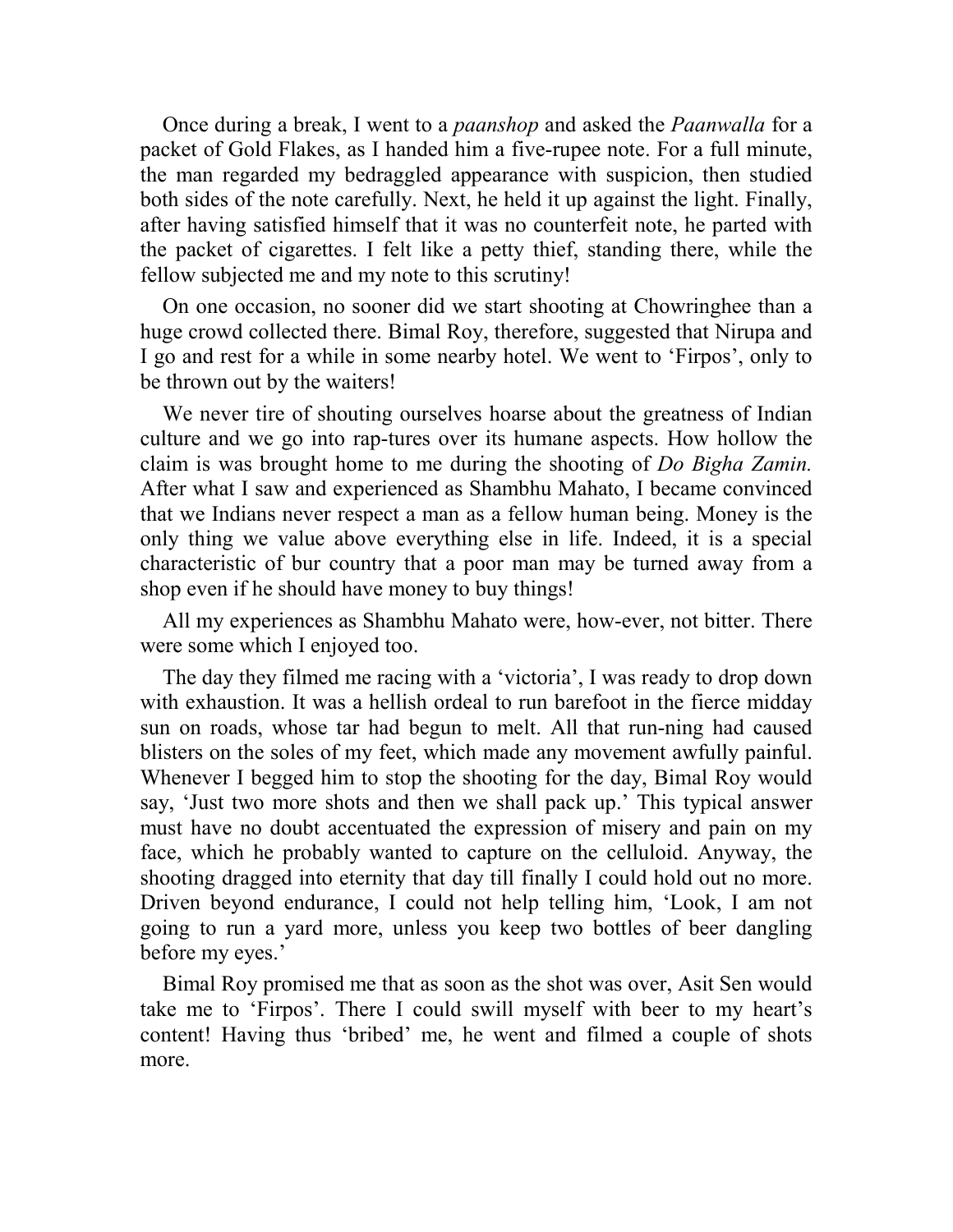At long last, the cameras stopped whirring for the day. We rushed to 'Firpos,' I and Asit Sen, only to be told that it was a 'dry' day. As soon as we emerged from the hotel, I grabbed Asit by the neck and hissed into his ears, 'Look friend, I will give you exactly ten minutes to get me a barrel of beer. Else, I'll strangle you to death with my bare hands!'

After hours of roaming about the town, Asit did after all manage to procure a couple of bottles of beer, but by that time I had lost all thirst for beer. I now wanted brandy! I told my companion, 'I won't touch this stuff now. Go get me brandy!'

That was the last straw. As it was, the fellow had been harassed enough. He flew into a rage and we had a row, good and proper. He put his foot down, insisting that his 'brief was to get me beer, so beer it would be, no matter how cheap brandy could be had! The gruelling routine of the day had left me dead tired. I, therefore, gave in and drank; I don't know how many glasses of beer. Far from giving me any relief, the ice-cold beverage, drunk on an empty stomach, only gave me a nasty cold.

## Eight

I shall always look upon my role in *Do Bigha Zamin* with a sense of pride. Indeed, I shall cherish the memory of that role till I breathe my last.

After having made this confession, I become entitled to air my views on a few points of a technical nature. The film was based on Rabindranath Tagore's well-known poem of the same name, and yet nowhere has Bimal Roy expressed his gratitude to the poet. I feel that in the name of justice and fairplay, such an acknowledgement was called for.

There are two flaws in the male lead's character, which considerably detract from the force of his personality. One: He is never shown to stand up to the injustice and oppression he is subjected to; and Two: He shuns the company of friends and colleagues. The average viewer always imagines himself in the hero's shoes. Who would, however, want to identify himself with such a self-effacing and introvert hero? He is more likely to be pitied than looked up to! This was why, amongst the masses, *Do Bigha Zamin* did not enjoy the kind of popularity which it did amongst the intelligentsia.

To a certain extent, all our progressive art and literature suffers from this blemish. It is the foreign values and isms which we try to live up to, rather than those which are native *to* Indian soil. The technique of *Do Bigha Zamin*  too was much influenced by the world-famous Italian director's film,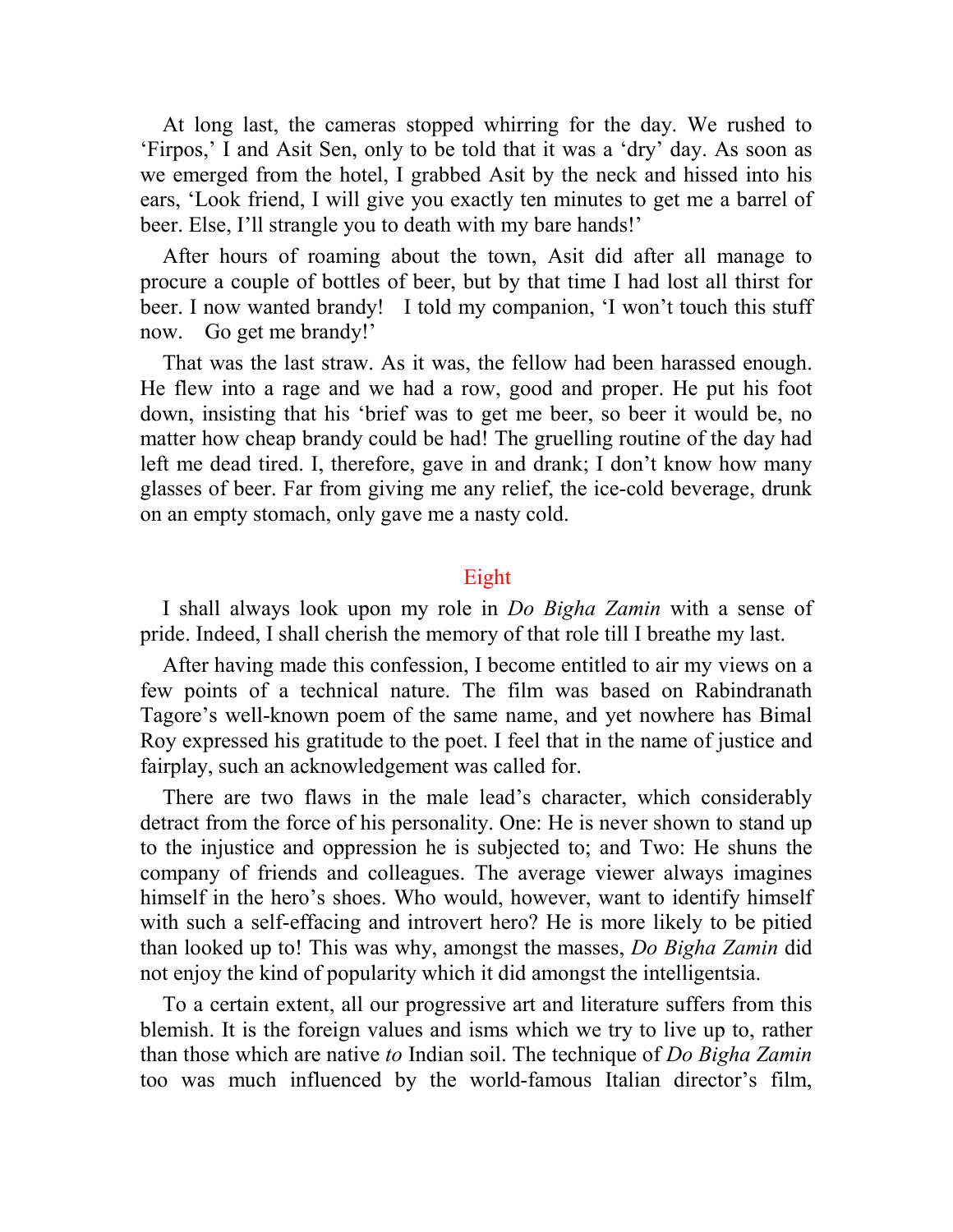Bicycle *Thief* and the realism it projected. Moreover, the Indian film's songs had the imprint of Russian airs.

It is perhaps for these reasons that while the Rus-sians said nice things about *Do Bigha Zamin,* all their acclaim was reserved for Raj Kapoor's *Awara.* In-deed, they went into raptures over *Awara.* After its release in Russia, millions of workers and peasants were found humming the tune *awara hun* in factories and farms.

In fact, in mass appeal and popularity, Raj Kapoor outdid even their own actors! Our delegation hadn't bargained for this phenomenon when it visited Rus-sia. We had expected the citizens of this mecca of socialism to be discerning enough to appreciate art of a much higher level of sophistication. However, the Russians cannot be blamed for enthusing over *Awara,* when it is seen that the film personified the dynamism of Indian, life. In this context, it is significant to note that an Englishman will always prefer to deal with an Indian who has no more than just a smattering of the English language!

If the release of *Do Bigha -Zamin—*which was ac-companied by much fanfare—had not been preceded by an elaborate publicity campaign, the film might have proved a flop in India, and that would not have surprised anyone. Earlier, both *Dharti ke Lal* and *Neecha Nagar* had failed at the box office. No won-der then, that Bimal Roy never again ventured to make a film like *Do Bigha Zamin.*

The rights for releasing the film abroad were vested in Rajvansh Khanna and his two partners, Rajender Singh Hoda and Gurmukh Singh, While at the 'varsity, they had led student movements. Moreover, they were progressive in outlook. Determined to see that the film was a success, they had it released with great élan at Bombay's Metro Cinema. Thanks" to the untiring efforts of these three men, the film received wide publicity in Russia, China, France, Switzerland and several other countries.

Deoki Bose, Barua and Shantaram too had in their time enjoyed the kind of adulation which now Bimal Roy did, following the release of his two films, *Do Bigha Zamin* and *Parineeta.* Like them, Bimal Roy also could not take all the success in his stride and retain his composure. He too could not free himself from the clutches of wealthy distributors and financiers of films, well-known stars and the like. Consequently, he began making compromises, when it came to ex-pressing any progressive views.

As if this was not enough, he took to cornering the publicity which was rightly due to his colleagues. Inevitably, therefore, well-meaning and talented artistes left him and he found himself surrounded by people who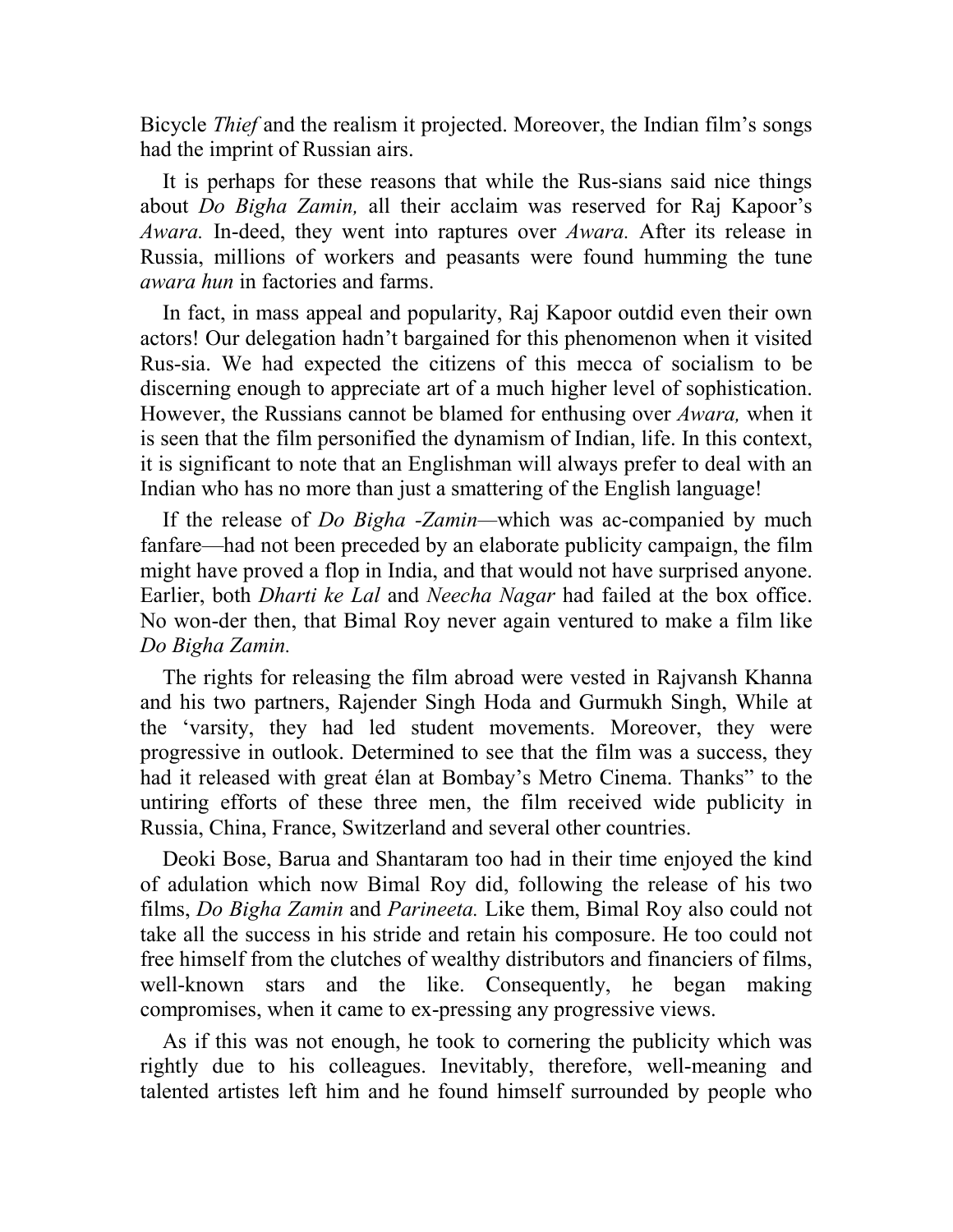were at best stupid sycophants! Day by day tech-nique began gaining the upper hand at the cost of art. Moreover, it was Satyajit Ray rather than Bimal Roy whom foreign critics came to regard now as the spokesman of Indian Cinema.

Being essentially a creative artiste, Bimal Roy had no business acumen. His expenses went on mounting inexorably and eventually he found himself trapped in the sort of deals, from which there was no escape. All this took a heavy toll of his health, which ultimately led to his premature death at the age of fifty-five. In his death, the film industry suffered an irreparable loss. He left behind a void which has not been filled to this day. Rarely does one come across a film-maker of his outstanding calibre!

*Do Bigha Zamin* gave me too a good deal of fame and publicity. All of a sudden people woke up to the fact that I had been a professor at Shantiniketan and an announcer on the B.B.C. A few wise men even went to the extent of decking me in revolution-ary plumage. They put about that I was out to lead the Indian Cinema on a revolutionary path! They hailed me as an actor, who chose to work only in those films which championed the cause of the toil-ing masses. 'Look,' they said, 'here is a millionaire's son, who has taken to acting, not for making money but out of sympathy for the poor.' Interestingly enough, I began modelling myself on this image of mine, built up by the press!

The truth is, as in the case of the earlier *Hum Log, Do Bigha Zamin* too did not exactly improve my financial position. I remained as 'broke' as ever.

I was jobless for the following six months. Whenever I went to a studio in search of work, I would be subjected to curious stares. Thanks to the dysentery I had contracted in jail, my health had already deteriorated; it now became worse as a result of sitting idle at home. To add to my woes, I fell victim to eczema also. I would get nervous at the thought that it was perhaps the epithet 'communist' which was tagged on to my name, that was scaring the pro-ducers! At long last, I managed to get a role in a film. It was called *Baju Bandh,* which Ramanand Sagar was making. Though it was the lead role I was going to play, it called for a lot of villainy. I was supposed to play a waster, excessively fond of wine and women, who neglects his pious wife and becomes her despair.

One day Bimal Roy walked on to the set unannounced, as he had once done while I was on the *Hum Log* set. The *Baju Bandh* set showed a prostitute's house, where I, in my cups, was watching a dance of a nautch girl. When I saw Bimal Da there, I felt flustered. He came over to me and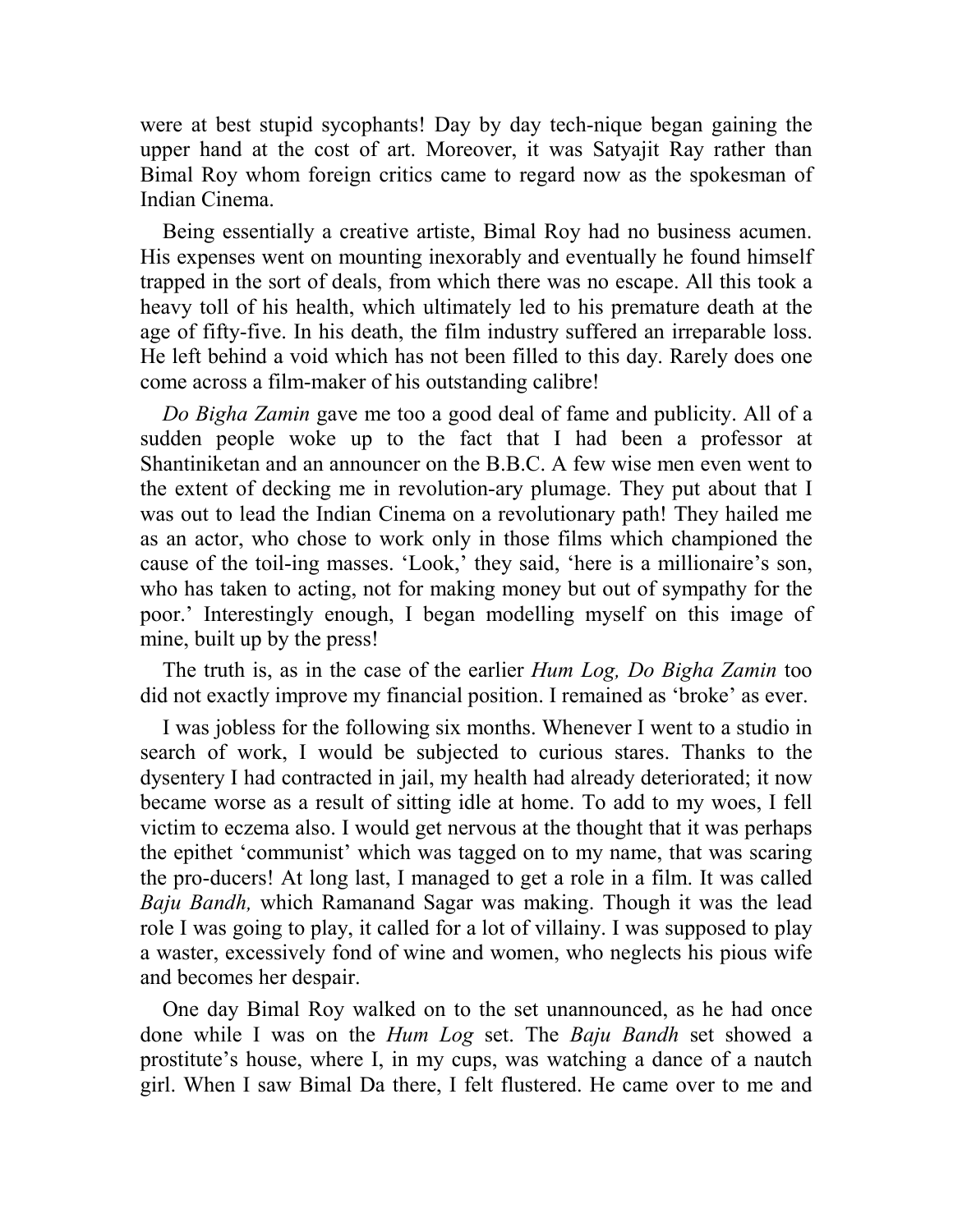whispered into my ears, 'That's a fine role indeed you have chosen, after *Do Bigha Zamin!'*

*I* was nonplussed and tongue-tied. I also could not help feeling bitter. After all, it is the easiest thing in the world to criticise others. Every man expects the other fellow to make sacrifices! It was with great difficulty that I was able to get work again and earn my bread-and-butter. At that moment *Baju Bandh* was in my eyes worth much more than *Do Bigha Zamin,* It was *Baju Bandh* which was enabling me to feed my children. Was it then fair for Bimal Da to comment so sarcastically on my role?

Or was it perhaps, that he had not meant to ridi-cule me? It was probable that in his view he, the maker of *Do Bigha Zamin,* had become the harbin-ger of revolution! A decade ago, Hemen -Gupta had made a film, based on Bankim Chandra's novel *Anand Math,* which dealt with the activities of revolutiona-ries. Hemen Gupta himself had been an armed re-volutionary in the heyday of the British Raj. Before coming to Bombay, he had made classics like *1942* and *Bhuli Nai.*

Hemen Gupta had shot *Anand Math* as if it was some kind of a revolutionary *maha-yagna.* He appeared to be reliving the days of his revolutionary past, by making his artistes take all manner of risks. While the big stars had refused to expose themselves to any danger, the minor artistes and extras were having to acquiesce in Hemen Gupta's directives. He had become virtually a Napoleon, who expected his soldiers to face bullets with a smile on their lips! Indeed, a couple of extras had lost their lives in the bargain! I wondered whether I too had not become a 'sacrificial *goat* in the eyes of Bimal Roy, following my role in *Do Bigha Zamin.* The country had already hailed him as the *guru* of realistic cinema. What right then had I to keep myself aloof from him?

Words inflict a wound which takes a long time to heal. Although Bimal Da had possibly uttered the remark in all innocence, I could not bring myself to forgive him. I was too highly strung in those days to be capable of doing that. After having been disowned by IPTA and the Communist Party, my life had become a rudderless ship. As if this was not enough, I was having to put up with threats from the police. They were even trying to make me their in-former! What with friends and colleagues finding fault with everything that I undertook, life had be-come unbearable for me.

Just before Bimal Roy arrived at the *Baju Bandh* set, Anwar Hussain had been regaling us with some choice stories from the film world. To this day, I remember one of them. A famous producer-director had signed Meena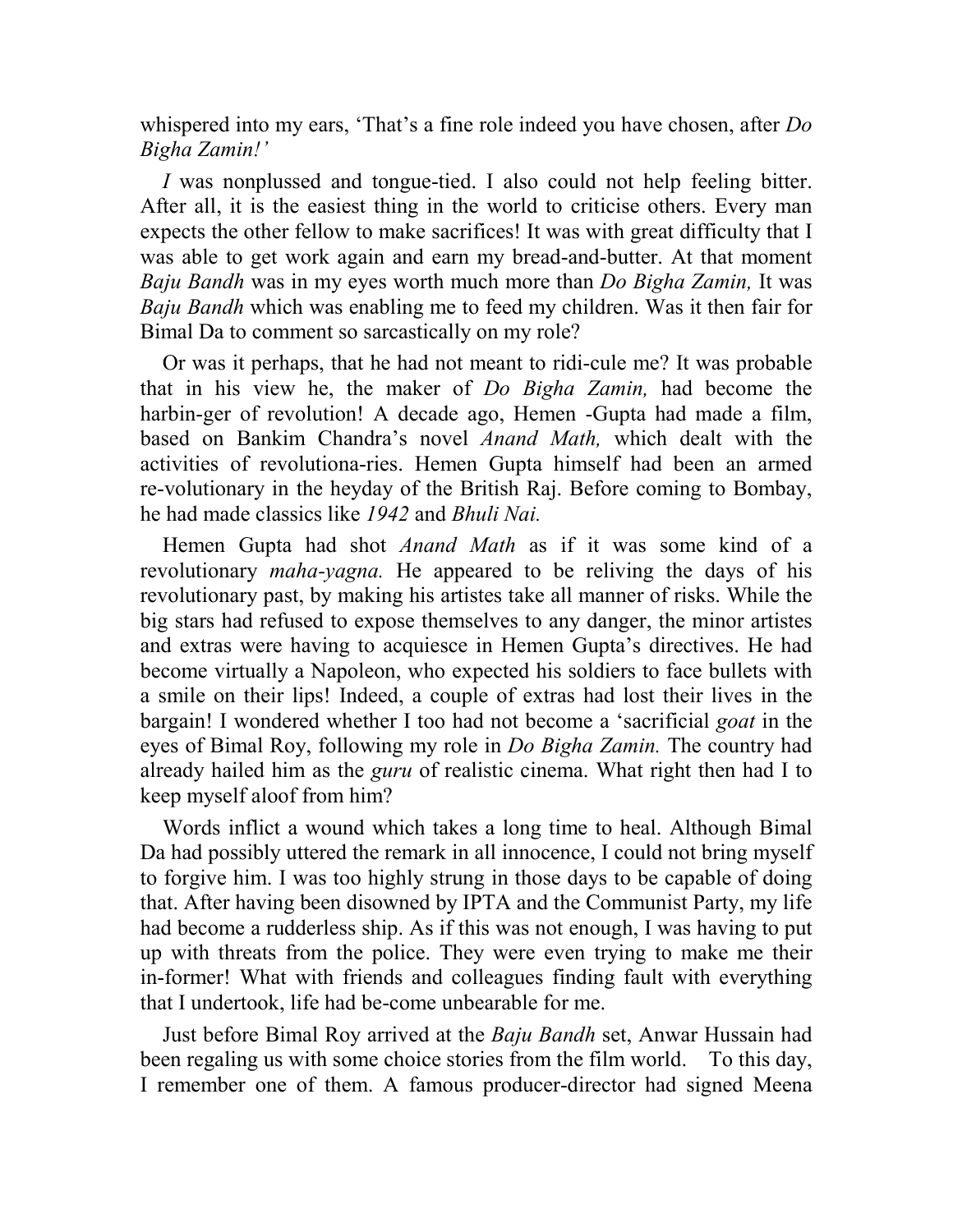Kumari for a role in one of his films.. On the very first day of the shooting, while the two of them were at the lunch table, the fellow slyly put his foot on Meena Kumari's (The producer-directors consider it their right to resort to such ruses. It is an open secret in the industry that hardly any girl can hope to become a heroine unless she acquiesces to the most vulgar demands of one of these men. Many girls have ruined their lives by putting their faith blindly in some producer's promises). Even in these days, Meena Kumari was no ordinary actress. She took the producer's prank as an insult and told him to behave himself. By way of taking revenge, the man included in his film a scene, where the hero had to slap the heroine's face. In all, thirty-one 'retakes' were done of that scene. The hero, too, was no mean actor. He was a front-rank star, whose very sight used to send young girls swooning with desire. He had known all along why so many 'retakes' were being taken, and yet he didn't bat an eyelid while delivering those thirty-one slaps! Not once did Meena Kumari utter a word, during the unending retakes. After the shot, she went to her make-up room and cried her heart out!

I remember my meeting with Baba Gurmukh Singh at the Communist Party Office in Bombay. Baba had just been released from prison after serving a life term. On seeing me, he exclaimed:- 'Oh Balraj! You a Punjabi! Why don't you go to Punjab? What makes you stay here in Bombay?' I had laughed off his suggestion then. But when I became the General Secretary, of the Bombay Unit of IPTA, I asked my-self, 'Why did you leave Punjab to come to this faceless city? Why not run away from here and live amongst your own people who speak your language?' But then I heard another voice admonishing me, 'What will you do in Punjab? Conditions would be much worse there than they are here. Your own brother Bhishma is having to move from place to place in search of a settled life. Your own colleagues, Bajvansh Khanna, Rajerider Singh Bedi and Sahir Ludhianvi have come to Bombay to earn a living. You yourself have by no means achieved much in life so far,'

That settled the question for me. I told myself, 'Come what may, you must first become financially independent. This you can achieve only by striving to raise the standard of your work. Whether your heart is in the world of films or not, you must see that you succeed in your profession. Any thought of returning to Punjab would only mean an admission of defeat.'

I am unable to say how genuine those thoughts of mine were. Nevertheless, things began to improve thereafter: The Communist Party gave up 'its anti-Nehru line. The stigma of 'traitor' smeared on the face of a coinmunjat like me was obliterated. About the same time several film